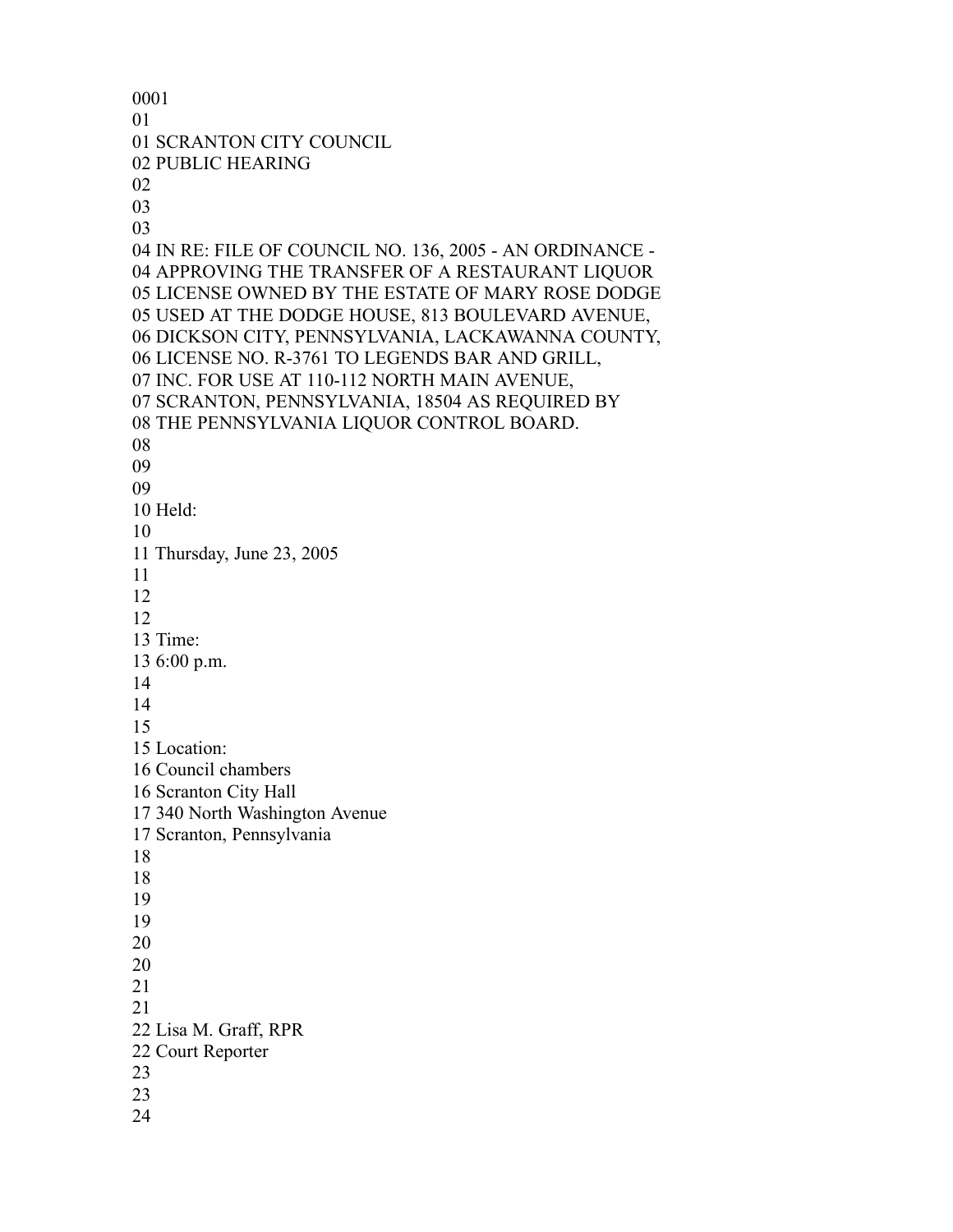CITY OF SCRANTON COUNCIL: MS. JANET EVANS MR. ROBERT McTIERNAN MR. JOHN POCIUS MR. WILLIAM COURTRIGHT MR. JAY SAUNDERS, CITY CLERK MS. KAY GARVEY, ASSISTANT CITY CLERK MS. EVANS: This is a public hearing of FILE OF COUNCIL NO. 136, 2005 - AN ORDINANCE - APPROVING THE TRANSFER OF A RESTAURANT LIQUOR LICENSE OWNED BY THE ESTATE OF MARY ROSE DODGE USED AT THE DODGE HOUSE, 813 BOULEVARD AVENUE, DICKSON CITY, PENNSYLVANIA, LACKAWANNA COUNTY, LICENSE NO. R-3761 TO LEGENDS BAR AND GRILL, INC. FOR USE AT 110-112 NORTH MAIN AVENUE, SCRANTON, PENNSYLVANIA, 18504 AS REQUIRED BY THE PENNSYLVANIA LIQUOR CONTROL BOARD. Do we have a list of speakers? Kay, please, roll call. MS. GARVEY: Mr. McTiernan. MR. McTIERNAN: Here. MS. GARVEY: Mrs. Evans. MS. EVANS: Here. MS. GARVEY: Mr. Pocius. MR. POCIUS: Here. MS. GARVEY: Mr. Courtright. MR. COURTRIGHT: Here. MS. GARVEY: Mr. DiBileo.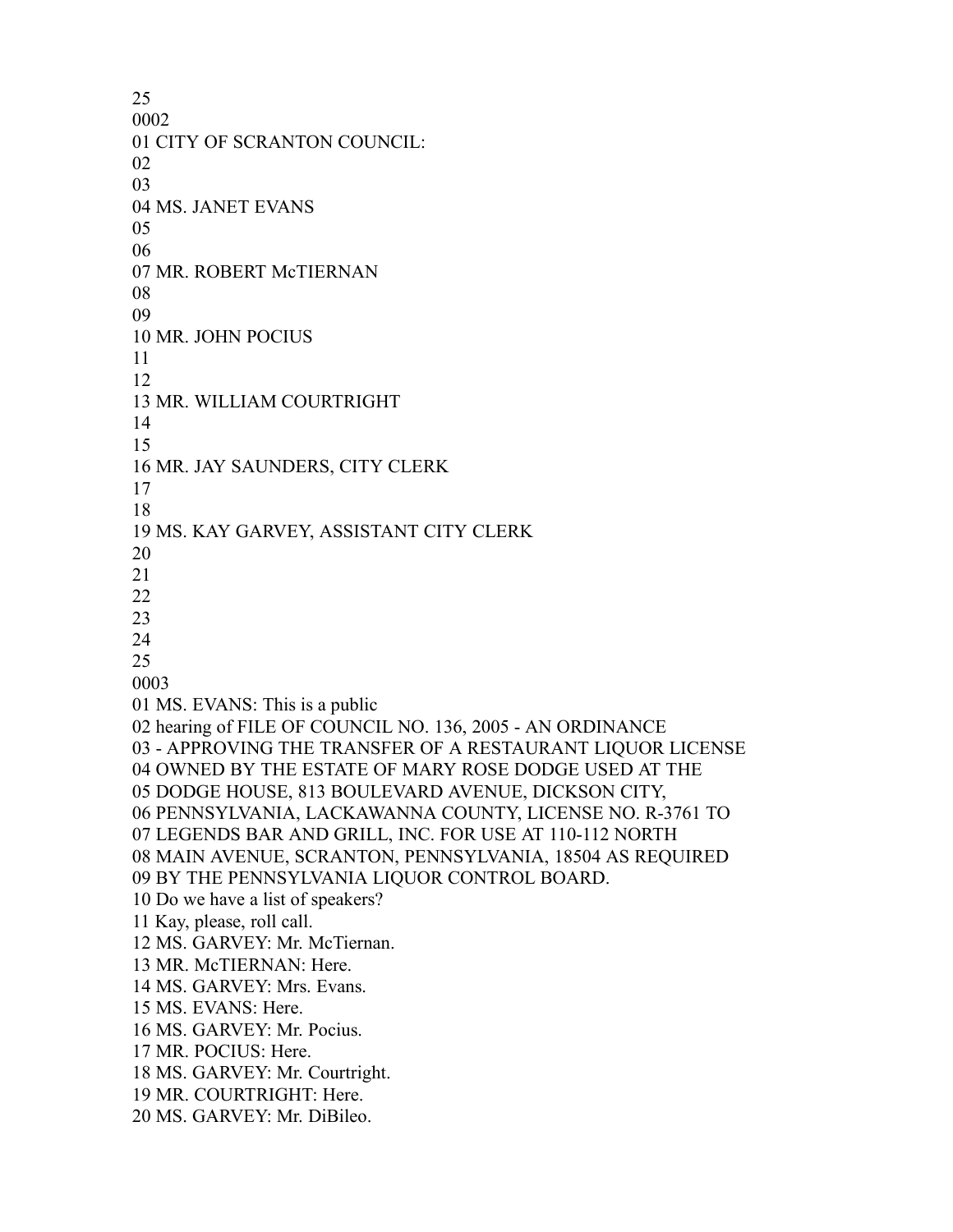MS. EVANS: No speakers have signed our sheet this evening for this first public hearing. Is there anyone in the audience who would like to address the issue? Then I call this public hearing to a close. (HEARING WAS CONCLUDED.) 01 CERTIFICATE I hereby certify that the proceedings and evidence are contained fully and accurately in the notes taken by me on the hearing of the above cause and that this copy is a correct transcript of the same to the best of my ability. LISA M. GRAFF, RPR OFFICIAL COURT REPORTER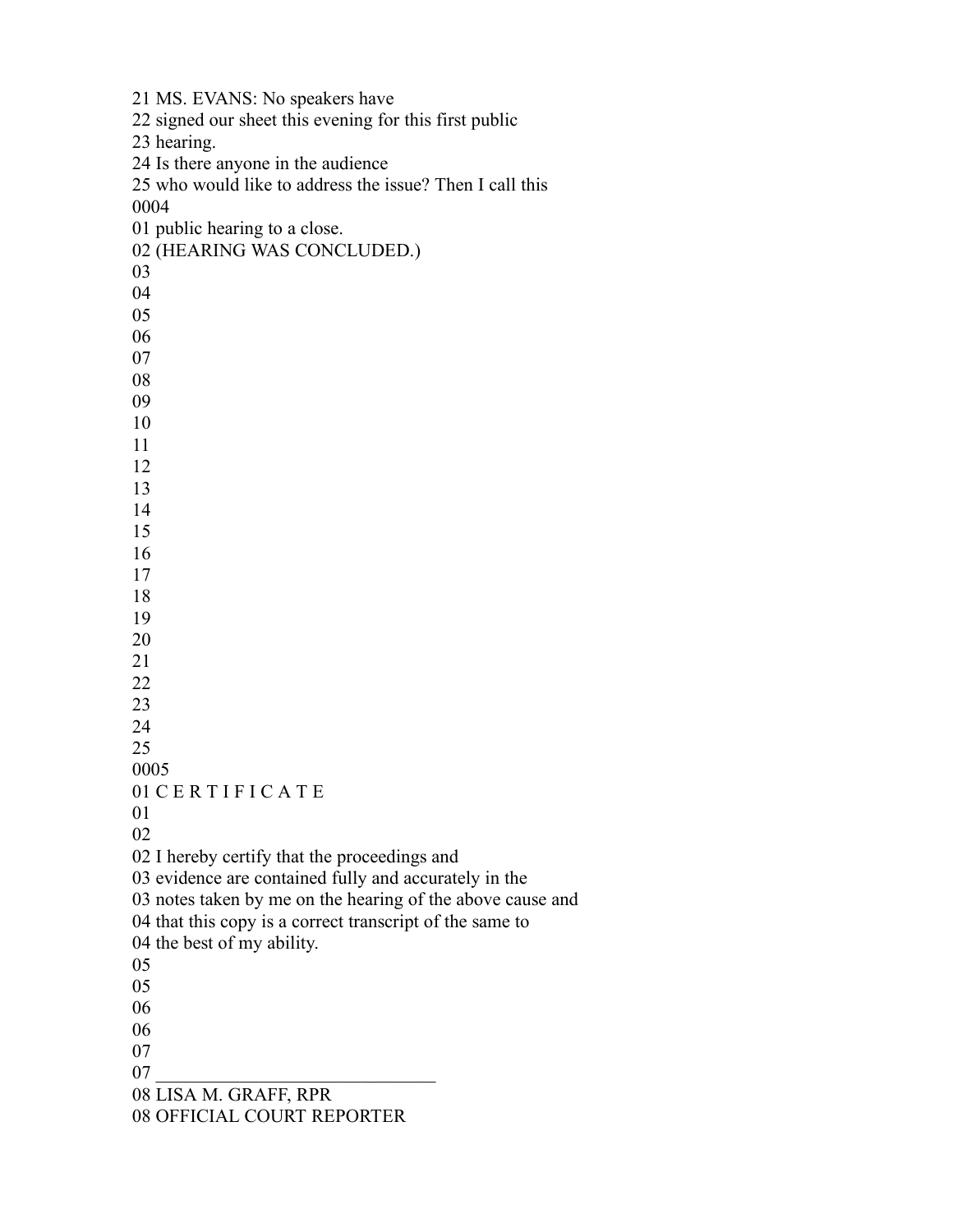SCRANTON CITY COUNCIL PUBLIC HEARING IN RE: FILE OF COUNCIL NO. 137, 2005 - AN ORDINANCE - AMENDING FILE OF THE COUNCIL NO. 252, 2003, THEREBY AMENDING FILE OF THE COUNCIL NOS. 188 OF 1994 AND 103 OF 1995 AS SET FORTH IN THE SCRANTON CODIFIED CODE AT SECTION 332-20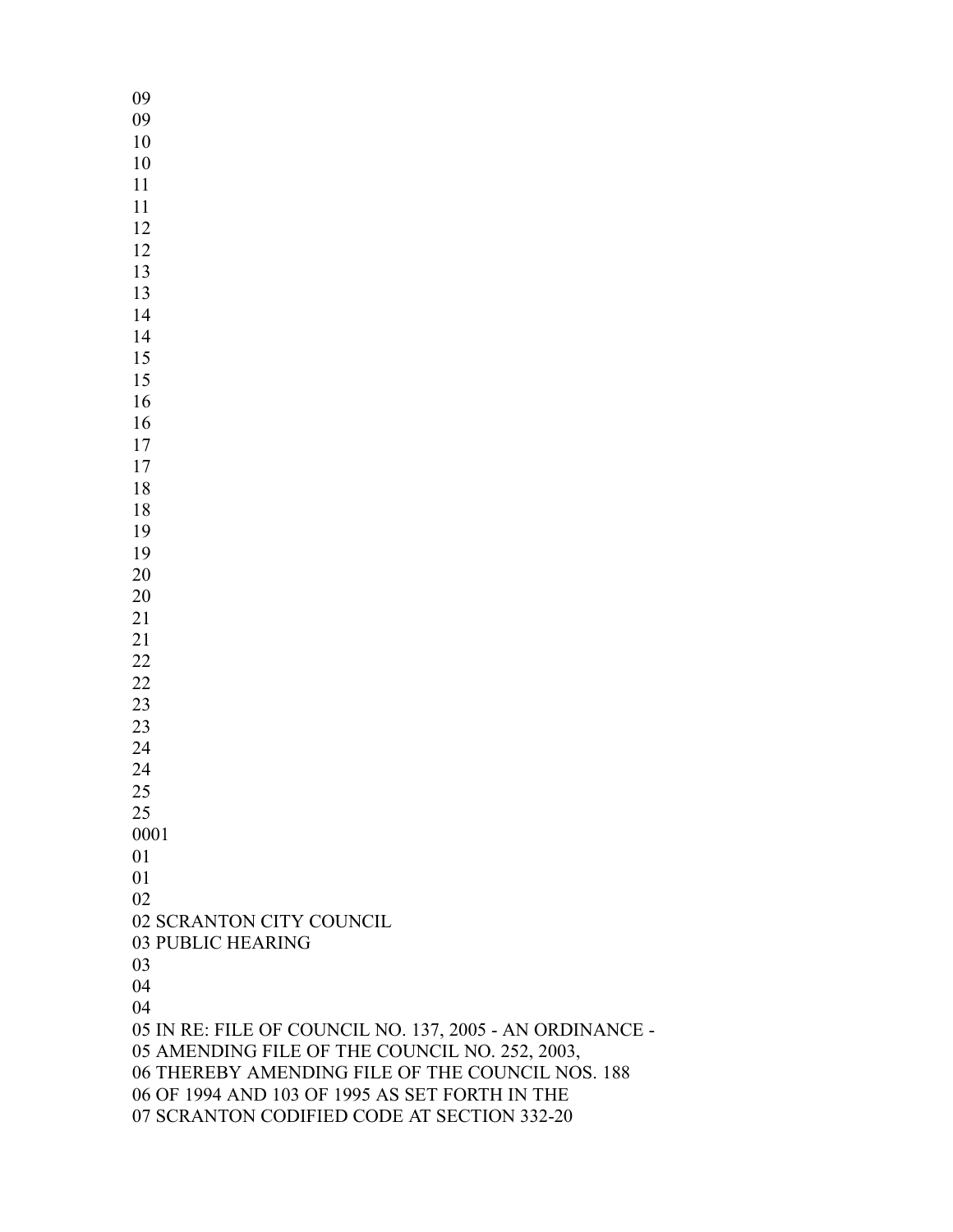PERTAINING TO FEES FOR USE OF FACILITIES, TO AMEND THE FEES FOR THE USE OF OUTDOOR CITY POOLS OTHER THAN NAY AUG PARK. Held: Thursday, June 23, 2005 Time: 6:15 p.m. Location: Council chambers Scranton City Hall 340 North Washington Avenue Scranton, Pennsylvania Lisa M. Graff, RPR Court Reporter CITY OF SCRANTON COUNCIL: MR. GARY DIBILEO, COUNCIL PRESIDENT MS. JANET EVANS, VICE-PRESIDENT MR. ROBERT McTIERNAN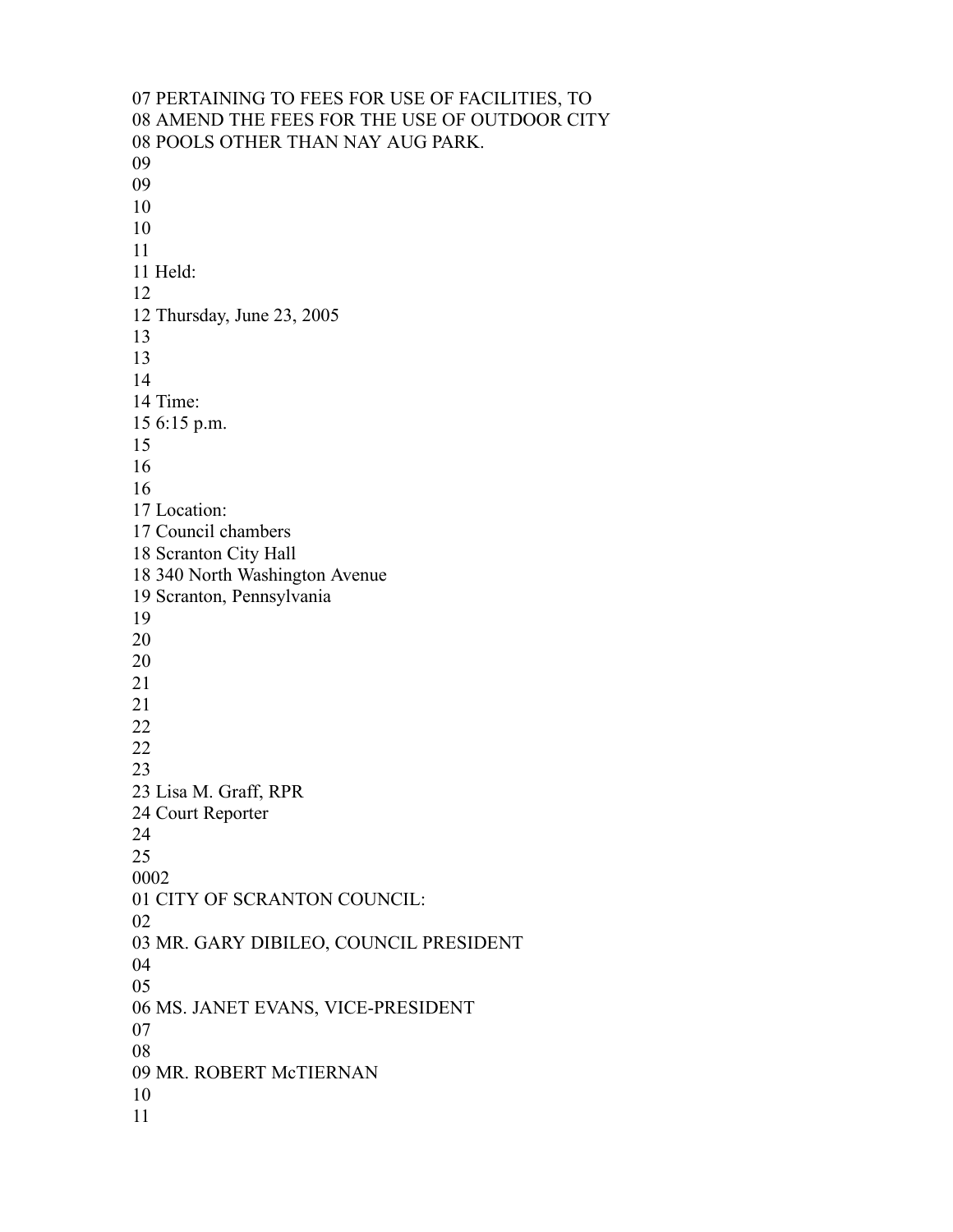MR. JOHN POCIUS MR. WILLIAM COURTRIGHT MARK WALSH, ESQUIRE, SOLICITOR MR. JAY SAUNDERS, CITY CLERK MS. KAY GARVEY, ASSISTANT CITY CLERK MS. EVANS: This is a public hearing of FILE OF COUNCIL NO. 137, 2005 - AN ORDINANCE - AMENDING FILE OF THE COUNCIL NO. 252, 2003, THEREBY AMENDING FILE OF THE COUNCIL NOS. 188 OF 1994 AND 103 OF 1995 AS SET FORTH IN THE SCRANTON CODIFIED CODE AT SECTION 332-20 PERTAINING TO FEES FOR USE OF FACILITIES, TO AMEND THE FEES FOR THE USE OF OUTDOOR CITY POOLS OTHER THAN NAY AUG PARK. Kay, roll call, please. MS. GARVEY: Mr. McTiernan. MR. McTIERNAN: Here. MS. GARVEY: Mrs. Evans. MS. EVANS: Here. MS. GARVEY: Mr. Pocius. MR. POCIUS: Here. MS. GARVEY: Mr. Courtright. MR. COURTRIGHT: Here. MS. GARVEY: Mr. DiBileo. MS. EVANS: Before I call up the first speaker, I'd like to thank all of you for attending this very important hearing on pool fees. I ask speakers to adhere to the five-minute rule for the sake of time constraints, because Council has its regular weekly meeting scheduled for 7 p.m. I also ask speakers to extend the same courtesy and respect to others that you expect to receive while speaking. Please refrain from making remarks of a personal nature. Furthermore, please limit your comments to the issue of pool fees. And finally, I would ask that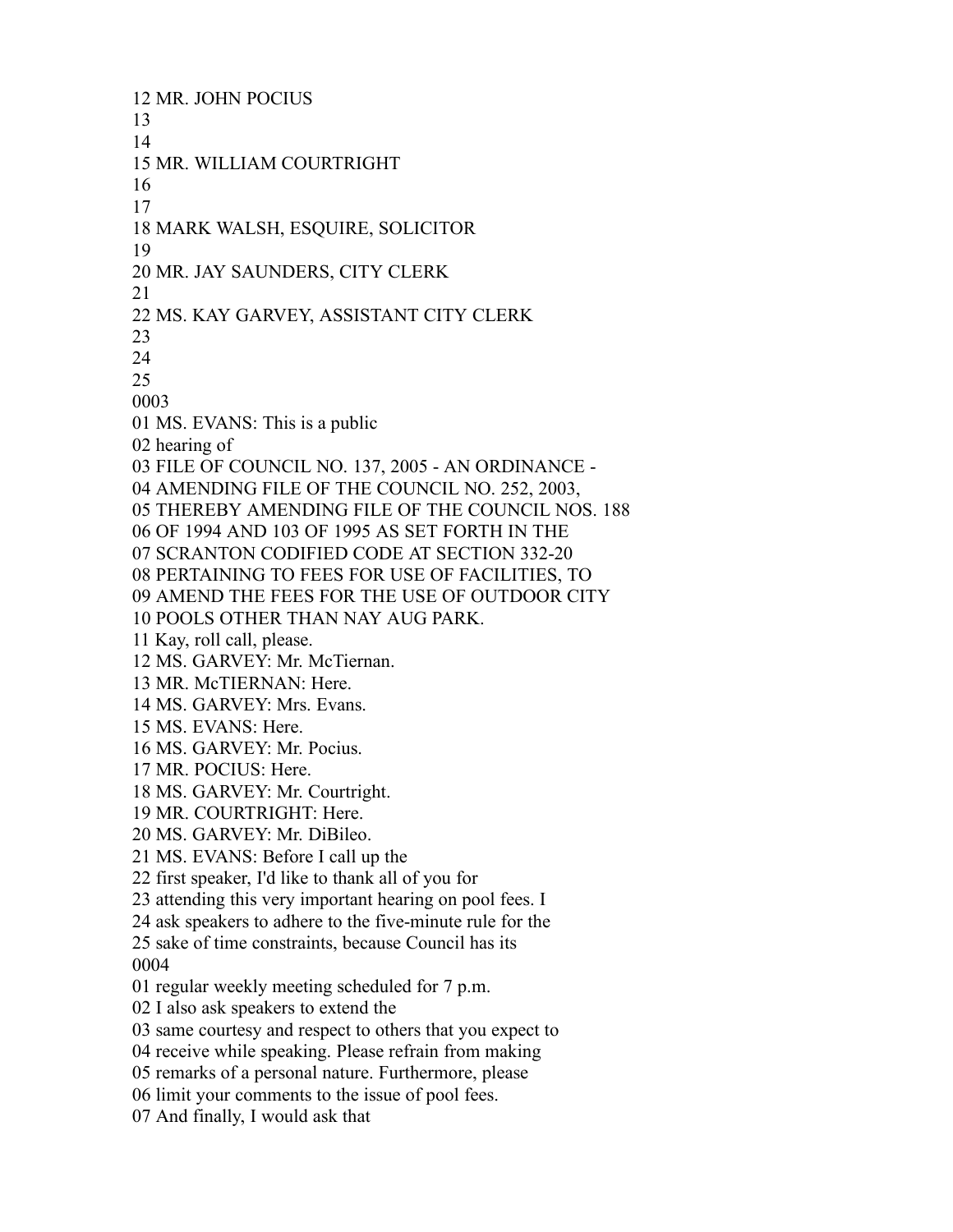council members refrain from speaking during this

public hearing, unless necessary or absolutely asked to

in order to allow our citizens as much time as possible

to speak.

And tonight's first speaker is

Andy Sbaraglia.

MR. SBARAGLIA: Andy Sbaraglia,

citizen of Scranton. Fellow Scrantonians, this Monday

I was having coffee when a lady come up to me and

expressed her concerns about this dollar fee.

She seemed to think it was a great

idea for safety reasons. And I asked her, Did you live

in the city all your life? She said, No, I live in

Dunmore, but I used to come down and swim in Nay Aug

Park because it was free and Dunmore didn't have a

pool.

Now, this was a lady that came

 from Dunmore to swim in our pools for free because they 

were free, and they were there for a reason.

I told you in the summer way back

when when I grew up, okay, you could actually swim in

the falls if you wanted to. It wasn't very smart, but

you could. You could also dive off the bridge into the

falls that was there or you could swim in Roaring Brook

at various spots.

Well, today for some reason or

other the children have gotten more ansi and more, I

guess to put it, daring, so they do stupid things, and

the falls has become a very dangerous spot.

So, we have left our pools free

for a long, long time, our neighborhood pools, anyway,

and the reason why was to encourage the kids to swim in

a pool under supervision.

Now, we all know children are

children, they jump, they push. If you've been to them

pools and had swam long ago or even recently, you know

kids are kids, there's nothing about it.

When they want to jump in, they're

going to do their cannon ball. If you're in the way,

I'm afraid you're going to get splashed or maybe even

get jumped upon. It's there.

But for them to say it's a safety

 issue, for them to charge money to keep out certain of 

our citizens, that's a crime. I don't care what, if

you're black, brown, Indian, Eskimo or whatever, you're

a child. A four-year-old, a five-year-old, a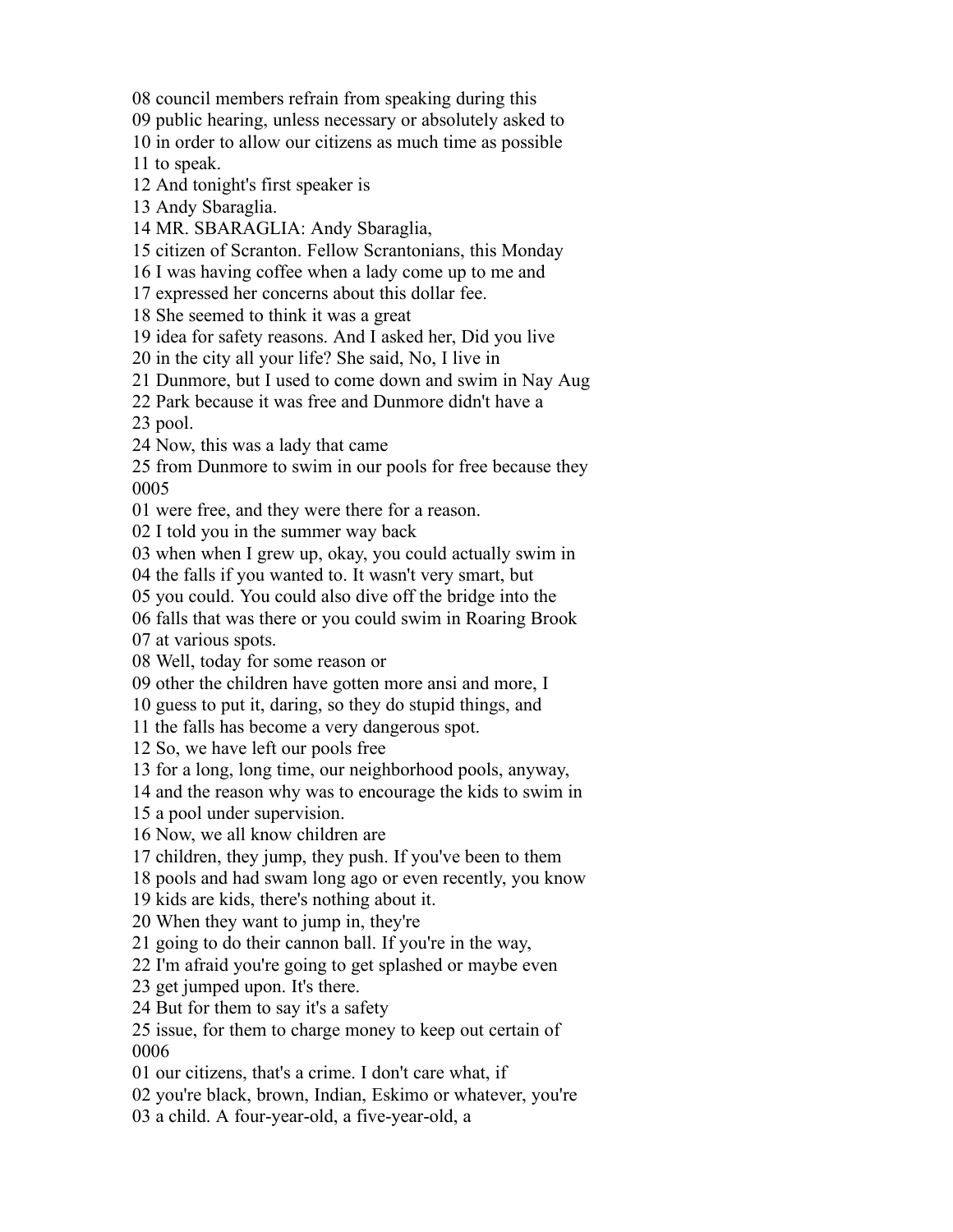six-year-old, a ten-year-old, 12 twelve-year-old, you're a child. You're not obligated to go out and take a job so that you can get your money to go to the pool. That was asinine. I don't like statements like that. If a man comes before you and says the pool fees are there for the chemicals or so forth and so on, that makes more sense, but to say they're a safety factor, that the kids don't deserve it if you're not from the right, I guess, right side of the tracks, let's put it this way, I don't care. I was from the wrong side of the tracks. I grew up in poverty. I don't care what, I grew up that way, and I enjoyed them pools. That was the only place you can actually -- well, all the parks were nice, but there was the only place you could actually swim in the city that was safe. I grew up at a time when you could actually move around the city fairly safety because the war was on and nobody had cars. Things have changed since then. We've got a lot more cars running, and I still can't say why people would think it's more safer for a child to play in the streets than play by a supervised pool. I don't understand the reasoning, I probably never will. I speak from the heart when it comes to the children, because I enjoy them pools and I have fond memories of them pools, even though I did get jumped on or splashed or whatever. That does happen, and I accept that, but I can't accept anybody coming before this place and saying that it's a safety issue because we would rather see your child go out and play in the street or go through the neighborhoods or join a gang. I can see why gangs form, but this is beside the point. The pools are there for the recreation of the children, not necessarily all the adults. I can understand somewhere there. I can even understand you saying for an adult you'd charge a buck, I can understand that, but I can't understand you putting any limitations upon a four-year-old, a five-year-old or a six-year-old or whatever old because you figure they're undesirable. And I thank you. MS. EVANS: Thank you, Mr. Sbaraglia. Excuse me. Mike Dudek. MR. DUDEK: My name is Mike Dudek,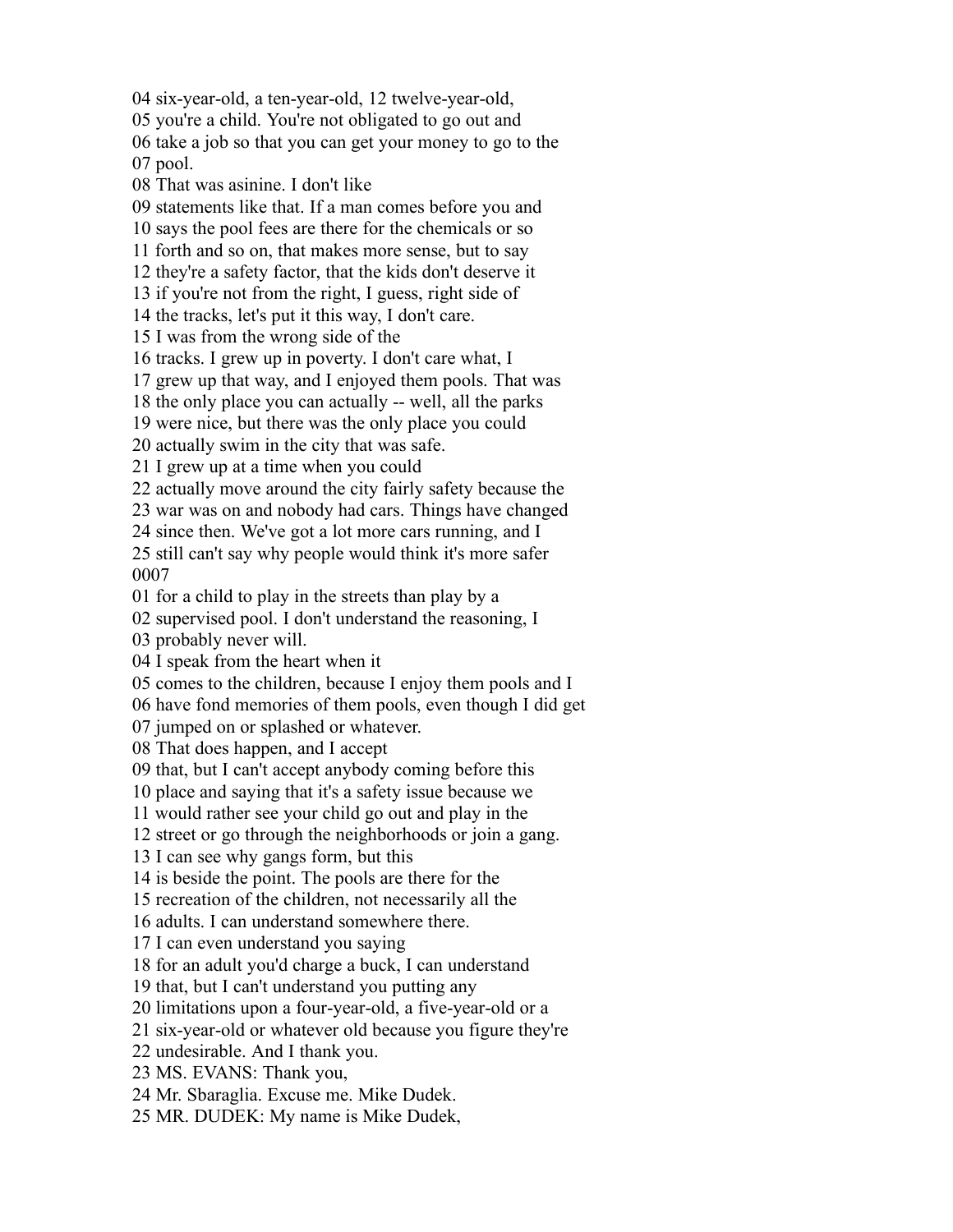## 

608 Depot Street, Scranton, PA, here in the Plot. I'm

only going to speak during this session to the strict

legal and governmental issues involved here. I have

more I want to say, I'll save for the regular Council

meeting.

Strictly speaking, the fees that

exist violate the Civil Rights Act of 1965, and they

must immediately all be gotten rid of.

Any speaker supporting these fees

in effect will support racism. The reason is very

clear, this is a public accommodation we are talking

about. We are talking about Nay Aug Pool, taxpayer

money built, waterslide, taxpayer money built.

To use these facilities and the

circumstances this city is in, where 60 percent of the

children get free or reduced lunch, if these children

cannot afford a dollar for lunch, then, as Mrs. Evans

made it so cleanly clear two weeks ago, these children

obviously cannot afford to swim.

MS. EVANS: Mr. Dudek, if I could

just interrupt for one moment. We're discussing pool

fees for all pools other than Nay Aug Park.

MR. DUDEK: Other than Nay Aug.

Well, it makes no difference anyway. Any pool fee

 anywhere in this city will violate the same standards. 

The reason is because of the

poverty in this city. We are not Beverly Hills. These

same fees in Beverly Hills would fly without a problem.

We are not Beverly Hills because we have children in

this town that cannot afford any kind of pool fee.

Now, if you had a snack bar,

charge, if they had to rent equipment, charge, but to

charge for a pool or to charge for the use of a pool

will land us in federal court.

The first black family with kids

who cannot afford to use that pool that marches down to

this federal courthouse will put this town on the front

page of every newspaper in this country.

And to any speaker coming behind

me representing this administration stating we need the

fees for this, that or any other thing, please think

very carefully.

Any fee to swim will violate the

Civil Rights Act. Jessie Jackson got his start on this

issue in Chicago in the '50s. And I have a Master's in

American History.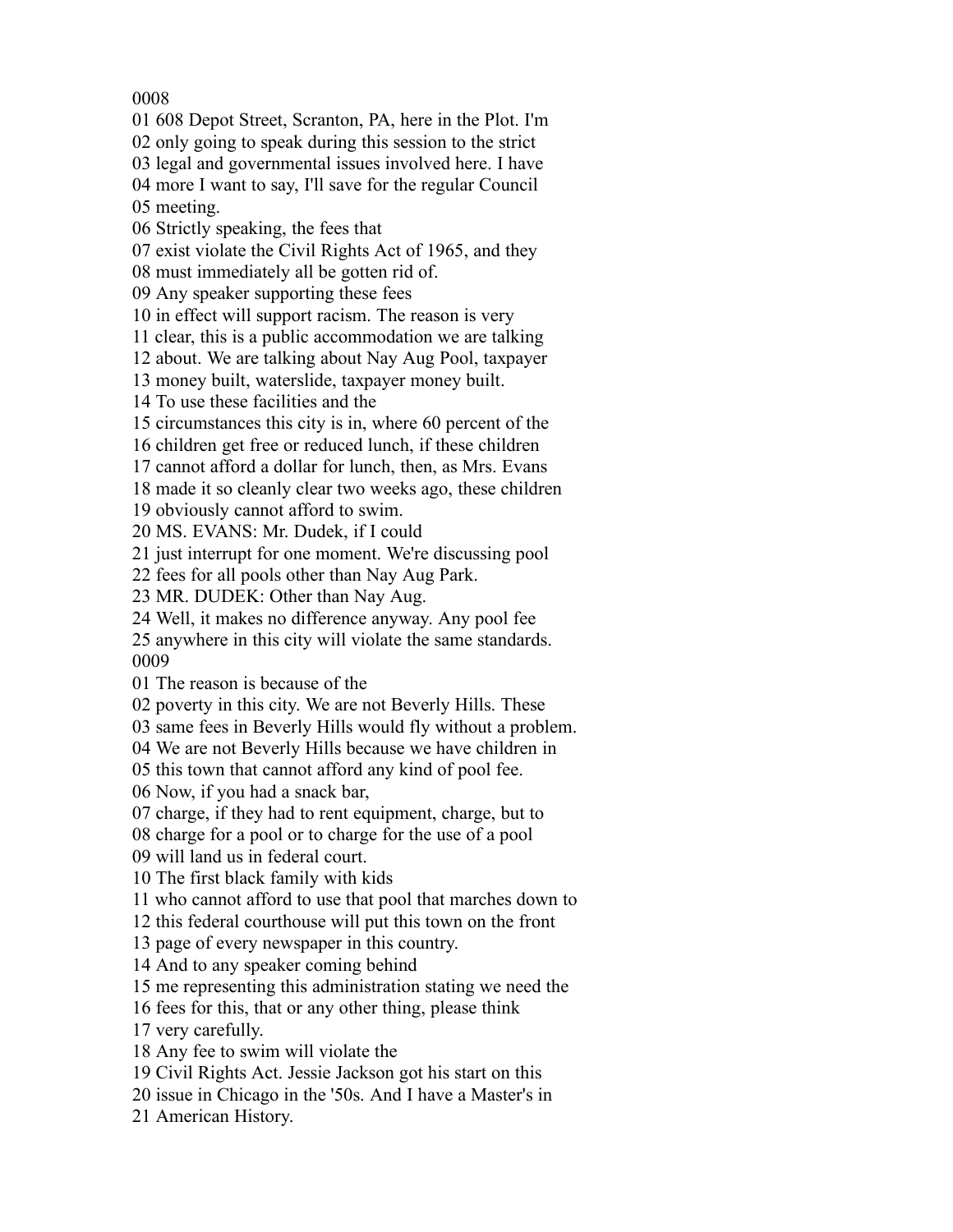their face are racist. Maybe the black community in this town cannot stand up here and say it, because they are so outnumbered, I'll say it for them. I will say it for them, and all I want is one black family with poor children to go down that courthouse with the NAACP and file that suit. I don't think I have to predict what the federal judge will tell the mayor. Thank you. MS. EVANS: Thank you, Mr. Dudek. Fay Franus. MS. FRANUS: Fay Franus Scranton. When I look back to when I was a smaller kid, I guess, I don't know, there was three of us in our family, and the pool was right behind our house. Now, I can't imagine my mother giving me and my sister Jay and my brother a dollar every day. It's almost \$20 a week. I mean, I can't comprehend it. We had an allowance, maybe \$5 a week. I just can't see it. I mean, that was how many years ago? Fifty. But the thing is this, I definitely think it should be taken away. I mean, I really can't see the reason. Right now I'm paying taxes. I'm assuming my tax dollars is going for all the costs of this. I mean, every time there's some fee added on, they're always making excuses saying the tax money you're paying is going someplace else. It should be going to these things and not keep on coming after the taxpayer. So, if my child were smaller and wanted to go swimming, or all children, I'm already paying for this. It's like double taxation. So, if I give my boy a dollar, here you go, Boy, go swimming, I'm paying twice. Now, I would think that will be illegal, but, see, nobody bothers to question this. And as far as crime, well, a dollar is not going to stop crime, and the lifeguards are there to stop that and the policemen there were at the pools stop that. If they want to make money to stop crime, put a toll booth going into South Side. You can really use it there. Be realistic here.

I am telling you these fees on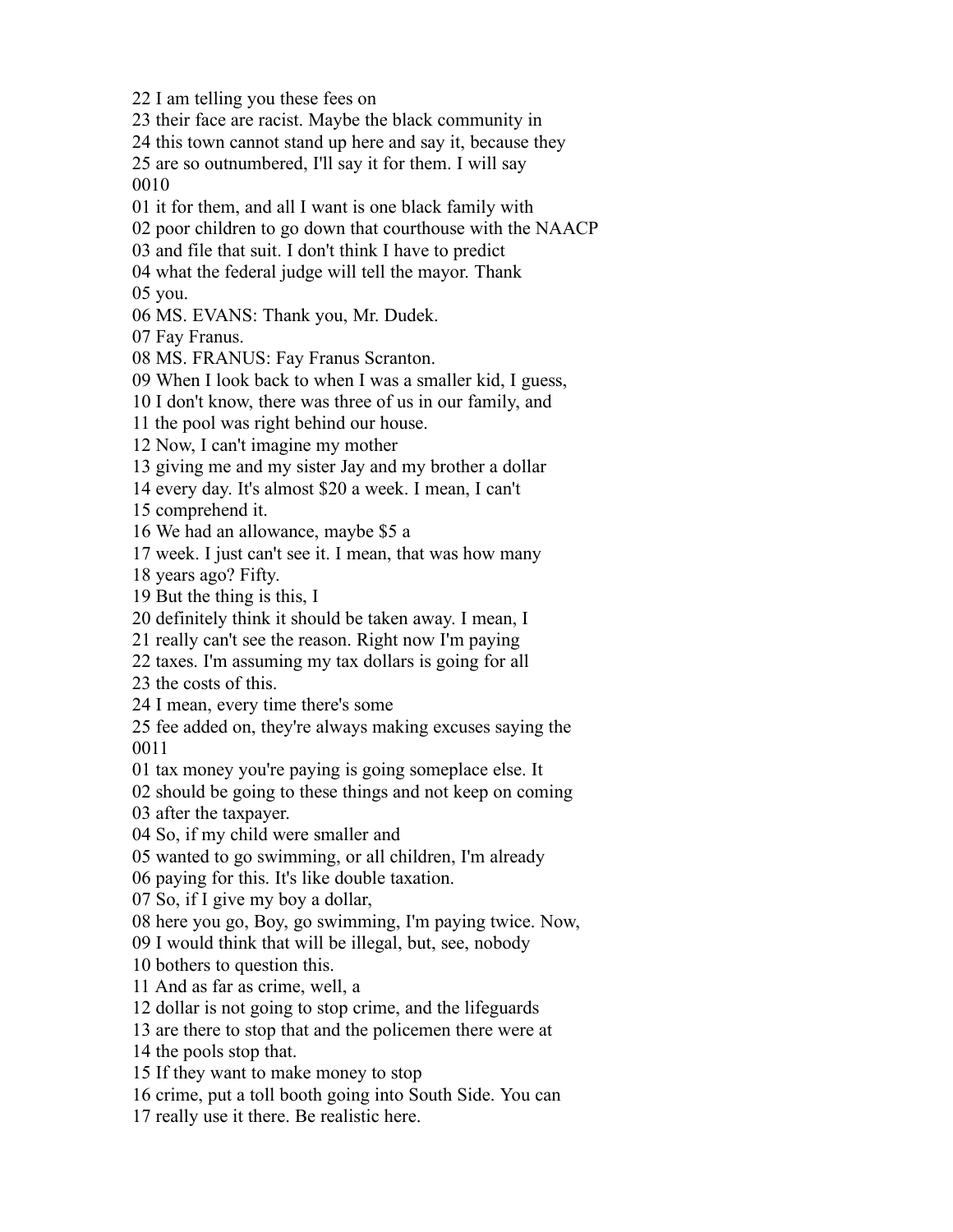I mean, how about the small kids

that don't want to ask that don't have the money and

they're standing outside?

- Again, they can't go every day and
- they want to, all their other friends are going. That
- has to hurt them, and I'm sure they're humiliated and
- embarrassed, and it's not fair to put a child through

this.

- I think it absolutely has to be
- abolished, and I hope you really consider this very,

very sincerely.

- And like Mike just said, enough
- has been done already that's illegal with the
- Recreational Authority and we sit here and take it week
- after week. And they're getting away with it all the

time.

Why? Because they say so and

because their lawyer says so? They're only people.

We're the people that pay their bills. So, please,

let's consider this, okay? Thank you very much.

MS. EVANS: Thank you.

Larry McAndrew.

MR. McANDREW: Larry McAndrew,

taxpayer and Scranton resident. I want to thank

Council for having this public meeting so the public,

the people, can finally address this issue and let you

know how we really, really feel about it.

On the expressway entering

Scranton, the Central Expressway, I guess it's called

now Congressman Joseph McDade Expressway, there's a

sign across from Scranton High School, and this sign

says, Welcome to Scranton. We embrace our people, our

traditions, our future.

Our traditions, as far as I know,

up to the last few years, our tradition was to have all

our pools free and open to the public. What has

happened here?

Our future, with the population of

this city, we must set an example for the community to

look up to, whether we're a distressed city, we must

find a way to show other communities around us the

kindness that we have for the public. This kindness in

the summertime is to have these pools free without

fees. I thank you.

MS. EVANS: Thank you.

Les Spindler.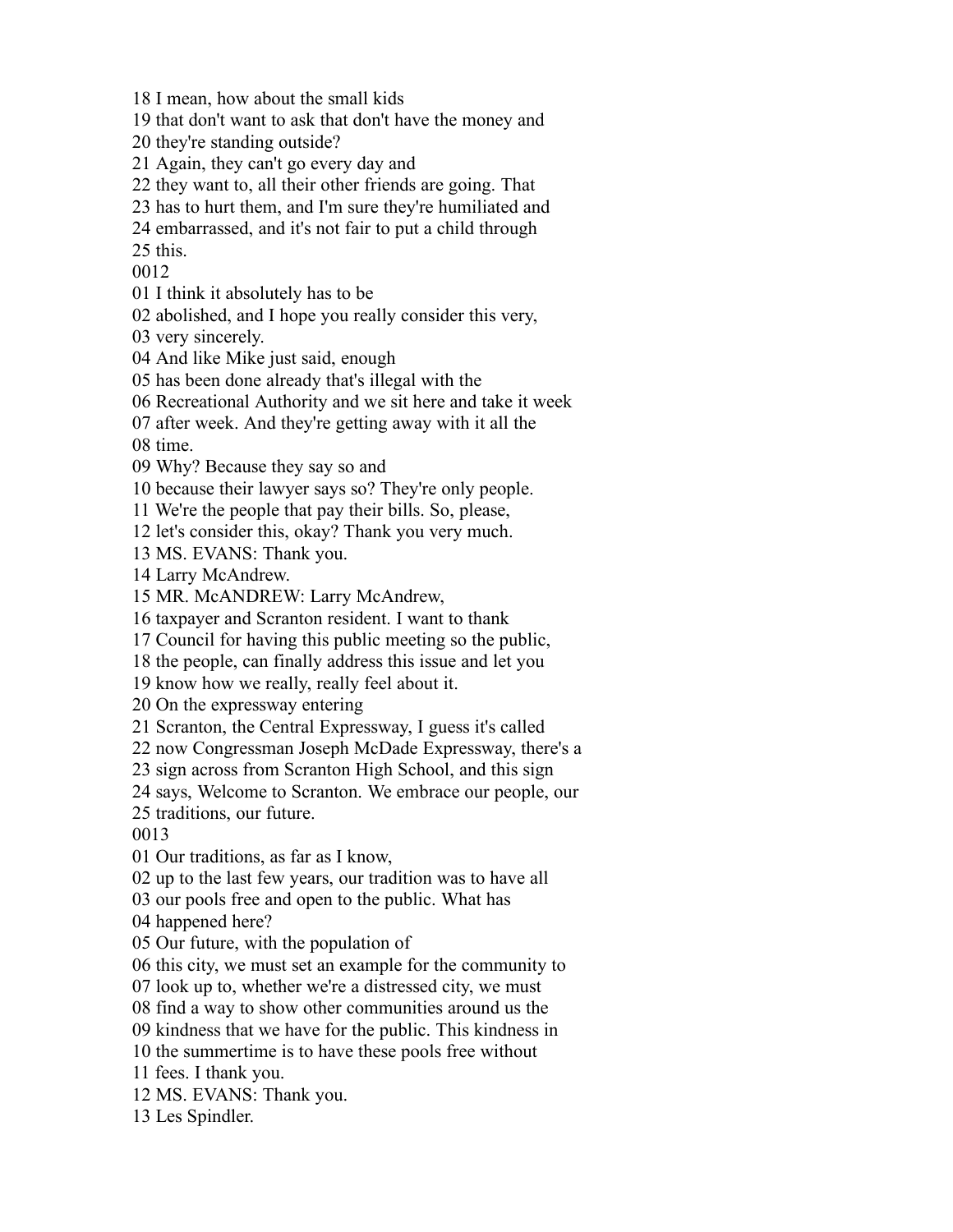MR. SPINDLER: Good evening, Council. Les Spindler. Last week a gentleman -- MS. EVANS: Les, I'm sorry to interrupt, your address, name and address. MR. SPINDLER: Les Spindler, 1451 Bullwer Street, Scranton, PA. MS. EVANS: Thank you. MR. SPINDLER: Last week Mr. Cowley was here speaking about the pool fees, he said he watches his neighbor taking care of his pool and what a difficulty job it is. Well, I have a pool for nine years now, and it's not that difficult. Once you get it started for the first time, it's almost self-maintained. Mr. Cowley made it sound like an eight-hour-a-day job. It's not difficult at all. And then Mr. Scopelliti came with his statistics, the statistics are down the last couple of years. Well, as you said, Mrs. Evans, I know for a fact the last two summers have been terrible weather-wise, and that's one reason why they're down, and another reason is, as Ann Marie Stulgis said last week, since the waterslides have been put in at Nay Aug, there's been a cop there every day. That's why incidents have been down, not the pool fees. I think all of these fees should be cut out right now. I know Nay Aug is out of your hands, but all the other ones. And we'll see what happens in court with Nay Aug. But all of these fees should be stopped right now. That's all I have to say. Thank you. MS. EVANS: Thank you. MR. GERVASI: Good evening, City Council. My name is Dave Gervasi. MS. EVANS: Mr. Gervasi, your address. MR. GERVASI: I'm sorry? MS. EVANS: Address. MR. GERVASI: Oh, I'm sorry. 1017 Luke Avenue, Scranton, Pennsylvania 18510. MS. EVANS: Thank you. MR. GERVASI: You're welcome, ma'am. Just one brief comment, it was kind of a heated meeting last week, and one thing I do have to agree with Mr. Scopelliti was that lifeguards should be watching children that are swimming and not trying to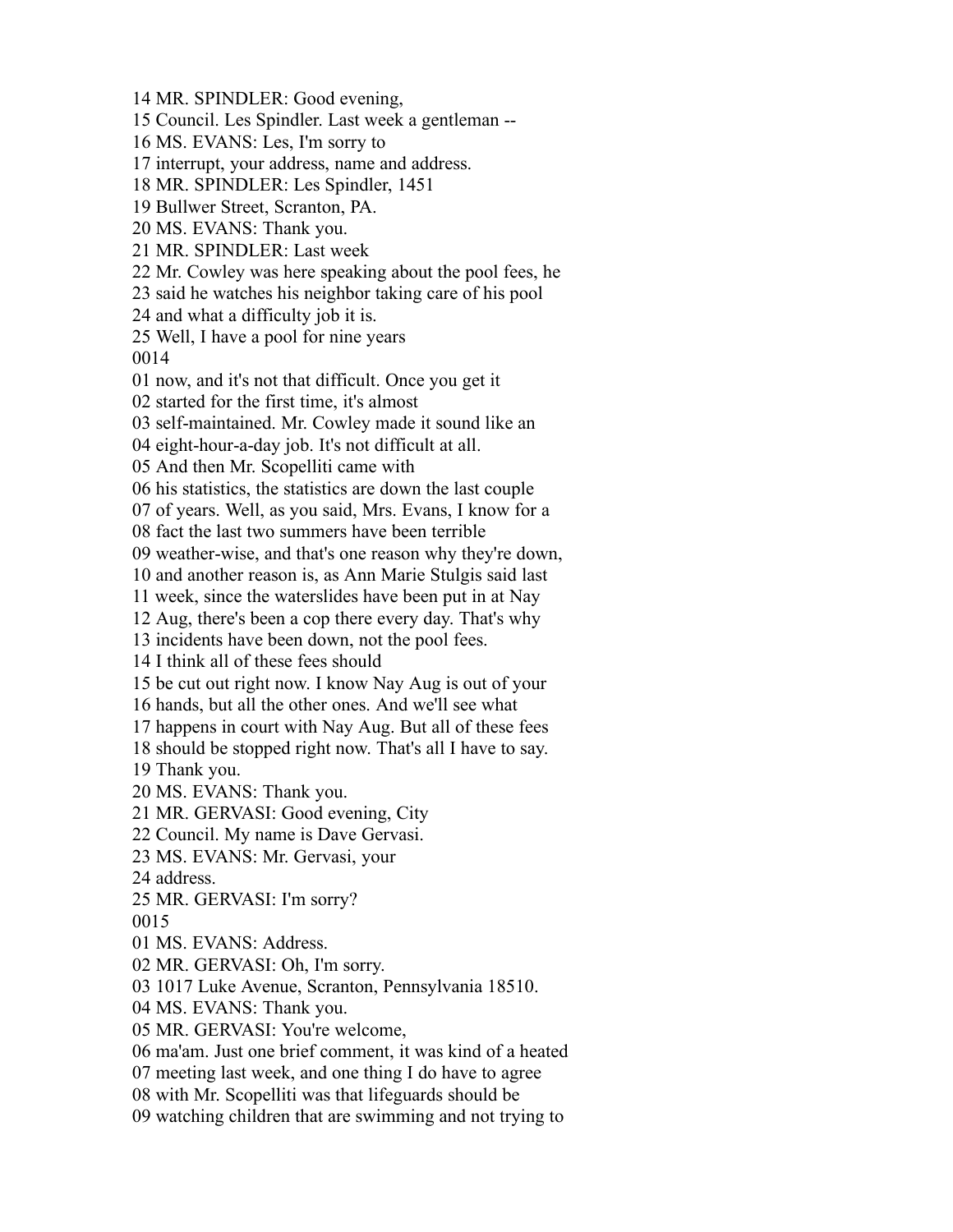control shenanigans, but who should be controlling

shenanigans is the police officers, that's their job in

the City of Scranton. We have many fine police

officers and they can handle any situation that happens

at any pool.

I was just thinking this week that

we have ordinances in the City of Scranton that if you

have a certain amount of people having a wedding in one

of our facilities here downtown, you need a police

officer there, and we have -- the ordinance also covers

if you have church picnics and you have a group of

people there, you need a police officer, or the Italian

Festival or anything that goes on in the city with a

numerous amount of people and we're required to have

police officers there.

Why then at a pool where you may

have hundreds and hundreds of our most precious

commodity, our children swimming in dangerous

 situations do we not require a police officer to be there?

So, I think it's just ridiculous

that we can't have police at our pools, because the

money is being diverted to something else that's not

exactly priorities.

So, that's all I have to say. I

support the members of Council that are going to vote

to reduce this fee, because it's a job of the city to

create recreational opportunities for our families, and

especially our children. You're doing the right thing.

Thank you.

MS. EVANS: Thank you. There is

one final speaker whose name appears on tonight's list,

and I apologize, I cannot read the writing, and if

you -- oh, it's Mr. Morgan. I do apologize.

MR. MORGAN: Good evening,

Council. Lee Morgan, 810 North Washington Avenue,

okay? Well, the first thing I'd like to say is I think

in elimination of the fees, I think it's really a very

good thing.

I think there should be at

 least -- I hope that all four of councilmen will vote 

for this, but I think that two people who should be

most in tune with why the fee needs to be eliminated

are you, Mrs. Evans, and you, Mr. McTiernan, because as

other speakers have spoken and they've talked about the

amount of children in the school district that live in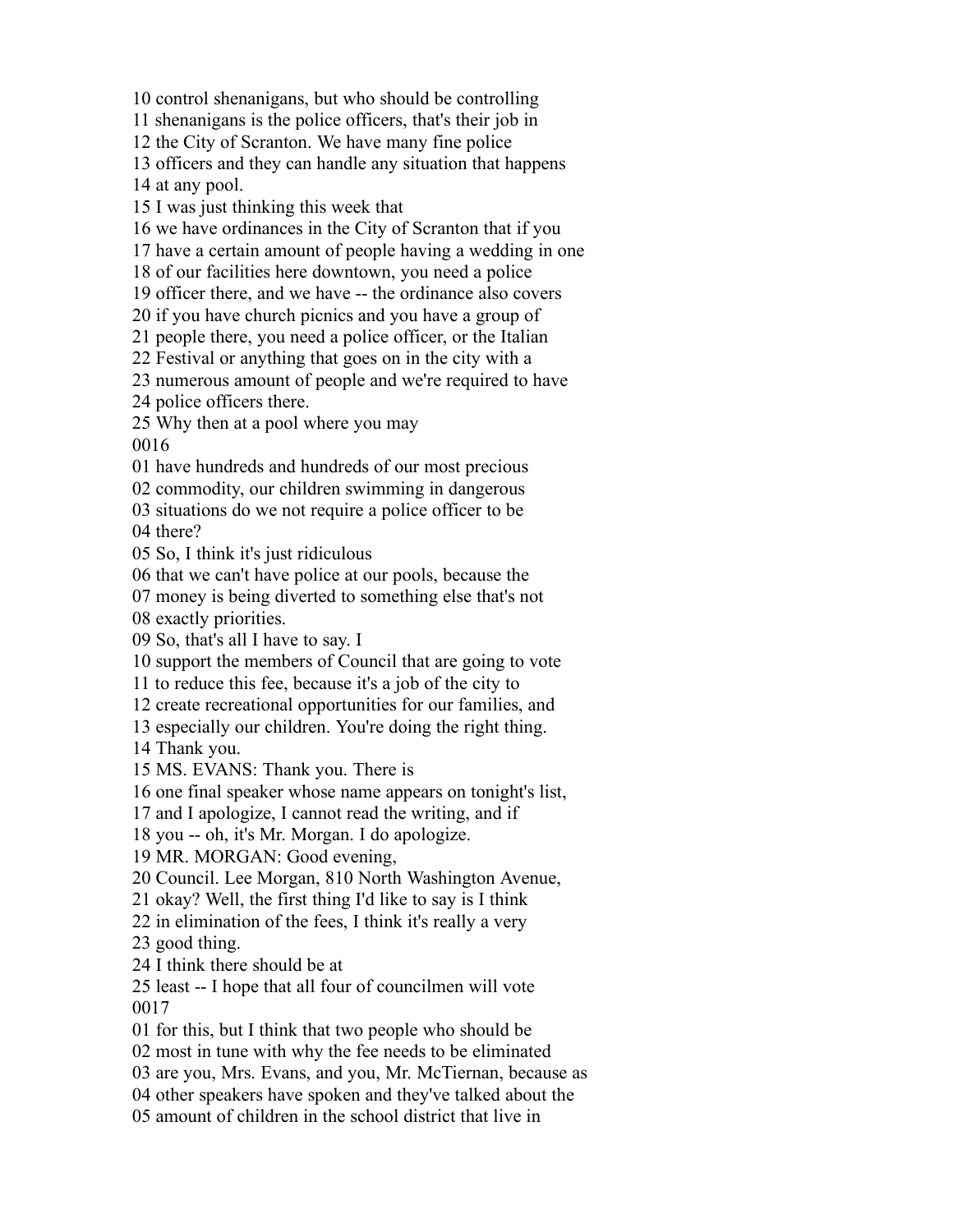poverty in this community.

And, you know, a couple other

people got up and spoke, I remember when I was a kid

some people used to dive off that bridge at Nay Aug,

and I remember Tommy Evanston broke his neck in the

Gorge.

And, you know, people will come

and -- like a gentleman last week who spoke about the

pool fees and the children should be walking around,

you know, looking for odd jobs to earn money to come,

you know, I probably pay \$10,000 a year in property tax

in the city, and I have no problem with children

swimming for free, because to be honest with you,

there's two things that I have an obligation to

children, and not my children, but everybody's

children, is that they receive a quality education and

that there is some safety framework built around them,

whether it's a playground program, whether it's the

pools.

And Mr. Gervasi got up here and he

spoke about police, and, you know, I agree with him, I

agree that maybe one patrolman should be assigned to go

between the playgrounds and the swimming pools to make

a presence felt that there is an authority figure here.

Because you know what, I don't see

how the fee in any way controls somebody's behavior.

Really, I don't, okay?

The pools have to be free. The

last time when they were made free, other communities

followed us, as the previous Council had eliminated the

fee, and I think by eliminating this fee, you're

sending a message that we, the taxpayers, have an

obligation to not only the children in this community,

but everyone, to give them a safe place to swim.

There's a lifeguard there, if somebody gets in trouble,

if you get a cramp, no matter what happens to you, and

something happens to you, somebody is going to pull you

out of the water, and that's important.

We owe that. We have that

obligation to society, and I just am hopeful that the

four councilmen will vote and they will all vote to

remove the fee, because I can't possibly see how it

can't happen.

And if you need to ask people to

 come and contribute money to help with the pool 

chemicals, I can understand that, but irregardless of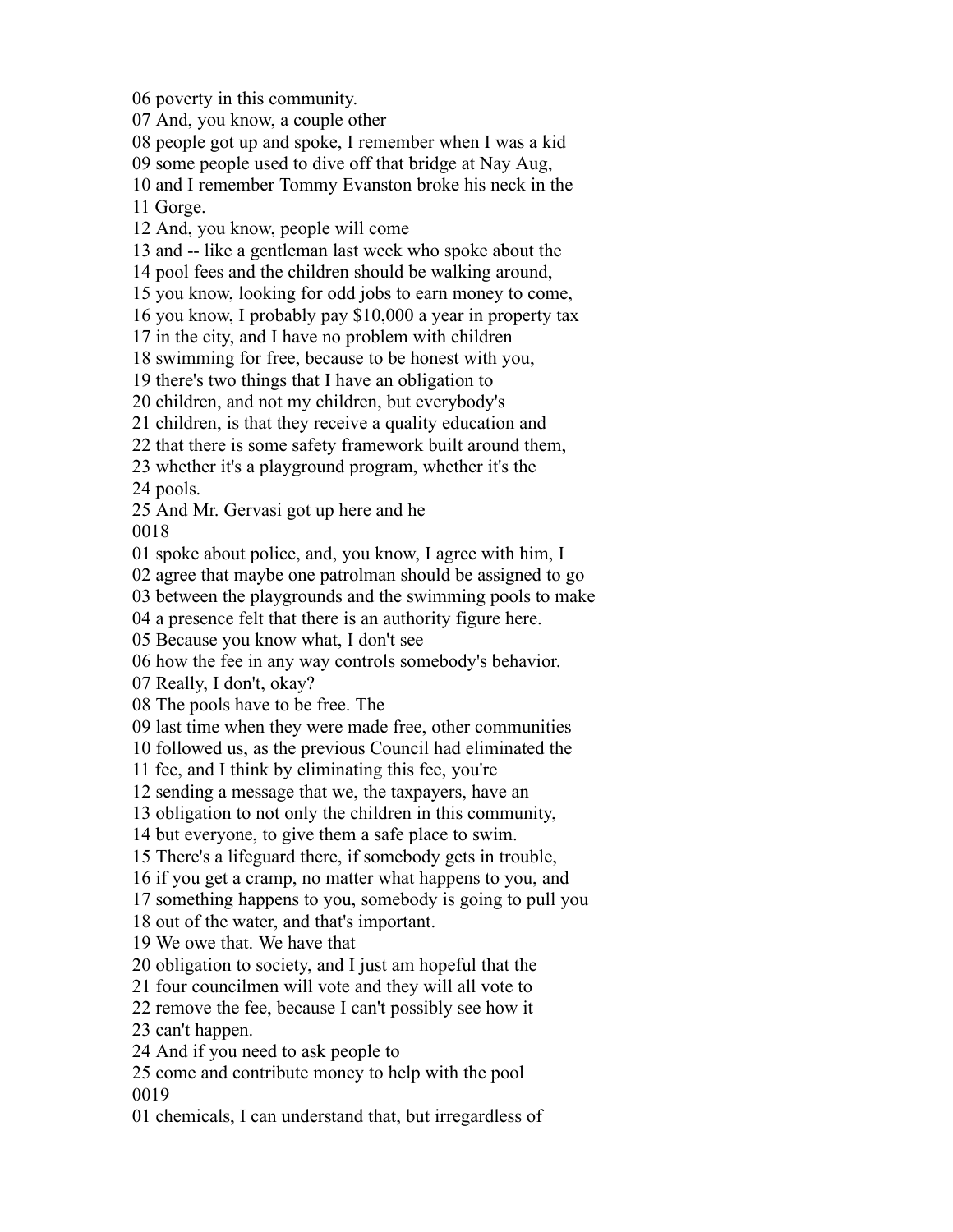what has to happen, funds have to be found to make these pool free. And I'd just like to say that also Nay Aug should go free, too, even though I do realize that this Council has no control over them, I think it behooves the mayor to communicate with the Recreational Authority and change the scope of their function inside the city, and that's the another thing I think that needs to be done. Thank you. MS. EVANS: Thank you. Would anyone else like to speak? MR. DAVIS: I have a message for you from a -- MS. EVANS: Excuse me. MR. DAVIS: Yes. Oh, my name is Jim, excuse me, my name. My name is Jim Davis and I'm from Scranton, Pennsylvania. I live at 499 Mulberry Towers. I'm not going to give you my apartment number, but I live there. MS. EVANS: Thank you. MR. DAVIS: First of all, I have a message for you about these pool fees from a young lady who works at the sewer -- or at the parking authority. She talks to me every single time I talk to there. Her name is Mrs. Grace Spindler, and she said it's a sin that we have to charge our children a fee to swim, it's a sin, that we're going to charge them to eat, we're going to charge them to entertain themselves on the Ferris wheel or whatever rides they have up at Nay Aug or anywhere else. Everything else is for charge. If you go down to Weston Field, they don't serve you any food down there, not that I know of. I was at all the pools. I went to every

single one of the pools, and today I went to the Nay

Aug Pool, and the crowd wasn't that great.

It was a beautiful day, absolutely

gorgeous, but there weren't that many people going

through the door. I asked him for a count, and he

wouldn't give me a count. He said, Nobody is counting

heads. I said, What? How can you tell how much money

you're taking? Who is doing the accounting on this?

He said, we were told not to count heads. So, I don't

know what's going on there.

I have a friend who went to

Nay Aug and had four children with him, and he was

refused entry because he didn't have enough money for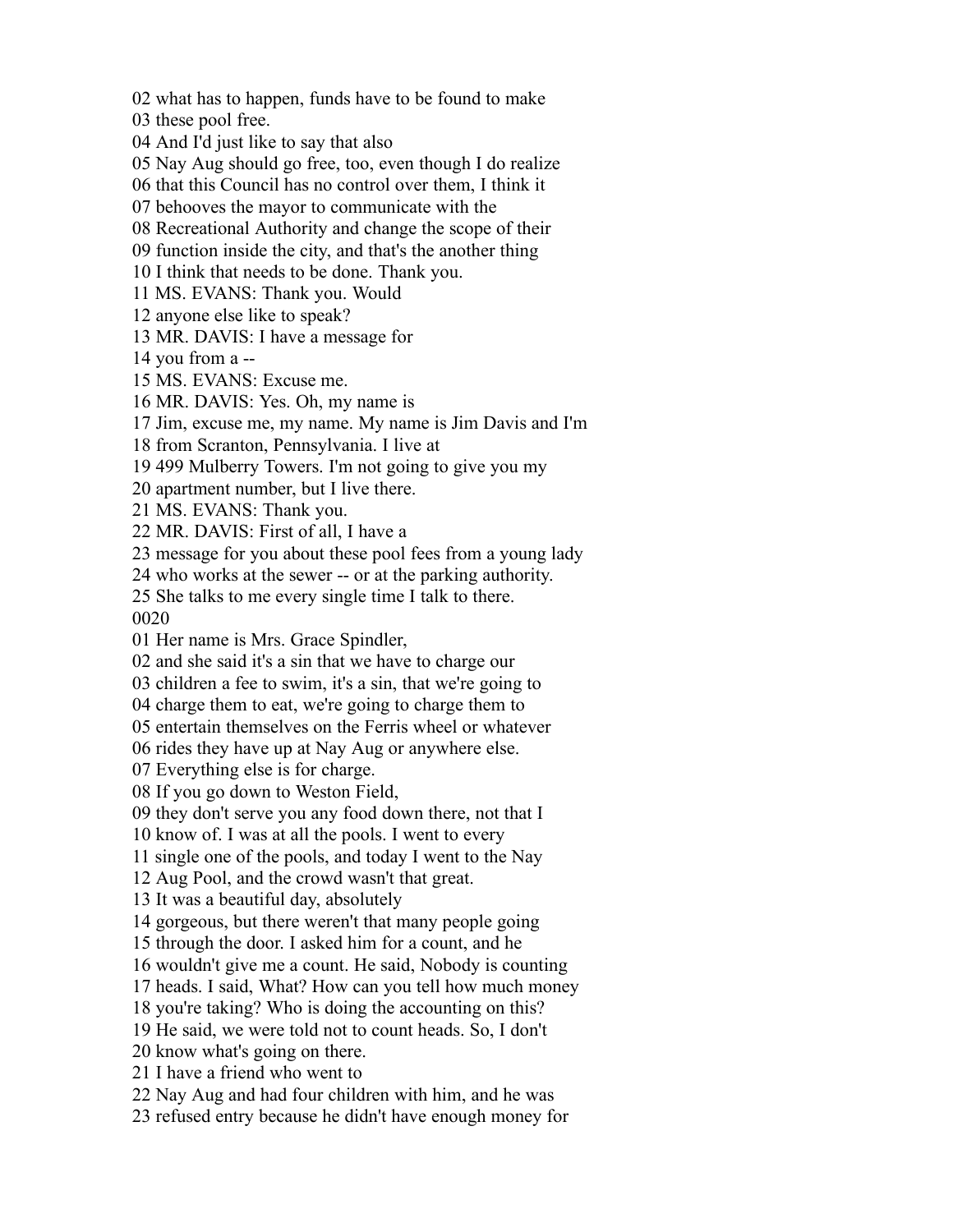the last three kids.

He was at the last meeting of the

Scranton Recreational Authority, he was supposed to

meet me here tonight, but he has class up at the

University of Scranton.

But I'm saying when you get ready

to vote, I heard a lot of conversation about how you

make the children feel, how you make the parents feel.

I walked into the pool area today.

Because I wasn't going to swim, I didn't pay any money.

You go in there and sit down, if you want, around the

water, whatever you want. No money at all.

Now, I don't know if that was true

for everyone, but they had another problem that

whenever the kids went in there to swim and their bands

got wet, they lost their bands, so, therefore, those

who had a band that said you can only swim and not use

the slide, they came back and said, I lost my band

because it got wet. And the guy said -- they gave them

another band.

I said, What if they only paid to

swim and now he wants a band to use the slide. He

said, There's no way in the world we would know that.

I said, There's something wrong

with the accounting here. You don't even know how many

people you have in there. If I asked you for a head

 count, you can't give me a head count. If I asked you 

how much money you made, you can't tell me that because

you don't know what tickets you sold, you don't keep

track of them.

I said, I never heard of such

accounting before from a money-making organization. If

this is what you're doing, if you're there to make

money, that's very poor. That's poor administration,

 to me. So, therefore, people are going to be hurt by it, I know that.

As soon as they get hungry enough

and earn enough money, they will not let you in there,

I'm quite sure of that. They will restrict those

people who do not have the money to come in there, even

though they say in their most beautiful voice, Nobody

gets turned away. We know that's not true.

Okay. I think that the fees at

the outside pools, your satellite pools as you call

them or peripherals, they should not charge a fee.

And the reason why I say they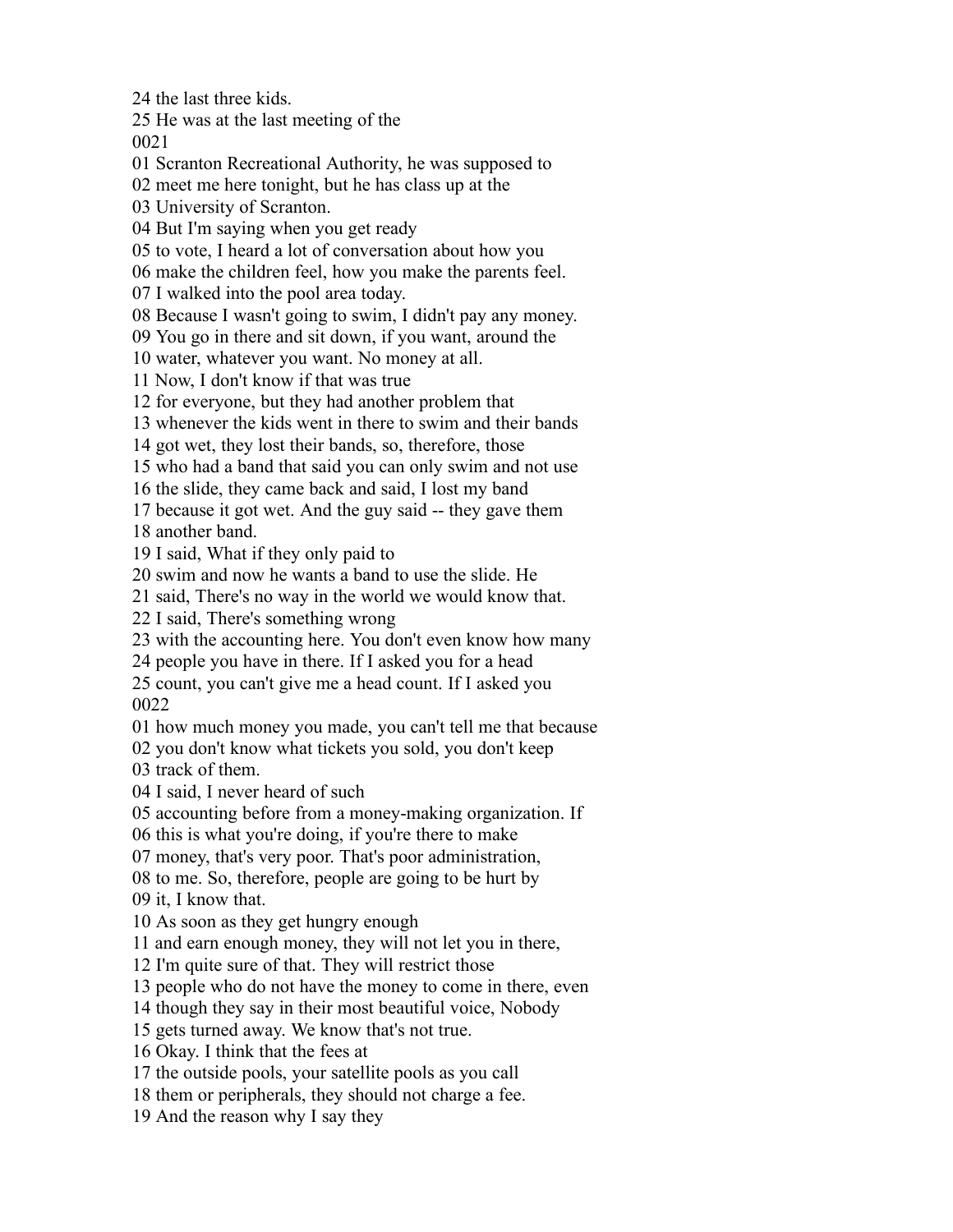should not charge a fee, you've got to leave them out

for the kids. You really have to leave them out for

the parents and the kids who can't afford it and want

their children to go swimming and they want to join.

The places are nice. Weston Field

 is ideal. I haven't gone to Novembrino yet, but I have 

been to two other pools, and they're all well kept,

they're very clean, and the guards, the lifeguards, are

right on their toes, so I have no complaint about them.

MS. EVANS: Thank you, Mr. Davis.

MR. DAVIS: Did you find out about

the sign? No, not yet.

MS. OSBORNE: My name is

Pamela Osborne, I live at 449 Arthur Avenue.

I believe that everyone is looking at this pool fee in

the wrong perspective.

I don't believe that it's being

enforced to keep any ethnic group out of the pools. I

believe it's going to help give the people that are

using the pools more respect for the city property.

I disagree with the gentleman that

said that it's keeping the black ethnic group out. I

live on Arthur Avenue close to Nay Aug Park, and I

visited the pool before I came here, and 75 percent of

the swimmers were of black origin.

I grew up in the '50s and the

'70s, and I lived in Tripps Park, and what I remember

is having to pay the dollar fee to use Nay Aug Park.

I used to take the bus with my

 friends, get the transfer at the Globe Store, make the 

trip up to Harrison Avenue, get off the bus and walk up

to Nay Aug Park and vis-versa for the way home. I

baby-sat, I had a part-time job.

My family was not wealthy, but I

was able to do it because I wanted to do it, and I had

respect for the pool when I got there.

And I believe it's a matter of

having respect for the properties. I think we have to

ask for more community help in maintaining the pools

and the parks. They've been in the best condition

they've been in in how many years.

And I think that we need more

citizen participation in maintaining these pools, we

need a volunteer list, because it's overwhelming for

the parks and recreation.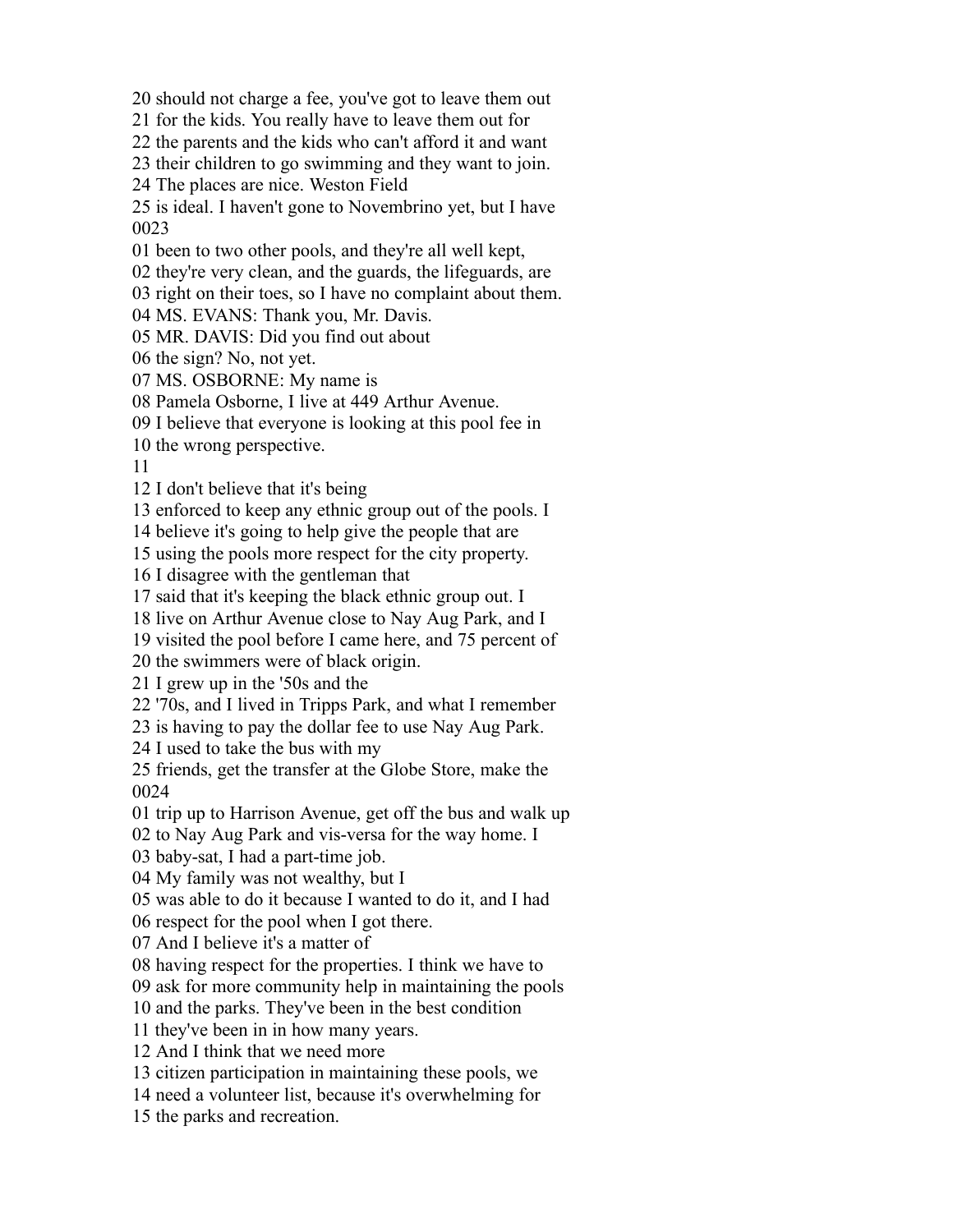I'm a taxpayer, as are all the

others here, but I just fee that we all have to give

and not just take.

I worked for social service

agencies for a combined ten years and they were child

oriented and they depended on government funding, but

if the government didn't give them that funding, things

were taken away.

And years ago everyone was so

 grateful. Ten years ago, anything you did they were 

grateful for. If you worked for these agencies and you

helped them, they followed your advice.

Now, I'm sorry, it's taken a turn

and they start to say, no, you have to do this for me.

There has been a turn. People have to be more

accountable. Thank you.

MS. EVANS: Thank you.

MR. NEWCOMB, SR.: Good evening,

Council. Charlie Newcomb, 104 North Grant, Scranton.

A few things on the pools, we heard a speaker last week

talk about the little 91-year-old lady/client/taxpayer,

well, about how much if we don't charge our children or

our adults to swim, how much she's going to pay, well,

I have a question, we need to ask that 91-year-old

taxpayer, along with my 80-year-old mother-in-law and a

lot of other senior citizens in this city, is nevermind

how much it's going to cost them for a dollar for a

pool fee, but how much are they already paying for

their consultants and their lawyers and everything that

they're paying on a daily right now, how much is that

costing them for the taxpayers?

And on the pools, we came here

week after week about pool fees, and we said that it

should be free, I see in this morning's paper that, I

 believe Ms. Shedlock wrote the story about around all 

the other areas that pay, but what they didn't go into

was about the income and the residents, how many people

live in those areas.

We made it very clear that in the

City of Scranton, I believe 6,000 families, 6,000

children's families are at a level, and that level is

between \$17,000 and \$22,000 in the City of Scranton,

that's the level for swimming.

And these people -- I hear so many

stories out in public about, you know, the Council and

the people are trying to help a certain type of person.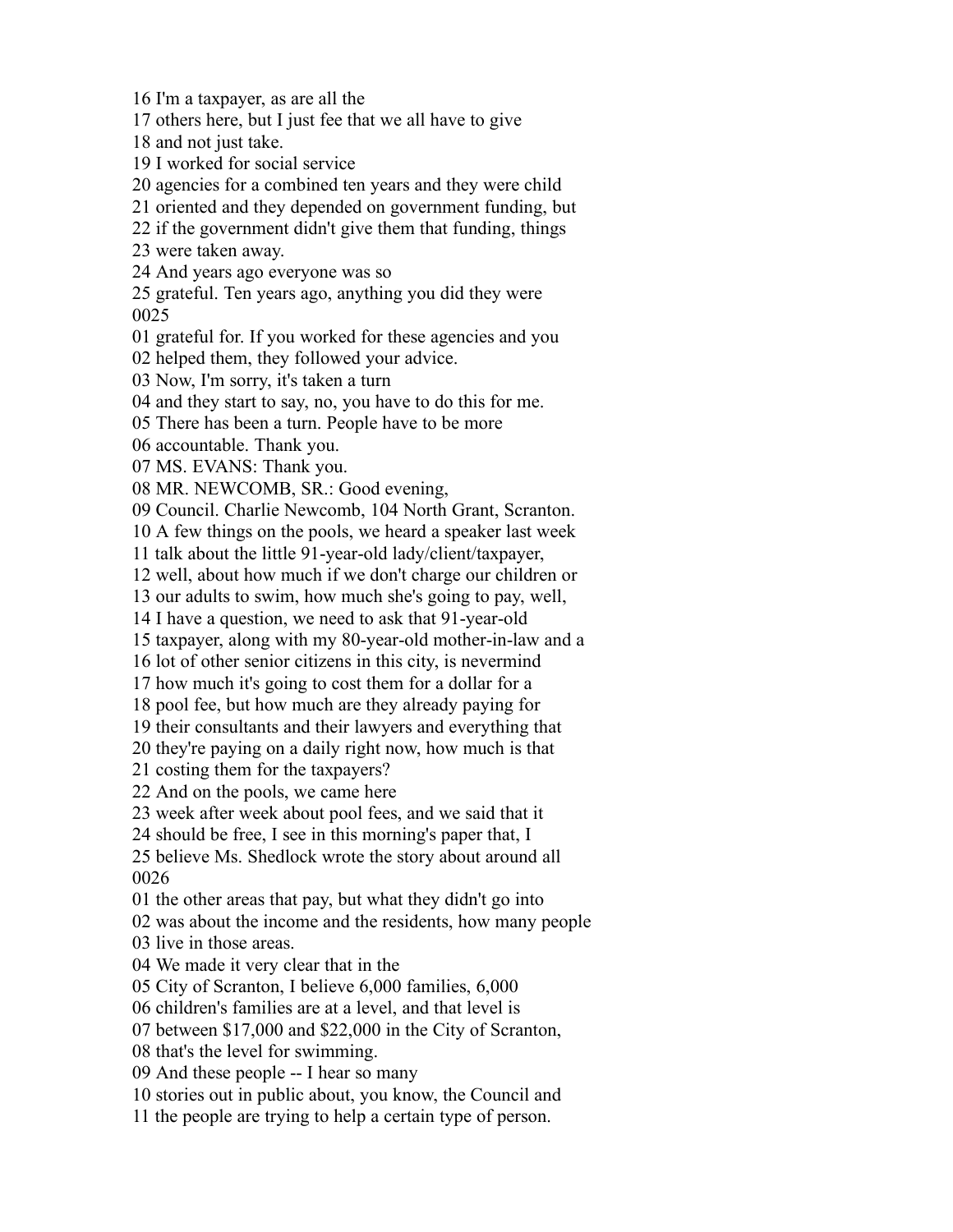I want to make it very clear, we're trying to help the

people that are embarrassed, that's why they're not

here, because they're embarrassed to come and say we

can't afford a dollar in the pools.

It's the ones that are out there

that are working, one, two and even three jobs, have to

raise three, four children and they cannot afford to

pay these fees.

We are not trying to help the

people that just sit at home collect a check from the

government and do not pay any taxes. Those are not the

people that we're trying to help.

In closing I'd just like to say

 that we came to this old Council two years ago and 

asked the Council, begged the Council to do a few

things, not to sell our golf course, which it sold,

which I feel we're no better off today, not to sell the

South Side Complex, which it did try to sell and we

took a \$700,000 deposit on it and it's spent already at

Nay Aug.

So, just in closing I ask that

let's give the people something they pay for, which is

taxes, and please let this Council listen to what we

have to say, unlike the last rubber stamp Council who

voted for what the administration wanted.

I'd also like to say in closing, I

do agree that residents should swim for free. I

don't -- I'm not in favor of Old Forge, Taylor, all

those people that pay taxes down there to swim for

free, but Mr. DiBileo didn't know about having some

identification he mentioned at the last meeting about

how it should be done.

Well, all we should do is have

some kind of pass or some kind of band for all

residents in the city to swim.

But I do believe that the people

that live out of the area that don't contribute taxes

to the city, those people should have to pay, but

 please let our children and our people that cannot 

afford to pay a fee have something to look forward to

and enjoy this summer. Thank you.

MS. EVANS: Thank you.

MR. NEWCOMB, JR.: Good evening,

Council. Charlie Newcomb, 230 North Cameron Avenue,

Scranton.

It's nice to see that we're coming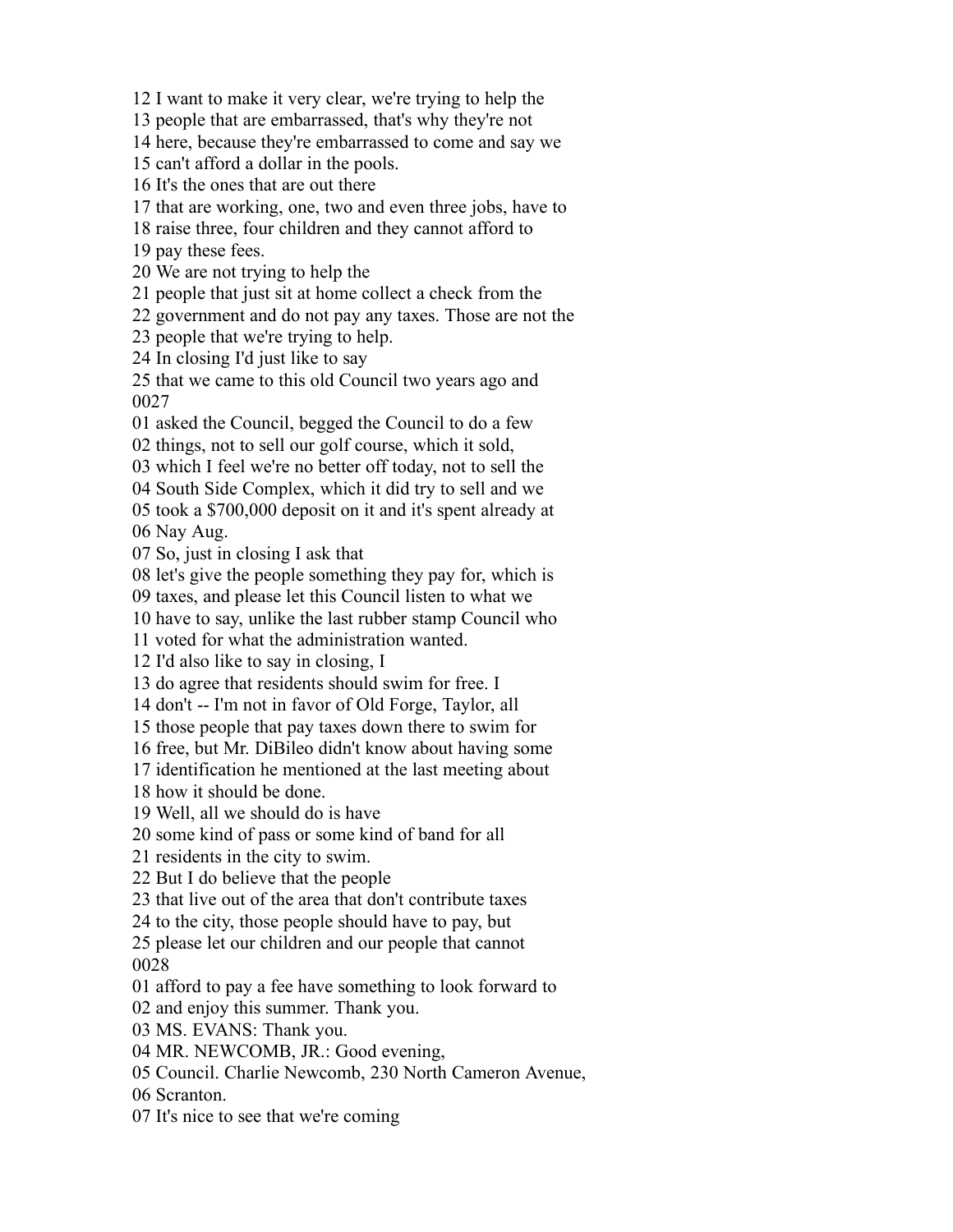here for you to listen, for us to say that pools should be free. It seems that the mayor doesn't believe that pools should be free, and I'm not a mind reader, and I can't see what Council thinks, but I ran into a woman this past week who stopped me and she says she lives in the Hill Section and she didn't want to come her to this meeting, but she asked me if I would tell her story. And I'm not in her situation fortunately, so I told her I would tell the story. She is a mother of three children, she lost her husband three years ago to cancer and they had no life insurance, and last week when the weather was very humid, her kids wanted to go to the pool, so she gave two of her children \$5 and said this is for the week for you to go swimming at the pool. Well, as we all know when kids get together and there's a group together, peer pressure, you do what the group wants to do, whether it's fortunate or unfortunate, and the rest of the kids that were there are a little bit more off financially and they all wanted to go on the waterslide, well, put yourself in that child's position and say to your friends, I don't have the money to go on the waterslide. So, the kids paid the three bucks to go on the waterslide and then they're left with no money for the rest of the week. So, that mother told me to come here and say, What am I supposed to do? It's not my fault that I have three children that I have to raise on minimum wage. And I pay my -- she pays her property tax and she pays the wage tax like the rest of us. So, what is he supposed to tell her children? She told me to ask anybody that disagrees with this fee, what is she supposed to tell her children to do on Tuesday, Wednesday, Thursday and Friday when she has no money to give them to go to the pool? And I think that's a very good point. And it's been stated here before about the numbers, but there's also a number I'd like to throw out, and this woman gave me this statistic and I heard it again this week, because she's in this area, that 44 percent of the households in Scranton make \$22,000 or less, and these are the people that we need

to not charge these fees for, because they can't afford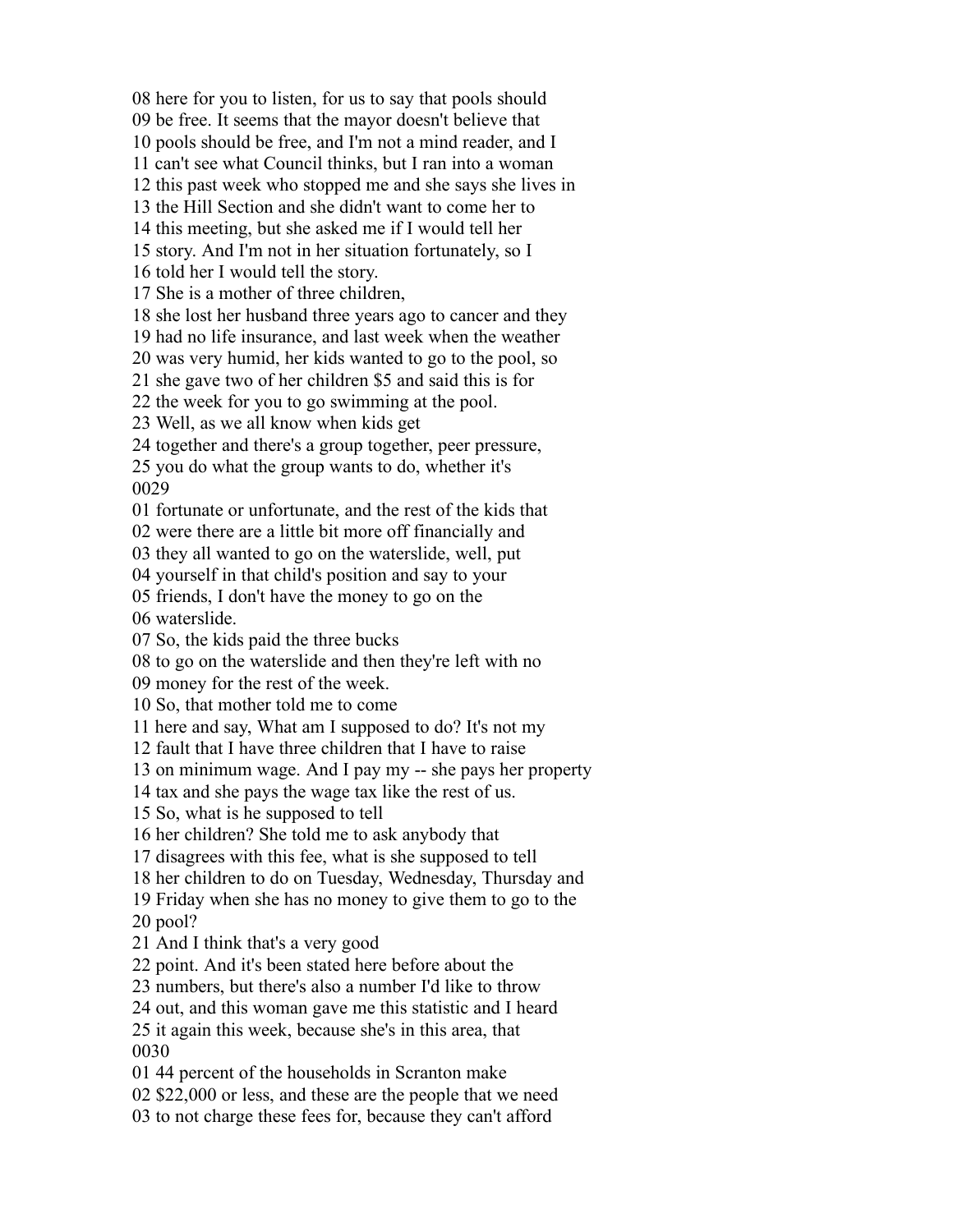to do it.

And I don't think any child should

be discriminated against, and that's what, I don't care

what anybody says, that's what I think it is, because

you have a parks and recreations director and the mayor

who state, first, we have to pay for the chemicals,

then we have to charge a fee because we want to keep,

and this was stated by the administration, the

riffraff, the minorities and the welfare recipients

out.

Then we're told that we have to

charge a fee because we have to maintain the

Wildlife Center at Nay Aug Park. Well, that's a whole

other story, and I'll drop that bomb later.

But I don't think any one of them

are true, because I've been requesting information to

find out how much money we have to pay to keep these

chemicals going, and I can't get an answer.

And it was Mr. Doherty who sat on

Council before when he was on Council when this pool

free came up to be free, and he told me while I was

 standing at this podium when I asked the question, he 

said it only costs about \$18,000 to maintain the pools

for the season, and that was Mr. Doherty that believed

children should swim for free before he became the

reign of office that he's doing right now.

So, let's give them the benefit of

the doubt and say with inflation we'll go up and say it

costs \$25,000 to maintain the pools, there's three of

 the administrative raises that we gave and there's the consultants.

So, if we're causing this problem

over about \$25,000, the mayor needs to look in the

 mirror and see who he truly is representing. Thank you.

MS. EVANS: Thank you. We have

less than ten minutes remaining in this public hearing,

so I would ask if we have a number of speakers this

evening, if you have something to add other than what's

already been said, let's allow those people to speak

first.

MS. STULGIS: I'm Ann Marie

Stulgis. I think that we have to take into account

that the swimming pool and the slide were paid for with

tax payer dollars, and yet they aren't readily

available to all taxpayers.

So, I decided to do just a little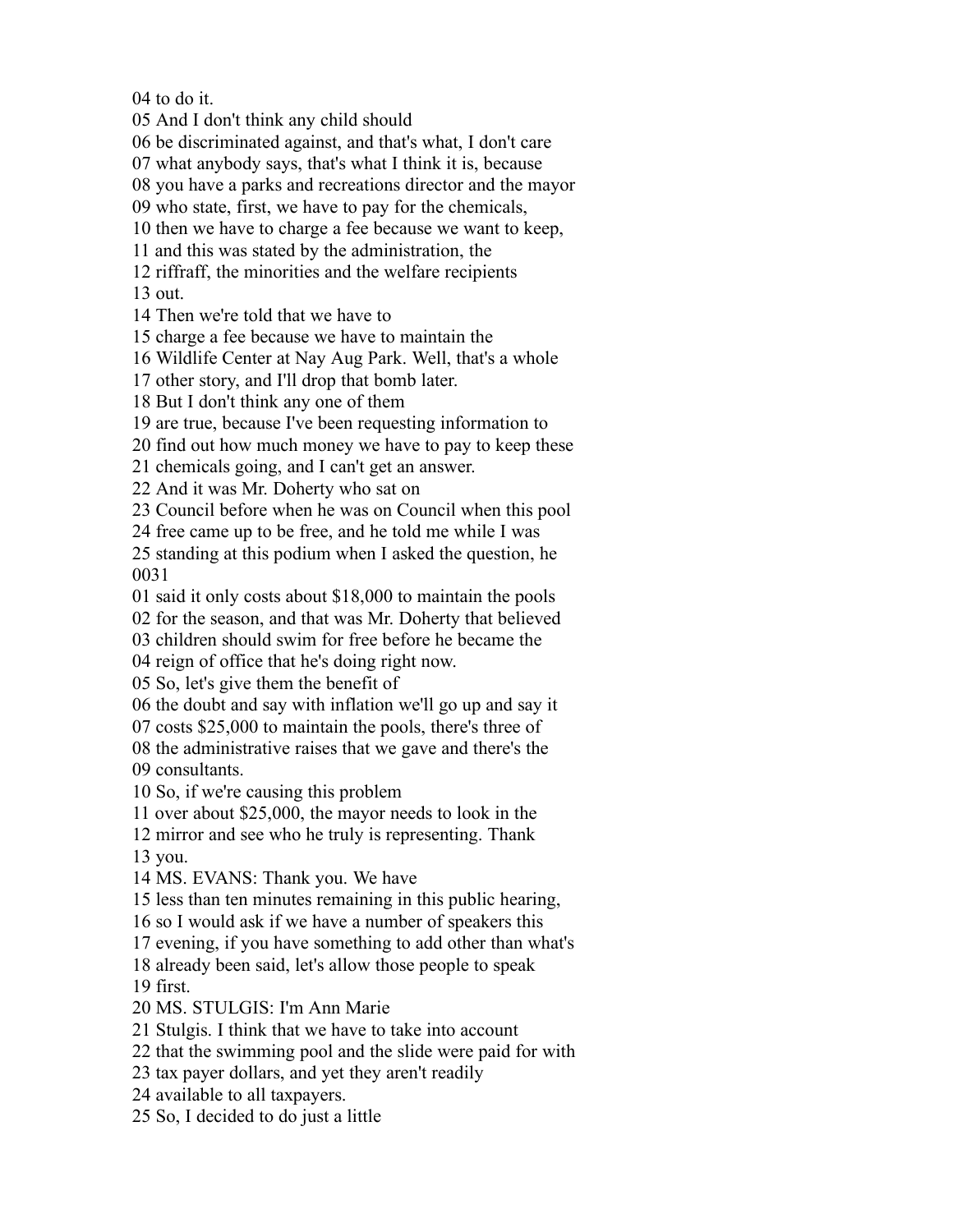bit of research, just a tiny bit, into what some of the

money that parks -- some of the money the Parks and

Rec. has, although I don't know where they get it from,

is used for.

Because if it's so important that

we charge children to swim, I surely hope that what

they're spending money on is equally as important.

So, I'd like to share a few things with you.

Parks and Recreation paid for the

television commercials that were run on local TV that

said We've Got It All. The purpose was to draw people

into Scranton, it's just that they were run on a

Scranton station, so I don't know if we were trying to

draw people from Taylor or Nanticoke, but that cost

\$3925.

We also rented 250 chairs on

July 14 of last year and a tent for \$500. We also

rented another 250 chairs and another tent for an

additional \$500. On July 28, we rented and additional

250 chairs and another tent for \$475.

On July 21, more chairs, \$180. On

August 20, more chairs and a tent, \$390. On August 7,

more chairs and two tables, \$252.

We paid for the Everhart Museum,

 for the grounds to be fertilized, for \$252. We paid 

Kalinosky an additional \$1335 on August 12 to fertilize

some lawn at Nay Aug.

We paid for three signs, three

signs, that said Gershwin In The Park, \$165.60. We

paid Reeve's Rent a Johnny, Incorporated in August

\$1890 for extra clean, that's all it's listed as.

We also paid an additional \$990 for extra clean units

for July.

For a wash stand at the

brooks Mine for August, \$250. August, a wash stand at

the Wildlife Center, \$585.

August, a wash stand at the

amphitheater, \$425. Two wash stands, August, past the

concession stand, \$660.

Stripping and refinishing the zoo

floors, \$450. Scrub the zoo floors, \$150. Scrub and

refinish the floors, \$150.

Electrical work for the rest room

on Arthur Avenue, excuse me, not electrical work,

piping work, \$1267.

Fireworks, \$5,000. Repair to the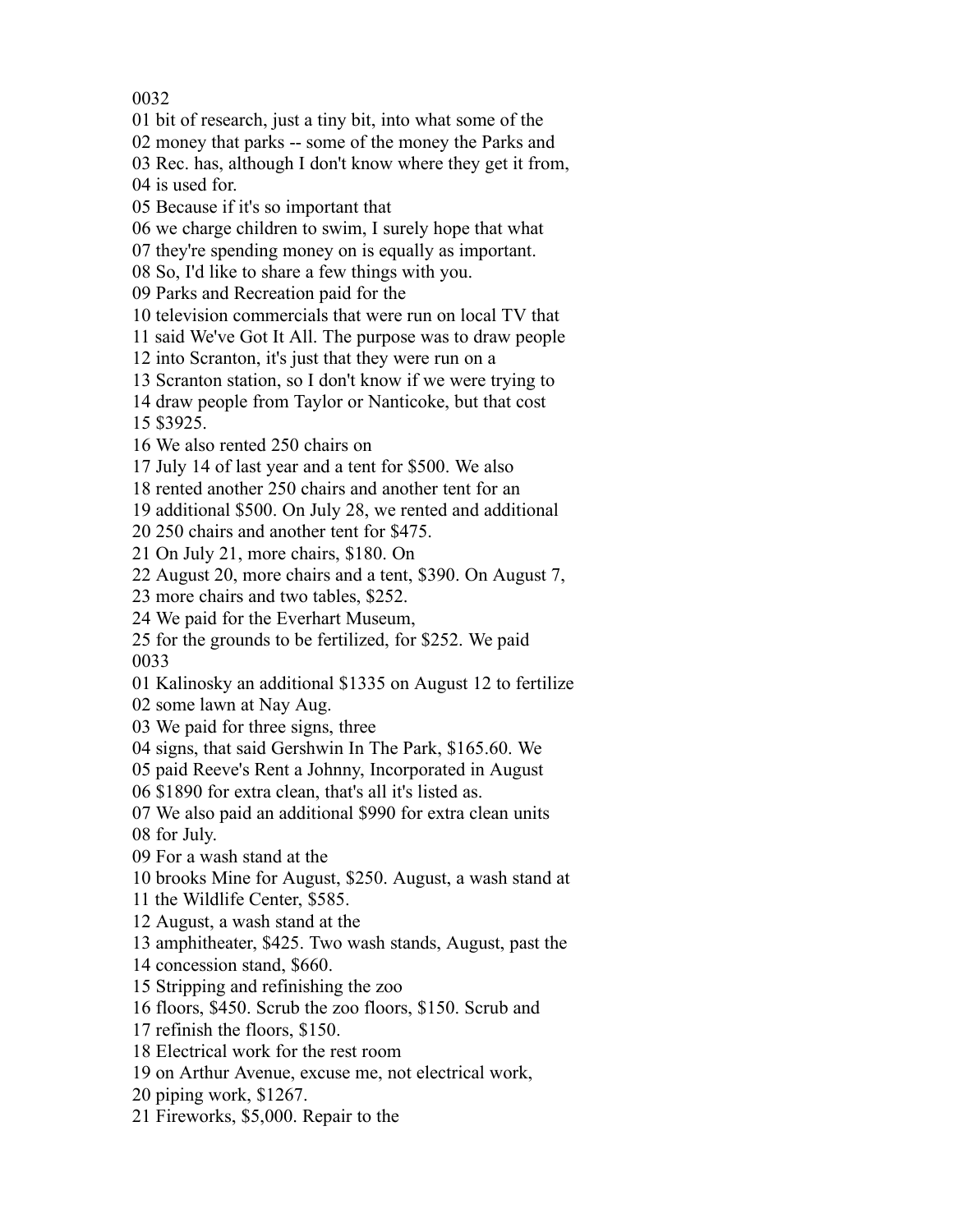comfort station, \$1200. Flushing out toilets at the

restroom near CMC and the concession stand, \$300.

A 14-foot two-way step ladder,

 \$436. For a company named Cintas, C-I-N-T-A-S, and I 

checked it on the Internet and it said they are the

largest supplier of uniforms, for the zoo, \$315.40.

Don't know what it's for.

But after we got the zoo floors

all refinished, we bought a 12-by-24 foot Congolieum

for the zoo floor, \$543.68.

For electrical work, \$1725.60.

For five fire extinguishes for the zoo, \$286. And for

54 extension cords, and, no, this wasn't for Christmas,

this was in April of last year, \$1504.42. For a lock

for a steel door, \$80.

If we can afford all that, we can

certainly afford to allow the children to use the slide

and to swim without charging them. Their families paid

the taxes to pay for those items, and I don't think we

should then punish the children. Thank you.

MS. EVANS: We have time for one

more speaker.

MS. KRAKE: Good evening, Council.

My name is Nancy Krake, and I'm a resident of the City

of Scranton.

As Mrs. Stulgis was saying, as

individuals and then as a community, we come together

to share our resources. This is an age old debate as

 to how and to whom these resources are distributed. 

When those in power or those in

control of these resources act in an abominable

fashion, we have the following example written by

Charles Dickens in a story called A Christmas Carol,

which could easily be a story about summer vacation in

Scranton with Scrooge as the mayor or maybe as the

director of parks and rec.

This part of the book is where two

gentlemen come and ask Mr. Scrooge for a donation, it's

in the very beginning.

And it says, At this festive

season of the year, Mr. Scrooge, said the gentleman

taking out the pen, it is more than usually desirable

that we should make some slight provision for the poor

and destitute who suffer greatly at the present time.

Many thousands are in want of common necessaries.

Hundreds of thousands are in want of come comfort,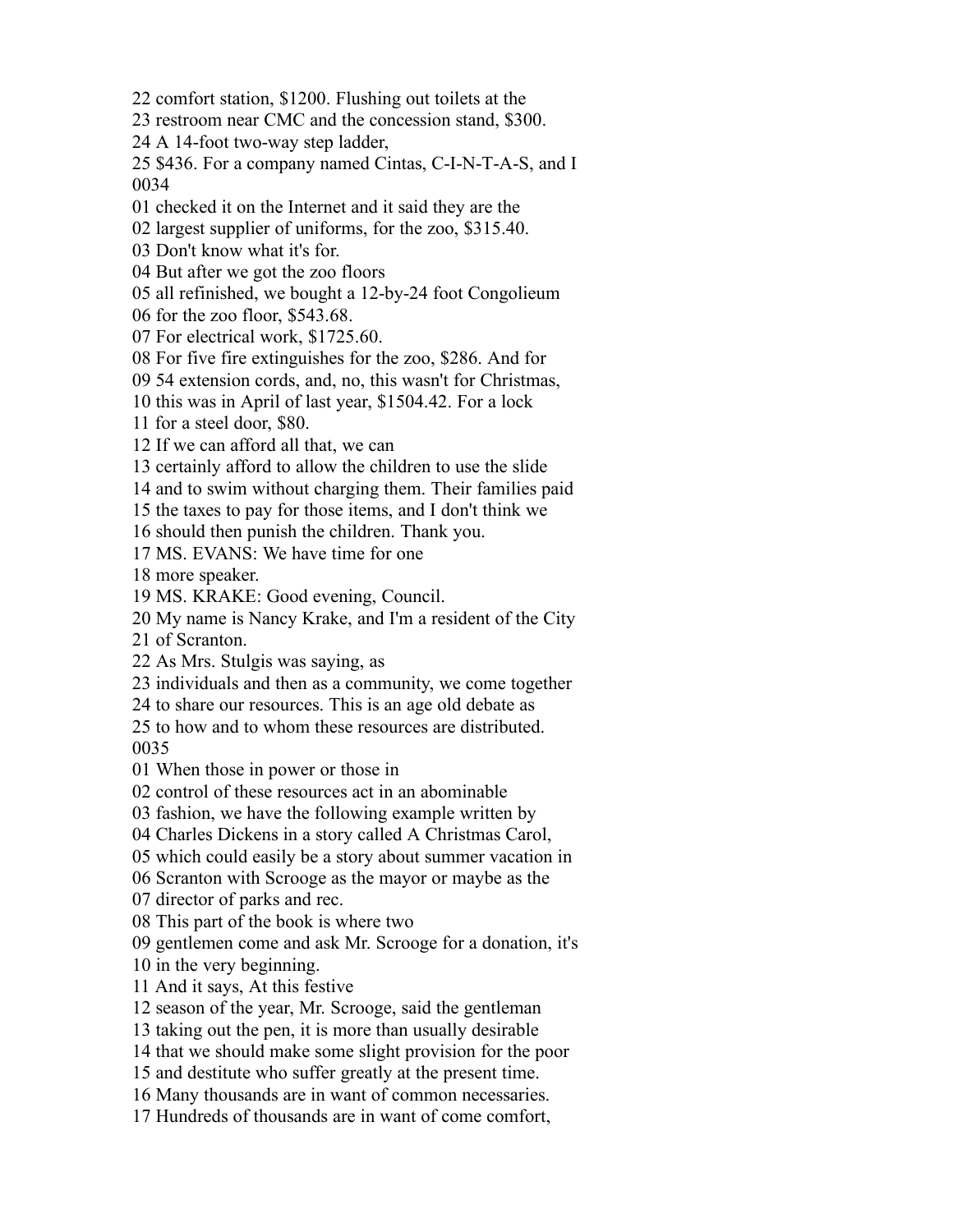sir.

Are there no prisons, asked

Scrooge. Plenty of prisons, said the gentleman laying

down the pen again. And the union work houses,

demanded Scrooge, are they still in operation? They

are. Still, return the gentleman, I wish I could say

they were not.

The treadmill and the poor of law

are in full vigor then, said Scrooge. Both very busy,

sir. Oh, I was afraid from what you said at first that

something had occurred to stop them in their useful

course, said Scrooge. I'm very glad to hear it.

Under the impression that they

scarcely furnished Christian share of mind or body to

the multitude, return the gentleman, a few of us are

endeavoring to raise a fund to buy the poor some meat

and drink and means of warmth -- or maybe a swim in the

summer when it's warm.

We chose this time, because it is

a time of all others, when want is keenly felt and

abundance rejoices. What shall I put you down for?

Nothing, Scrooge replied.

You wish to be anonymous? I wish

to be left alone, said Scrooge. Since you asked me

what I wished, gentleman, that is my answer.

I don't make merry myself at

Christmas, and I can't afford to make the idle people

merry. Where have we heard these words before?

I hope to support the

establishments I have mentioned. In fact, I believe

Mr. Scopelliti mentioned a few places they could bus

the children to swim to last week.

They cost enough and those who are

badly off must go there. Many can't go there and many

would rather die.

If they would rather die, said

Scrooge, they had better do it and decrease the surplus

population. Besides, excuse me, I don't know that.

But you might know it, observed the gentleman.

It's not my business, Scrooge

returned. It's enough for a man to understand his own

business and not to interfere with other people's.

Mine occupies me constantly. Good afternoon,

gentlemen. Seeing clearly that it would be useless to

pursue their point, the gentlemen withdrew.

Scrooge resumed his labors with an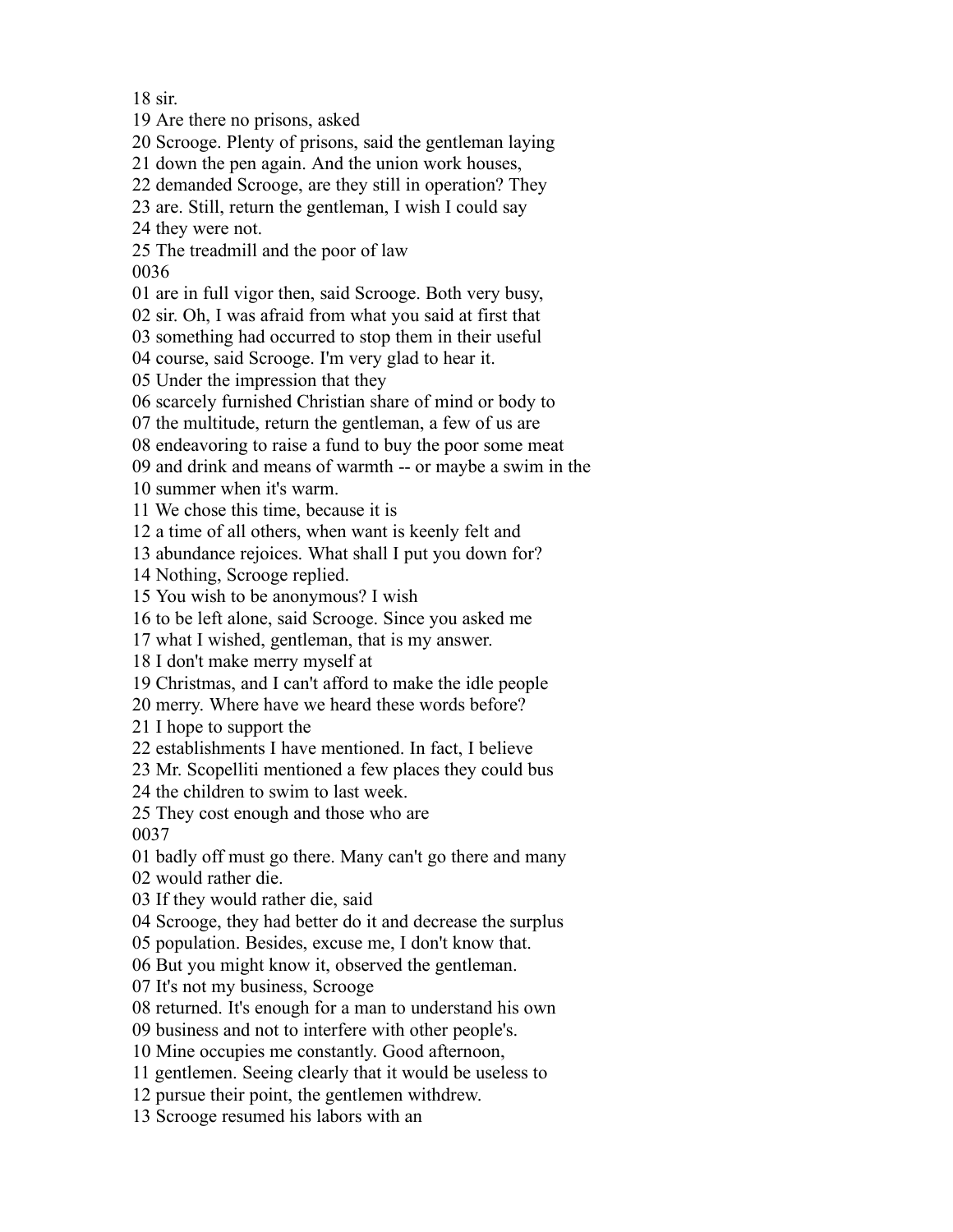improved opinion of himself in a more facetious temper than what's usual with him. And I apologize, but this just speaks to me as exactly how this administration has acted in the past three and a half years, and they've made it abundantly clear how they feel about the children in this community. Thank you. MS. EVANS: Thank you. And I call this public hearing to a close. (HEARING WAS CONCLUDED.) C E R T I F I C A T E I hereby certify that the proceedings and evidence are contained fully and accurately in the notes taken by me on the hearing of the above cause and that this copy is a correct transcript of the same to the best of my ability. LISA M. GRAFF, RPR OFFICIAL COURT REPORTER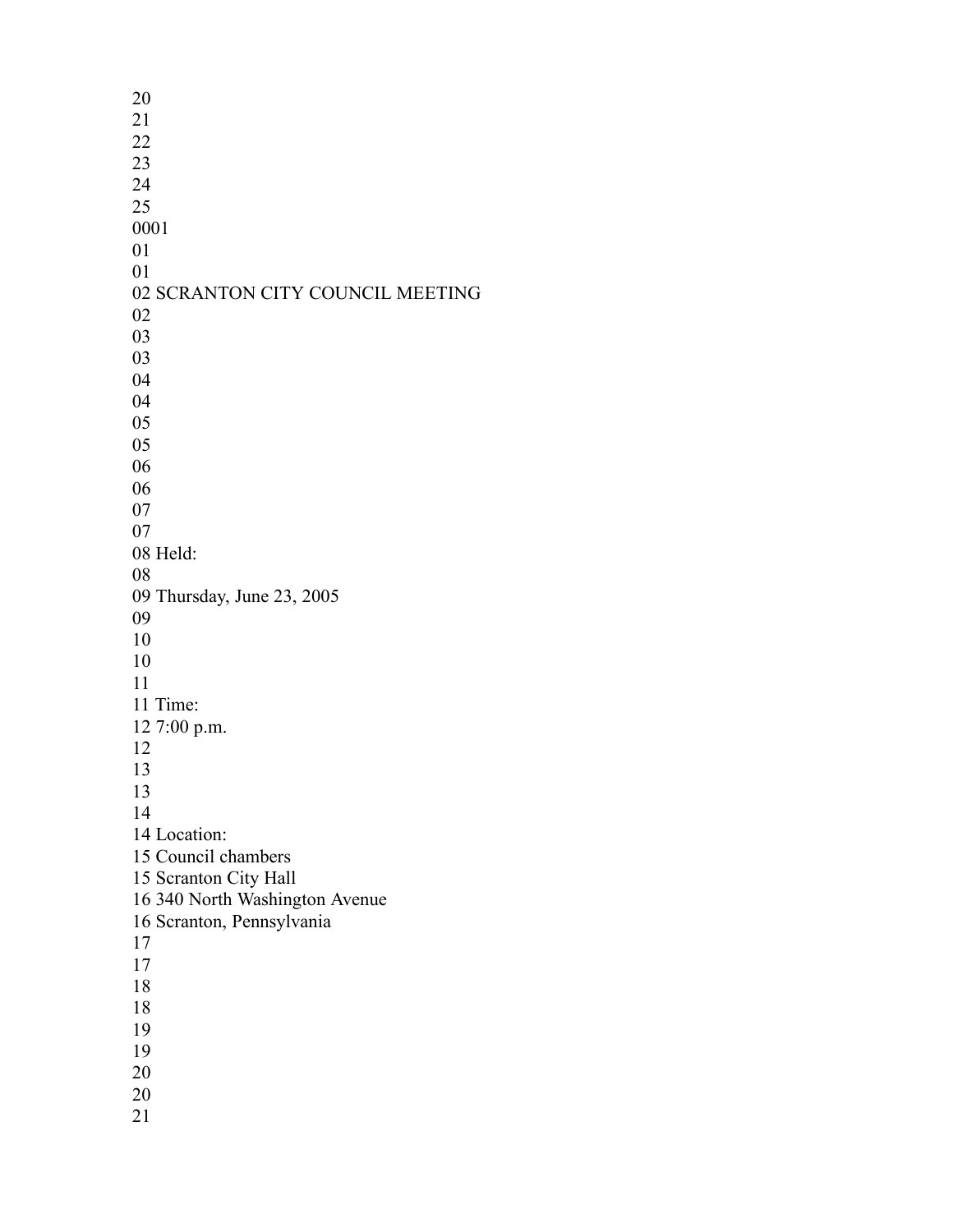Lisa M. Graff, RPR Court Reporter CITY OF SCRANTON COUNCIL: MS. JANET E. EVANS, VICE-PRESIDENT MR. WILLIAM COURTRIGHT MR. JOHN POCIUS MR. ROBERT McTIERNAN MR. JAY SAUNDERS, CITY CLERK MS. KAY GARVEY, ASSISTANT CITY CLERK MS. EVANS: I would now like to begin tonight's Council meeting. I welcome everyone to Council and ask you to please rise for the Pledge of Allegiance. Please remain standing for a prayer. Roll call, please, Kay. MS. GARVEY: Mr. McTiernan. MR. McTIERNAN: Here. MS. GARVEY: Mrs. Evans. MS. EVANS: Here. MS. GARVEY: Mr. Pocius. MR. POCIUS: Here. MS. GARVEY: Mr. Courtright. MR. COURTRIGHT: Here.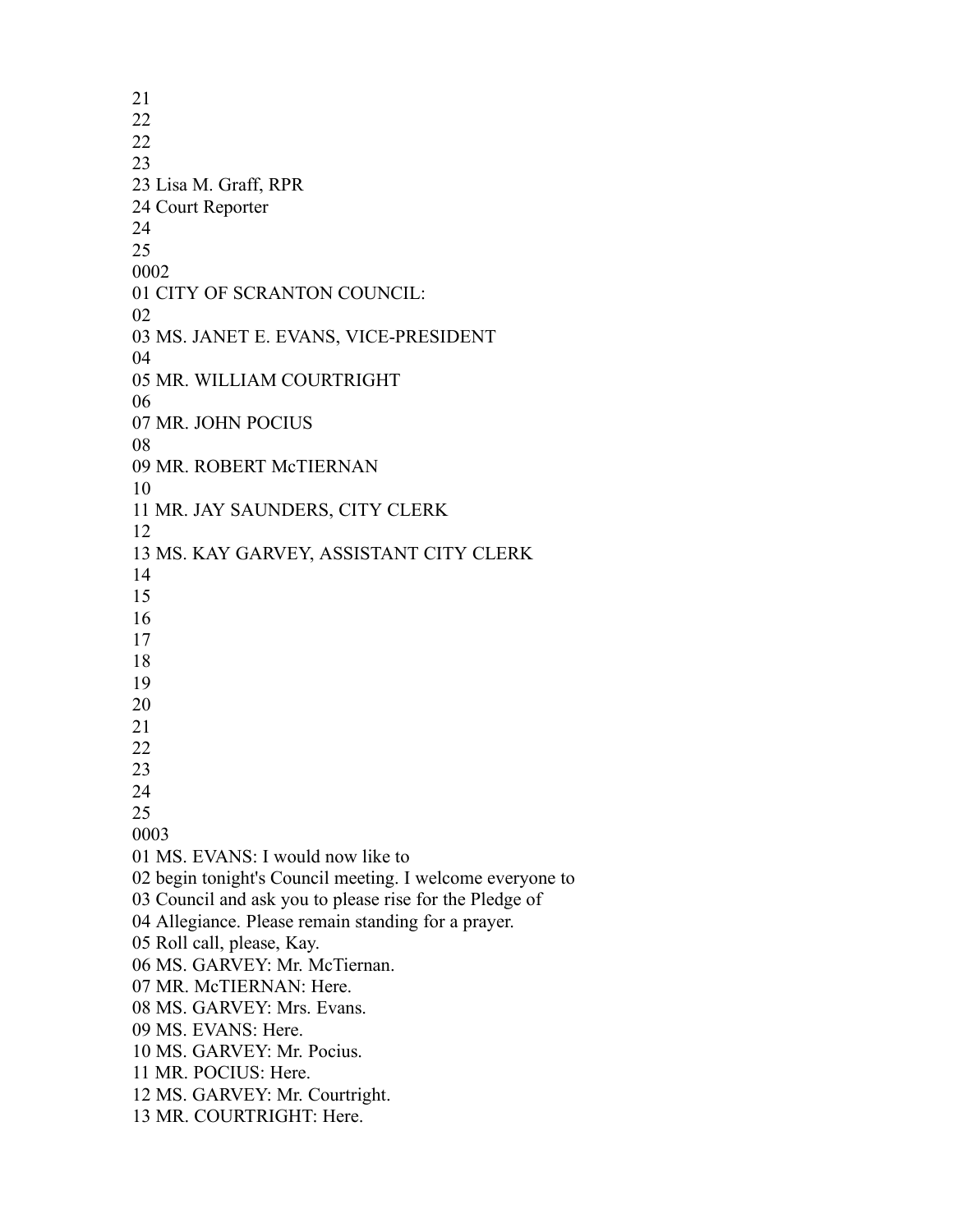- MS. GARVEY: Mr. DiBileo.
- MS. EVANS: Mr. Saunders, could
- you dispense with the reading of the minutes, please?
- MR. SAUNDERS: 3-A, 2004 AUDIT
- REPORT FOR THE SCRANTON REDEVELOPMENT AUTHORITY.
- MS. EVANS: Are there any comments
- on 3-A? If not, received and filed.
- MR. SAUNDERS: 3-B, AGENDA FOR THE
- MUNICIPAL PENSION FUND TO BE HELD WEDNESDAY,
- JUNE 22, 2005.
- MS. EVANS: Are there any comments
- on 3-B? If not, received and filed.

- MR. SAUNDERS: 3-C, MINUTES FOR
- THE COMPOSITE PENSION BOARD MEETING HELD WEDNESDAY, MAY
- 25, 2005.
- MS. EVANS: Are there any comments
- on 3-C? If not, received and filed.
- MR. SAUNDERS: 3-D. 2004 COMBINED
- AUDIT REPORT FOR THE SCRANTON-LACKAWANNA HEALTH AND
- WELFARE AUTHORITY.
- MS. EVANS: Are there any comments
- on 3-D? If not, received and filed.
- MR. SAUNDERS: 3-E, MINUTES FROM
- THE SCRANTON-LACKAWANNA HEALTH AND WELFARE AUTHORITY
- HELD THURSDAY, MAY 19, 2005.
- MS. EVANS: Are there any comments
- on 3-E? If not, received and filed.
- MR. SAUNDERS: 3-F, MINUTES FROM
- THE FIREMAN'S PENSION COMMISSION HELD WEDNESDAY, MAY
- 25, 2005.
- MS. EVANS: Any comments on 3-F?
- If not, received and filed.
- MR. SAUNDERS: Clerk's notes.
- Last week Councilwoman Evans discussed the land that is
- between Albright Avenue and Nay Aug Avenue and what was
- the full rundown, well, I spoke this week with
- Ralph Pappas, he gave me a -- first, a map that showed
- that land there.
- The land there is his owned by the
- City of Scranton, and that will not be a -- they will
- not be able to do anything with that land. There's
- going to be ramps that go up to the levee project
- there.
- They're actually taking out with
- the levee project Nay Aug Avenue spilling into that
- plot of land that is between Albright and Nay Aug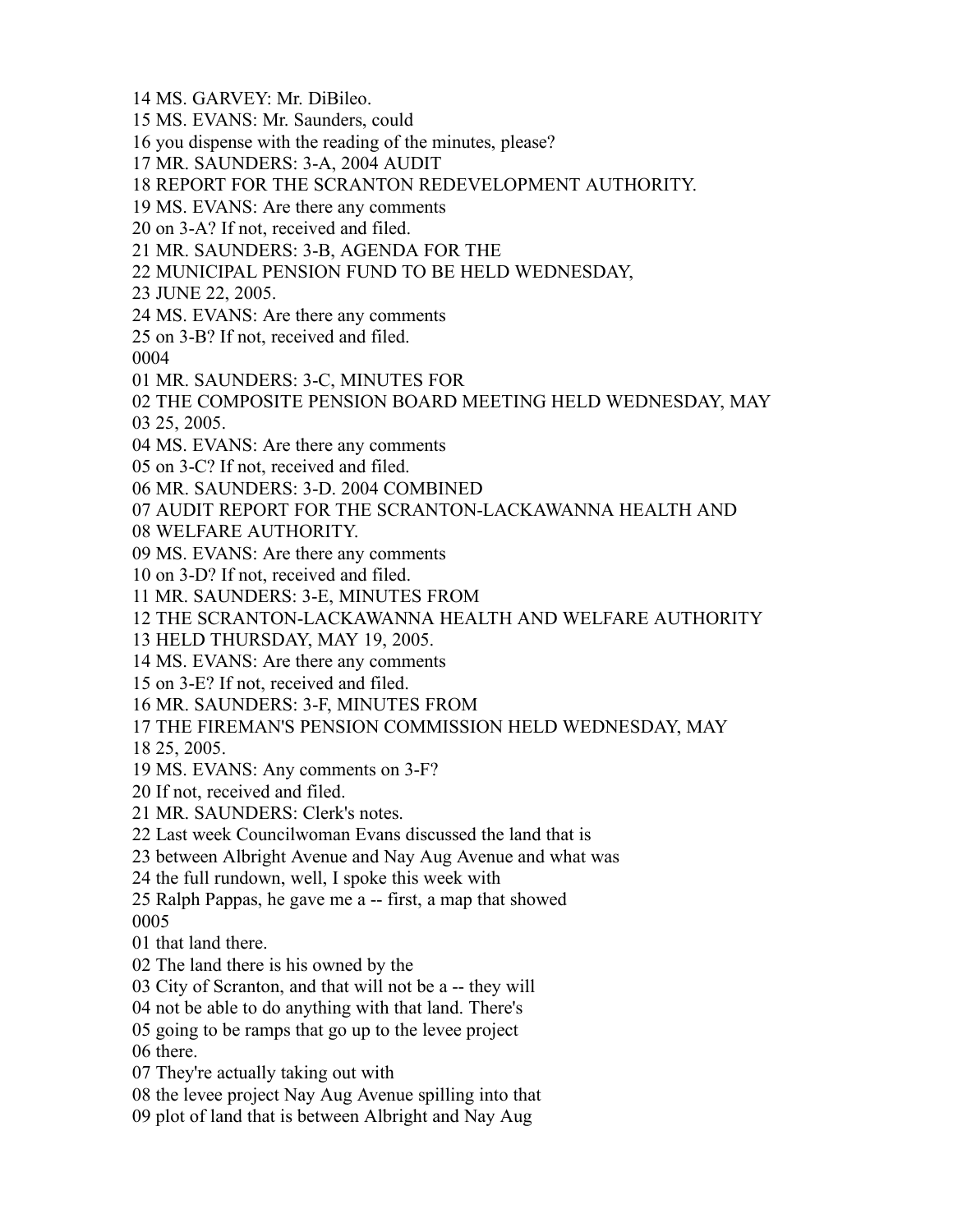Avenue.

All the properties have been

acquired, most all of the properties have been acquired

on that street, except for I think one or two.

And Gardner Avenue, which runs

down into Nay Aug Avenue, they're going to make a

cul-de-sac there, and that will be taken care of.

MS. EVANS: Thank you.

MR. SAUNDERS: He sent a map up, I

believe you guys might have got that in your box

today.

Last week also Councilwoman Evans

talked about Marywood and Tree Stadium, and it's being

called throughout the City of Scranton as of now, I

spoke to a representative from Marywood, the public

 relations director, and she said that Marywood has put 

that project on hold until they see the public hearing

go through, until they research the ordinance and the

legality of the ordinance. So, that is on hold as of

right now.

MS. EVANS: Have we received the

recommendations of the planning commission? I believe

this issue came before them during their June 21

meeting.

MR. SAUNDERS: Yes, it did go

before the city and county planning commissions, but we

have yet to receive the recommendations. They have a

30-day time frame where they usually 99.9 percent of

the time respond to us.

MS. EVANS: Thank you.

MR. SAUNDERS: Also, last week

Mrs. Evans, this is just to update you that we did talk

about this earlier, and I just want to clarify this to

set this straight, we did talk about last week how to

find out some of the questions that you asked last week

at the Council meeting about the Housing Authority jobs

and who received the jobs and the requirements for

those jobs, and we also to find out the low income or

minorities, if they received any of those jobs, but

that letter is out, it's in their hands, we have not

 received anything back on that. I just wanted to 

 clarify that from an earlier conversations that we had on that.

MS. EVANS: Thank you.

MR. SAUNDERS: The last thing I

have, if I could find it, is a letter from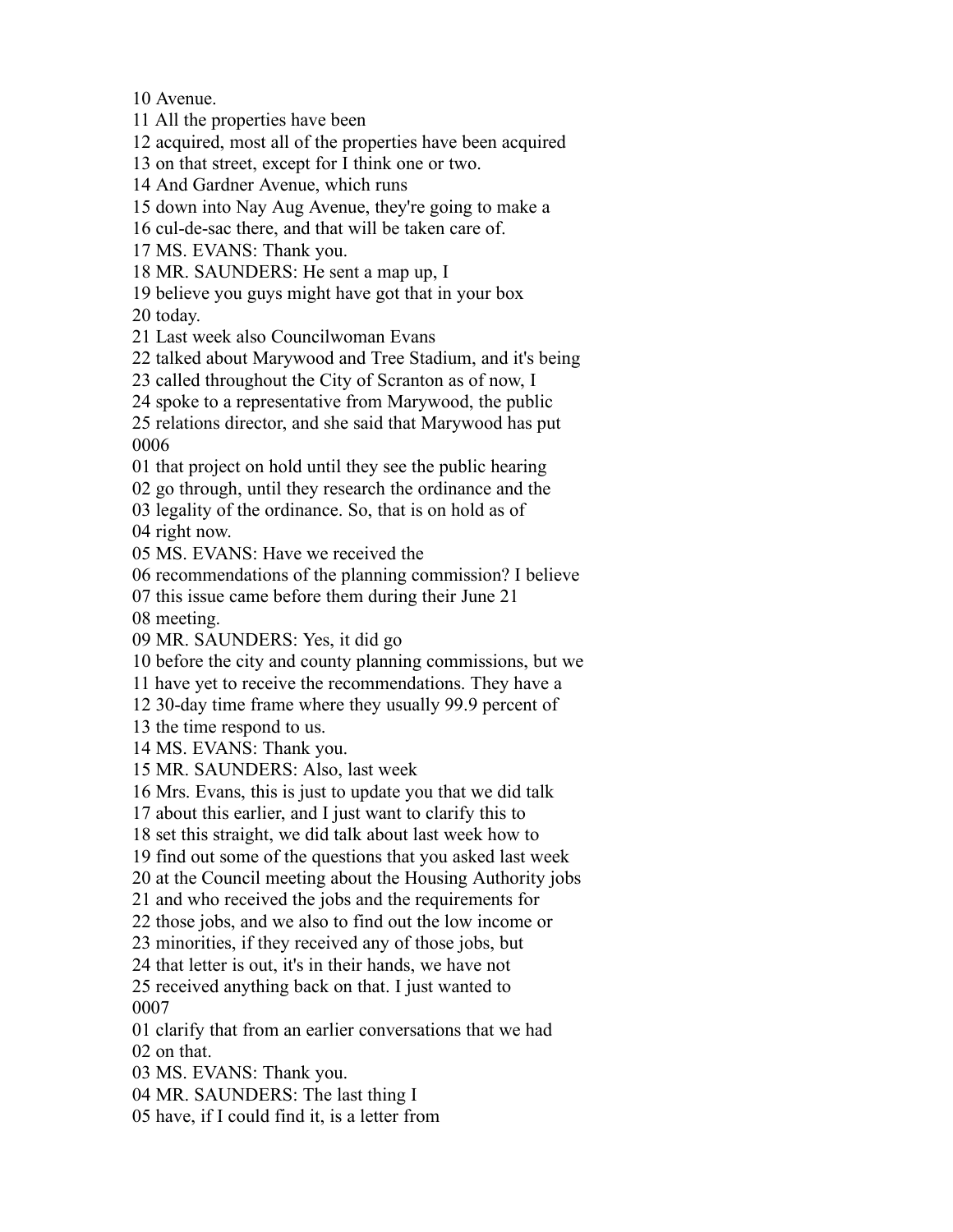Chief Davis, the fire. I think Charlie Newcomb, Jr.

had spoke about this, the antenna on Engine 9 and

Truck 4, he said that a visual inspection by

Captain J.R. Davis, that there's not a problem up

there.

They're saying they spoke to

McGuire Electronics that actually takes care of the

tower up there, they talked to the people at the

station. He said there's no evidence of destruction

being a threat to anyone at this time. Maybe I phrased

the question wrong, but I think that was the answer

that you were looking for. And that is all I have.

MS. EVANS: Thank you.

MR. SAUNDERS: Fourth order,

citizens participation.

MS. EVANS: Before calling up the

first speaker, I'd like to thank all of you for

attending tonight's meeting.

I ask speakers to adhere to the

 five-minute rule for the sake of time constraints, and 

please extend the same courtesy and respect to others

that you expect to receive when speaking.

I also ask, once again, that

speakers refrain from making remarks of a personal

nature. And finally, please comment only on matters

pertaining to city business. The first speaker is

Andy Sbaraglia.

MR. SBARAGLIA: Andy Sbaraglia,

citizen of Scranton. Fellow Scrantonians, I come

before this Council many, many times, and I want this

Council to really understand, I have no interest in a

job in this city, I have no family members that want a

job in this city, I speak mainly from my heart for the

benefit of the city, no other reason. I have no other

agenda.

Because you hear me speak many,

many times about money matters, and true, that's the

taxpayers. That, I'm interested in. As a taxpayer,

when it comes to money, I'm right there.

And I believe that the taxpayers

are not getting a very good deal in this city. I told

you many, many times, I'm not happy with all the

garages being done, because of the fact we're taking

money from the city treasury to do them.

And I think if we need garages,

they should be done by private developers. Surely if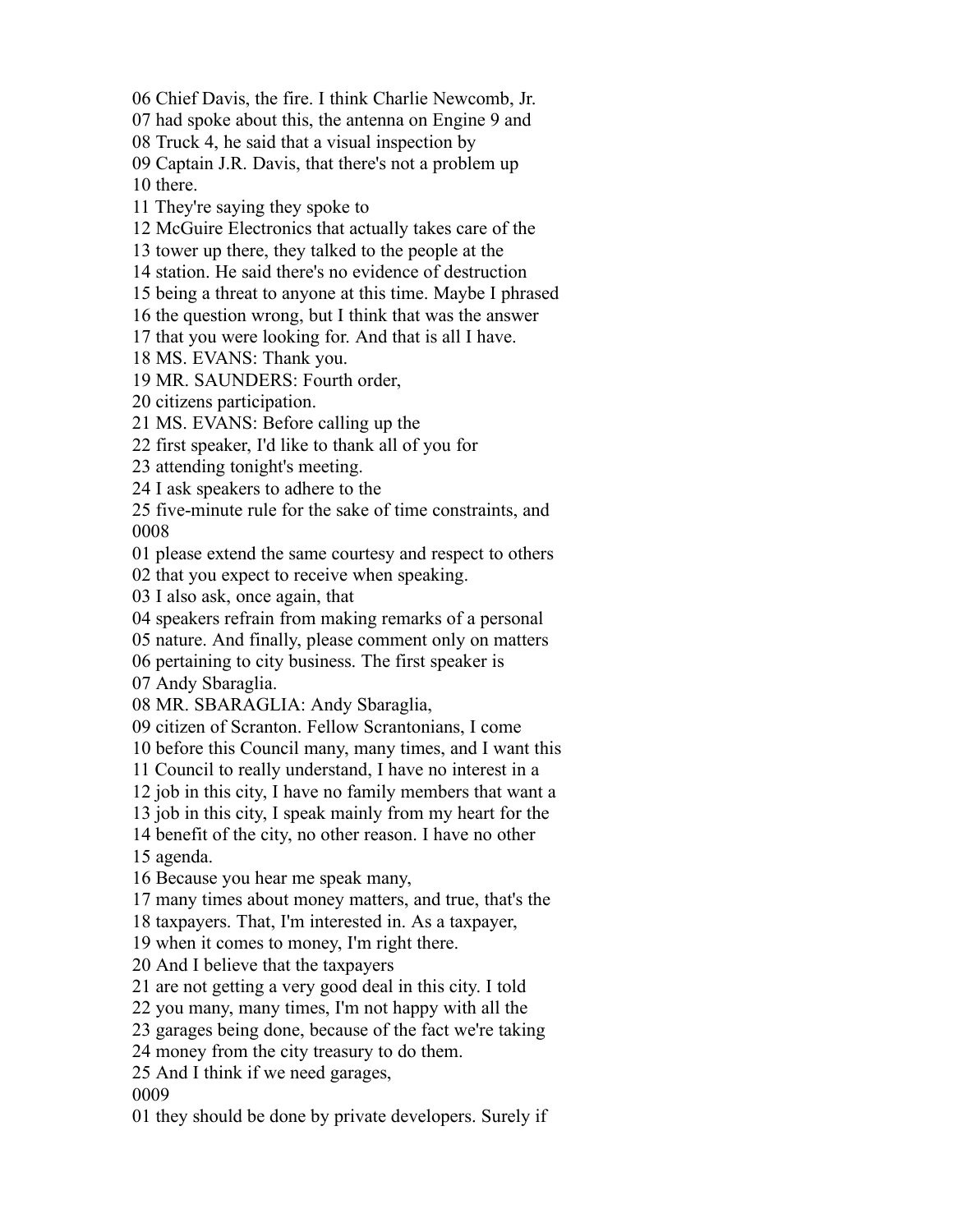they're such a great benefit to the city, some

developer should have their hands out for them, but

they're not, because they know they don't pay.

We have many things going on in

this city there will never pay for themselves, and

there's the sad part, because the taxpayers are going

to have to pay for them.

Last meeting you mentioned

something about an SRA audit and you claim there's,

like, \$8 million in the audit, and I just wondered if

that money that you read in that audit is the money

that we gave them for the garage, the \$12 million we

gave them, as you notice that.

MS. EVANS: The garage money is

included in that audit, yes.

MR. SBARAGLIA: And they only have

\$8 million left out of the \$12 million we gave.

MS. EVANS: I can't verify that

for you, Andy. I'll have to refer to the audit itself.

I will be happy to check it for you.

MR. SBARAGLIA: I wish you would

check very, very closely, because they had a bong issue

for \$12 million? That money was only supposed to pay

 off the interest until this place got occupied, and if 

we ran that much money out of it, I'd like to know that

it went for the garage, and not for any other purposes,

because these people seem to have plenty of money and

we wonder where they're getting it from. And I just

hope it isn't from that \$12 million letter of credit

that you okayed, because that money was specifically

 for this garage, and not for any other projects they may have.

The SRA, like I told you before, I

don't approve of any body that doesn't come under

Council control. I don't believe as the separate

bodies we have throughout all the city, hiring lawyers,

borrowing money, and really pushing it all on the

taxpayer.

The county had the right idea when

they decided they were going to abolish all

authorities, and I wish when the new Council comes in

and the new mayor, that be your first priority, to

abolish all the authorities.

We might as well have it right

there in front of us, what we owe, what we will owe,

and how much we got really to spend, because I think we

mortgage away our children's life, and I don't believe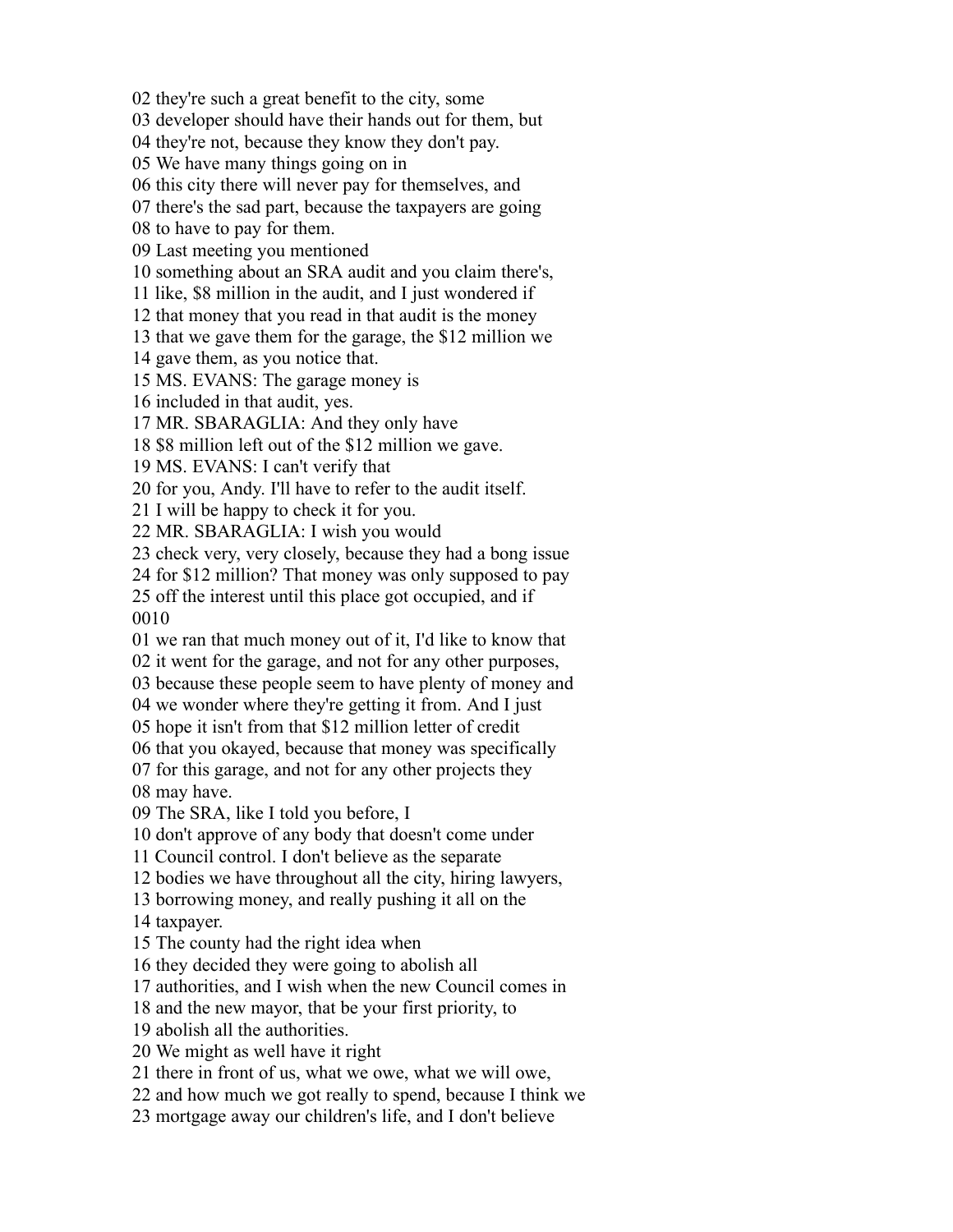the poor people in this city are ever going to get out

of debt, because we borrowed so much.

I know there's a lot of things you

can't do, I understand that, but there are a lot of

things you can do, and the things you can do is look

closely at all this money that's being borrowed by

either the authorities or the city and really give it

priority consideration, because somewhere along the

line everything has to fall due. Somewhere alone the

 line somebody is going to have to pay for that fiddler, and it's going to be our children that's going to have

to pay for this fiddler.

Some of the loans we borrowed

might be for 20 years, so 20 years from now, I'll be an

old man, older than I am now, if I'm still around,

which I doubt, but anyway, that debt is still there.

And the worse part about it, the

city as itself is aging. We still need all the

services, and God knows what they're going to cost in

the future.

The landfill up there keeps

raising their landfill. We used to have a landfill,

those of us that are old enough to remember it, we had

a landfill up there where the Cathedral Cemetery is a

long time ago. Too bad we got rid of it. We could

have been millionaires today if we kept it. We would

have made a fortune, but unfortunately it's gone.

But a lot of these things that are

happening in the city is going to impact upon the city

in the future. I thank you.

MS. EVANS: Thank you,

Mr. Sbaraglia. Larry McAndrew.

MR. McANDREW: Larry McAndrew,

Scranton resident and taxpayer. Thank you again,

Council, for letting me have the opportunity to speak

this evening.

MS. EVANS: You're welcome.

MR. McANDREW: I want to first

start off about addressing Act 72. As everyone is

quite aware, the first time in the history of

Pennsylvania we have a governor who's trying to give, a

possibility, a billion dollars.

Away to what? It mostly could

come back to the taxpayers, the property owners, and

the ones that have foot the bills. But he has a

problem here, the way this Act 72 was set up.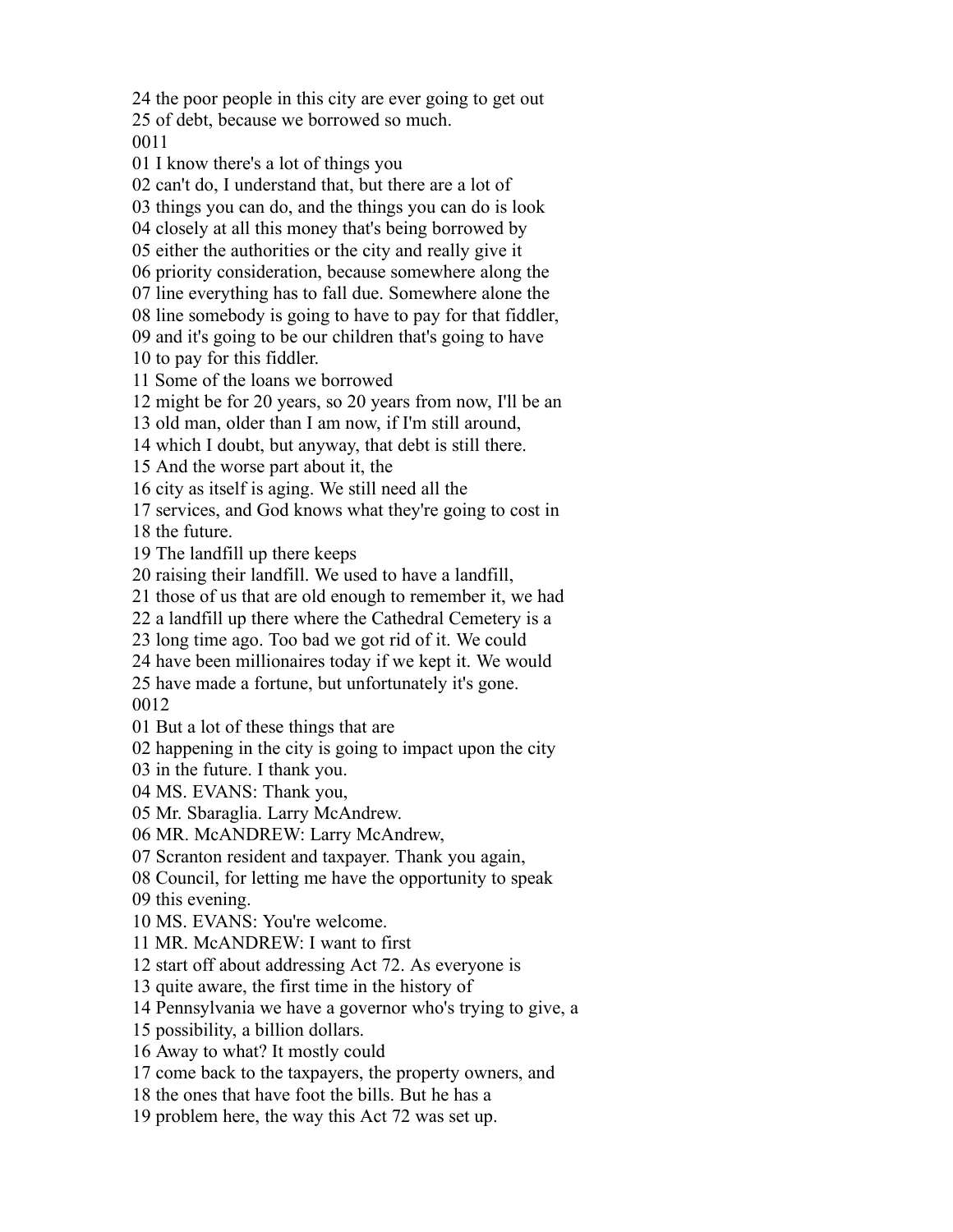My understanding is legislators

will amend this and this will be taken care of, and we

will have property relief.

Although I disagree with the way

it is going to be set up, I think that the taxpayers

 should come first, and then the gambling outfits should 

get their money.

But that's not the reason I'm

talking about Act 72. On Memorial Day, there was a

special school board meeting here in the City of

 Scranton that was held, it was dismissed because of lack of quorum.

The disrespect that was shown to

the taxpayers by these school board members by not

showing up to this meeting, is unforgettable.

A Scranton Taxpayers Association

has been formed because of that disrespect. This has

been spearheaded by a respectable gentleman that I have

the honor to be in his company,

Mr. Robert Ozzie Quinn.

Myself and several other taxpayers

have sat down and decided that had we want one thing,

we want one thing from our county government, we want

one thing from our school board, and we want one thing

from our city government, and that is accountability.

We were here Monday evening

discussing which way we should go and what direction we

should take.

On Tuesday evening, July 5 at

7 p.m., we're having another meeting. We need

 taxpayers' input and information on what direction we 

should take.

I urge and I encourage all our

taxpayers, you in Lackawanna County, and especially

here in Scranton, to get involved with our association,

to let us know how you feel about this, to form and to

fight and to get accountability. Thank you.

MS. EVANS: Thank you.

Joanne Williams.

MS. WILLIAMS: Good evening,

Council. Joanne Williams, Scranton resident. Do you

need my address, Mrs. Evans?

MS. EVANS: Yes, please.

MS. WILLIAMS: 220 Prescott

Avenue, Scranton. Thank you.

MS. EVANS: Thank you.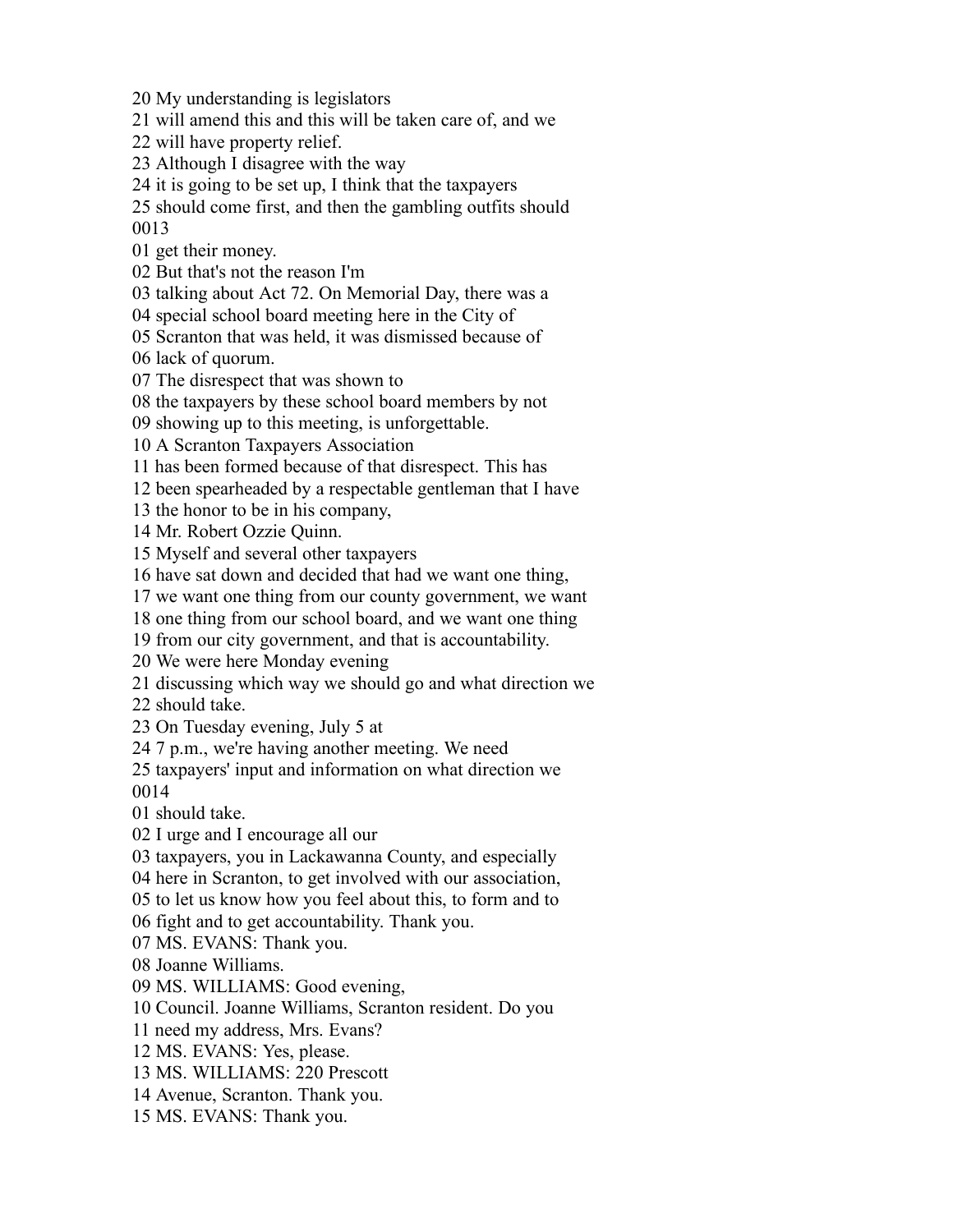MS. WILLIAMS: I'm here this

evening because last week I spoke, I asked questions

about our police department, because I really didn't

know what they were, and I received some answers that I

was grateful to receive; however, when I went home, I

put on fifth order, which is your time to speak, and

Mr. Courtright had stated that maybe I was against

unions. Mr. Courtright, I never said that up here, and

I want you to know that I'm not. And I know you had

 said, also, because I do watch Council meetings, that 

people need to pay more attention to what people are

 saying, I would like you to pay more attention to what I'm saying.

MR. COURTRIGHT: I never said you

were against unions. I asked -- I said I hope you

weren't implying that. I never said you were against

them. Maybe you should watch.

MS. WILLIAMS: No. You said, I

think maybe she's against unions. We can watch the

tape again, but I'm not going to go into anything about

it, okay?

All right. My second thing is

this, Mrs. Krake quoted from a Christmas Carol tonight

and insulted the mayor by calling him Scrooge, let's go

back to It's A Wonderful Life, okay? I picked that

movie out, good one. I picked that one out.

Let's go back and let's take a

look at Scranton in the Jimmy Connors' era. Let's

really think about it, what did we have? A potter's

field, okay?

Mrs. Stulgis spoke on the bills

for the zoo, I wasn't in here long enough to hear

everything, but let's go back the Connor's era when we

had a zoo, or did we have a zoo? Let's think about

it. Another potter's field.

Last year there was a playground

constructed up at Nay Aug Park by volunteers, it was

built for all of the children in this city. The mayor

was there, Mr. McTiernan, you were there,

Mr. Scopelliti was there, some members of the

recreational board were there. Where were you,

Mr. Courtright, were you there?

MR. COURTRIGHT: No, wasn't.

MS. WILLIAMS: Mrs. Evans, were

you there?

MS. EVANS: No, I wasn't. I had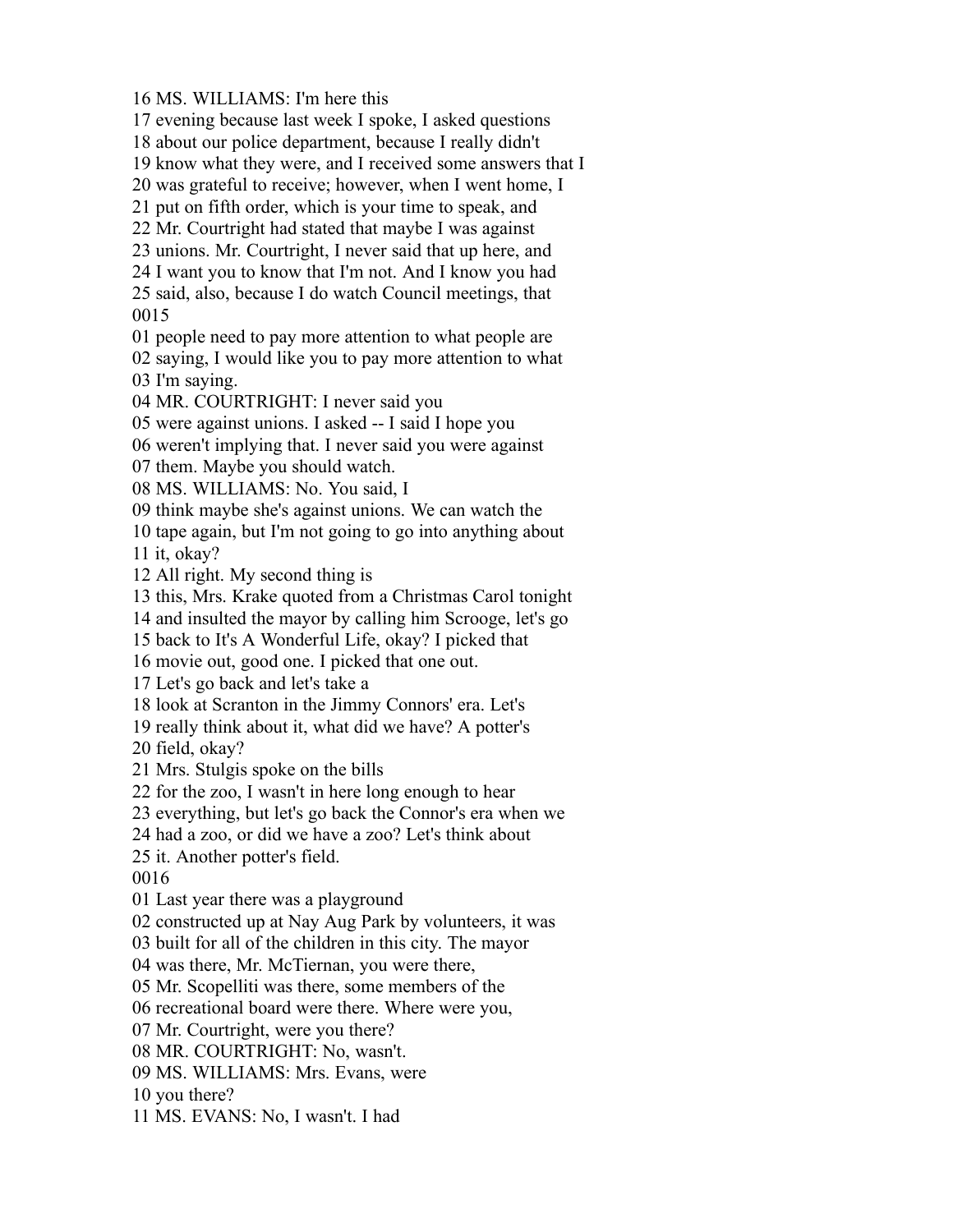heard that there was a requirement to sign away any

type of liability in case of an accident for the city,

and I really wasn't in agreement with that, so I

wasn't there.

MS. WILLIAMS: Okay. Well, I

didn't know -- I didn't sign anything like that, and a

lot of other volunteers didn't either.

But just to let you know that I

speak from the heart here, too. I mean, people come up

here and think that, I don't what they think, but I

love this city like I always have and I always will, no

matter who the mayor is, but this mayor has gone out of

his way, and I want to thank him personally and the

 administration along with Councilman John Pocius and 

Councilman McTiernan for restoring our downtown and

restoring our parks, and most of all, restoring our

pride. Thank you.

MS. EVANS: Thank you.

Les Spindler.

MR. SPINDLER: Good evening,

Council. Les Spindler, 1451 Bullwer Street,

Scranton, PA.

MS. EVANS: Thank you.

MR. SPINDLER: Last week I went

down to Weston Field to sign my daughter up for soccer

again, and that parking lot is still a mess. I asked

two years ago when is that lot going to be paved.

I was told it was going to be

paved two years ago. It still hasn't been paved. It

looks like a street in Iraq that was bombed. Is there

any idea when that's going to be fixed? Like I said,

it's been two years now.

MR. SAUNDERS: Mr. Spindler, the

answer that I received there that is, if at all

possible they will pave that, but at this point in time

it's not possible to pave that, that was the answer.

MR. SPINDLER: So much for

Chris Doherty caring about our parks. Okay. Last week

 Bob Scopelliti was here putting blame on Council if 

they did away with the pool fees and there's incidents

at the pools, well, unfortunately this week a body was

pulled out of the gorge, it wasn't a swimmer, it was

unfortunately a homeless man. Who's to say next time

it won't be someone's teenage daughter or son that

can't afford the \$3 fee to get into Nay Aug?

Then the blame is going to be on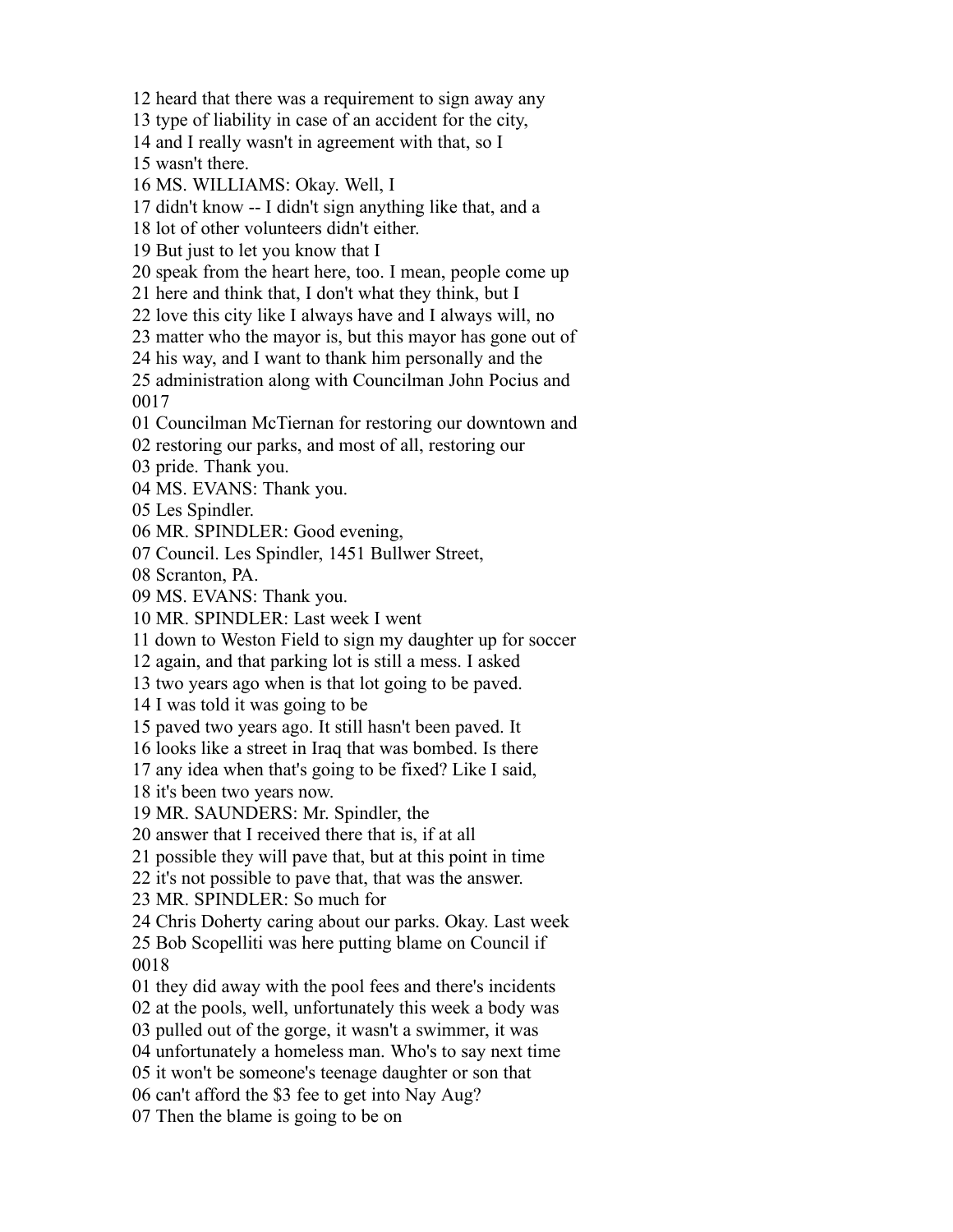Bob Scopelliti, Chris Doherty and the Recreation

Authority for charging the fees. It's a safety issue.

It's a safety issue for the kids that have to go to the

gorge because they can't afford to pay to get into Nay

Aug.

- Okay. As Mrs. Williams stated,
- she asked questions last week, Mr. DiBileo isn't here,
- he answered them all, along with you, Mr. Courtright,
- and you, Mrs. Evans. I heard all the questions

answered.

Where is Chris Doherty to answer

our questions? He's downstairs hiding behind his

frosted door answering questions from ten-year-olds

that was on TV last week. Why doesn't he come here and

answer questions that we have?

Moving on, I saw in the paper the

other day where the Recreation Authority and mayor got

 \$170,000 grant to do a study on expanding the zoo, 

well, they're complaining about they can't make ends

meet now with how small it is, how are they going to

expand the zoo and expect to make ends meet then? Are

they going to charge an illegal fee there to get into

the zoo?

And that's funny, we can get

grants for everything else, but the mayor's recovery

plan doesn't allow for grants to hire policemen to

protect the people of this city.

Well, I think Mayor Doherty has

his priorities mixed up. He cares more about the park

than he does about protecting the constituents of this

city.

Lastly, I heard some news today

from a very reliable source that Southern Union is no

longer moving into downtown Scranton, they're going to

Texas, because half of the people that were supposed to

move here from Texas don't want to come here.

So, so much for Chris Doherty's

downtown development. And this wasn't going to be

announced until after the election, for obvious

reasons.

So, like I said, I have it on good

authority that they're not moving into the city, and

that was the biggest part of his downtown

redevelopment. So much for that. Thank you.

MS. EVANS: Thank you,

Mr. Spindler. Mike Dudek.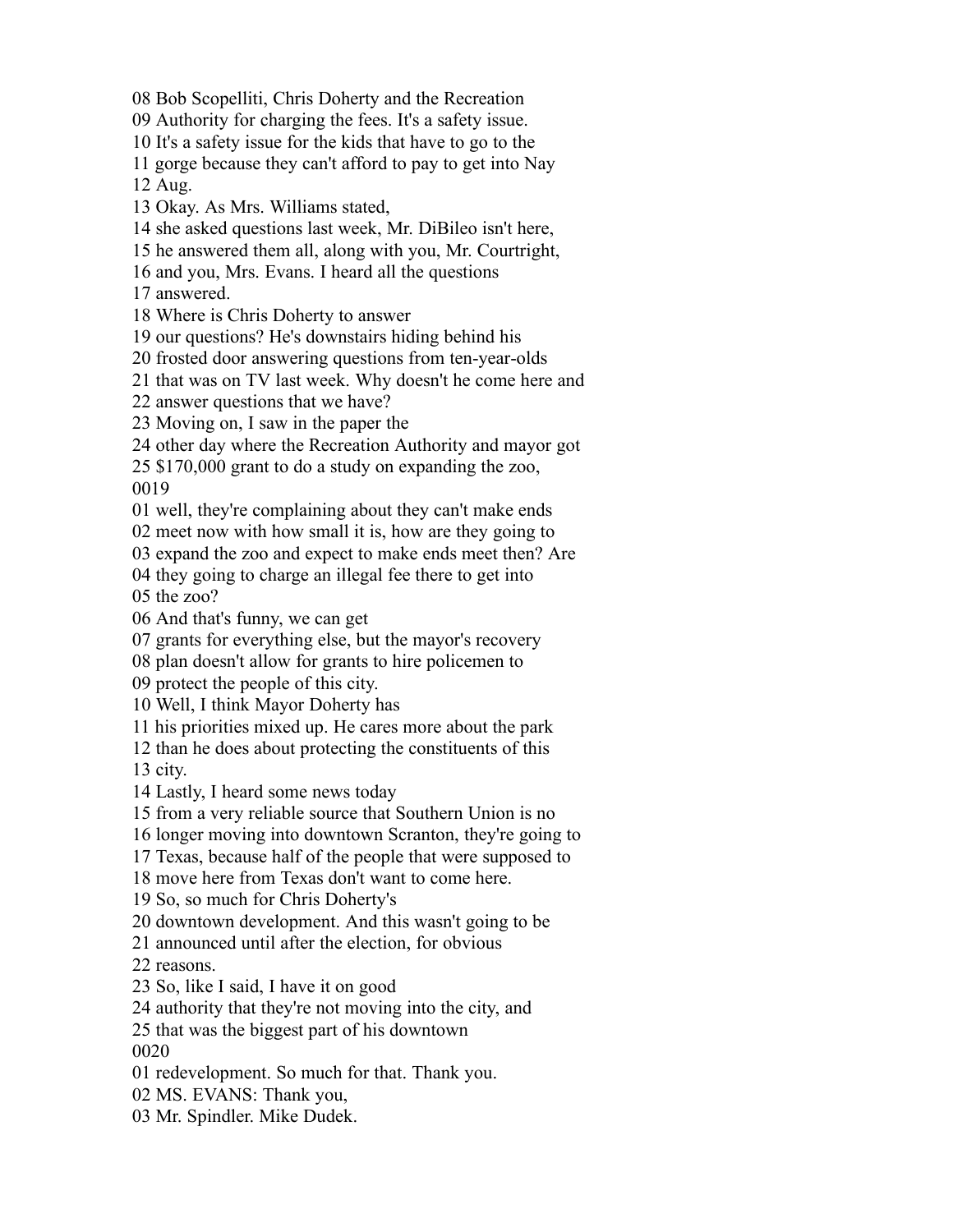MR. DUDEK: Good evening.

My name is Mike Dudek, 608 Depot Street, Scranton, PA.

I live in the Plot, and I am one of the taxpayers of

the City of Scranton, not a true taxpayer, just a

taxpayer.

At the previous meeting earlier

this evening on the pools themselves, I pointed out

that any kind of fee this city would put onto these

pools would violate any number of civil rights laws

that have been in effect for at least 40 years.

I maintain the same thing goes

even stronger to the Nay Aug pool. I don't want

 anybody to think that I am calling Mayor Doherty a racist.

When you're trying to put together

a program for a city and you are working with budgets

and you're working with facts and figures and so forth,

every now and then you're going to put together

something that doesn't come out right, but when you run

a city like a monarchy and you don't consult with

City Council and you don't get input from the people,

 you can make some very outrageous mistakes, and this 

one in this city has got to be one of the biggest

bloopers I have ever seen come across.

Inherently, all of these fees

violate the Civil Rights Act of '65, there's no two

ways about it. And whether or not they accidentally

violate the Civil Rights Law or intentionally violate

the law, the bottom line is these, as it plays out,

they become racist legislation. And all of these fees

have to go bye-bye, no two ways about it.

Now, I can understand, like I

said, the mayor. Now, would you please give Council

the handout that I handed you?

I can understand how a mayor can

make a mistake like this, I cannot understand how the

Sunday Times could run the cartoon that they did.

This is out and out racism like

I've never seen before. I couldn't believe it. And

that's when this hit me in the back of the head, this

Sunday when I finally saw this cartoon.

That's where it hit me, from 50

years ago the riffraff were the blacks, that was

another term for them when I was growing up, and we're

hearing it all again, and we're using the phrase safety

as an excuse to put these fees in. It's absolutely

ridiculous.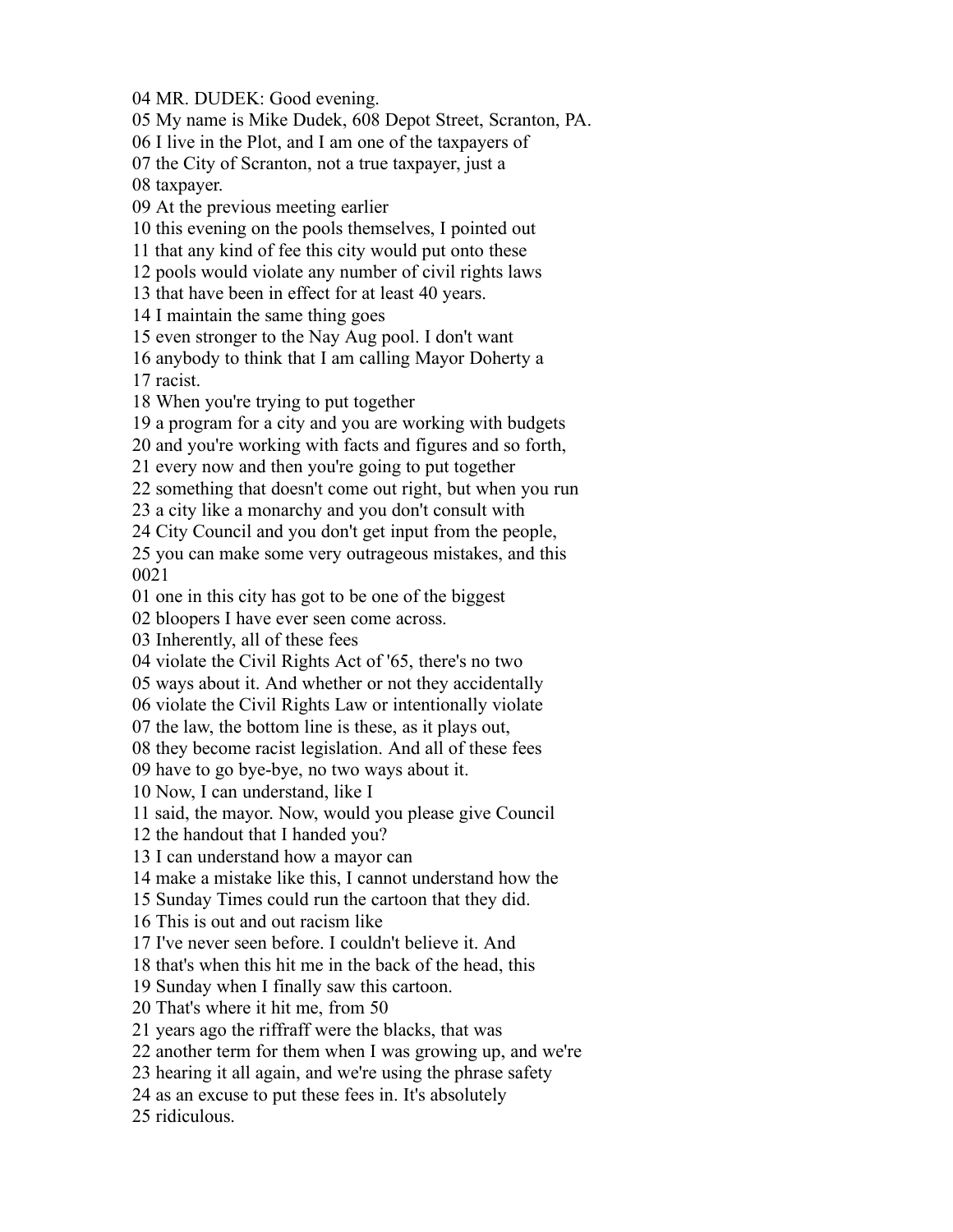I have my own idea of a political

cartoon, it should show the three Lynett brothers

standing just facing and smiling at you, no caption,

04 just wearing T-shirts, Dumb, Dumber and Dumberer.

I don't know what these three men

were thinking about when they ran this. And to top it

off, they ran this cartoon on top of an article in

praise of Civil Rights, a George Will column.

This cartoon says that Mayor

DiBileo, oh, I hope it's Mayor DiBileo, wants to

destroy the rights of the white kids to swim by taking

away their public safety. That sounds like

Bull Connor with the old police dogs in Birmingham.

That's not what's going on here.

What is going on here is that

these fees are on their face racism. And like I said

before at the other meeting, the black population in

this town is much too small to make an issue out of it,

because everybody else would drown them out and say

you're wrong.

Well, I'm the white guy to come up

here to tell you that if there's a black family in this

town that cannot afford these swim fees, all they have

to do is contact the NAACP, go down to our federal

 courthouse here, find a federal judge, file against the 

mayor and file against the city and then watch this

thing play out.

Because I am telling you based on

my experience as an academic who has studied American

History, there's only one way a federal judge would

ever rule on this, he would rule in favor of the

family.

So, rather than embarrass the City

of Scranton nationally, let's do the wise and sensible

thing, let's act as wise and sensible adults and get

rid of these fees before they humiliate this city in

national press. Thank you.

MS. EVANS: Thank you, Mr. Dudek.

Fay Franus.

MS. FRANUS: Fay Franus, Scranton,

West Side. I have to say a couple things first about

that factory over there on Dickson Avenue, I can't

understand why they're not made to leave instead of

having these people have to deal with all of this dust.

I mean, they can put cement

driveways in and everything, it's not going to make a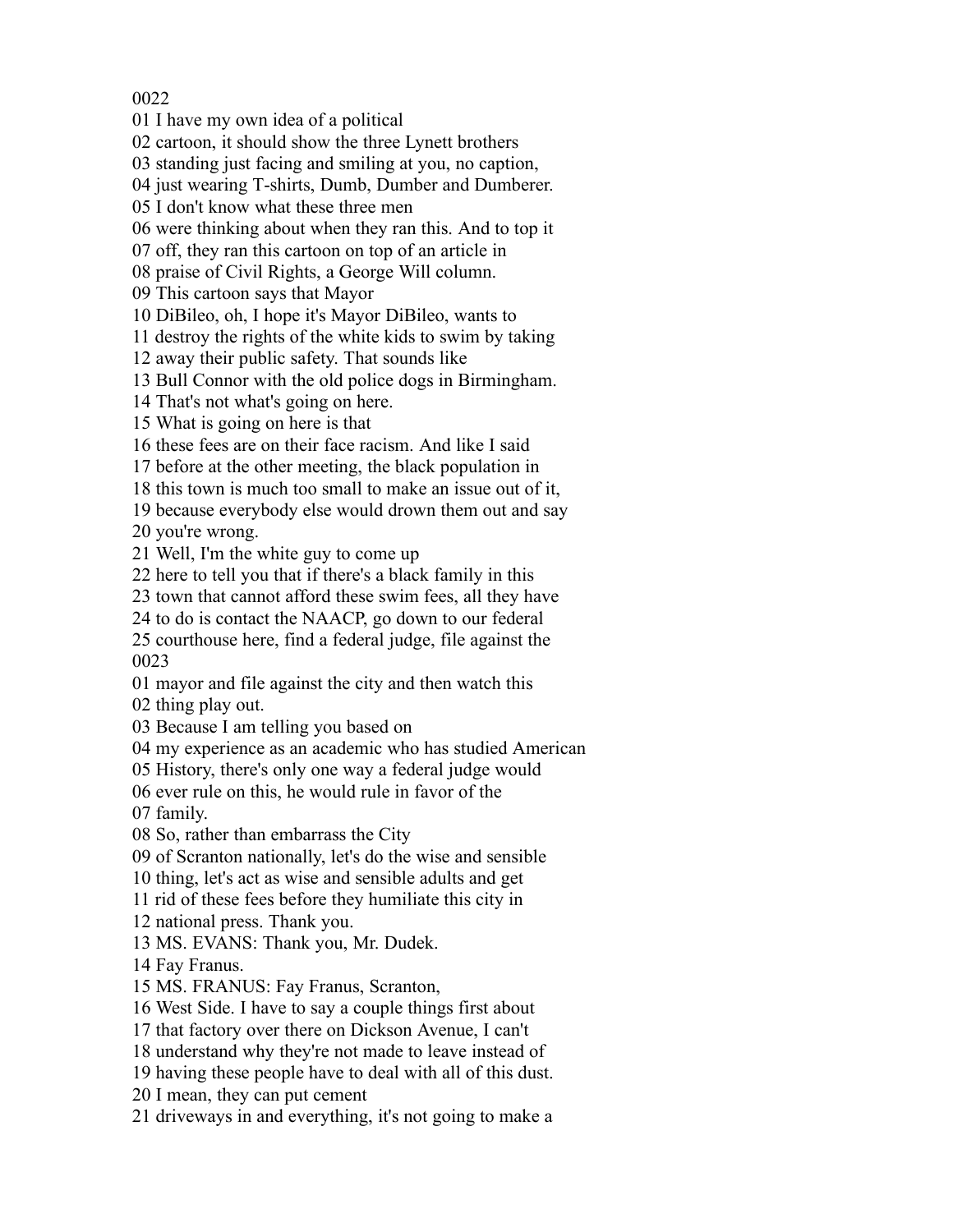difference because the dust is still going to go across the street and these kids are going to get asthma and who knows what else. So, why is everybody trying to help these people as far as, like, getting driveways and putting water on the streets? Get rid of the factory. It's KOZ, for one thing. They're not contributing one thing to this city except aggravation. So, I think somebody should look into getting rid of these people. Now, many people talk about being treated, like, when they come to this podium with a, you know, the audience abuse, well, other people like myself, and I won't name others, they can speak for themselves, I got a letter in the mail on Saturday, naturally it wasn't signed, but I would like to read it, just to let the people in the City of Scranton know and let them form their own opinions as do they think the type of people sent this, who they are for, what they're against. It doesn't bother me, because I'm thicked skinned, but I'm sure if some other people would have gotten this, they might have been upset. I don't have my glasses, so I'll try here. Hey, Fay, cut your act on Channel 61. You're nothing, I'm reading this, so, I mean, don't mind this, you're nothing but an ignorant, vengeful, hateful, ill-informed Scranton nut job. A low-life dirt bag like you has a lot of nerve even saying Doherty's name in public. Also, you couldn't be more homely. Somebody really had to be drunk the night they were with you. I don't know. That speaks for itself basically, and I just hope that other people that get letters like this don't feel they shouldn't come here. I think they should come here in droves and they should say whatever they want whenever they want and not worry about bricks going through the window or whatever. Just don't worry about it. You come here and you speak your mind, and the truth will be told come election day. Thank you. MS. EVANS: Thank you, Mrs. Franus. Lee B. Morgan. MR. MORGAN: I want to revisit an issue that I brought before Council. Here are police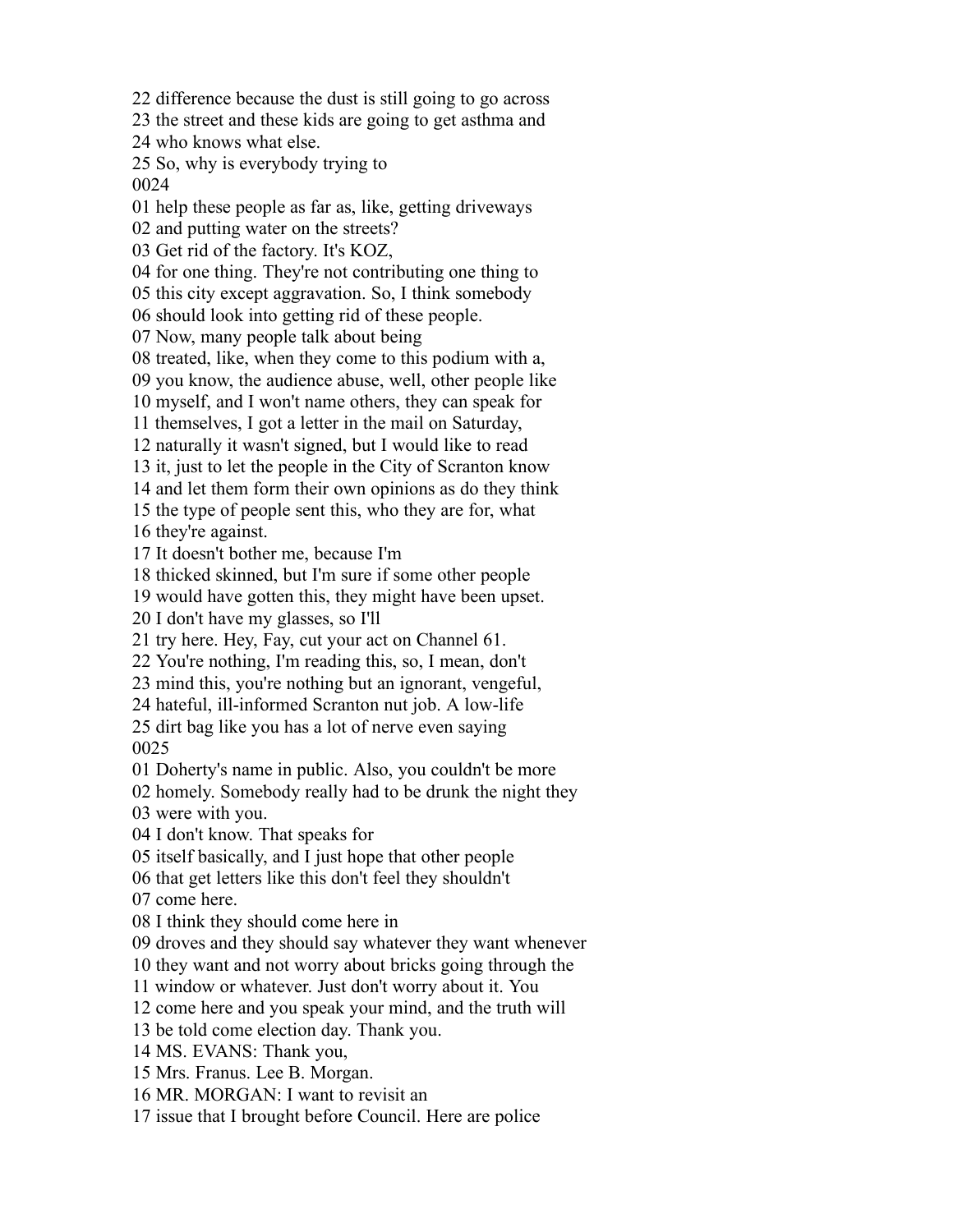reports from evidently the police department and a statement that is not sworn, but it's still a statement, about the dog attacks that took place on South Filmore Avenue. Now, I believe that attack was in March. There was another attack in April, where another dog was attacked and it sear was ripped off and its intestines were basically, you know, it was disemboweled to a certain degree. And I'm just curious as to when or if this Council thinks it's important enough to ask the public safety director and the chief of police to get on one page here. What we have here is we have three pitbulls that get out off their property and attack at random any animal that proceeds down that street. Now, when you get a chance to read this, you'll see that the one neighbor lives directly across the street, and this is not an isolated issue, this has happened three or four times previously, and these dogs have even bit the owner, as to where a neighbor had to come and pull these dogs off of the woman who owns these dogs. And my question is this, is that when there's a child walking down the street, we'll say, just carefree, and these dogs attack him and maim him or kill him and nothing's been done and these animals have continued to -- you know, this is not an isolated incident, these are numerous instances, and I really think that it behoofs Council, the mayor or whatever appropriate officials can to really do something on this issue, because, you know, you can just imagine what one pitbull can do to one ordinary person my size, because I do -- I'm sure you do understand how they kill people. So, I mean, when you're talking about three at one time, you know, a child's not going to have a chance. I mean, it's going to be over. And this was brought forward to Council in March, and Council was going to talk to the animal control officer, and I don't know if anything went with Mr. Hayes or Mr. Elliot, but all I'm saying here is, you know what, Council is a conduit for common concerns of the community, and this is one very important thing that has to be addressed. If nothing else said here at any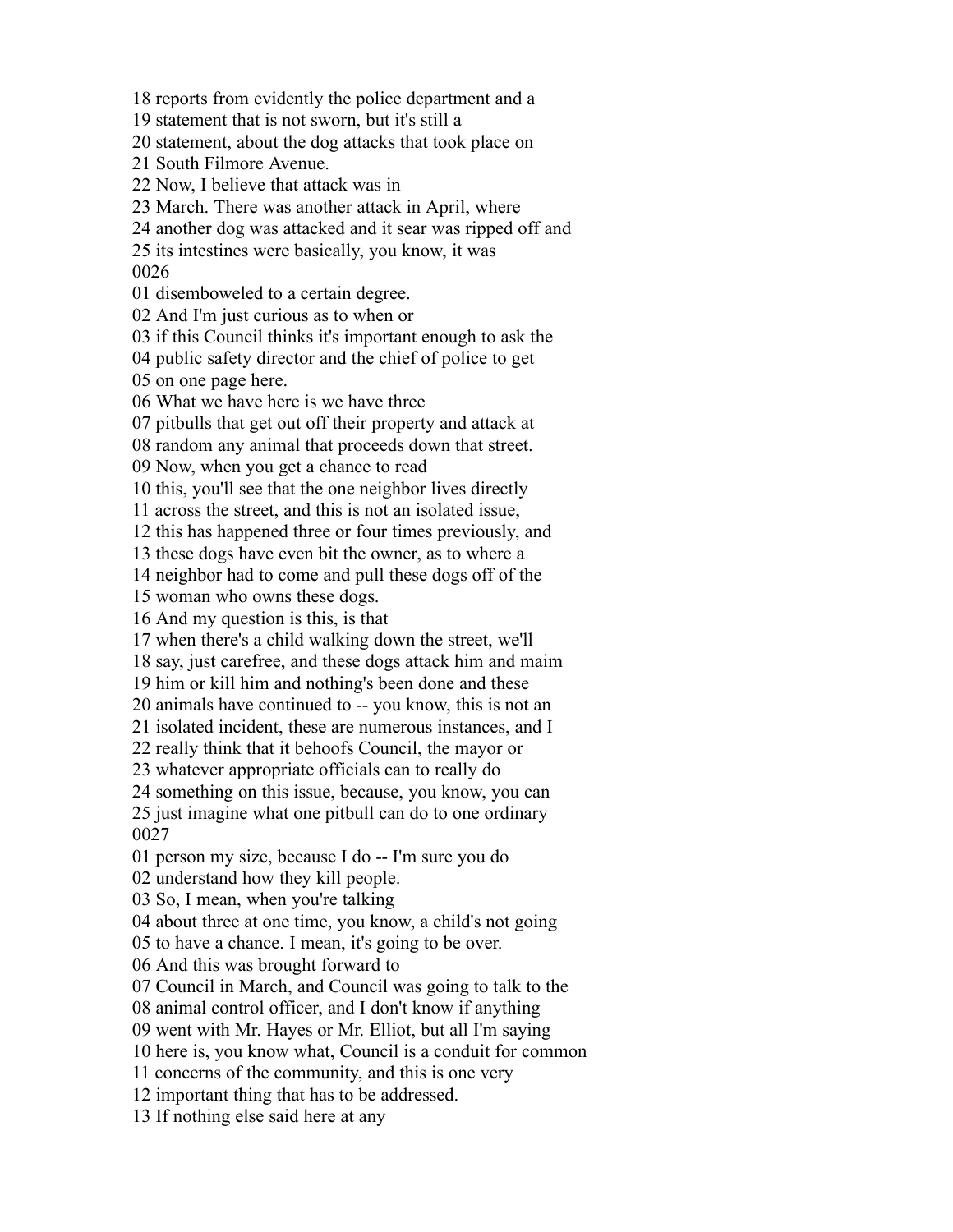time is ever going to be addressed and move forward in

a legitimate manner, this is one issue that can't sit

in mid-air and wait.

I mean, we can debate the pool

fees, we can debate whether the mayor is doing a good

job or not doing a good job, and, you know, anything

you want to debate, but this is one thing where

Council, and not just -- all five councilmen need to,

that's why I brought this report in, because Council

can see. It's a police report, it's a statement, and

you really have to move forward on this, because some

 little kid or some adult is going to get seriously hurt 

or killed, and we don't need that to happen.

So, I'm asking you to address this

problem in a very serious straight forward manner and

do what has to be done. And I'd advise you to do it

tomorrow, because this community can't wait anymore.

Thank you.

MR. COURTRIGHT: Lee, when you

brought up the last time, I believe Mr. Saunders dug

out the ordinance for us.

MR. MORGAN: Well, ordinances are

really unimportant, because there's a dangerous dog

ordinance.

And the other thing is, you know,

you look, at this report and read it and see who

compiled it and then see what was done about it.

I mean, you can just look at this

report that this gentleman says here. I mean, in this

report, I don't have the \$900 bill from the lady who's

last dog was attacked, but there is a bill here for

\$920, and in the end when they put the dog down, it was

\$2500 was spent on this dog, and the reason they had

to put it down was because its head was almost chewed

off and the nerve that makes you swallow had been

severed.

Not only that, but its legs were

maimed. I mean, it was a mess. I mean, and it was a

Shar Pei or whatever it is, and they just don't lay

down. This dog was 15 years old, but it couldn't fight

against three pitbulls. I mean, let's be honest here.

Me and you would last five seconds.

I mean, it wouldn't even be a

debate what would happen. I mean, these are definitely

dangerous dogs. The time to act is now. Well, really

the time to act was in March.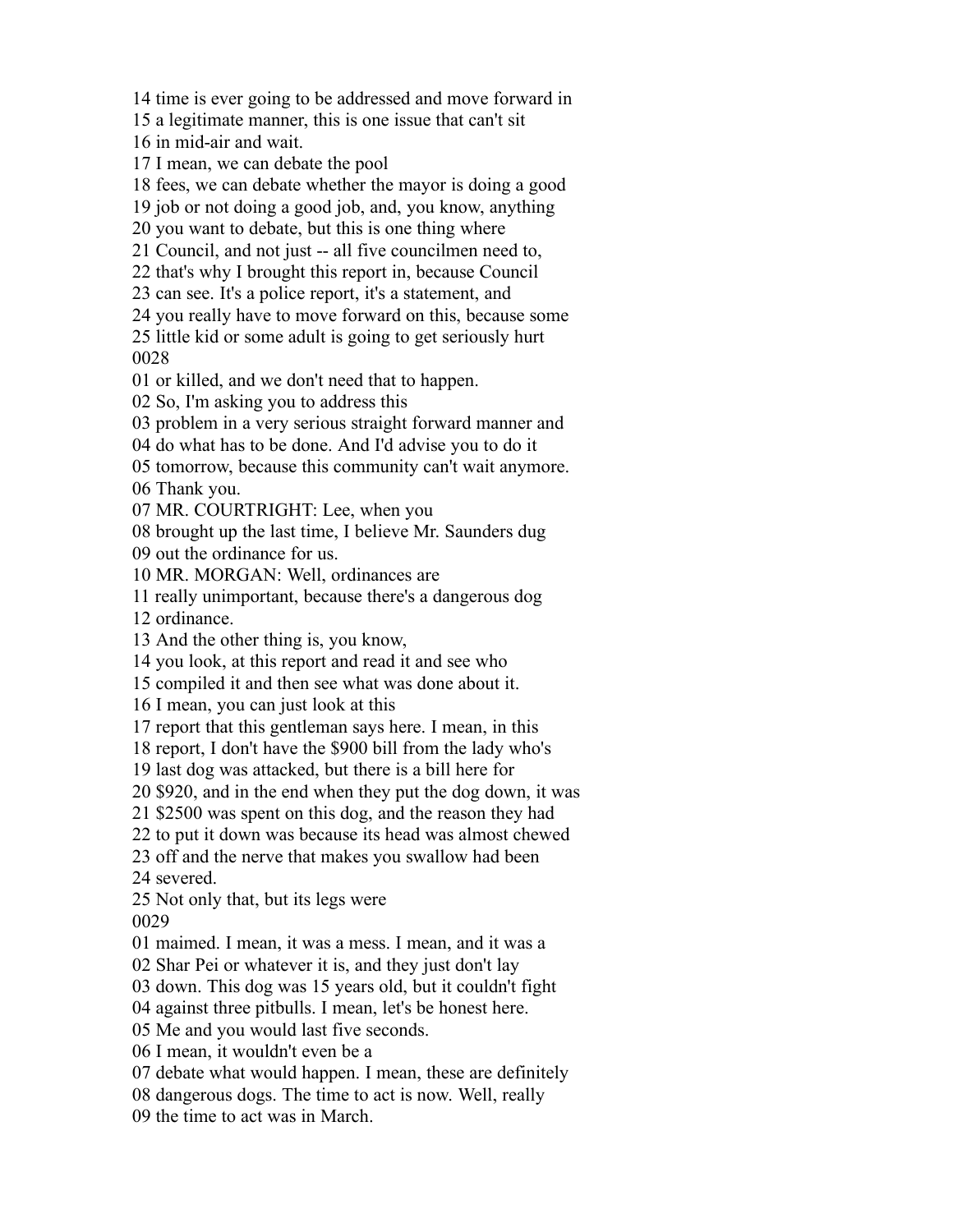But you know what, it's not too

late to act now, because we haven't read the Scranton

Times where a kid has been maimed yet, but what are we

going to say to each other if that happens? Really.

I'm not trying to cut you short.

MR. COURTRIGHT: No. What I was

trying to say was we took out the ordinance that was, I

don't know if it was it a leash law, was that what it

was?

MR. SAUNDERS: Yeah.

MR. COURTRIGHT: You can talk with

Mr. Walsh, our solicitor who is not here this evening,

we were looking into it, and I believe, Jay, you can

correct me if I'm wrong, to just single out a pitbull

wasn't the proper way to do it. You would be singling

 out one individual type of a dog, and that wasn't the 

route that we needed to take.

To be perfectly honest with you, I

don't know where we are right now on it, but we didn't

just let it drop. Jay, can you --

MR. SAUNDERS: Yeah. We did check

with the -- we researched this, Solicitor Walsh

researched this high and low. We actually talked to

The Pennsylvania League of Cities and asked for

ordinances that they may have or have seen, and I

believe that their recommendation to us was that you

can't single out just pitbulls for discriminating

reasons.

MR. MORGAN: Okay. Well --

MR. SAUNDERS: But if I can finish

here, Solicitor Walsh has not exhausted this. He has

looked in a couple of different areas on how to get

around using the word pitbull or referring directly to

a pitbull, so this issue is certainly not dead with us.

council has told us to get something done with it, and

 we have been working on it and waiting for information on this.

MR. MORGAN: Okay. Well, you

know, what I'm going to say is this, the state has

decided that Scranton is a homerule community, okay,

 and other agencies don't want to come in here, but 

they've stated that this case was handled totally wrong

from the very beginning and there's a danger dog act

and these dogs should be kept in a cage that's a cage

on the bottom, the sides and the top so these animals

cannot get out of that cage at any time, unless the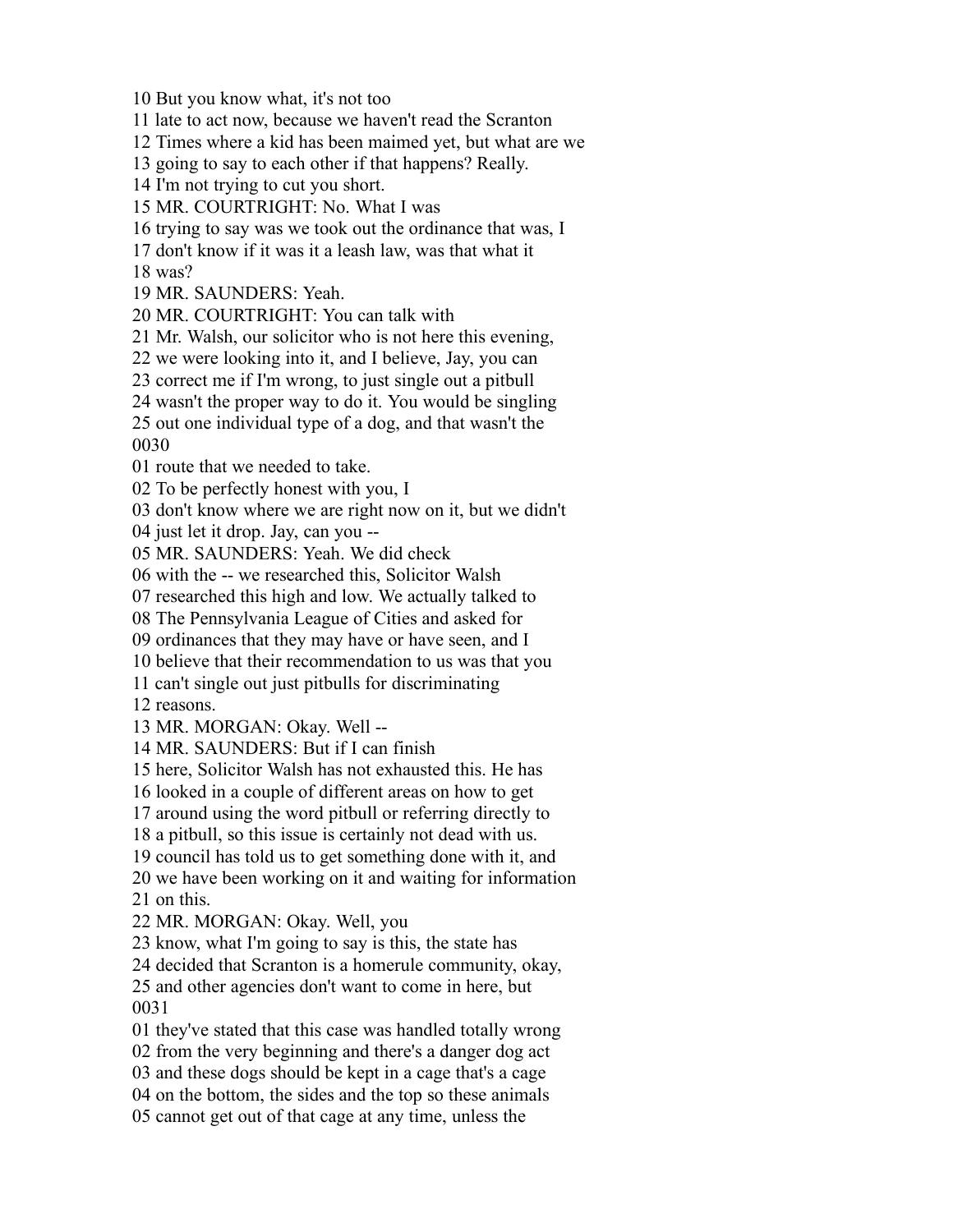owner takes them to a veterinarian, and at all other

times they should be in a cage, at all other times.

And what I'm saying to you is it's

not so much that they're pitbulls, what it is is that

they are very dangerous, they're aggressive and they've

tasted blood, okay?

They haven't attacked one dog,

they've attacked numerous dogs. And what I'm saying to

you is this, that if they attack a child, it's going to

be a different thing.

And we're not going to want to

hear what Attorney Walsh has to say, what we're going

to want to hear is how did this happen.

And what I'm saying to this

Council, this mayor, this administration, Mr. Hayes and

the chief of police is, you know what, do what has to

be done, do it today, or really you should have did it

yesterday, okay? That's all I have.

MS. EVANS: Thank you,

 Mr. Morgan. I agree. J.B. Davis. He is absent. And 

the next speaker is Andrew Porter.

MR. PORTER: Good evening, ladies

and gentlemen of City Council, as well as members of

Scranton, citizens of Scranton.

MS. EVANS: Mr. Porter, why don't

you pull that mic up closer? That's better. And also

if you could state your name and address for the

record.

MR. PORTER: Yes, I'm going to do

that now. Yes. My name is Andrew Porter, and I'm a

resident right in downtown Scranton.

I'd like to speak to you about my

perspective and personal experience with trying to

ascertain employment with the Scranton Housing

Authority, but prior to doing that, I'd like to tell

you a little bit about myself.

I've resided in Scranton for

approximately seven years, two of which was on the

West Side of Scranton, and a little more than five

years I've resided within the Scranton Housing

Authority right in Downtown Scranton.

Prior to talking to you about my

experience as far as Scranton Housing Authority, I'd

like to tell you a little bit about myself again.

I consider myself to be a security

professional. I've done everything from director of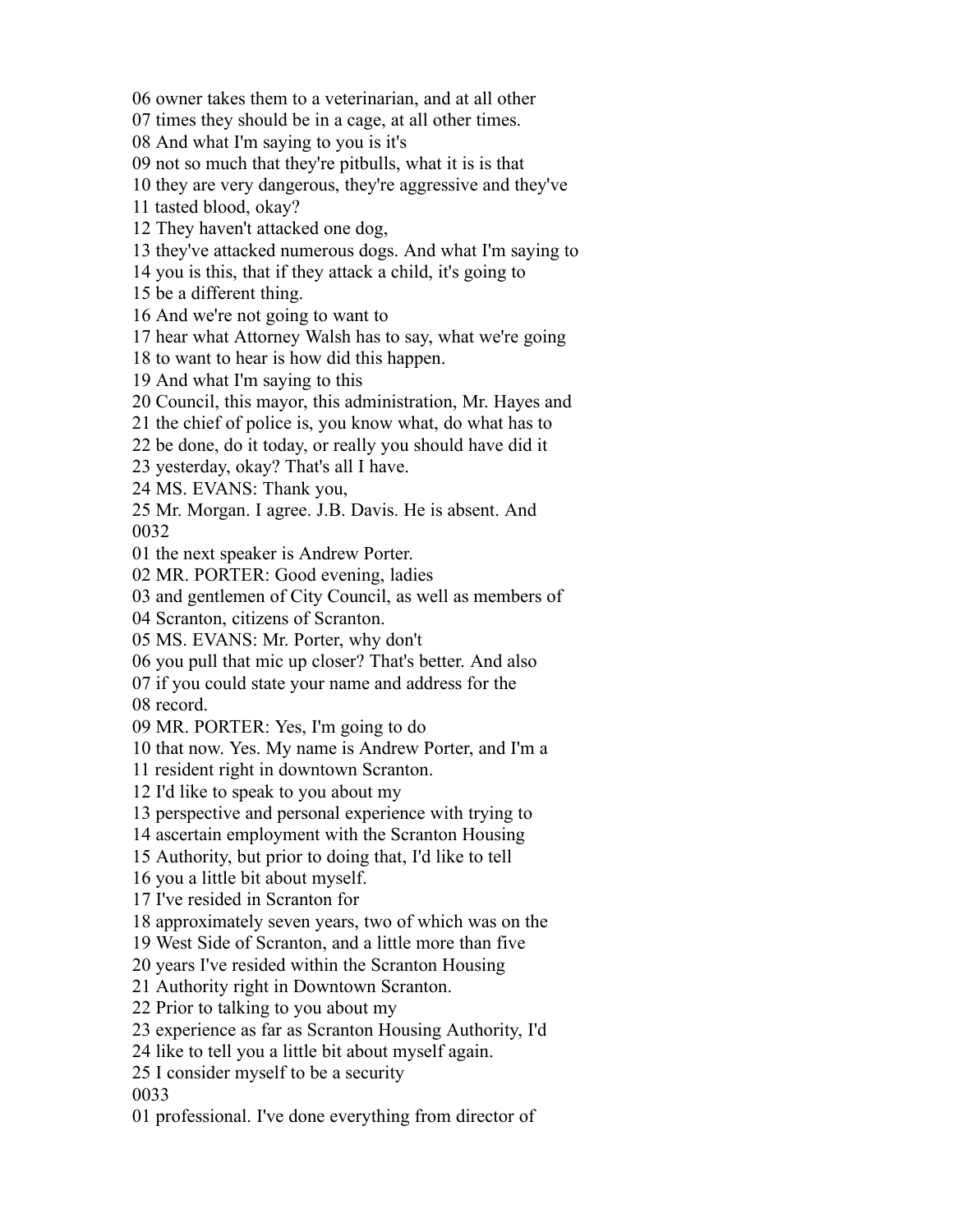security for one of the largest and -- for one of the

largest banks in the country, one of their most

strategic installations, their remote command center, I

was the director of security there for over six years.

I was also chief of security at

State College, and I've done everything from designed

security systems to setting up security for Night of

100 Stars and also the Tony Awards in New York City.

One of the reasons -- the reason

why I'm here is because I've had a personal experience

a couple of years ago, and I wanted to make some

recommendations and I wanted to ascertain employment

with Scranton Housing Authority.

I've chose to try to set up a

meeting with then the executive director, Mr. Baker,

for more than a week, and I couldn't get an audience

with him, so I think I made the mistake of writing a

letter to HUD.

And all I did, I didn't make any

negative connotations towards Scranton or anyone that

works with Scranton Housing Authority or anybody from

Scranton, but I simply explained who I was and what my

experience was, that I thought I had some ideas that

 would help the security and safety of the residents of 

Scranton Housing Authority.

Well, I got a letter back saying

that I had some real good ideas, but it was nothing

that they could do and I should refer back to Scranton

Housing Authority.

Well, as it is, I'm on

Social Security right now, and I've been cleared to go

back to work for more than a year now, and I feel like

I'm ready to go back to work.

Now, I'm not here to take

anybody's job, I don't mind starting from the middle, I

don't even mind starting from the bottom, what I would

say is is that I'd just like to have the opportunity to

at least ascertain a job -- to ascertain employment

here to show what I can do as a security expert. And I

do have experience, also, in maintenance.

I've been told that there's a lot

of racism here, there's bigotry and so on and so forth.

I refuse to believe that, okay?

in my personal experience, I've

worked with Blacks, Whites, Puerto Ricans, Chinese,

Germans, so on and so forth.

I've had a personal conversation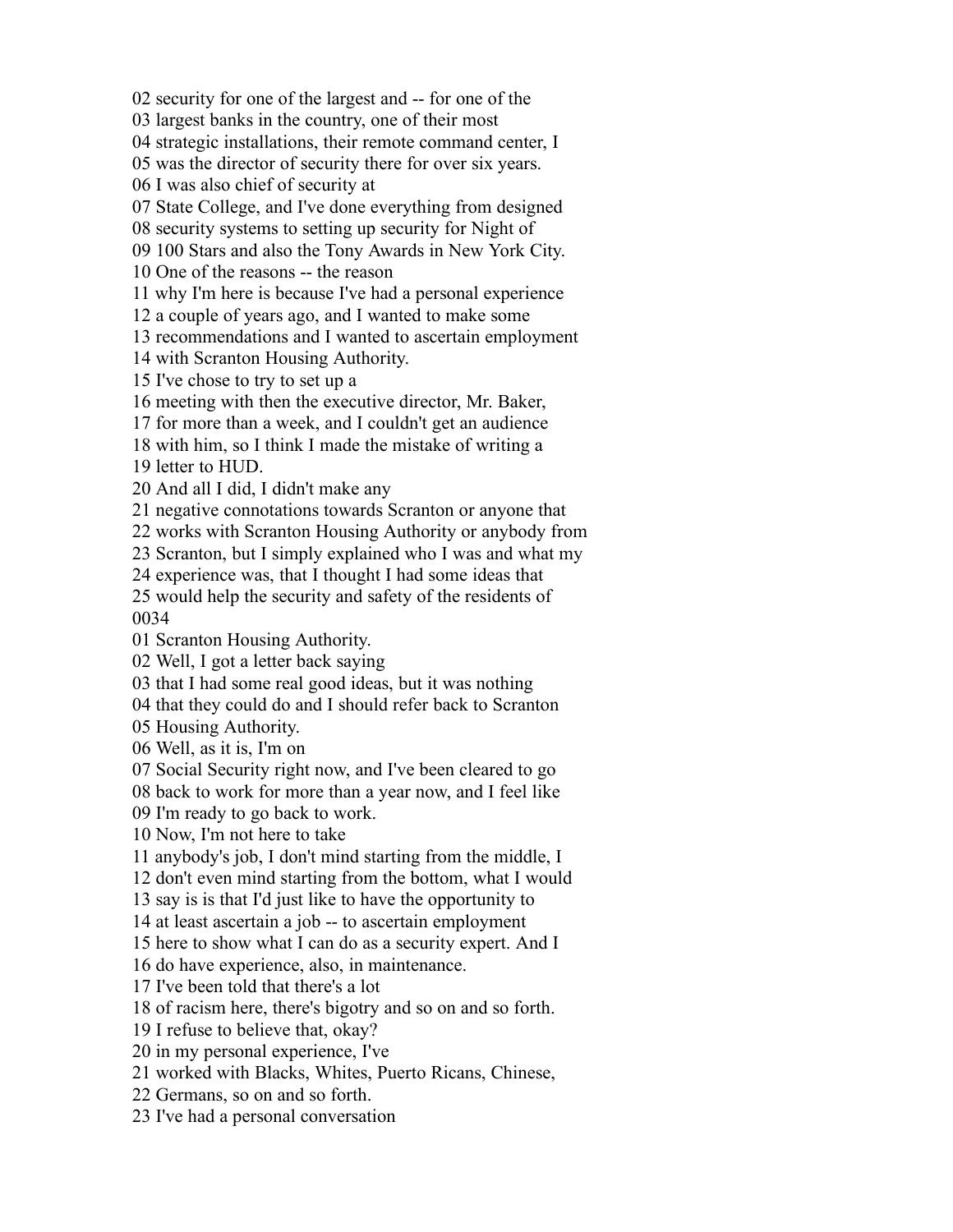with one of Scranton's finest residents, Mr. John

 Pocius, we shared personal experiences as far as shop. 

He talked about being the police

chief here in Scranton, and I talked about some of my

personal experiences as a security expert.

And I don't believe that this

City Council, as well as Scranton itself, would fall

back and feed on racism and bigotry.

I've spent a lot of my time, and I

know my time is up, but I've spent a lot of my time in

the city of New York, and the city of New York is one

of the greatest cities in the world.

The reason why it's one of the

greatest cities in the world is because of the

diversity, the contributions from all people.

So, the question I pose to you as

Council members is, Am I forgetting something or is it

something that you could suggest to you to me that I do

to increase my chances of employment with the Scranton

Housing Authority?

MS. EVANS: Have you made

application recently?

MR. PORTER: Yes, I did. I was

told by -- and in fact, of the managers there, and also

I have a wealth of experience in maintenance, also.

In fact, the manager was nice

 enough to supply me with paint, and I just today 

finished painting my apartment again after being there

for over five and a half years. I did that myself.

The application was put in about a

week ago. I have references from owners of

corporations from New York that I've worked for, as

well as a couple of managers there, Scranton Housing

Authority. Other than that, I don't know what to do.

MS. EVANS: Did you inquire if

there were any vacancies; in other words, are there any

job opportunities currently?

MR. PORTER: Well, I couldn't tell

you that. I could tell you that about within a month

after I had submitted the information to HUD, and I've

lived there for five and a half years, that there was

in fact a security manager installed within a month's

time of that letter. I don't know if it was

coincidental or what.

Also, I can tell you that there

have -- since I live there, I see new people coming in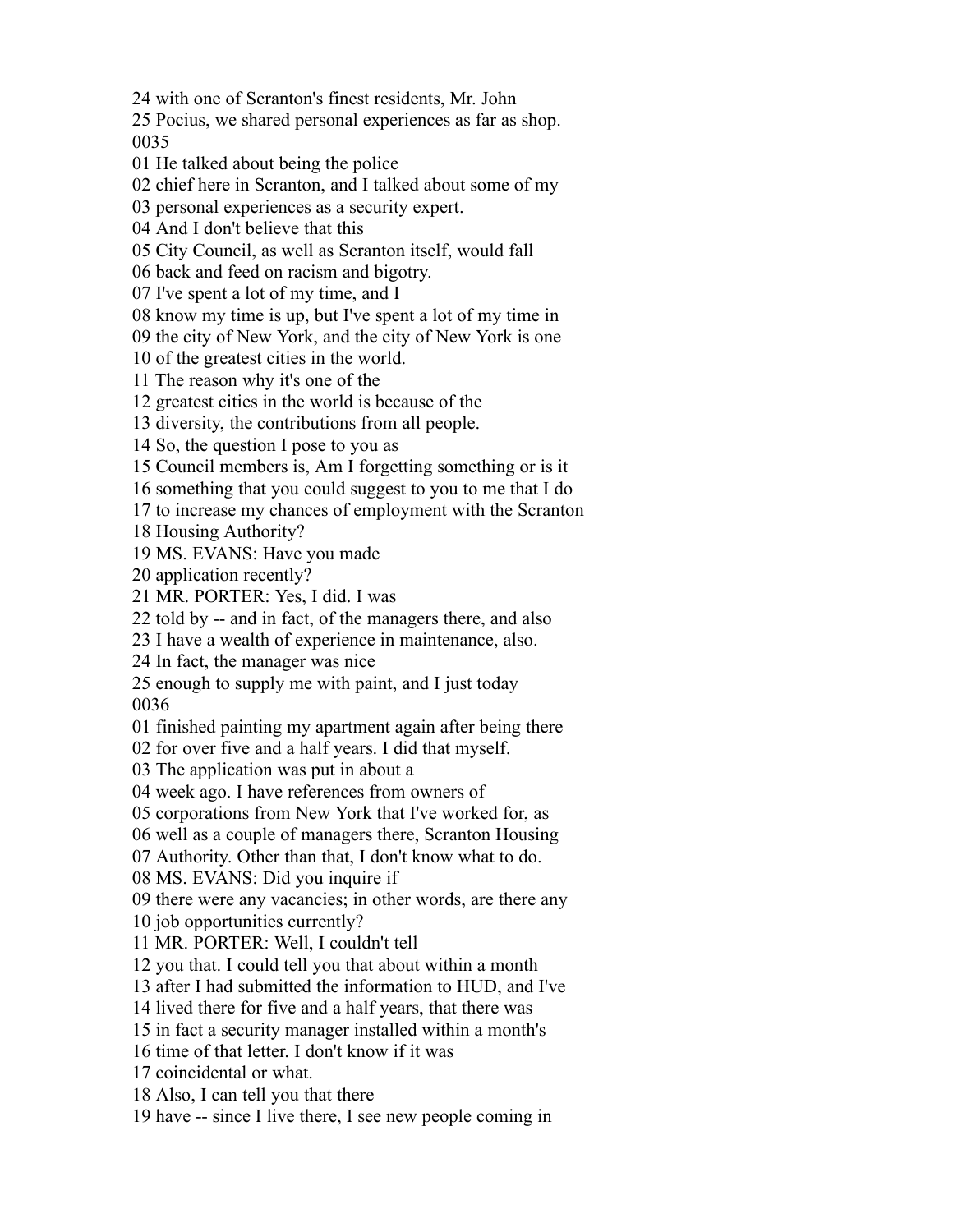security daily, if not monthly, and also in

maintenance, also.

So, I don't know exactly what

their status is, but the application is there, the

experience and the know-with-all is there on my part.

 I'm ready, willing and able to work. I think I bring a 

host of experience, and I think Scranton Housing

Authority, as well as the citizens of Scranton will

deny themselves of some expertise in security and

maintenance by not looking -- at least taking a look at

what I have to offer.

MS. EVANS: I agree. Thank you,

Mr. Porter. Jim Stucker.

MR. STUCKER: Hi, Mr. Courtright.

MS. EVANS: Hello.

MR. STUCKER: Hello. We had a big

fire Monday in the alley down where I live, a big blue

house caught on fire Monday. A lot of stuff burnt.

Yeah, the guy's name is Ernie. He was in New York.

When he was New York, they were trying to get a hold of

him. They couldn't.

MS. EVANS: Jim, I just want to

stop you for one second. Did you give your name and

address to Kay?

MR. STUCKER: Okay. My name is

Jim Stucker, and I live on Moosic Street.

MS. EVANS: Thank you,

Mr. Stucker.

MR. STUCKER: All right. Okay. I

was there all day Monday watching the people come in

 and out of the fire, and the fire got pretty hot and 

pretty burnt. The camper got it, the side of the

pickup got it. Ernie, the guy named Ernie is down

there now working on it, taking some stuff out of the

house.

The house is, the insurance has

it. It's in the insurance company.

MS. EVANS: Oh.

MR. STUCKER: So, the same with

the camper and the pickup.

MS. EVANS: Well, it sounds as if

the fire department did a fine job.

MR. STUCKER: Yeah, oh, yeah. We

didn't get them lines in yet, those white lines for

crossing down there on Moosic Street for us, crossing

lines.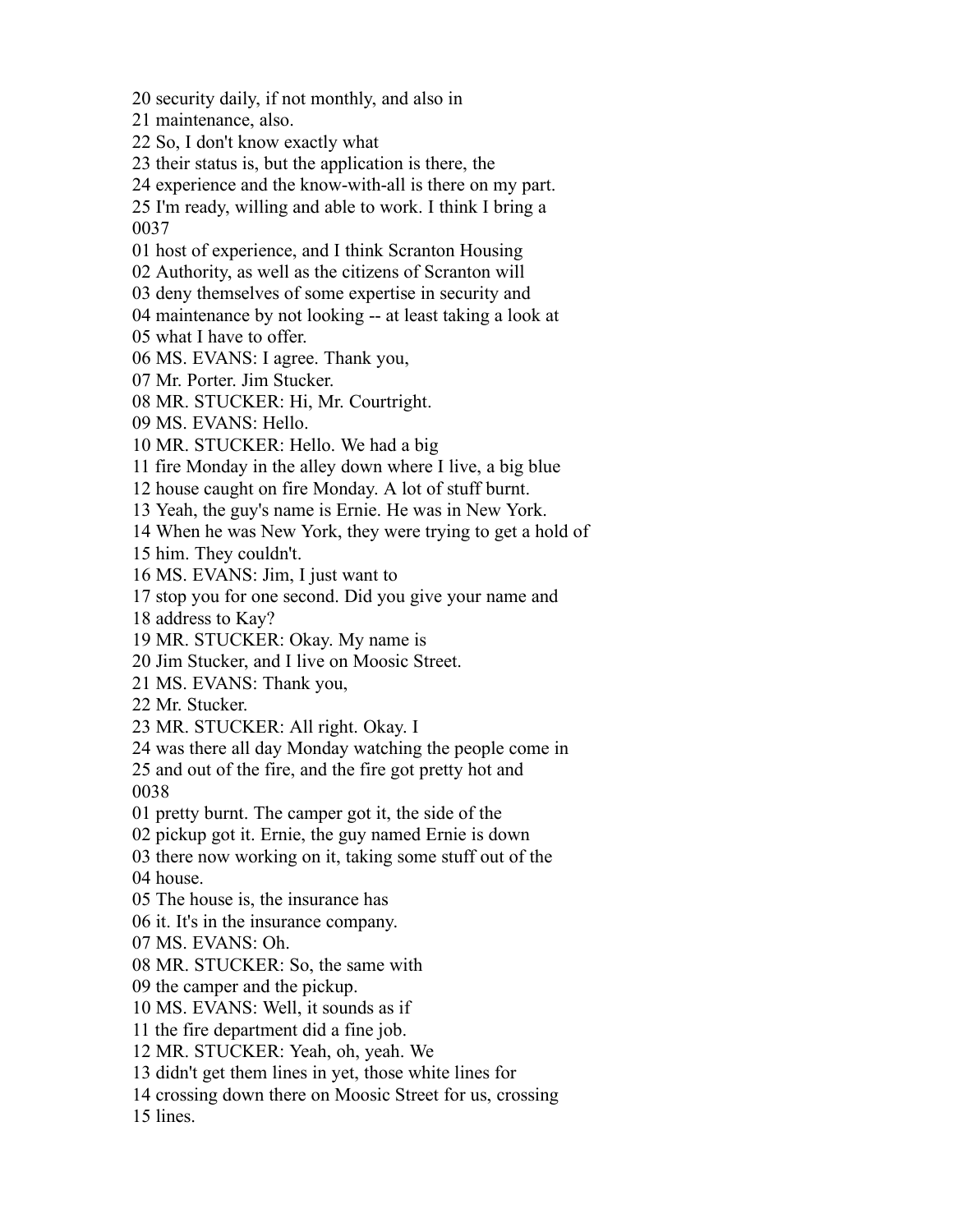MS. EVANS: Jay. MR. STUCKER: I hope they can get them done. MS. EVANS: Crossing lines on Moosic Street. MR. SAUNDERS: I believe that was from last week, I think we just sent that out. MR. STUCKER: And I had to go to court today, so -- MS. EVANS: We'll have to give that a little time. Thank you, Mr. Stucker. MR. STUCKER: Thank you. MS. EVANS: Mrs. Clutter. MS. CLUTTER: Mrs. Clutter, West Scranton. I belong to the West Side Neighborhood Association and the West Side Crime Watch. I'm here for a few different things. First I want to thank Mrs. Evans, because my children go to Frances Willard Elementary School, and they're going into third and first grade, and I personally see the teachers buying coats, hats, gloves, boots, sneakers. We had one little girl walk from Saint Ann's Street to Eynon Street with no socks on for, like, two and three days in a row and the mother -- well, I volunteer in the school, like, every day, and one of the teachers said to the mother, you know, You can't do this. Well, I can't afford it. And it's, you know, the teachers know they can't afford it, and you just, you know, volunteer. And we have Christmas boutiques and book fairs, and the teachers are shelling out \$20, \$30 for the students, and it's just very disheartening for parents who, you know, your kids are there and you're spending \$30 on books, and they get \$2. And all the books are \$3 and above. So, you know, we know there's a lot of teachers out there who, you know, they're not just teachers. Another reason I'm here is on Main Avenue and Luzerne Street, we were supposed to get crosswalks, and we never received crosswalks. And it's in the morning and in the afternoon, it's worse in the morning when the people are in such a hurry to go to work and from, the crosswalk lady, you know, she calls and says, you know,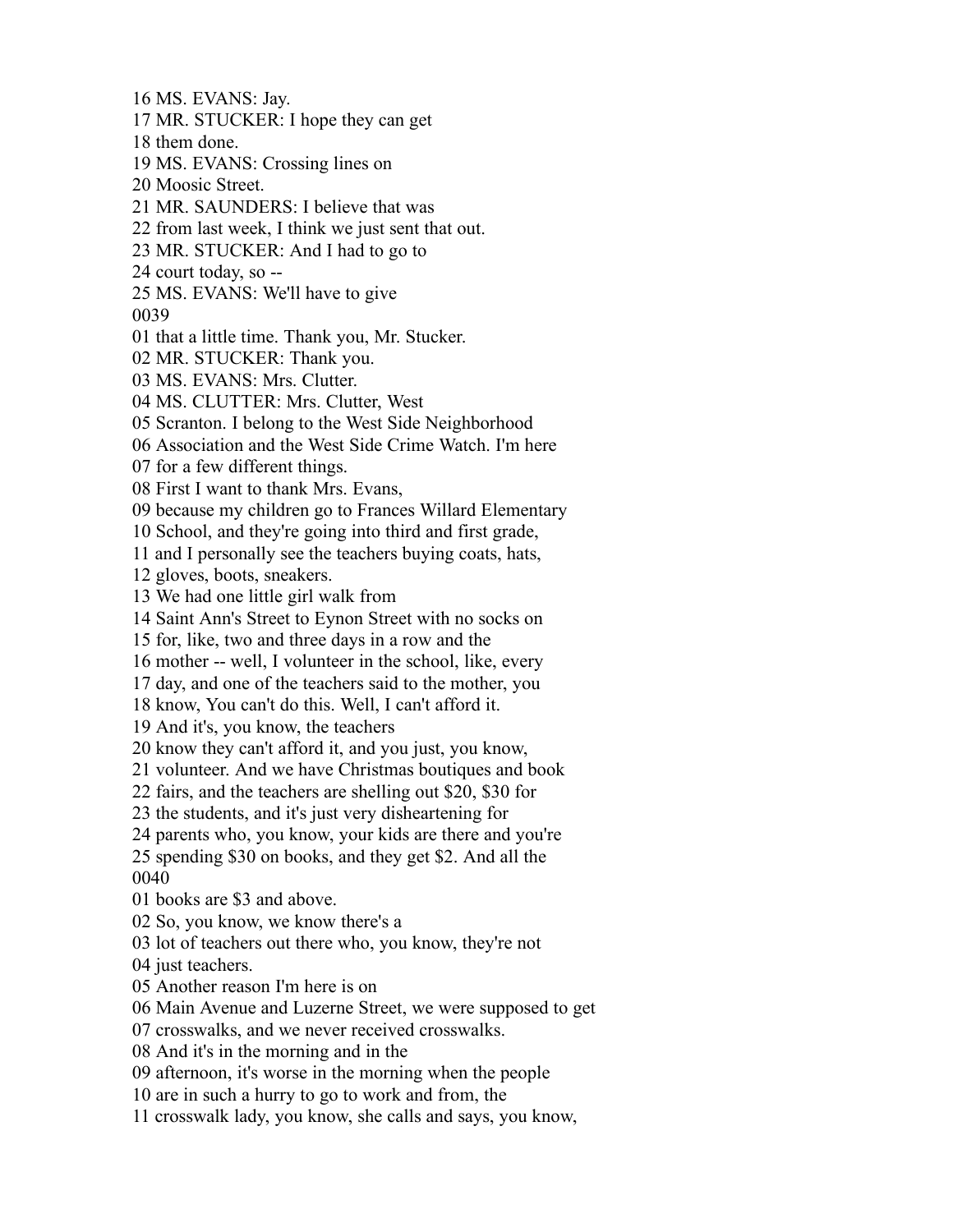the people don't stop and there's no turn on red and

they're turning. Well, you have to get their license

plate number.

Well, when you're trying to cross

the kids and the kids are almost getting hit, it's very

difficult to do that. And the one lady, she had quit

because she had written down license plate numbers and

they never did anything about it.

And on Eynon Street and

Main Avenue, that also needs to be -- the crosswalks

need to be put there. A lot of children -- I was told

they couldn't put crosswalks on Hampton and

Main Avenue because --

MR. COURTRIGHT: There used to be

one there.

MS. CLUTTER: There used to be.

There is crosswalks, they're just very faded. And

there used to be a stop sign there, as well, but the

stop sign was taken down. Well, I was told it was in a

car accident and it just was never put back up.

But my son, the one day we were

talking with a whole bunch of parents at the back of

the building on Hampton, so we just walked down

Hampton, and we were crossing, and my younger one, he

 was in four-year-old pre-school at the time, and he was almost.

And I went home, I called, you

know the principal and then I called the police, and

they said, You know, there's nothing we can do, because

it happened so fast, I couldn't get the license plate.

So, a lot of the kids who live on

Hampton Street and down farther go to Hampton and cross

there, and they don't go up to, you know, up to Eynon

Street where they actually should cross, but they

don't.

And a lot of them are the middle

schoolers who, you know, are too cool to cross -- and

have the old lady cross them, and they're just, you

 know, walking in front of the street and everything. 

The other reason I'm here is for

Fellows Park. I wasn't going to come, because one of

the members of the neighbor association had called one

of the women in the crime watch and told her to shut

her mouth and mind your own business and don't worry

about it because we're handling it, and I don't, you

know, I don't want to get them mad because I know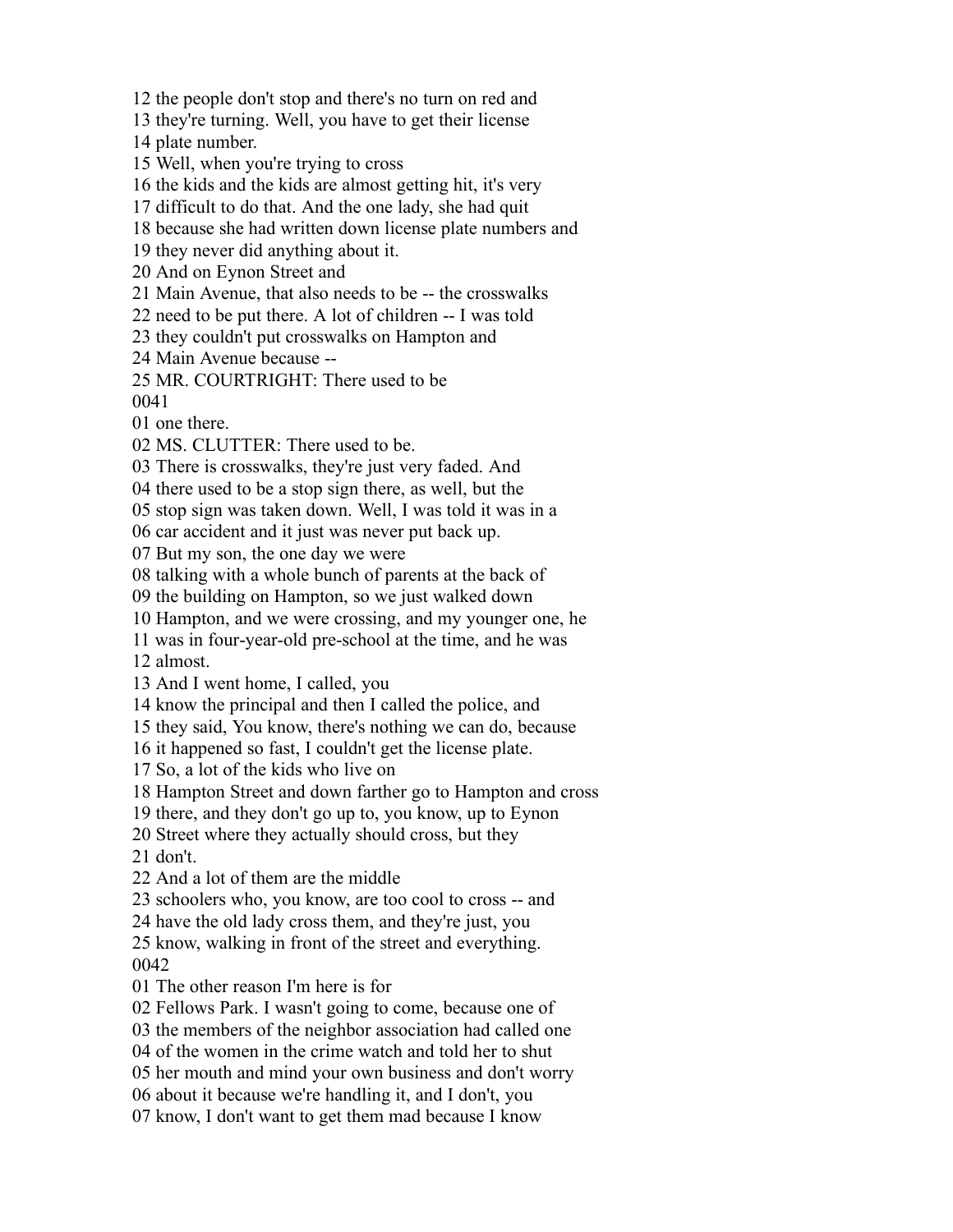they're trying to get stuff done, but it's not

happening fast enough.

There was a town hall meeting

here, and that's what got me initiated into it, because

I was taking my kids to the park and the playground was

broken. There was beer bottles all over, broken glass

all over.

And I spoke to Mr. Scopelliti, and

he said, he's the one that put me in touch with the

crime watch, the neighborhood association, and he said,

Call me. Whenever you have a problem, call me, call

me, call me.

So, I began to call him, and one

day after school my children and my friend and I were

walking through the park and my son went down the

slide. Well, there was dog feces in the slide.

And I called Mr. Scopelliti and I

 told him that my son had to proceed all the way home 

covered in the dog feces. And he said, I can't go

around to the different parks in Scranton and be a

pooper-scooper.

And I said, I'm not asking you to

do that, I'm asking you to put up a fence. Put up, you

know, dog signs. I said, there's the woman who lives

in the alley across the street behind the bar, and

every morning at a certain time before school, she lets

the dogs out.

They're not on a leash, and they

go in the yard. I've approached her twice. And she

said, Oh, no, it's the other woman, it's the other

woman.

And I told her what happened to my

son, and she said, Well, I can't deal with that. Well,

for me being a parent and having my son have to walk

two blocks covered in this and having three or four

other kids there and seeing him, it was very

disheartening.

And in Frances Willard, one of the

fifth grade teachers and I went to the park, we cleaned

up the park, we planted flowers, we raked leaves, we

painted the benches.

And a lot of my friends would

 tease me because he W's were kind of, you know, sloppy 

and everything, but it was really windy that day, so,

you know, we did the garbage cans and everything.

We were supposed to get new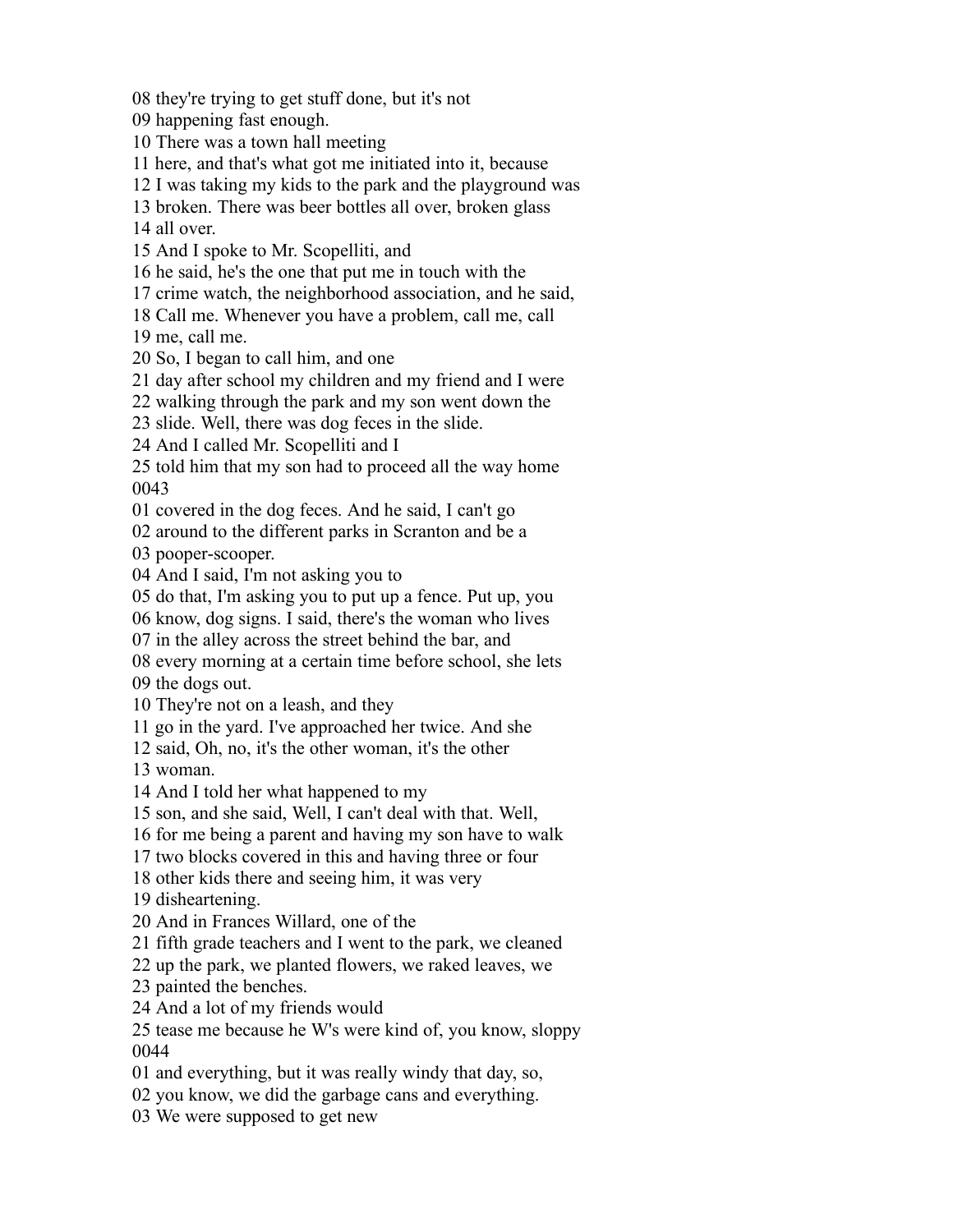benches put in, we were supposed to get a fence. I was

told that the bar on the corner there, that they had

taken part of the space that was actually part of the

park and they made it their parking lot so they cut

part of the park.

I was also told that the reason no

one is doing anything for the park is because the city

is waiting for all of that -- all the houses to be

bought and so that they can sell it.

But I was told at a crime watch

meeting by Lieutenant Murphy, before he retired, that

Mr. Fellows, who he was a fire chief or a police chief

or he was something, he's actually buried there in

that -- that's why that statue is there.

And I called Mr. Scopelliti and I

said, There are things that need to be fixed in that

park. And he just blew me off. And there are safety

concerns. There's screws on the small slide on the

back of it that are missing, there's, like, nuts and

bolts that are missing.

There was a crack going down the

 straight slide, and there was a big crack in it, like a 

gouge, and one of my sons and my friend's son went down

and they both cut the back of their legs because they

were wearing shorts.

Well, they took, like, a -- like a

super glue --

MR. COURTRIGHT: Mrs. Clutter,

that's not the same crack from last year they fixed?

MS. CLUTTER: Yes.

MR. COURTRIGHT: There's a new

one?

MS. CLUTTER: No, it's the same

one, but they put -- they put, like, a super glue on it

to fix it, but it didn't adhere properly and it still

sticks up.

MR. COURTRIGHT Because I remember

you brought that up last year and we asked for it to be

fixed.

MS. CLUTTER: Yes. And it wasn't

fixed. And the tops of the playground, the metal

parts, they have, like, these plastic, like, covers on

it, and they just never -- they all broken off and it's

just never fixed.

MS. EVANS: Thank you,

Mrs. Cutter, very much for coming to Council.

MS. CLUTTER: Well, I'm very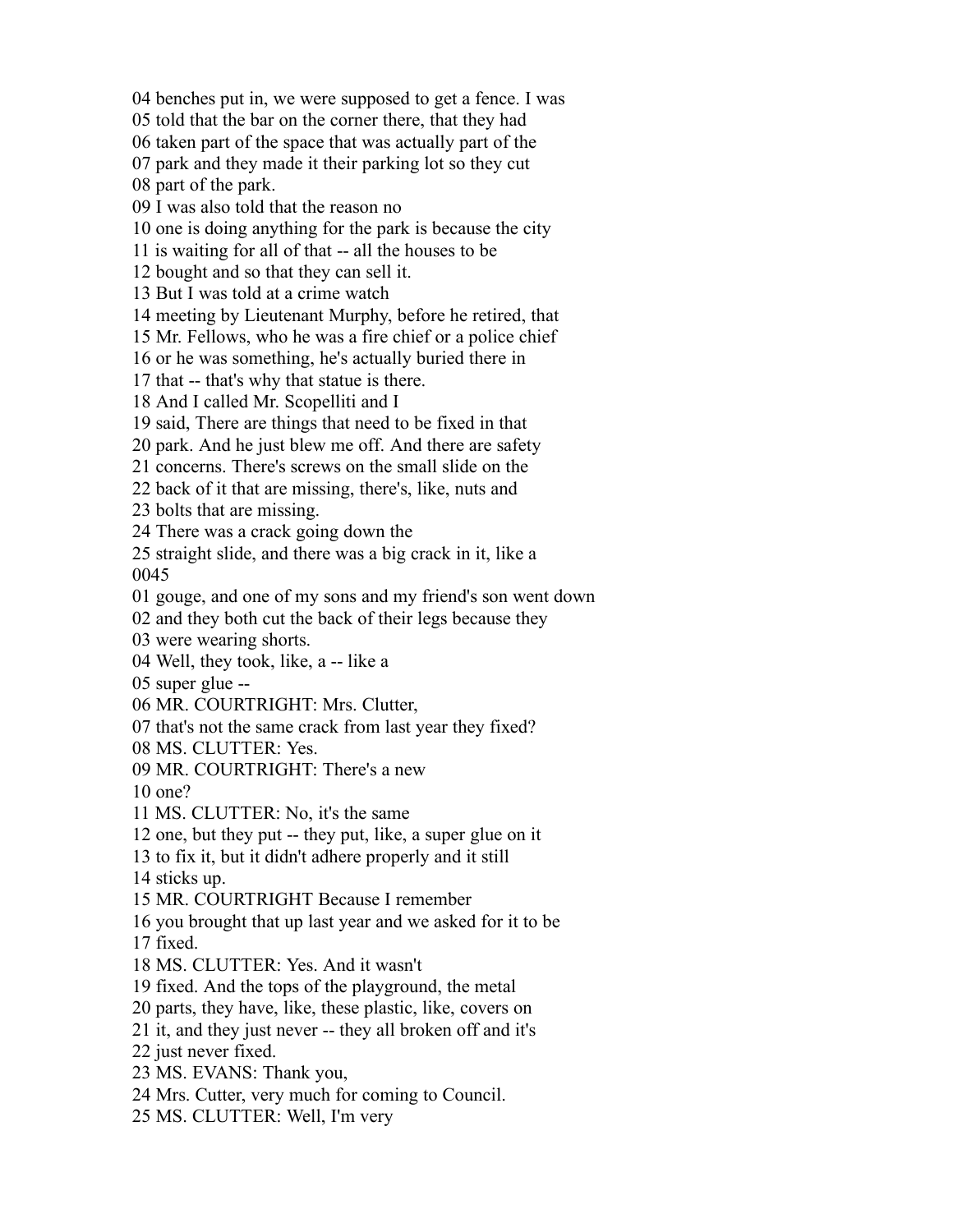nervous, and I know everyone is going to be mad at me

for bringing all this stuff up, but it's very -- it

needs to get fixed.

MS. EVANS: I thank you for all of

your comments and concerns. I invite you back again

next week, and we will send notice to Mr. Scopelliti,

because I'm well aware that Fellows Park has had the

same problems now for over a year, and not much has

been done to take care of it, and we'll also get on the

crosswalks in those three areas. I'm sure Kay took

note of that.

MS. CUTTER: We were supposed to

get benches and everything, but the people that live

across the street, their children ruin everything.

Like, the neighborhood association

did put in a wooden picnic table, they put in two, and

they completely broke it and demolished it, so the new

equipment that we need to get there has to be like the

metal, you know, like the metal picnic tables so that

they can't demolish it.

MS. EVANS: Yes.

MS. CUTTER: So we can make it

better.

MS. EVANS: We will definitely

look into this for you.

MS. CUTTER: Thank you.

MS. EVANS: Thank you very much.

Dick Laske.

MR. LASKE: John,

(UNTRANSCRIBABLE). How are you? I didn't mean to wake

you, John. No offense. Now, just stay cool.

Okay. I had a lot of things wrote

down here, and you're wondering who I am?

MS. EVANS: Indeed.

MR. LASKE: I'm the good-looking

guy that was talking to you in front of your house.

Dick Laske, 1082 West Market Street.

MS. EVANS: Thank you.

MR. LASKE: Okay. But seriously,

doesn't state law supersede city law?

MS. EVANS: Yes.

MR. LASKE: Okay. The state law

specifically states you must have your dog under

control at all times. Now, I know this might sound

radical, and any animal lovers, don't shoot at me, but

I was born on a farm, and the way we treated mean dogs,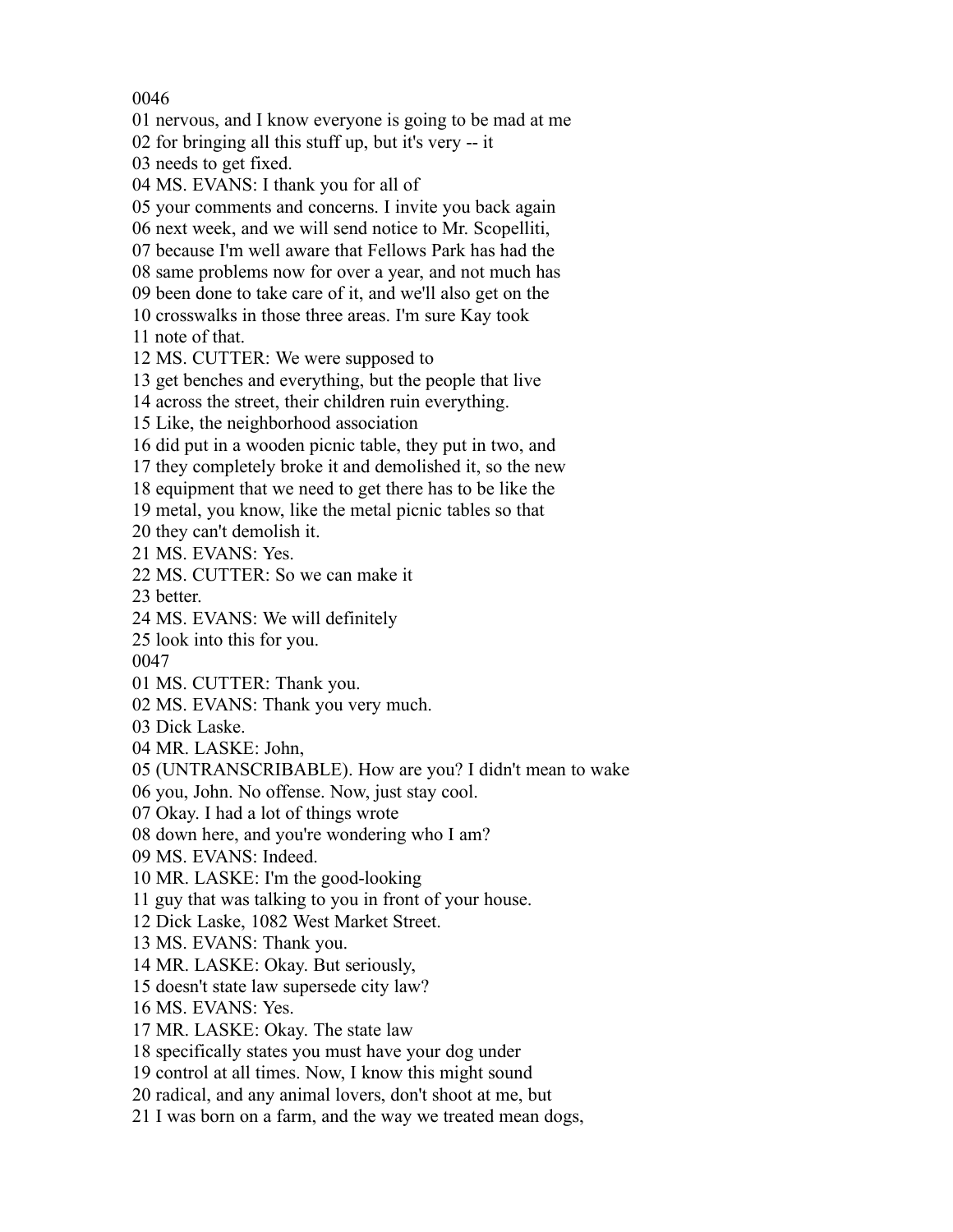it's really quite simple, you just put a little piece of lead either in its left ear or its right ear, stops it from biting. You know what I'm saying? I'm sorry, Janet. I didn't shoot your dog. Okay. Enough of that. But seriously, that's the law, because I raised Beagles for 35 years, and I had one run over by a car in my neighborhood, and I wanted to duke it out with the guy, and you know what would have happened? He'd have me up Clarks Summit for being nuts, because the law states it must be under control. And if a dog is running loose, it is not under control, regardless. And there's not a dog that was ever born that won't bite. I like these people that say, Oh, my dog don't bite, and all the while he's hanging on your leg. Come on, get real, Lady. You know what I mean? Okay. Enough is enough, right? Okay. I want about the Sewer Authority. Now, I was here quite a while ago and I added it up, if you recall, I said I could feel sorry for Janet, and it was \$42 million for five years. Now, I know they have expenses, but you know what's going to happen with our Sewer Authority, now, I'll make a prediction, and I home I'm 100 percent wrong, a few years down the road they're going to be looking for money, because anything mechanical is prone to break, right? And when it happens, it's going to happen, and it's going to be another burden. Now, this is purely a suggestion, but I'm from the old school, you take care of the pennies, the dollars watch themselves. Now, why can't the Sewer Authority, it's not run by the water company, am I correct? MS. EVANS: That's correct. MR. LASKE: Okay. Why can't the man down there that gets a lot of money squirrel some money away? It's no sin to have a little cash. Squirrels have been hiding nuts for centuries. They seem to do all right. Why can't you squirrel a couple dollars away and have it when you need it, you know what I mean? And, John, when Green Ridge Street or East Market Street bridge opens, I'll flip you.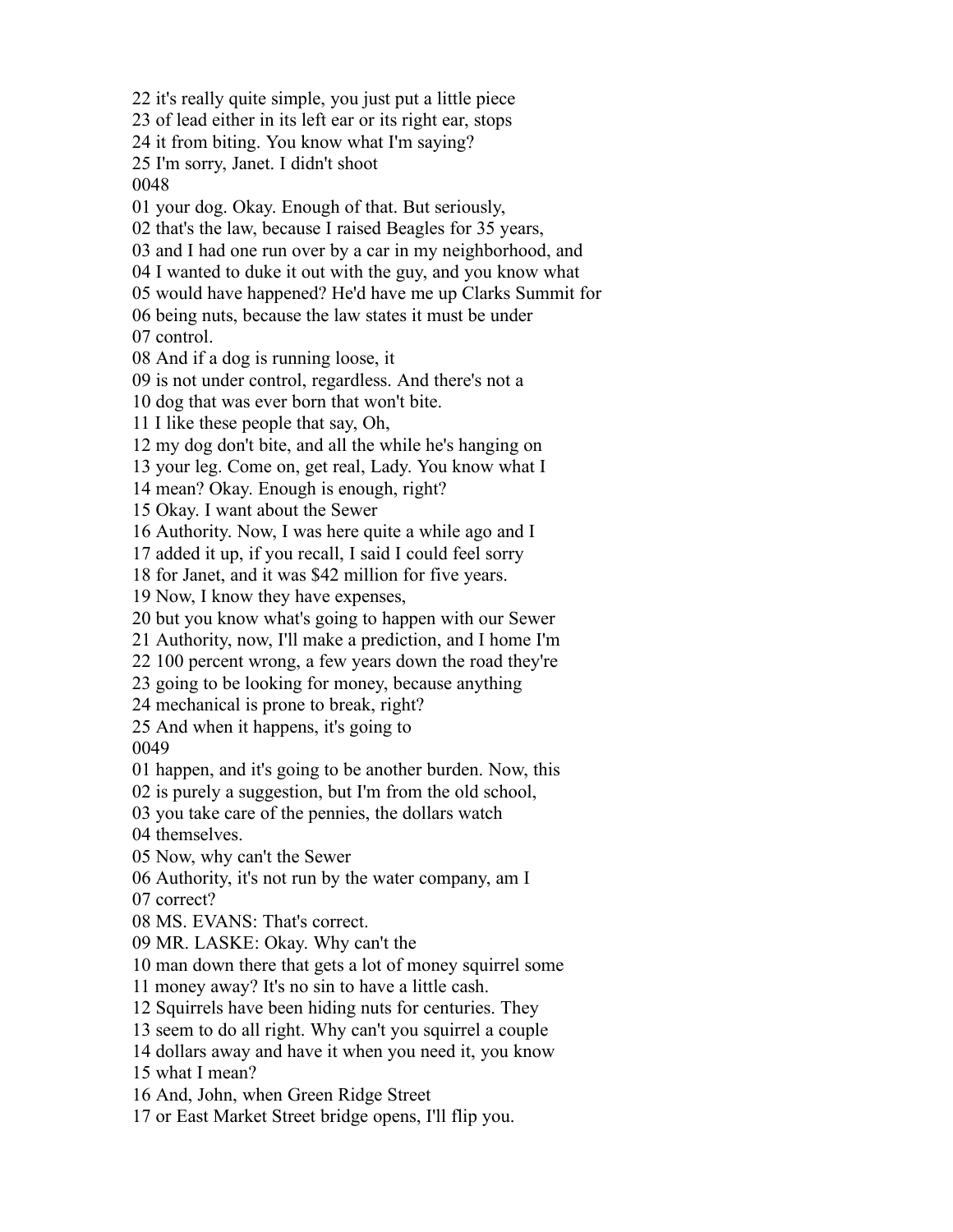Either you buy my lunch or I'll buys yours at the

Taurus Club. I'll be so happy, I'll want to jump and

celebrate.

- MR. POCIUS: I'll buy.
- MR. LASKE: Huh?
- MR. POCIUS: I'll buy.
- MR. LASKE: Okay. But it's on the

 way, because I almost got run over yesterday trying to 

walk over with my bad back and I almost got ran over.

Okay. What else have I got?

\$42 million, can I have that job next? I'd love to

have a Volvo like Mr. McTiernan's. Marie has one,

because I married a rich woman.

Okay. Now, the collection agency,

that's another thing that got my blood boiled about 210

ready to bubble. They have been nothing but trouble.

I can speak personally. They told

me I didn't pay my bill. Well, like a dummy, I

destroyed the letter. But being a little radical, I

insisted upon an apology. And I got one when

Mr. Reap was on Council. I should have kept that.

But, I mean, let's be honest. I

remember the night that the two people here, the

elderly people, that lady almost cried. Well, she

don't have any more sewage problems, because she's in

the Cathedral now. Once you go through the gates, the

bills stop.

But seriously, you got to do

something about that. When that thing comes up, vote

 it down. I know whose brainchild it is, but I won't say.

But in all reality, I'm like a lot

 of other people in this town, I don't work anymore, I'm 

not crying poverty, but I am on a fixed income, and I

can't go much farther, you know what I mean?

Because in all reality, you people

there, most of you are younger than me, because I'll be

 50 my next birthday, in all the reality, we need a break.

And excuse me if I'm wrong, but

that episode with Mr. and Mrs. Chase was not solved by

that collection agency on Keyser Avenue, it was solved

by Nancy Krake, because I went down to the tax office.

And in all reality, for years and

years and years, we didn't need these people, you know

what I mean? All of a sudden we need them. Not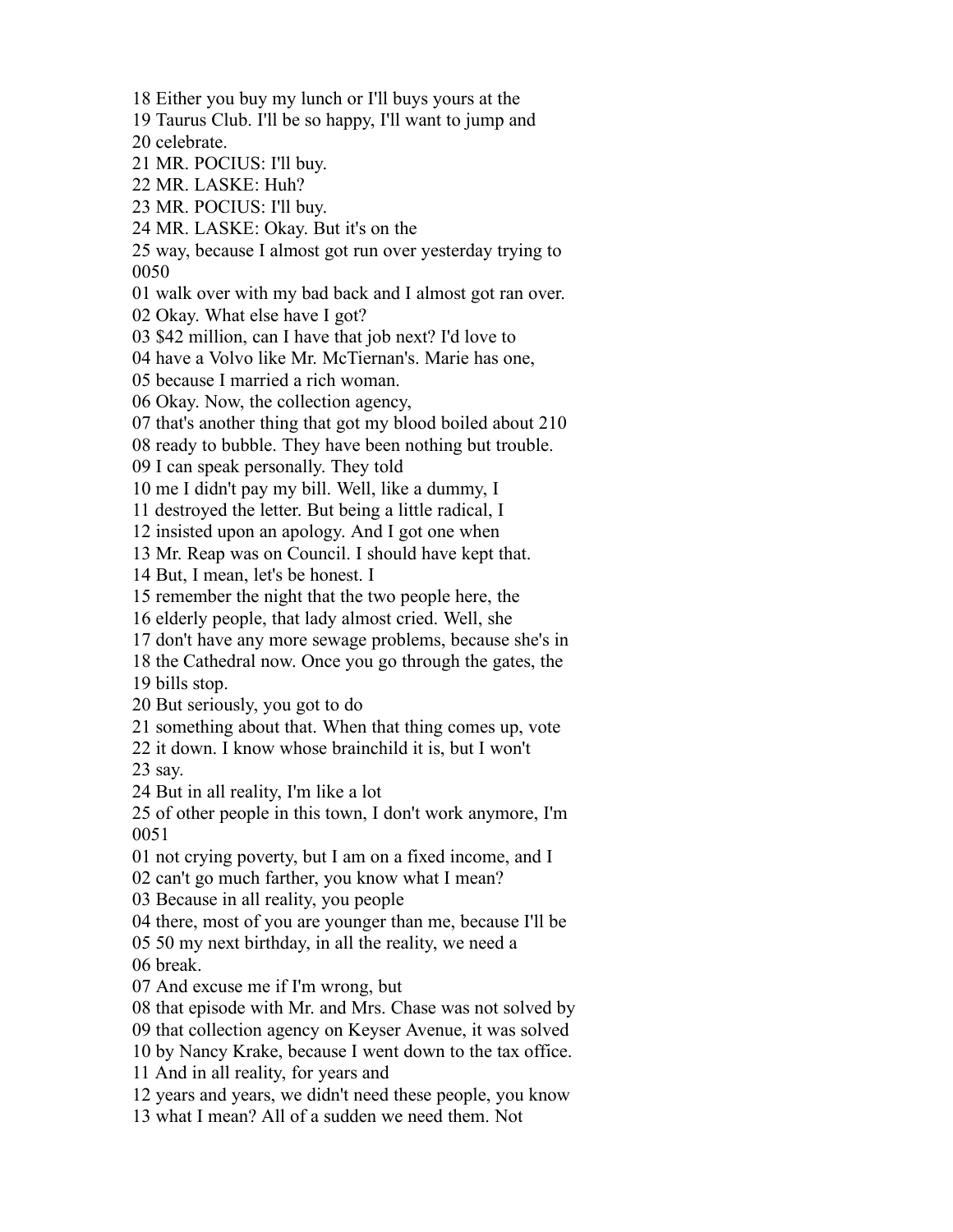really.

Them people that's downstairs in

the tax office are very, very efficient. I have yet to

go into that office and be talked to sarcastic or

anything else, you know what I mean?

MS. EVANS: Yes.

MR. LASKE: Jay, what have I got,

30 seconds, Buddy?

MR. SAUNDERS: You're done.

MR. LASKE: I'm done. I've been

done since the twenties. John, one favor, give Jimmy

 his scooter back, will you? Is that his name, Jimmy 

that has the scooter?

MR. POCIUS: I heard it's up in

your garage.

MR. LASKE: It was, but I don't

have a garage, John. It's under the back porch.

MR. POCIUS: Okay.

MS. EVANS: Thank you, Mr. Laske.

MR. LASKE: Thank you very much.

Have a nice night.

MS. EVANS: And you also. That

concludes tonight's sign-in sheet. If any speakers

would like to address Council from the audience, you

may do so at this time.

MR. NEWCOMB, JR.: Good evening.

Charlie Newcomb, Cameron Avenue, Keyser Valley.

First before I get into what I basically came here for,

I have a couple questions. Did we find out where the

pothole machine is yet?

MS. EVANS: Not that I've heard.

MR. SAUNDERS: Not yet.

MR. NEWCOMB, JR.: It amazes me,

amazing. Is anything being done about the problem on

Cameron Avenue, the water problem that I addressed a

couple times? Did we send letters to anybody?

MS. EVANS: I'm sure the letters

were sent, Mr. Newcomb, but as yet, we haven't received

a response to those.

MR. NEWCOMB, JR.: I just don't

understand why these questions go on deaf ears all the

time. It really gets frustrating.

I, too, got a laugh, but I guess

the laugh would be in a different way than the

editorial to the Scranton Times, and the story that I'm

about to tell you in a couple minutes, let's see if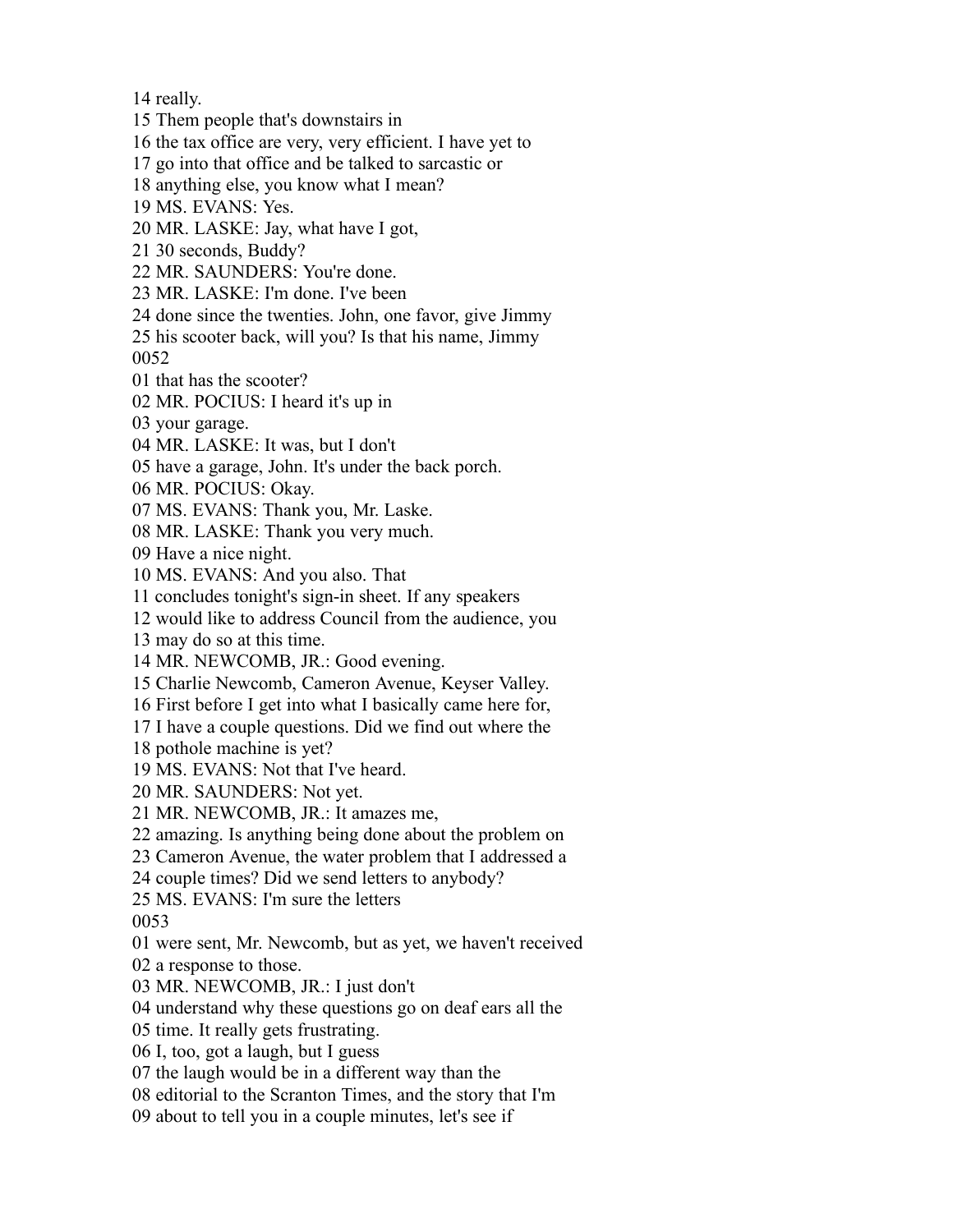that makes it to the paper, and I can make a nice

editorial for that, as well.

I also see that in the paper this

week that we found \$175,000 grant for a feasible study

at Nay Aug Park, but it just amazes me that we can't

get grants to put cops back on the street. That just

blows my mind.

And I hope you find this

interesting, as well. This past weekend I attended the

St. Joseph's Festival, like did many, and I finally saw

the mayor. And I went to approach him to ask him about

the Quick Response System, and he took off like a jack

rabbit faster than you've ever seen in your life.

So, that just has to tell me

something that, boy, am I doing something right if you

don't want to face me and answer my question.

And I have to say at least two

dozen people came up to me and said that they are

seeing right through this guy, and that for the last

three and a half years he hid in his office, and now

he's out at the picnics shaking the hands, kissing the

babies, but it's a little too late, because he's

sinking.

But I'm glad to benefit us that

he's doing this, because the people are seeing right

through them. So, I say to Mr. Doherty, keep up the

good work.

I'm about to tell you something,

and put your seatbelts on, because this is a good one.

Weeks upon weeks upon weeks we've seen in the newspaper

that the mayor is at the zoo at Nay Aug Park and he's

doing this and they're getting this money and they're

getting that money, and before I go into telling you

the story, I have to apologize to Mrs. Miller at the

Wildlife Center, because I was under the impression, as

well as many taxpayers and probably people on Council,

that they were getting a lot of money from this city

and it was wrong for them to charge a fee, and I was

the first person to come to this podium and say that it

is wrong for them to charge a fee because of the money

that they are receiving.

Well, this past Friday I had a

meeting with Mrs. Miller, a long with a couple other

taxpayers, to be there so they can witness what I was

told what I was going to this meeting for, and what I'm

about to tell you is going to put a huge, huge hole in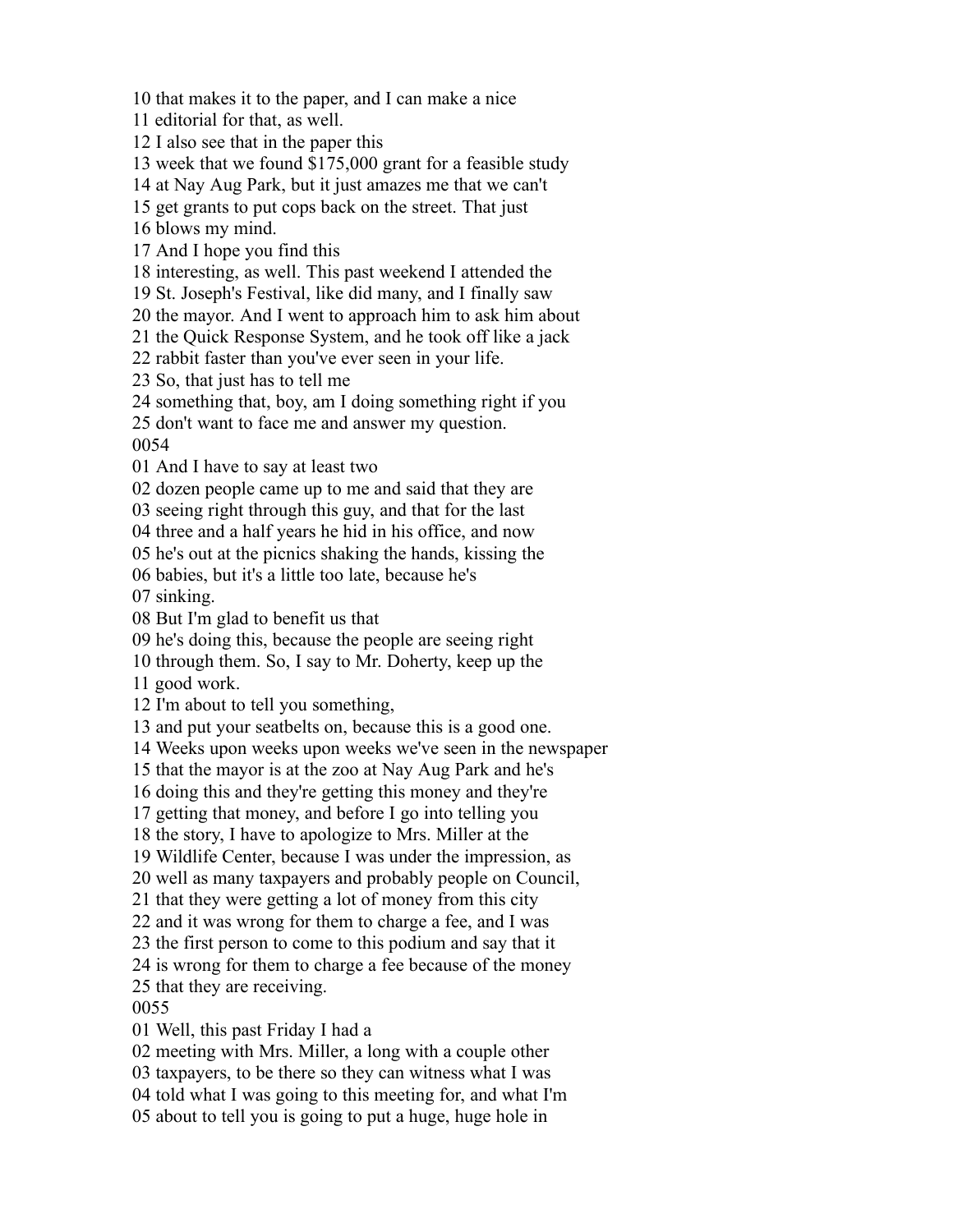the mayor's political life preserver, and what I mean

by that is, it seems to me that he's using Nay Aug Park

as his political life preserver to stay afloat.

Well, first let me say that what

I'm about to tell you comes directly from Mrs. Miller,

and maybe if Kay can give you these and I can continue

on talking, I'd appreciate it.

She will not come to this meeting

because she is afraid to death, and I say that because

that's what she told me, of Mr. Scopelliti and this

mayor.

On a weekly basis this man treats

her like he treats the other employees. It's pretty

good. She was told never ever to come to a City

Council meeting, never to speak to you, Mrs. Evans,

because Mr. Scopelliti said that you hate the zoo and

you hate the animals and you want to close it.

To clarify again for everybody,

this zoo is actually not a zoo, it is a wildlife

 center. Mrs. Miller rescues the animals. She was 

approached by the city four years ago to bring her

animals to the city.

She was told she would have full

use of the building, the food paid for, the cleaning,

the maintenance and anything that she needs.

Well, guess what, just like the

rest of us, she was lied to. The only thing that she

has received from this city is the \$50,000 a year that

the recreation authority gives her.

And as you can see on that paper

that I gave you, the \$50,000 is broken down to a salary

of a full-time person, a part-time person, and her

accountant and the other federal things that she has to

do with taxes.

The total comes out to \$48,060 a

year. So, that leaves her basically zero to operate

this zoo.

On the next page, and let me just

go before you read any further, these pieces of paper,

Mrs. Miller had a meeting with Mr. Scopelliti and the

mayor, and they ripped them up and threw them back in

her face, but little did they know that she had other

copies to give to me.

It says down the bottom, \$5,721 a

 month, food, meats, cleaning supplies and so on. That 

is what this woman is paying out of her pocket every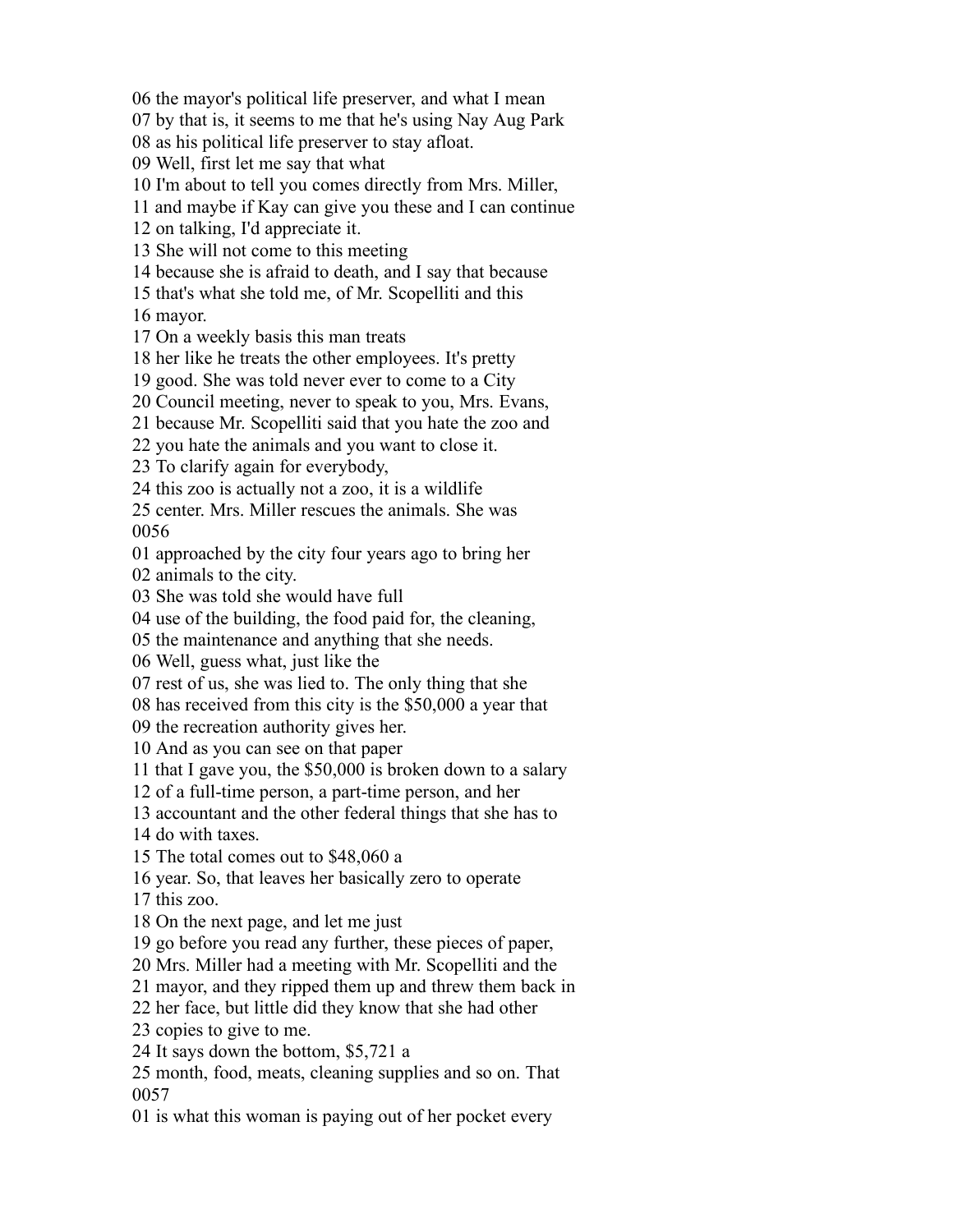single solitary month to keep this wildlife center

afloat.

She also pays \$400 a month for a

reptile show that the mayor wanted, and she can't get

any money from him to do it.

She also told me that citizens

have donated money. One person came to her, said that

she donated \$500. She never saw it.

She, Mrs. Miller, endorsed a check

from the Recreation Authority for \$2500 for Allied

Services, never got it. That was last year.

She got \$3,300 donation, which was

all over the newspaper last week from

Leadership Lackawanna. She endorsed the check, never

got the money.

Where is the money? Where is all

the money going? People donated new tiles for the

floor, new windows, where are they?

Mr. Scopelliti continues to scream

at this woman when she asks him for help. Two weeks

ago Mrs. Miller had the opportunity to rescue a monkey

from a closed zoo in Ohio. She asked Mr. Scopelliti

for a simple favor, that was to get a piece of fence so

 that she can split a cage in half so she can introduce 

the monkeys to the other monkeys that were there.

Guess what? He yelled at her and

told her no. All he had to do was go buy a \$30 or \$40

piece of fence to put at the zoo, but we can spend

\$290,000 on a waterslide, we can pay \$300,000 for a

dangerous trail, we can pay \$700,000 for a slime pond,

but we can't spend 50 bucks to save a monkey so that

the children can look at. And guess what, this monkey

went to a medical lab.

In closing, again, there's so much

information here that I can literally stand here for

25 minutes. Mrs. Miller asked me to please expose this

problem, and I begged and begged and begged

her to come to this meeting, and she won't, because

she's afraid.

And it's disgusting that a woman

is afraid of this man. And I tell Mr. Scopelliti, you

go tomorrow and you say something to her, and I

guarantee you, I will be at this meeting next week, and

I will let the 90,000 people that watch this meeting,

and you know, of his disgusting tactic.

And I dare him to question me on

what I have to say. And in closing, and if you have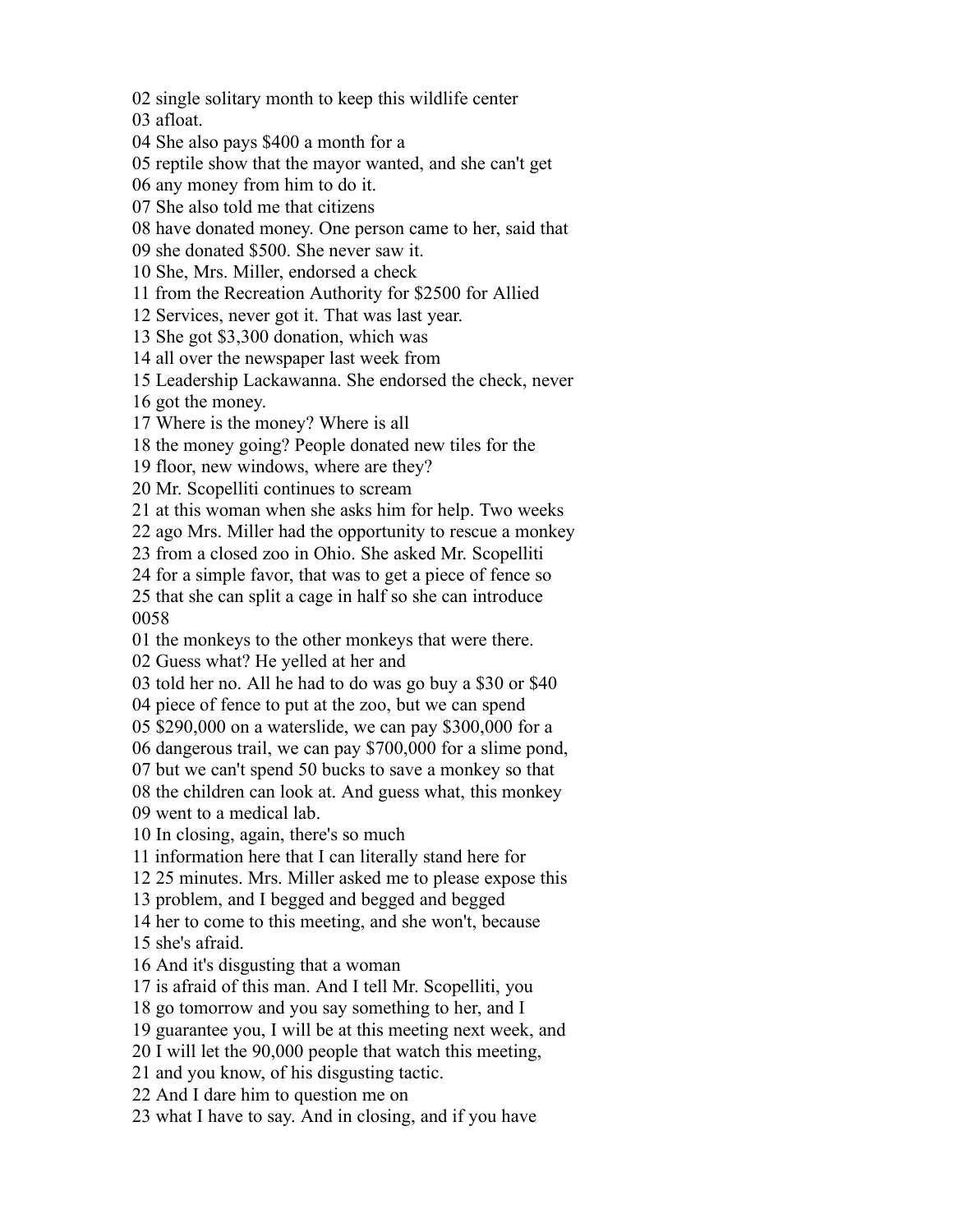questions for me, I will be more than happy to answer

 them, she is going to close the zoo as of June 30th, 

because she cannot afford to keep this zoo going

anymore.

So, I'm asking Council, next week,

whatever you have to do, do a caucus, get her in here,

if she'll come, get Mr. Scopelliti in here, get the

Recreation Authority and ask them where this money is.

The mayor was on TV last week in

his fake address and told us that the money -- that we

have to charge kids to go swimming because we have to

keep the zoo afloat. Well, where is the money? That's

what I want to know.

MS. EVANS: Thank you,

Mr. Newcomb.

MR. COURTRIGHT: Mr. Newcomb, you

know, there's some pretty serious accusations you're

making, there, you know?

And I'm not saying that they're

not true, so I hope you don't take offense to this, but

I would be willing to speak to Mrs. Miller. I would

like for her to confirm, you know, you're saying this

man is abusive towards her, you're saying and the mayor

is abusive, you're saying there's fraud with money,

with donations, so I would ask you, if it's possible,

to contact her and ask her to talk to me, because I

 would like to speak to her in person, because that's 

some pretty serious stuff you're saying there.

MS. EVANS: Well, I think we

might be better served to have a public caucus meeting

among all of those involved. Perhaps we could --

MR. COURTRIGHT: She's afraid,

though, right?

MS. EVANS: Well, this will be a

public meeting, and we'll all be present, and I'm sure

in our presence everyone will behave in a civil manner,

and if she would like to come in, as well as

Mr. Scopelliti and any members of the

Recreation Authority, or whoever it is, we'll have to

determine, Jay, please, who is handling the monies for

the zoo.

- And I agree with Mr. Courtright,
- these statements and accusations have to be confirmed
- by Mrs. Miller, and I'm sure we then can trace all of
- the problems and help her solve them.
- And it seems to me, though, if in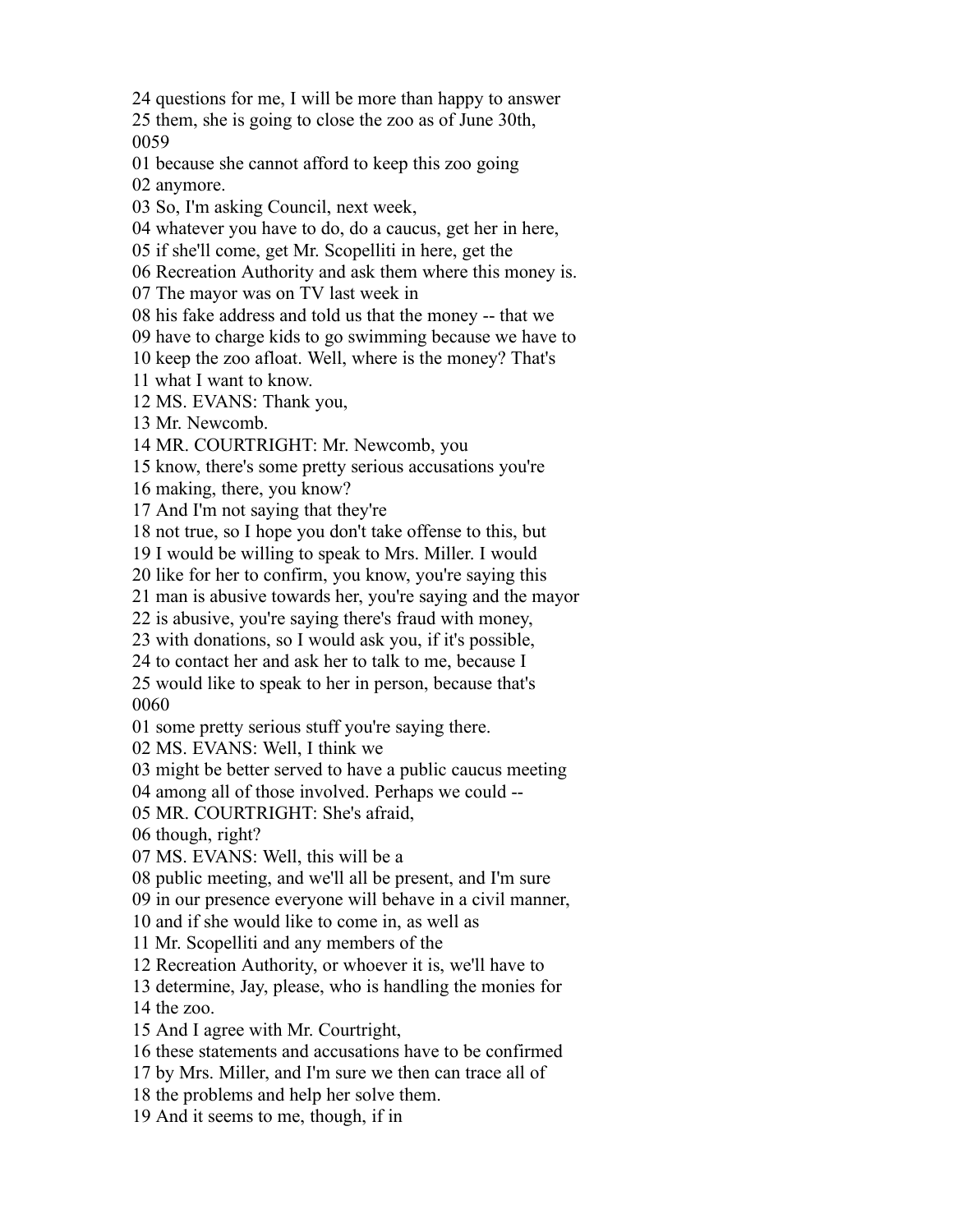fact this is all correct --

MR. NEWCOMB, JR.: It's from her.

MS. EVANS: Correct. Yes, I

agree, you gave us information from her, but if this in

fact is the case and they're having such difficulty

 supporting the current wildlife center, I would have to 

question the wisdom of a zoo expansion and the hiring

of 20 individuals if we're not taking care of business

as it stands.

MR. NEWCOMB, JR.: On that note,

Mrs. Evans, and I will be real, real, real fast, when I

was up there for that meeting, she got about 25

messages on her answering machine for people calling

for applications because this was in the paper.

And she just had to let three of

her workers go because she can't afford to pay them

anymore.

And, Mr. Courtright, I would, and

I'm not disagreeing with anything you say, I was

tempted whether I should come to this podium and say

this or not, but it came right from her mouth.

And I'm not disagreeing with you,

I'm just telling you for the record, believe me, if I

ever came to this podium and said something that wasn't

true, these people would have me on the front page of

the paper, believe me, or in an editorial or some other

farce way of getting back at me.

But I was so disgusted and

aggravated when I got done talking to this woman, I

wanted to go see Mr. Scopelliti myself and ask him

these questions.

And I took three other citizens up

there with me so they could see this, and I'm going to

make this statement, and I mean every word of it, if

what I just said at this podium is not true, I will

never, ever, ever come to a City Council meeting ever

again. Thank you.

MS. EVANS: Thank you.

Mr. Saunders, let's try to have that caucus as soon as

possible, hopefully next week at whatever time we have

to squeeze it in.

Pardon? Okay. I think, though,

this should take precedence over -- we were looking to

schedule a meeting with Mr. Parker, Mr. Lennox, etc.

If we could maybe postpone that

for a week or two and try to get this scheduled in its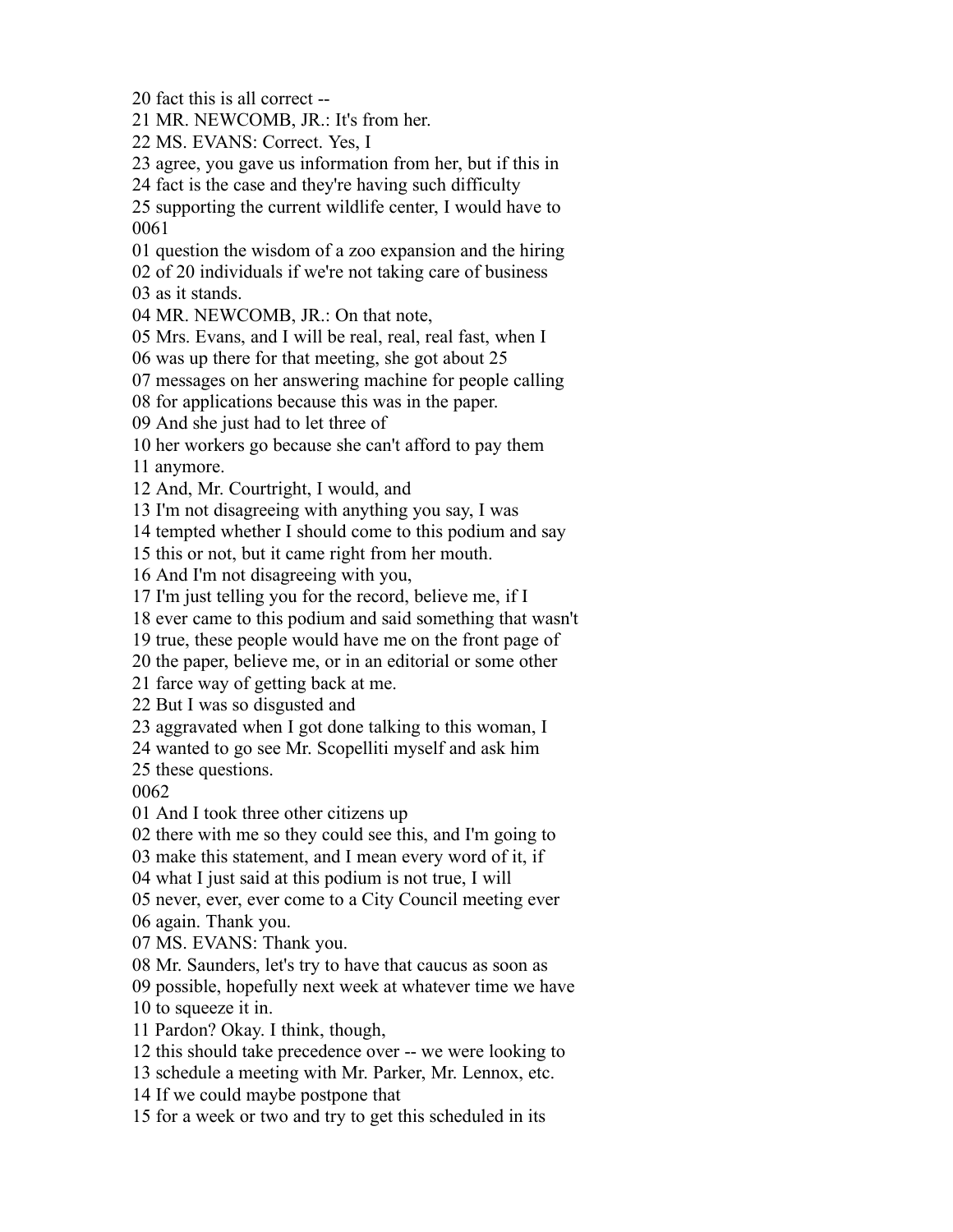place.

MR. SAUNDERS: I'll take care of

that.

MS. EVANS: And if that's not

possible for next week, then let's just put a go-ahead

on the former meeting. Would you state your name and

address, please, for the record?

MR. LYMAN: Raymond Lyman.

MS. EVANS: And your address,

Mr. Lyman.

MR. LYMAN: Phelps Street.

MS. EVANS: Thank you.

MR. LYMAN: The first thing I want

to know, and you can answer this in motions, when is

Olive Street and Capouse Avenue ever going to be paved?

MS. EVANS: Mr. Lyman, in fact

that was a matter I was going to bring up myself this

evening. I agree with you. We've been waiting a long

time. We've been waiting over a year. I started

asking about that over a year ago.

Mr. Parker has indicated twice

that this would be paved this spring.

MR. LYMAN: Oh, so it is going to

be paved?

MS. EVANS: Well, that's what I

had been told in the past, but I'm still waiting. I've

noticed that very recently it was once again patched,

and that's insufficient, because it's been patched

umpteenth times.

MR. LYMAN: It's terrible.

MS. EVANS: Right. That's no

solution. This has to be paved, and this is something

we really can't overlook any longer.

MR. LYMAN: The cars are getting

so badly damaged.

MS. EVANS: Yes.

MR. LYMAN: And now the important

thing. Now, I won a trip to New York City, and when I

was in New York City, now, I have to tell the whole

story to get to the point, now, when I was in New York

City, I met their mayor, their Council, you know, the

fire department and the police, you know, the police

station, the fire station, and I was interviewed by the

New York Post and the Daily, you know, the Daily News,

and a friend of mine told me, who lives here, that the

Scranton Times never mentioned anything about it.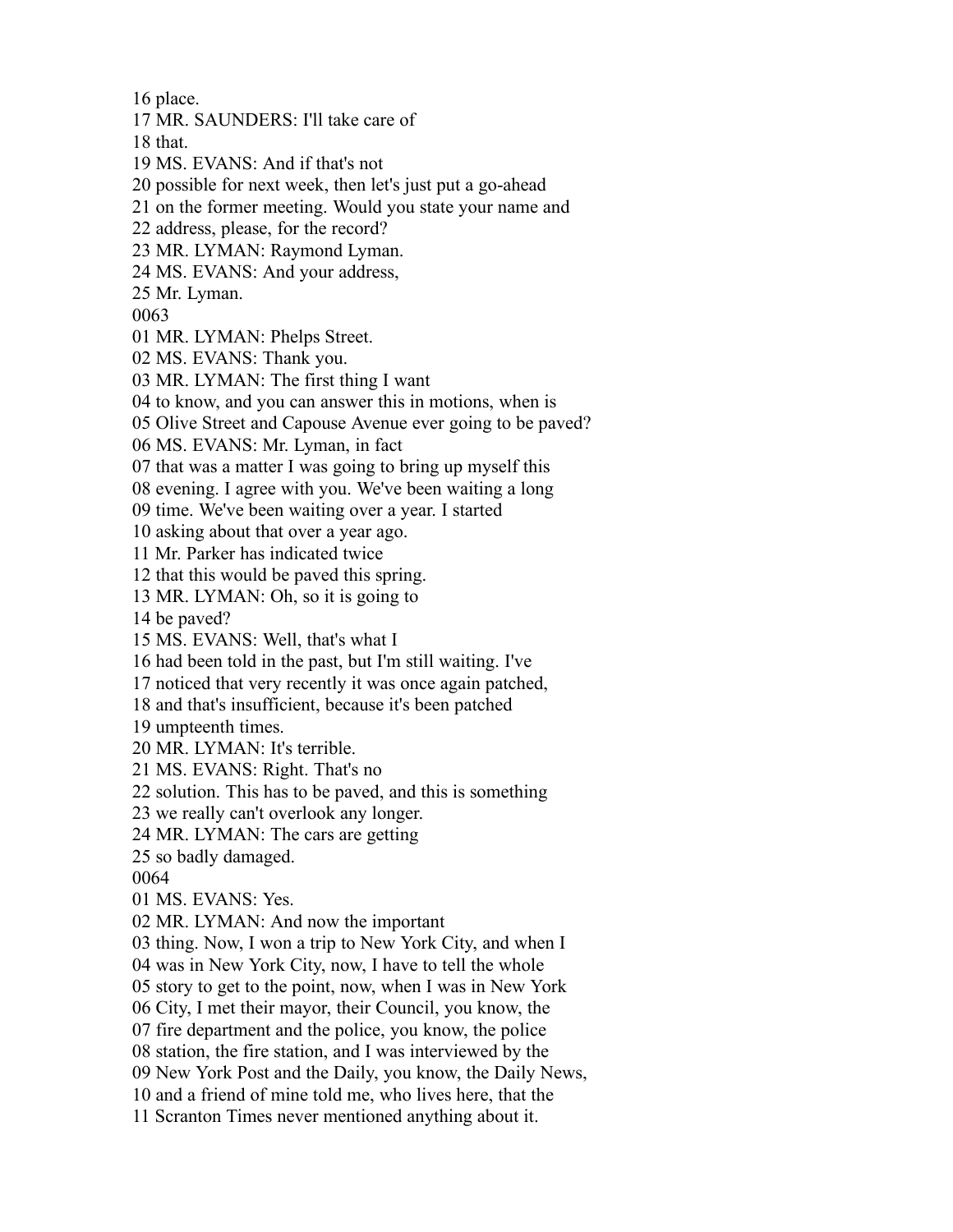And the paper came out June 3, so the New York Post and the Daily News does come to Scranton, and the Times Leader had an article about it. Channel 16, 22, 28 never mentioned anything about it. It's kind of odd. And when I was there, I happened to tell my friend who's a lawyer, I'm not going to mention his last name, but I'm going to say his name, Michael, about this mayor, what he's doing about these pool fees, Nay Aug and all these other pools, about racism, about the poor, and he told me to call the ACLU. So, I called the ACLU and they said I have a case and they're going to help me file a lawsuit. MS. EVANS: Well, Ray, I think, you know, that's certainly a private matter for you, something that, you know, you can pursue on your own, but -- MR. LYMAN: Well, they said, they told me that the 76,000 people of the City of Scranton versus Christopher A. Doherty, I think that's his name, Christopher A. Doherty, since he initiated the fee. MS. EVANS: Well, Ray, we don't even know that that is the case, but I really think that this isn't the forum to discuss that, because you're talking about really basically a private issue for you, your conversation you had with an attorney friend and, you know, suggestions that are made, so I'm going to ask you let's change -- let's move on go to the next topic. MR. LYMAN: And he also asked me a question to the city, whatever happened to all the tax dollars that we paid this year that went to all these pools? We pay all the money of our taxes that go to these pools. MS. EVANS: Ray, not all of our tax money goes to support the pools. Obviously our tax dollars are going in myriad directions. MR. LYMAN: I know, but we take some money that -- MS. EVANS: Yes. There's money allocated through Parks and Recreation through the capital budget, through the general fund. MR. LYMAN: And I'm not talking about charging a fee, I'm talking about some money going to these pools.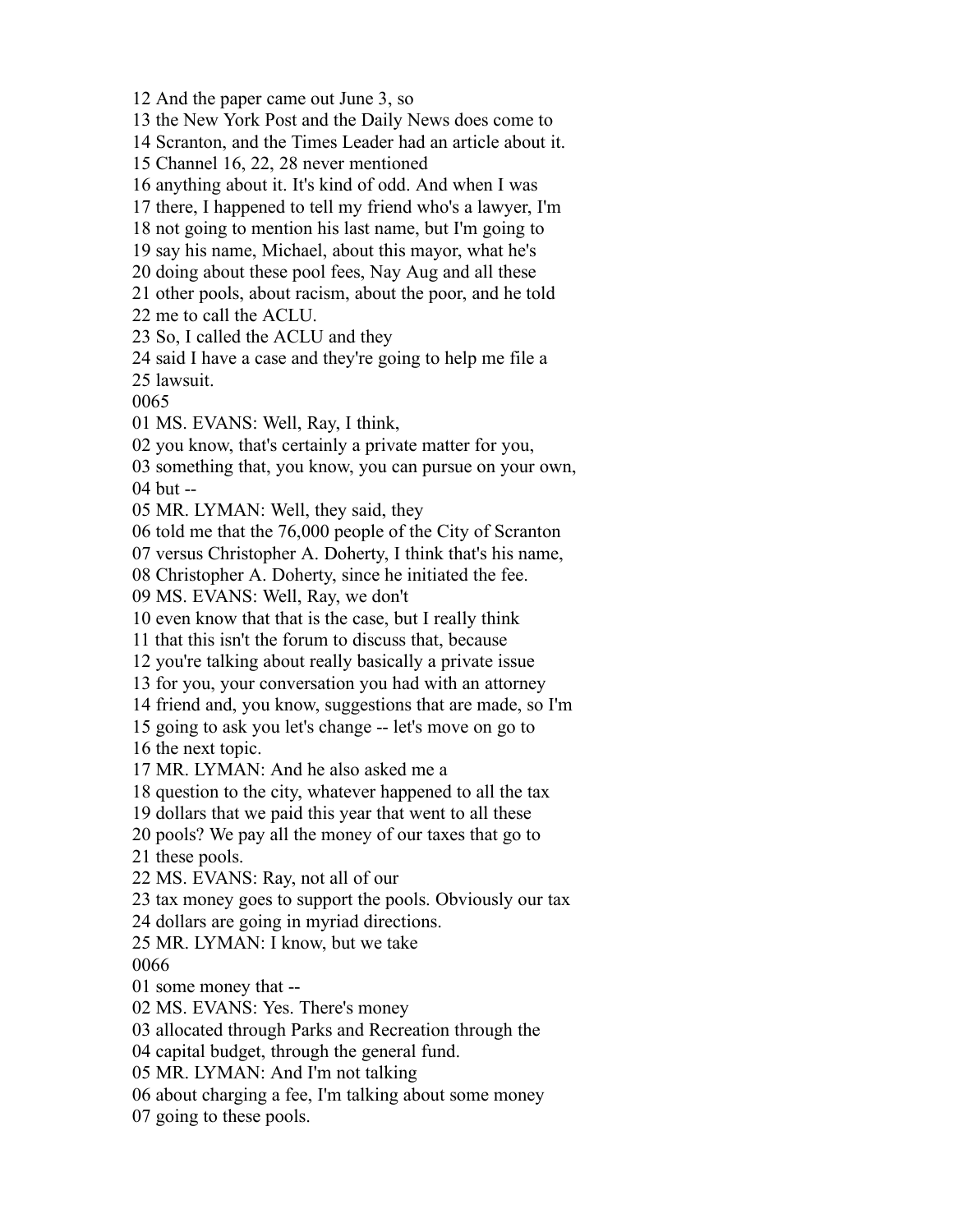MS. EVANS: That's true, Ray.

MR. LYMAN: Now, where are these

monies going? Where did that money went?

MS. EVANS: Well, we'll try to

find that out, and hopefully you'll come --

MR. LYMANS: My friend told me

it's kind of odd that it disappeared.

MS. EVANS: Well, we'll try to

track this down, Ray, and thank you very much for your

comments and hope you'll come back next week.

MR. LYMAN: And the ACLU is also

going to do an investigation.

MS. EVANS: Okay. Ray, we'll

discuss that next week. Thank you.

MR. LYMAN: Okay.

MS. PILOSI: Good evening,

Council, Violet Pilosi, taxpayer, resident of

South Scranton.

I am going to be very brief

tonight, I would like to know why it's so hard to find

out where our pothole fixing machine is. Such a huge

piece of equipment that cost us taxpayers money, and

nobody knows where it is for weeks and weeks? What is

the problem? Nobody has --

MS. EVANS: I haven't seen it out

myself. I'm wondering, just as you are, is it parked

at the DPW garage.

MS. PILOSI: How much effort has

been put into finding it?

MS. EVANS: Pardon?

MS. PILOSI: How much effort has

been put into finding it?

MS. EVANS: Well, I know that

we've been making that effort, but with no success.

MS. PILOSI: Okay. I'll wait one

more week. I only have one more statement to make, and

I'd like to make it to the solicitor for the

Recreation Authority, attention Attorney Paul Kelly,

you've heard it from me before and you'll hear it from

me again, where are the financial reports and where's

the money? I'd like to know.

I've said it to you before and I'm

 saying it to you again, Paul, where's the money? Thank 

you.

MR. NEWCOMB, SR.: Charlie

Newcomb, Sr. again, 104 North Grant, Scranton. I'll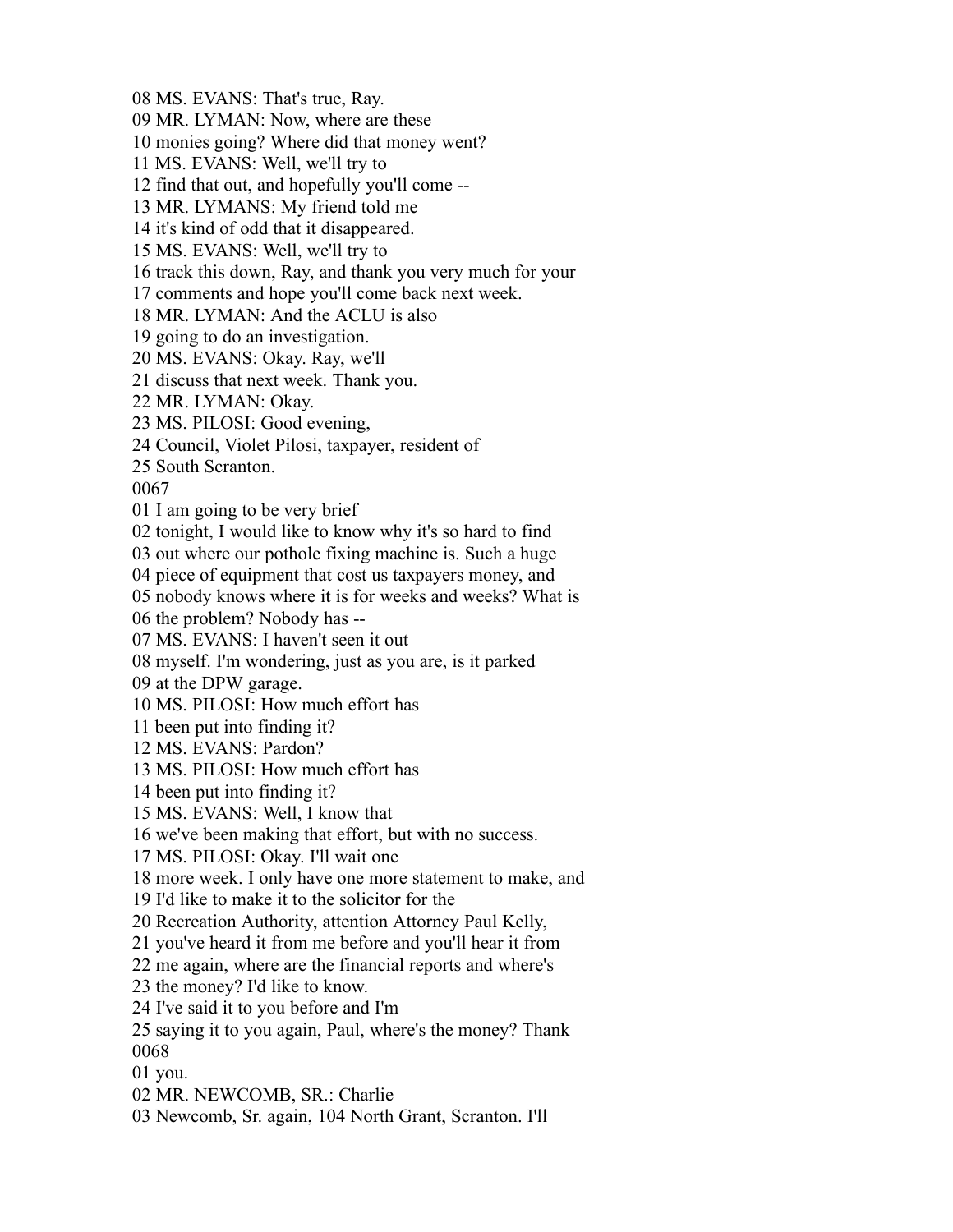also be brief, too.

Mr. Courtright, just on your

 comments before when you had some dialogue there with Mrs. Williams, I also watched the replay and I know what you said, and it wasn't what, you know, she said you said, but I just want to make it a little bit clear on unions and why we have the problems with the arbitration, I also am proud to say that for the past 29 years, that I'm also a member and was an official of the Teamsters Union 229, still am a proud member, and they've also helped me out, too, when I needed help with certain ideas and different things, and I would just like to say when the question about the manning clause came up last week or they asked you why and they were waiting for you people to, you know, everything was like this pre-programmed for them to speak about the manning clause, what people don't understand is is this, the magic word in any union with their employees is contract. Mrs. Evans works in a school district, Mr. McTiernan works in a school district, and I believe that Mr. McTiernan, when we had a couple of meetings with the unions when we ran for office together, stated that, you know, he was on both sides, he was on the union, now he's on the other end, so he also knows, you know, what it is to be in a union and what a union is all about, and the magic word there is contract. So, if we have a manning clause, and what I mean by we, is the citizens in the city have a manning clause, and we have all these benefits and pensions and everything, we have them for one reason and one reason only, that's because somebody negotiated them, and that's the mayor, that's who negotiates the city contracts, and the City Council approves them and

that's it, they're law.

So, when anybody says we're

getting socked in arbitration, we got it again, and

I've said it millions of times, we're going to lose a

million dollars, and we did, because I am a little bit

familiar with labor law myself.

The reason why this happens, and

Mr. Gervasi I believe stated it himself, was because

the city violates the contracts.

If we have a contract in writing,

and I don't care how broke we are, if we're distressed,

and we have a contract that says we pay John Smith \$12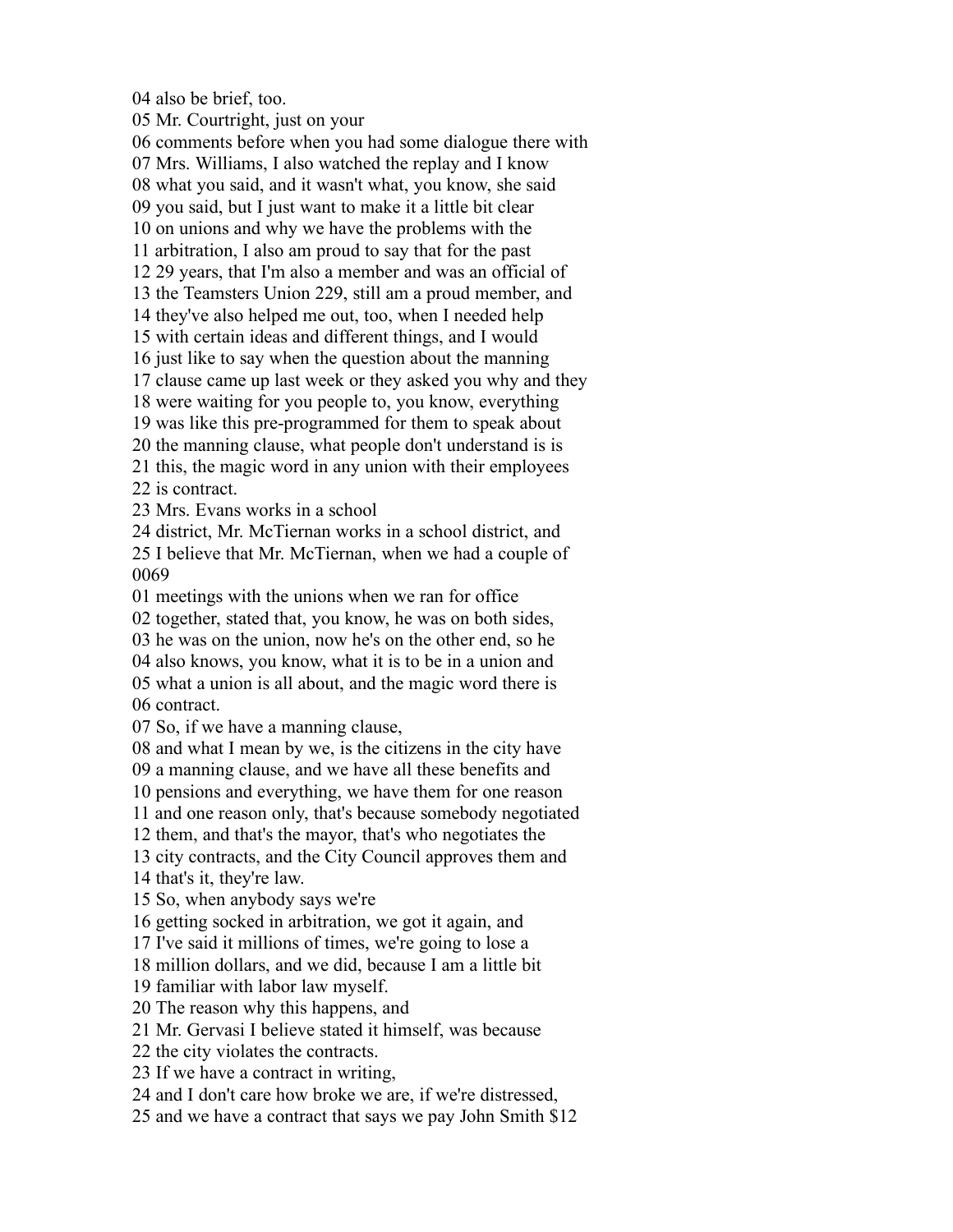an hour and "X" amount of dollars a month it costs for

the health care, well, guess what, we have to make sure

we pay John Smith \$12 an hour an "X" amount for his

health care, because if don't, a third-party is going

to make sure that we do.

So, I just want to get that clear.

It's not the people in the unions that create this

problem, they're only asking for what they have coming

in the way of the contract, that they agreed to with

this city.

And one more thing about closing

about last week, the only thing I have to say to the

citizens and the good people of the city of Scranton

is, Read the writing on the wall. This is an election

year.

In May we had one heck of an

election, I'll tell you that, the way it turned out,

and I'm glad to say it's going on until November, but

my point is is this, when was the last time in the

last three and a half years, except once over there I

believe Mr. Kresefski sat with a budget did you see any

members of this administration here?

I don't care what they say, they

are here for one purpose, because it is an election

 year. And for the comment that Mr. Scopelliti made 

about if anything happens, comes down the pike, I

believe was the word, that it's on the Council's head,

the only thing I have to say to Mr. Scopelliti and

people like him is, the world resolves, and what goes

around comes around, and someday, and I want to make

this as a statement, because I'm sure somebody will

say, Oh, he was threatened, this is just a statement,

because it goes out to anybody who's in the same

situation, someday people that have that attitude are

going to scream at somebody, and one day that person is

going to scream back.

So, all I can say is to any

citizens out there or any people that work for this

city that think that they're not treated the right way

or anything, there is places to go and people to talk

to, and maybe if this election goes around and we get a

new mayor and these people are not on the

administration, on the jobs anymore, maybe they will

realize what it is to be on the other side of that

fence. Thank you.

MR. LAMEO: Paul Lameo,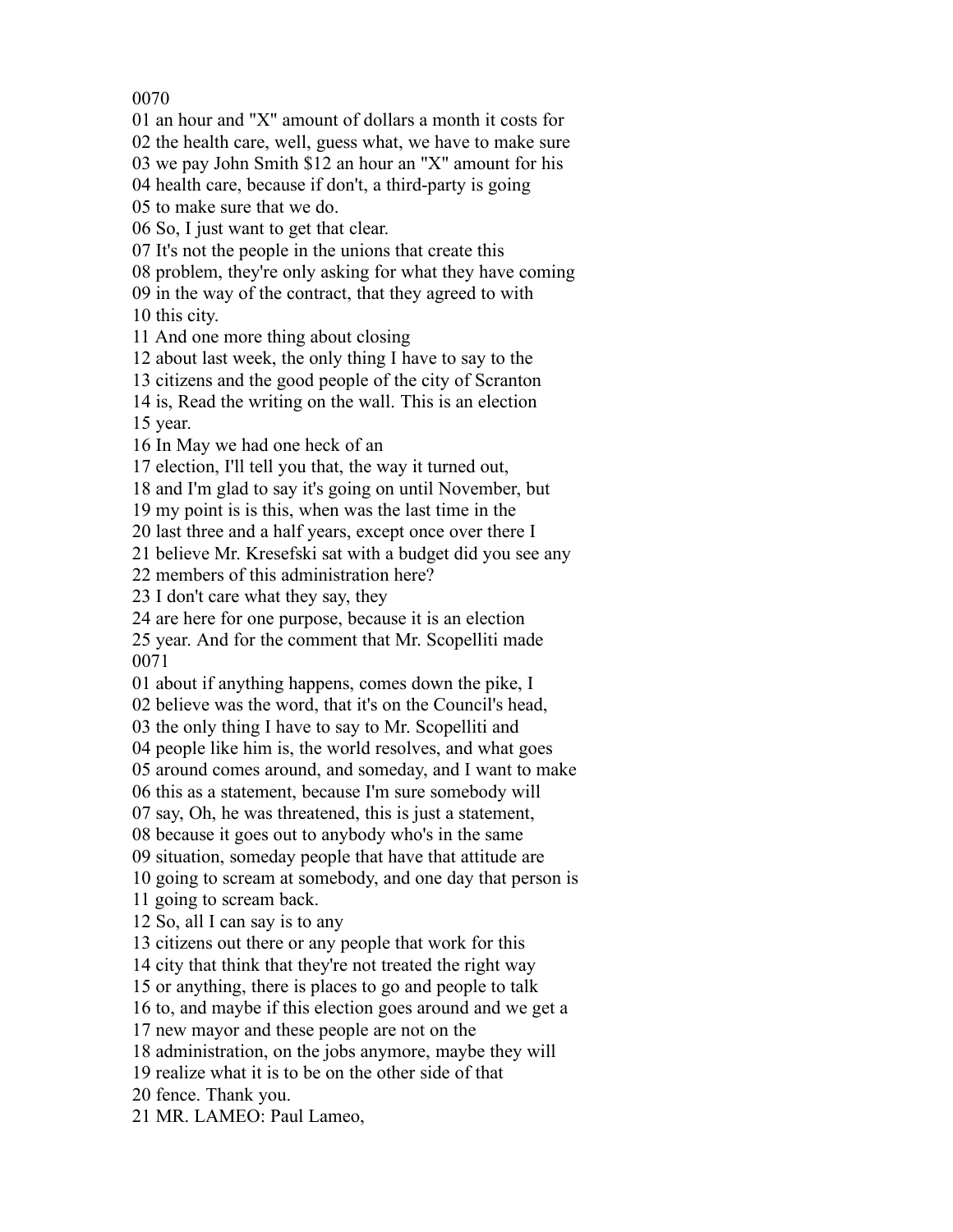Snook Street, Scranton, Pennsylvania. I would like to

bring up a couple different things.

About three weeks ago I went to

 Bill Fiorini and I asked him, I said, Bill, what's 

going on up on 32 Elmhurst Boulevard? They're cutting

the road right through there and no permits, no nothing

else. He said, Oh, I gave them a stop order, but they

refused to stop.

What makes me bring this up, last

week I watched Council, and you were bringing up the

stop order for Marywood. What good is a stop order,

because they don't stop?

He said, I gave them two stop

orders. I said, Don't we have a police department in

the City of Scranton? He said, Oh, they can't do

nothing. Now, maybe the president of the union can

answer that question, that they won't stop working.

Now, he's digging, he's putting

drains in and he's putting pipe in that's 8 inches in

diameter and everything else. No permit.

Then I'd like to know what kind of

a permit was pulled for the concrete work over at the

Guild Studio. It started out where this machine went

into the ground and it laid for months before anybody

got to it.

So now they start fixing the

sidewalks, but I see a city truck there putting in the

ramp for the people. Now, they're there doing the

sidewalks, but they can't put that handicap section

in?

Now they're digging out a

driveway. Do they have a permit to do all that work?

And how much did they pay for that permit? I'd like to

get an answer on that.

Because I go up there and he says,

We can't stop them. I thought a stop order meant stop

work. And I said, Get the police department up there.

 Oh, no, we've got to wait for Mr. Parker and we've got to call DEP.

Why do you got to call Mr. Parker

to get a stop order? That's like asking Bob Farrell to

give you a decision on the pool. It's the same

difference.

So, that's all I have to say. I

mean, you've got two big things going on and no one is

stopping anything. No permits? The city don't need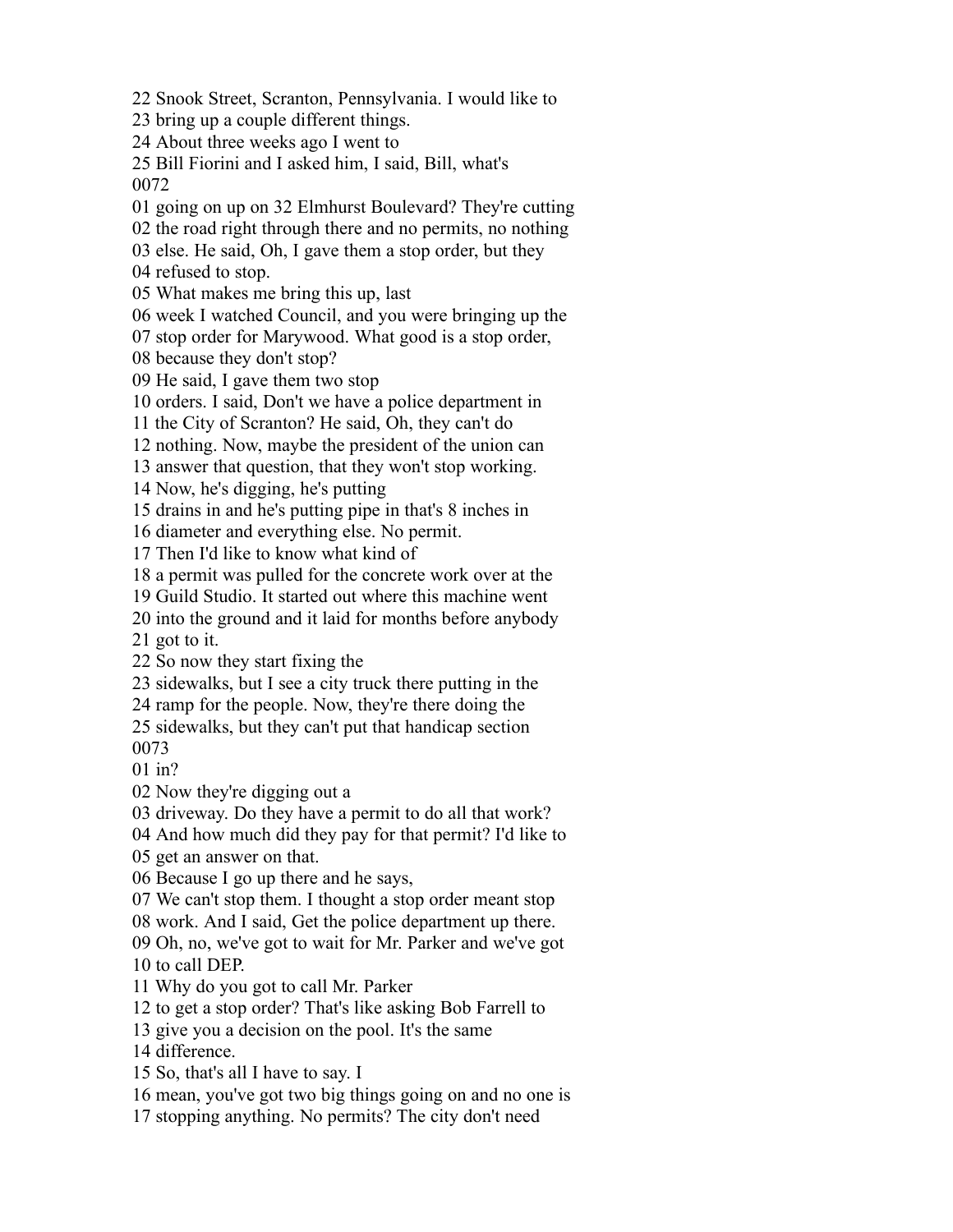the money. Thank you.

MS. EVANS: Thank you, Mr. Lameo.

Mr. Saunders, we're going to look into that

immediately, too.

MR. POCIUS: Jay, you don't have

to look into that. We were directly responsible for

the work at the Guild Studio. We did the design. Not

only were the permits taken out -- the project was

delayed because of the highway occupancy permit, which

caused the driveway to be concreted.

But everything was submitted by

Scartelli Construction up to Mr. Fiorini months and

months and months ago for the permits, and I'll stake

my reputation that the permits were issued for that

project. It's way too visible not to be. I just take

that as an affront that someone would even say that,

okay?

MS. EVANS: Yes. And the first

situation, however, that Mr. Lameo --

MR. POCIUS: I have no idea what's

going on up there, Mrs. Evans.

MS. EVANS: Then let's, please,

look into that. Thank you, Mr. Pocius.

MR. POCIUS: You're welcome,

Mrs. Evans. Thank you.

MS. SIMMONS: Good evening

City Council Persons. My name is Reverend Cathryn

Simmons, and I am a Scranton resident.

Peace onto each of you. I watched

last week with great interest the public testimony of

some persons who came forward to this podium. My first

thought was to get up off the couch and run on down

 here, but my running days are over, so you have to put 

up with me tonight.

I could use some very descriptive

words to describe these people, amusing, abusive,

argumentative, are but a few.

I watched a person stand here and

say that if you are low income and live in public

housing, you don't know how to raise your children,

because in public housing, there are no neighbors'

lawns to cut. Children just shouldn't go to the pool.

This person needs to get out in

life and come to understand what if means to be a low

income family. I work with low income families every

day.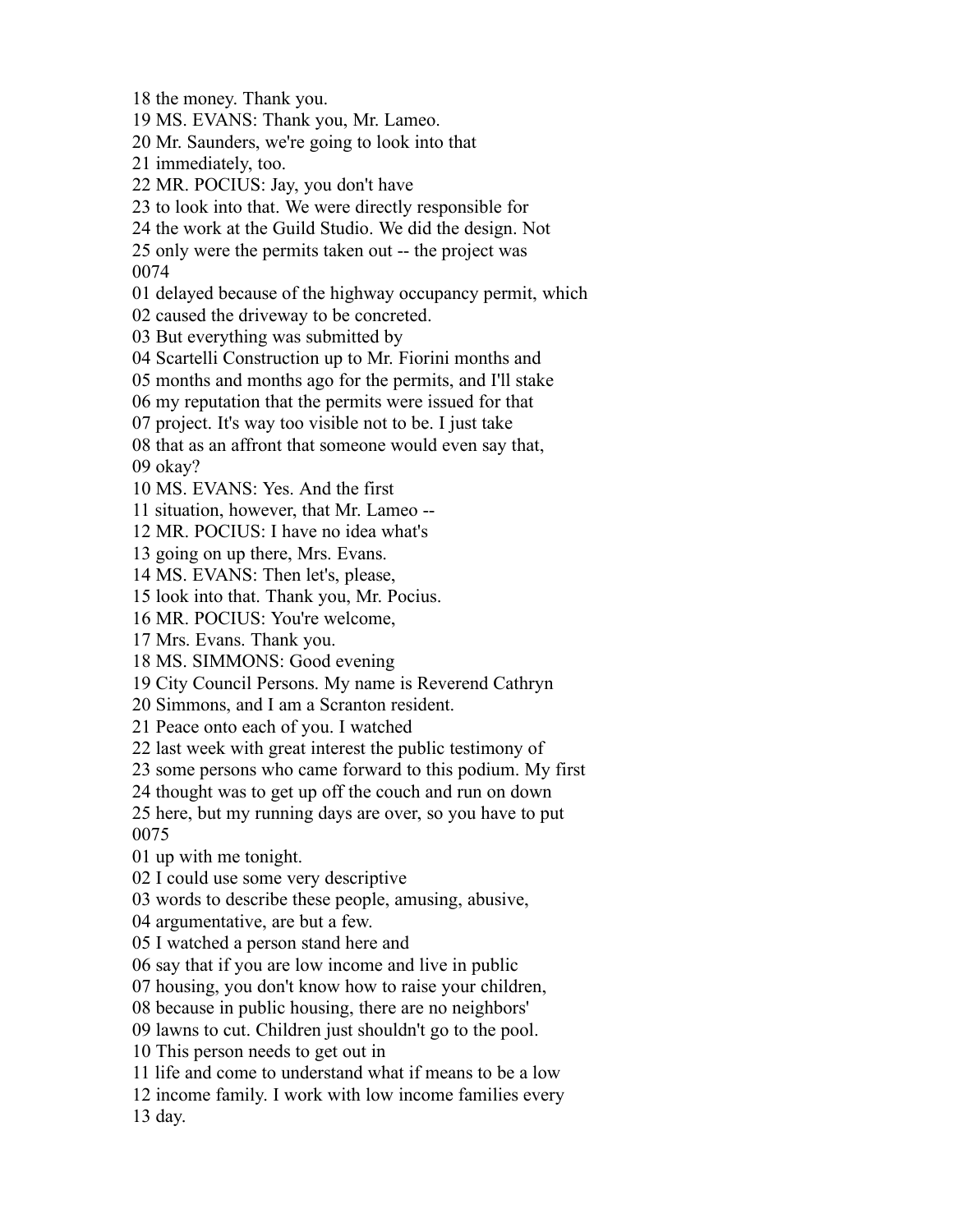I have a young man who's

15 years of age, he goes out every day, he carries

groceries for people, he takes out neighbor's trash, he

walks dogs, and all of the money that this young man

earns, he gives to his mother to help her, because she

only makes \$8.50 an hour.

How dare this man come to this

podium and say they're not responsible and they don't

know how to teach their child.

He needs to get out and learn what

it is to be Black, Hispanic or Asian. I've seen

 children go through neighborhoods where not only 

wouldn't the people answer the door to let them work on

the lawn, but they slide the lock over to make sure

nobody gets in.

I watched as another person later

crossed this lector and asked questions, and then when

answers were attempted to be given to them, they

started accusing people of overshadowing them, trying

to stop them from getting their answer that they were

seeking.

Their questions concerned the

police department, and they in themselves were

embarrassing. Why are people constantly attacking the

police and fire department of this beautiful city?

These men and women scour these

streets daily 24/7. I have never yet heard when a

fireman goes to a home that's ablaze where the tenant

stops them and says, Wait a minute, is your union still

in arbitration?

When a police officer is called to

a business that's being robbed or has just been robbed,

I don't remember any business owner asking them, Are

you still unionized?

This city's history was built upon

the unionization of workers. Our county square holds

memories that are known across this nation.

From this podium I'll say to you

tonight, praise all union workers. May those who've

come and passed be remember with love and respect, and

to those who are here today, I say to you, Fight on and

never give up. You are loved by many of us.

To those of you who are seated in

seats called City Council, to you who are seated in

seats called union, and to you who are seated in the

seats called riff-raff, I tell you to go to Psalm 21,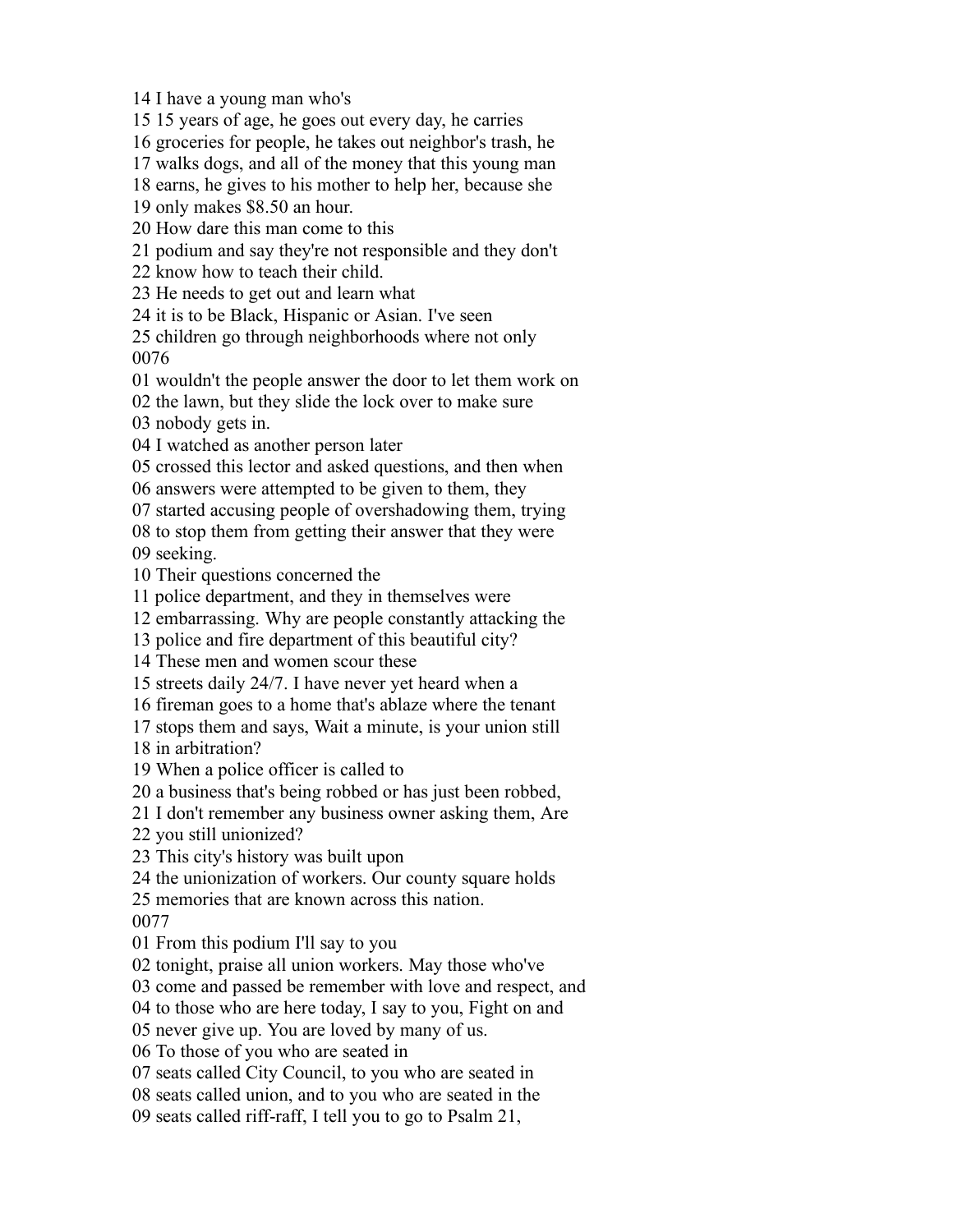it's a prayer for help against the wicked.

Let it be the nightly prayer for

all union members and all riff-raff, and, yes, even

Council members. Amen.

MS. EVANS: Thank you. Is there

anyone else who would like to address Council?

MS. YETKOWSKAS: Regina

Yetkowskas, Scranton resident and taxpayer.

In the early part of Mr. Doherty's

last four years as mayor, he created a 109-page

document called his Recovery Plan.

Whenever Mr. Doherty was pressed

because of his deficit spending, he often gave the same

excuse, it was simply that if Mr. Doherty was able to

implement his Recovery Plan, he would be able to

 continue with his spending, selling the city's assets 

and still keep Scranton from going deeper in debt.

The most unique thing about

Mr. Doherty's Recovery Plan is that he kept its

contents the best secret for four years.

The Recovery Plan's contents rival

the World War II Manhattan Project, The Atomic Bomb.

On different occasions at this podium Mr. Gervasi often

referred to Mr. Doherty's secret recovery plan, but

 only in the context that his union objected to various parts.

If I recall, Mr. Gervasi did not

go into any specific numbers on which the Recovery Plan

is built. Over the entire four years, the Recovery

Plan has been in existence, Mr. Doherty's public

relations agent, The Scranton Times, never wrote even

one investigative article on the Recovery Plan's

contents, because whenever The Times referred to the

Recovery Plan in news stories, it always said the plan

was overwhelmingly accepted by the public.

The Times never wrote an opinion

article about the overall plan or any part of it.

Outside of its editorial page when the newspaper

printed its general phrase of the plan in news stories

without any published factual foundation, it was, in my

 opinion, unprofessional and slanted journalism. 

The people should consider the

newspaper's conduct on the Recovery Plan so far, and

they will know this further reduces the paper's

credibility.

Sure, the people overwhelmingly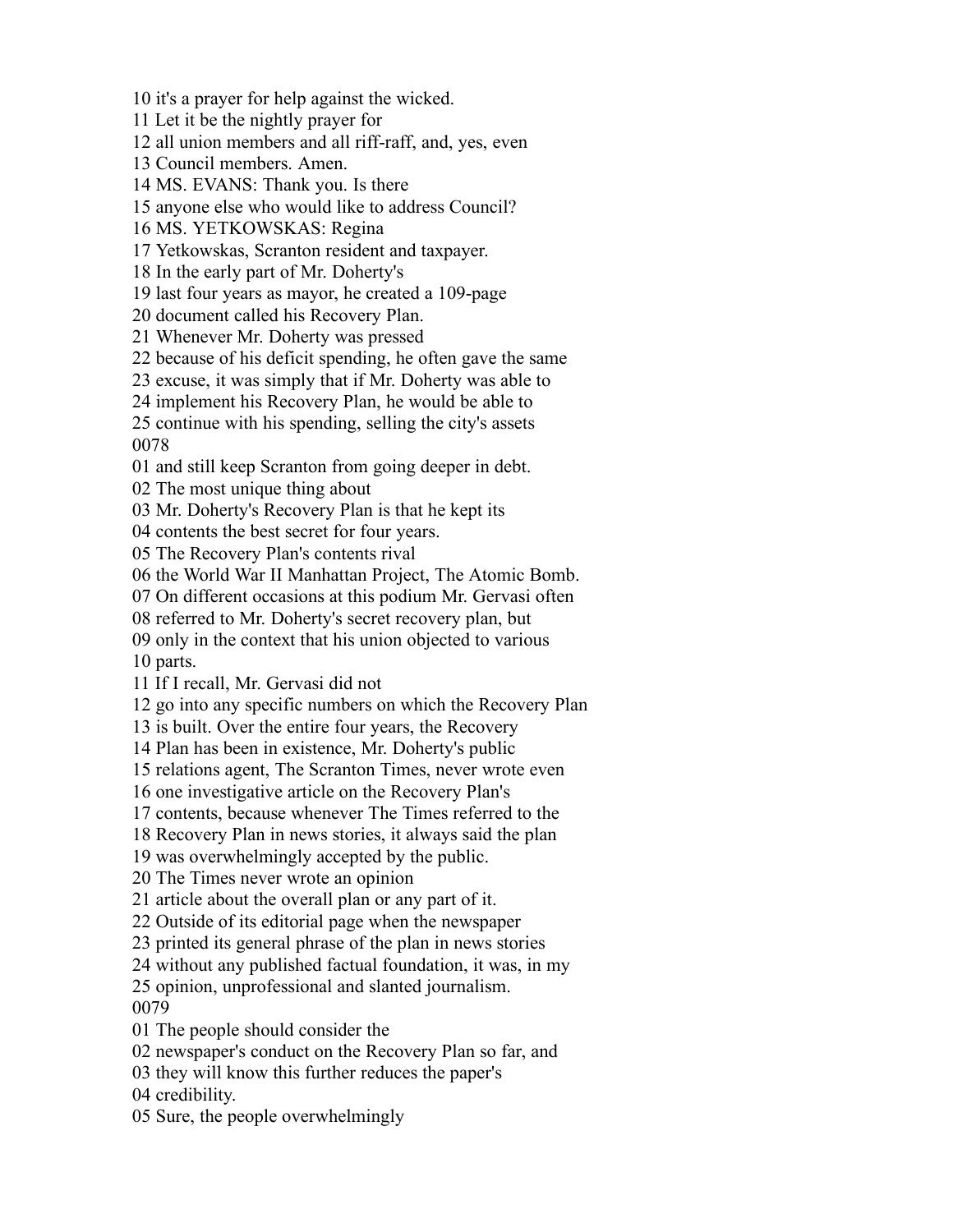accepted the Recovery Plan because it was thought to be

the last hope to save our city. The people always

thought Mr. Doherty would either go on television alone

or appear before City Council to show with facts and

figures, that when he implements his Recovery Plan, how

 the plan would restore Scranton to a financially sound city.

For four years, he did neither.

He kept the contents of his Recovery Plan a city secret

and never went to the people to explain the plan's

effect.

I believe I am the first person to

do this, but at this time I, only one senior citizen,

publicly issue a challenge to Mr. Doherty to show the

people with facts, figures and calculations just

exactly what the amounts of his plans, revenues, cost

containments and savings would be as he claims.

Mr. Doherty should be given the

opportunity to show how his Recovery Plan is the

financial panacea for Scranton as he claims.

We all know the Recovery Plan

vitally affects the lives of all the people 24 hours

each day if it produces the results Mr. Doherty

continuously claims, then I shall be very happy, but it

cannot continue to be kept a secret.

There are only two conditions to

my challenge, number one, Mr. Doherty must make his

figures and calculations immediately available to the

public for verification, and number two, he cannot use

the 2005 operating budget as proof of his position,

because I showed weeks before he excessively inflated

revenues, it is a phony budget constructed with smoke

and mirrors.

Input from Mr. Doherty's public

relations agent, the newspaper, is not requested,

because once the public has his figures and

calculations, it doesn't need the newspaper's

Doherty slant. The people will obtain a neutral and

objective opinion.

Mr. Doherty, now is the time for

you to put up or shut up on what you claim your

Recovery Plan will do for the people in Scranton.

Thank you.

MR. GERVASI: Wow, I had to pick

 being after Regina. I'd like to mention just a few 

points that Regina made. First I'd like to thank the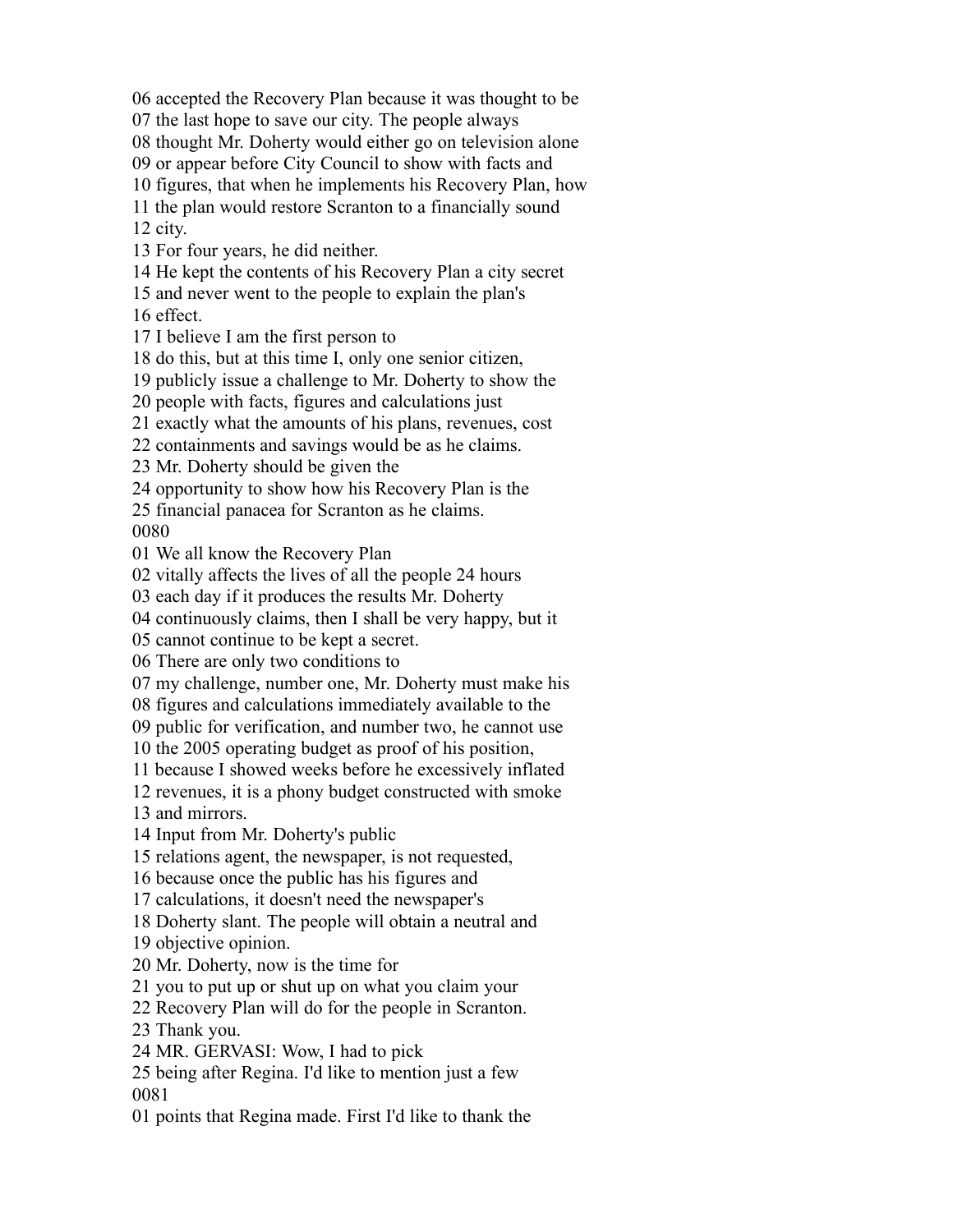Reverend Simmons for her kind words for the police and

firefighters. It doesn't usually happen.

MS. EVANS: I'm sorry. I'm sorry.

MR. GERVASI: Dave Gervasi,

Luke Avenue, Scranton, Pennsylvania.

MS. EVANS: Thank you.

MR. GERVASI: I'm sorry,

Mrs. Evans. But I'd like to thank the

Reverend Simmons, because we don't usually get too many

kind words in this building, and we haven't for the

last three and a half years. It's nice to hear

something like that every now and then.

I'd like to just expound on what

Mrs. Yetkowskas just mentioned, that -- I think I

mentioned this, and I think I asked a question of this

Council a few weeks ago, that the mayor keeps saying

that when the Recovery Plan is implemented, you know,

all, you know, the flowers are going to bloom and

everything is going to be peachy with the budget, but

I'll ask again, does anyone know what he's going to

do? He hasn't told us either.

MS. EVANS: No.

MR. GERVASI: Again, I'll tell you

 what he's going to do. He's going to reduce your 

services, even though he gives them money and savings,

just like he gave the money the saved when he reduced

the clerical workers, instead of giving you tax relief

for less services, he gave the money to his non-union

employees in raises and new job creations and

consultants and whatever he had the sole discretion to

chose to do, because now he had control because of the

Recovery Plan.

Well, our message to the mayor,

and I believe it was during the Recovery Plan fight, I

chose, like I said before, I'm not a college educated

person like he is, he has a lot of experience in

business, he wrote the plan.

I simply read it twice and I was

willing to debate him on the few percentage of the

Recovery Plan that we thought was wrong, it was never

going to pass muster in court, but he chose to not talk

to us and he chose to spend \$700,000 so far of your

money defending it.

So, if anybody does find out what

he's going to do when he implements the plan, please

let us know, it will be nice to know, but we're not

going to give him sole discretion to do anything he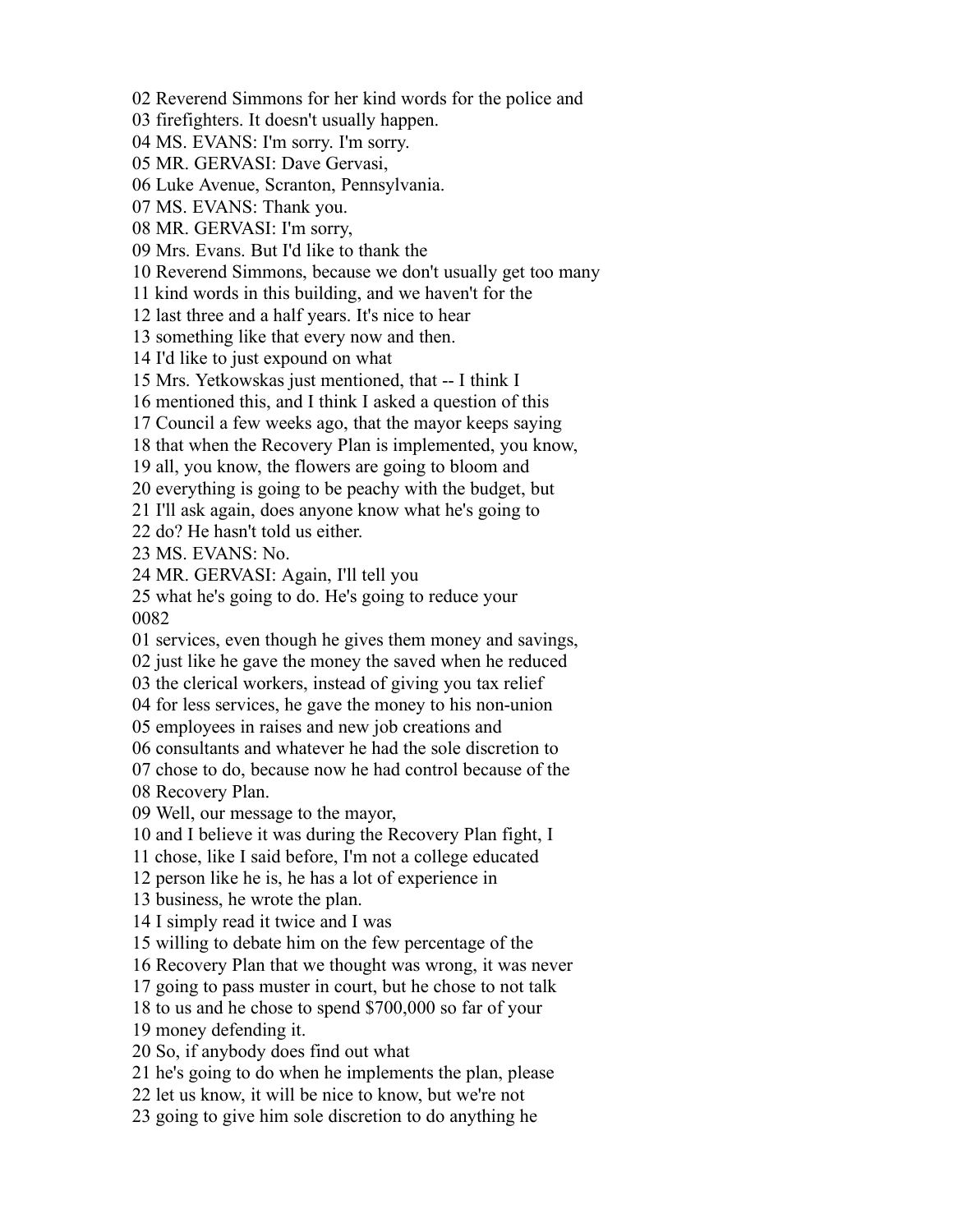wants and determine your safety with him just saying,

Trust me.

Well, after what has happened in

the last three and a half years, I don't have too much

trust in that.

A little eye opener last week,

too. I don't know if anybody really knew this, but, I

mean, you hear over and over about the police officers

that the Recovery Plan, the big problem with the police

officers is their minimum clauses, where you have an

equal amount of people on the shift, and the city just

has to get control of these cops and get control of

this contract and put people on a high-crime shift.

I didn't know this, but I found

out last week from Ann Marie Stulgis and from Nelson

Ancherani, that their contract does call for a

D shift, if they want to.

They have the management rights

right now to take officers from other shifts and put

them on a D shift during the high-crime area.

Why are they not doing it now?

Why do they need the Recovery Plan before they do that?

It's in the contract, the current contract now.

And the other eye opener was that

the minimum manning per shift is only nine people.

See, that's what unions do. Unions find out what are

 safe levels, and we agree with the city to, please, 

don't go under this, because it could be detrimental to

the safety and the impact -- on the public safety on

the public and impact on ourselves.

So, all the union has in that

thing is that at least nine officers have to be on

every shift, just nine, just like Ann Marie Stulgis

said.

Do you really want two officers or

three or four officers guarding the entire city on any

given eight-hour shift? I don't think you do, but

that's all we do with our so-called we control the

city. No, we just give them bear minimums so we don't

get killed and the public doesn't get killed, that's

all we do.

- One other thing that Ann Marie
- Stulgis brought up last week was, and I forgot about
- this in the article, last Sunday's article in

The Times where they said that the unions are the cause

for the city borrowing \$4 million a year.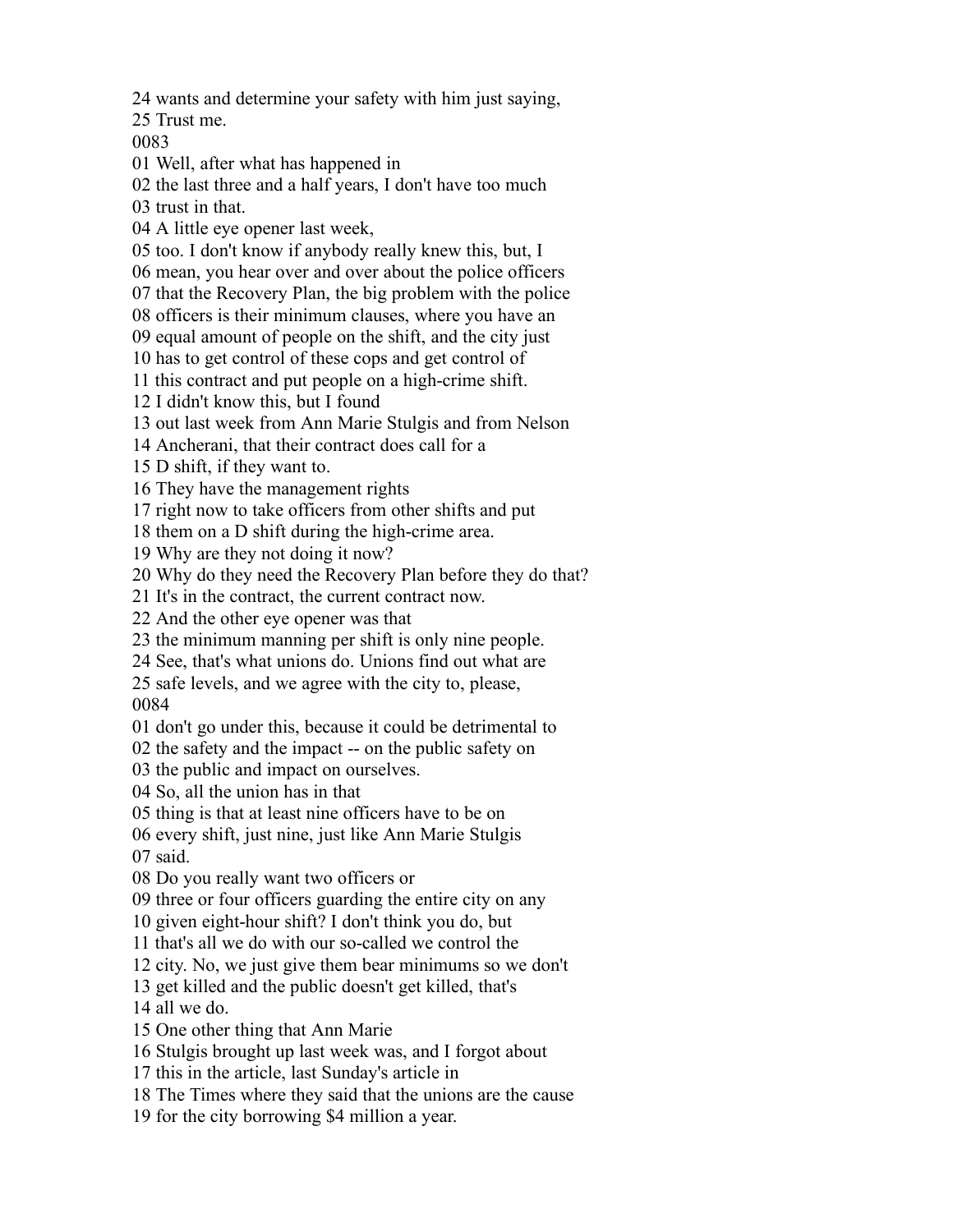Well, I want everyone to pay very

close attention to Nancy Krake's presentation tonight,

because I think with truth and documentation, how she

came up with these figures, you're going to find out

why they had to borrow \$4 million.

Not because of the unions,

because, again, the police and firefighters unions have

received nothing, zero, in any increases in the last

three and a half years, and on top of that, out

overtime in both departments were reduced.

So, we actually cost less than we

did when Mayor Doherty took office right now. So,

listen to the numbers and you'll find out why we have

to borrow \$4 million.

One other thing, I had a call from

a friend, and I love coming up here and talking about

the Scranton Times, because they frustrate me daily

every time I pick up the paper.

And a friend called me who was a

journalist, and he says, Can you read -- I wrote

something up, because he has been frustrated, also,

he's not a journalist any more, he has his own

business, he has his own business, and he says,

Can you read something for me? And I told him I

would.

So, I would like to read this

little letter from a journalist, former journalist.

Once again the Scranton Times and the newspaper

publishers are hurting the credibility of other members

of the media in Northeastern Pennsylvania.

They continue with their

relentless attack on fairness and accuracy. One of the

fathers of this great nation, Ben Franklin, must be

spinning like a top in his tomb in Philadelphia because

of the way the publishers of the Scranton Times

Tribune, the Lynetts, make a mockery out of

The First Amendment of this nation's Constitution.

Article 1 of the United States

Constitution guarantees the freedom of press.

Ben Franklin, a newspaper publisher himself, had much

to do with the writing of this article.

He believed to prosper, society

must have a free and open press. He felt that the free

press would help guarantee that the people would have

access to their government and the press would be the

bastion voice of the people, all of the people, rich,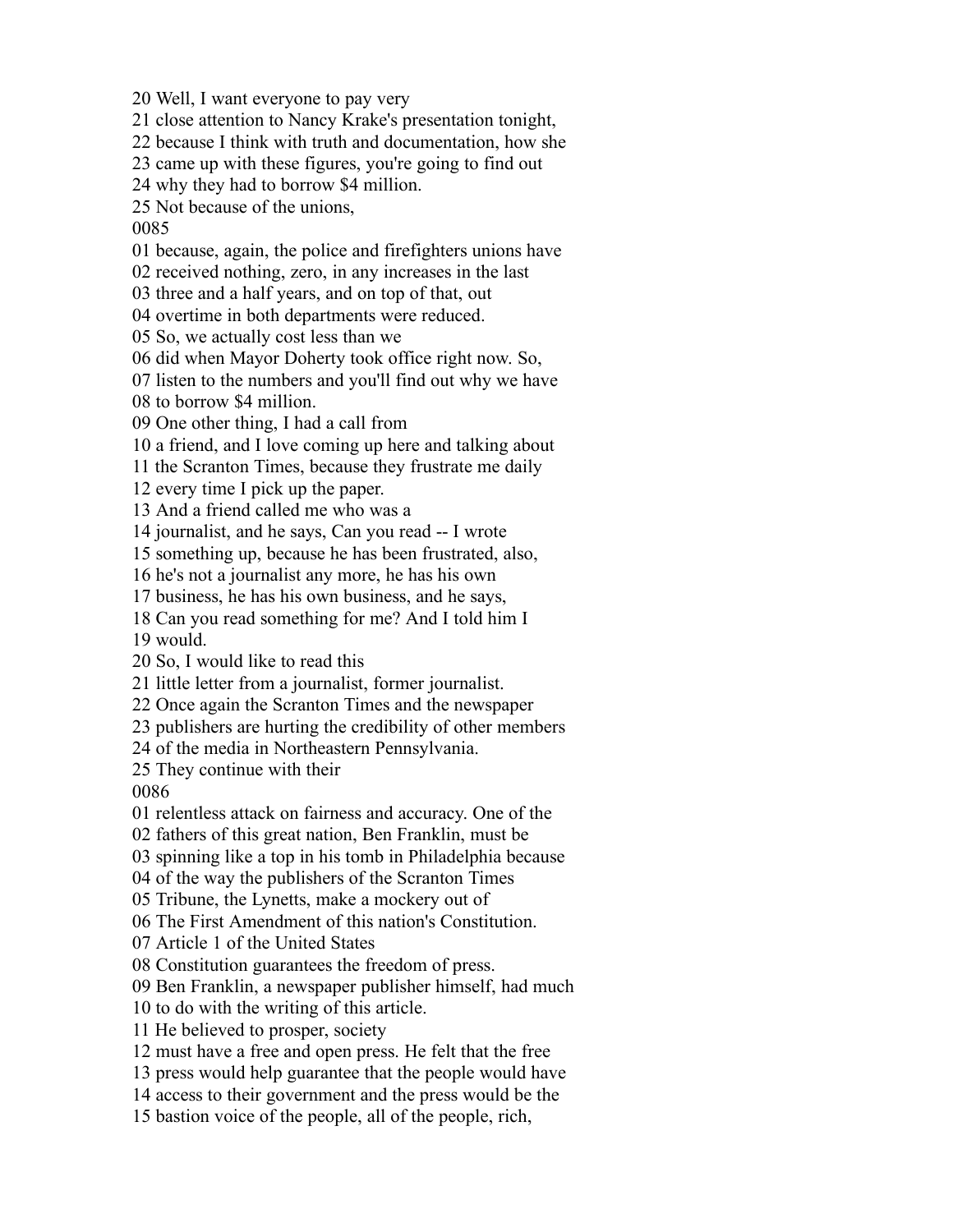poor, black, white, man or woman.

Instead, here in

Lackawanna County, the only daily newspaper is in bed

with the government. The publishers serve on the

Chamber of Commerce, sit on the board of -- may I

finish, Mrs. Evans?

MS. EVANS: Please wrap it up

quickly, Mr. Gervasi.

MR. GERVASI: Sit on the board of

 community and regional organizations creating an 

obvious conflict of interest. Newspaper publishers

should be independent of internal involvement of

government, but the Lynetts think otherwise. They are

not part of the solution for Lackawanna County and

Scranton, but part of the problem.

For our community to grow and

prosper, a free and aggressive press is needed with one

standard for all.

During the past primary election,

the newspaper's publishers gave \$4,500 help to re-elect

Mayor Doherty in campaign contributions.

Newspaper publishers involved with

a political campaign is outrageous. It goes on for two

more paragraphs. I'll finish it up next week.

MS. EVANS: Thank you.

MR. GERVASI: And I believe the

Safer Act we talked about last week, I met with our

public safety director, and he said that the city does

not want to take on the expense toward the end of that

program.

So, I said, Well, should we at

least apply for it, because you never know what is

going to happen with negotiations in the next few

months, and I said, maybe we can tie it in somehow, but

 they felt that they don't want to do it, that they 

don't want to file for those grants because of the

expense that's incurred toward the end of the program,

which will be five years down the road. So, they're

not applying for that grant.

MS. EVANS: That's very

disappointing.

MR. GERVASI: Thank you.

MS. EVANS: Thank you.

MR. BUDZINSKI: Poor

Mr. Scopelliti last week --

MS. EVANS: Sir, I'm sorry to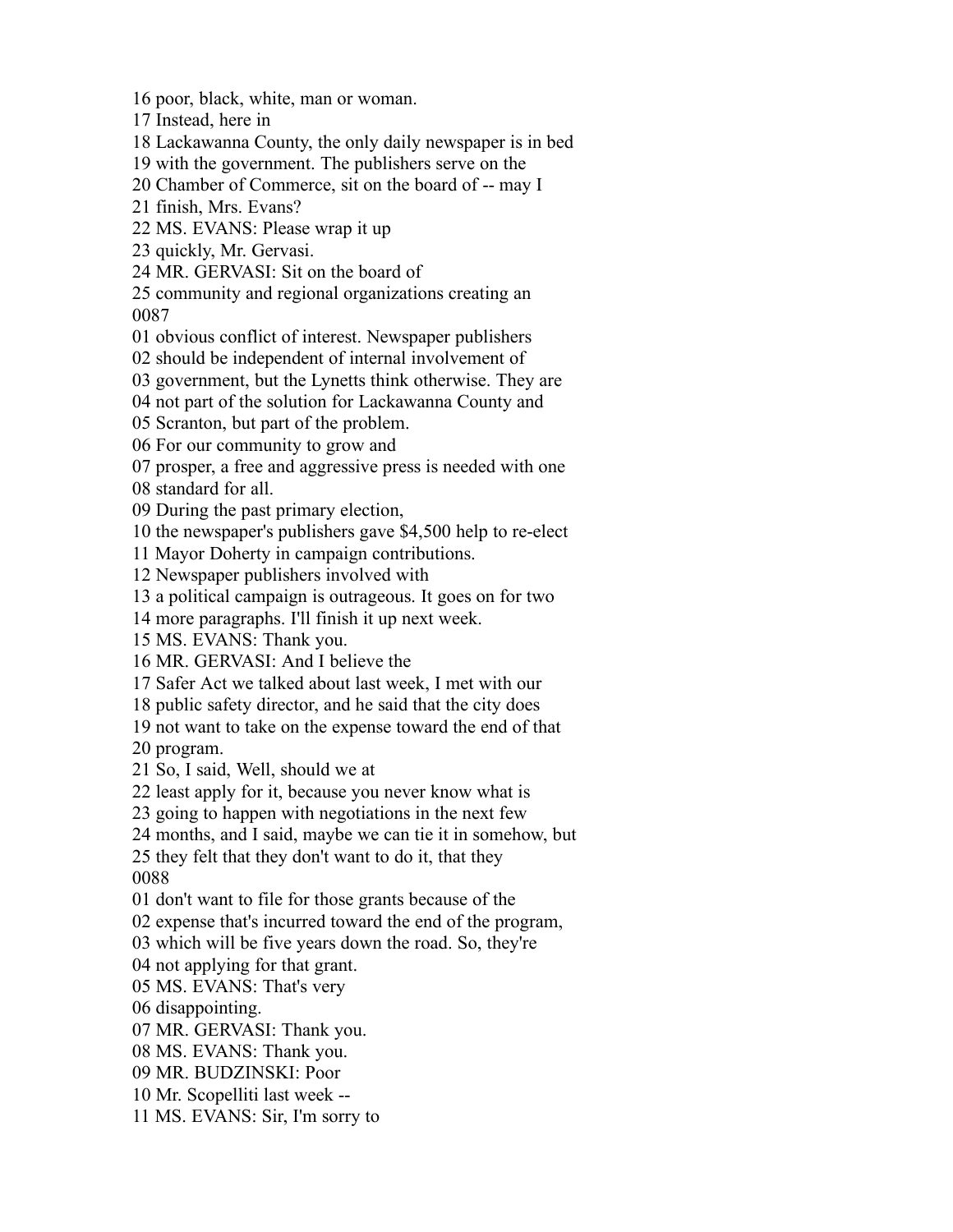interrupt, your name and address, please?

MR. BUDZINSKI: Oh, I'm sorry.

I'm sorry. Fred Budzinski, Jermyn Apartments.

MS. EVANS: Thank you.

MR. BUDZINSKI: Last week at the

Council meeting Mrs. Evans, you sure put him through

the ringer, and DiBileo asked him to resign right here,

oh, I couldn't believe it.

Anyway, following his speaking,

Dave Gervasi spoke up and said that wasn't

Mr. Scopelliti speaking, that was the mayor. He takes

his orders from the mayor, because the mayor's the CEO.

Now, a couple of months ago the

 Scranton Times had a picture of the court between 

Jermyn Hotel and the garage, they finished that up and

there was no patch jobs and they did a good job. So,

to the Scranton Times, I give them credit for that.

And also in the Scranton Times, I

read an article in the paper that the two gentlemen

said that the average salary or the average wages is

\$48,000 and \$55,000, and I believe when they make

statements like that, they should back things up.

Anybody can say anything and not back things up.

And as far as them wages, I don't

know where they're coming from. I doubt if the school

teachers are up at that salary range or any of these

other good jobs, or even the policemen or the firemen

in that salary range.

So, anymore when they're making

statements, I hope they can always back things up and

not have us to believe them.

Now, also the manager at Gerrity's

over in West Side told me to mention that they have

this free service for the senior citizens in West Side

and Jackson Heights Apartments take advantage of it,

and use it or lose it. Thank you.

MS. EVANS: Thank you. Are there

any other speakers?

 MR. HAYES: Good evening. 

MS. EVANS: Good evening.

MR. HAYES: I'm Ray Hayes,

Director of Public Safety, 2637 Cedar Avenue in the

city of Scranton.

I was just standing in the back,

and Dave Gervasi mentioned to me, he said, Oh, is this

your week to come to the meeting?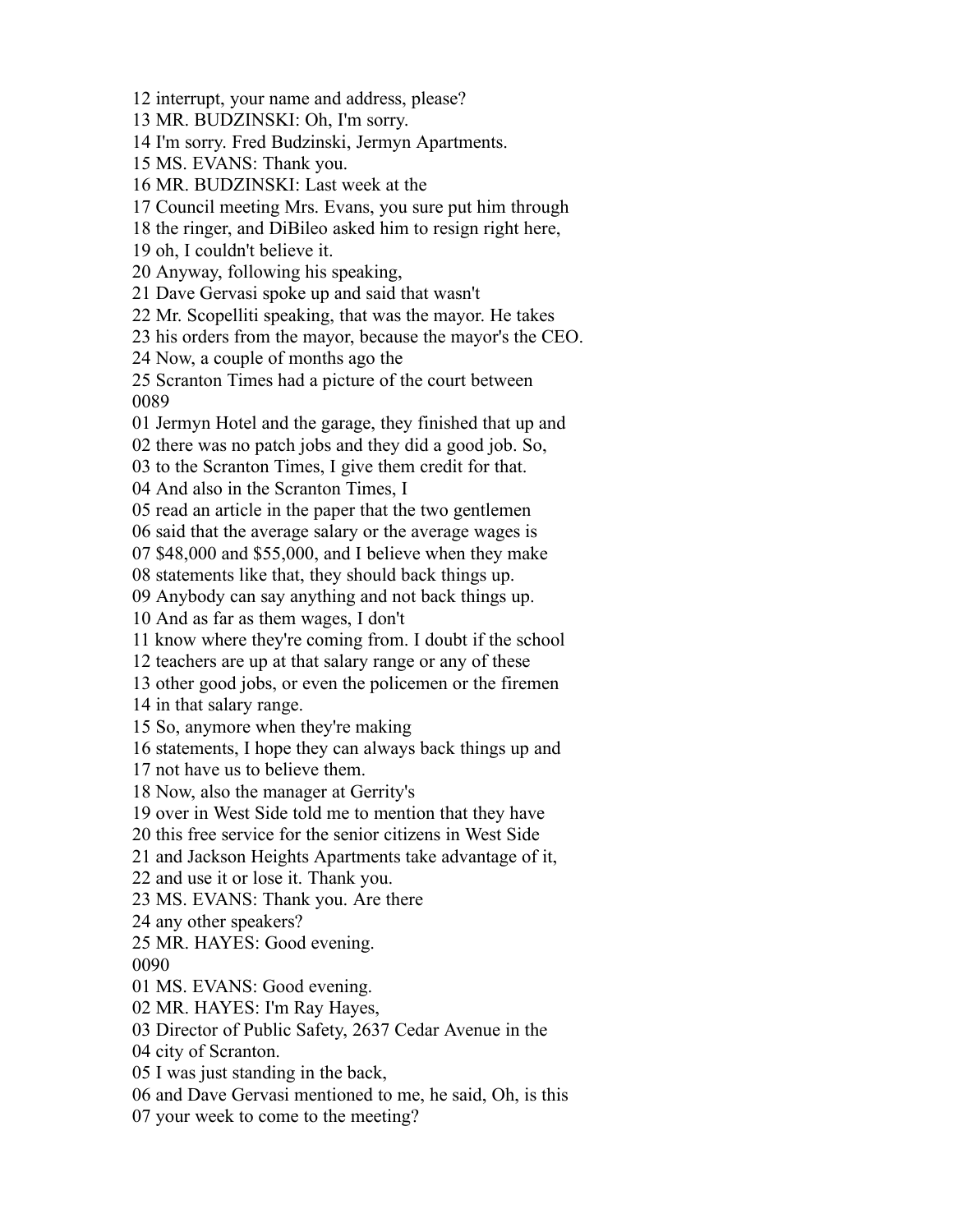And I said, No, actually I was

down in my office working, and I had the TV on, and I

wanted to clarify some of the things that he had

mentioned here that I felt needed clarification.

Also, as you know, when requested,

we have appeared here. For two caucuses, I've been

here when requested, and this is my first time here not

requested, but I felt I just wanted to clarify a few

things okay?

First of all, Mr. Gervasi

mentioned that as he was standing here he was very

happy to hear the kind words from Cathryn Simmons

 because he doesn't hear many kind words, that's not true.

Two years ago I began a Public

Safety Recognition Day where we have honored in excess

of 50 firefighters and police officers for great work

 they've done throughout the year, so that's not really 

totally accurate.

The second thing I want to

clarify, he mentioned about right now the

City of Scranton could implement a D shift that would

cover the high crime area, that's true, we do have the

right to do that; however, the way the contract is

structured, we don't have the manpower to do that

because we have to maintain certain minimums on each

shift and we would not be able to cover all the shifts

where we would be required to. That's number one.

Number two, he said that only nine

officers are required on each shift. He is the fire

spokesman, but now he speaks for the police department,

also. That's inaccurate, also.

It's 11 or 12 officers which are

mandated on each shift; however, that's not completely

accurate, because that could lead you to believe that

maybe there's only 11 or 12 officers actually on the

road. That's not true.

There may be 25 police officers

working that shift. There's highway cars that

investigate car accidents that don't count, there are

supervisors that don't count, there are lieutenants

that are working that don't count.

Every one of these officers carry

a firearm, every one of those officers are trained,

every one of those officers can respond to a crime.

There are detectives working.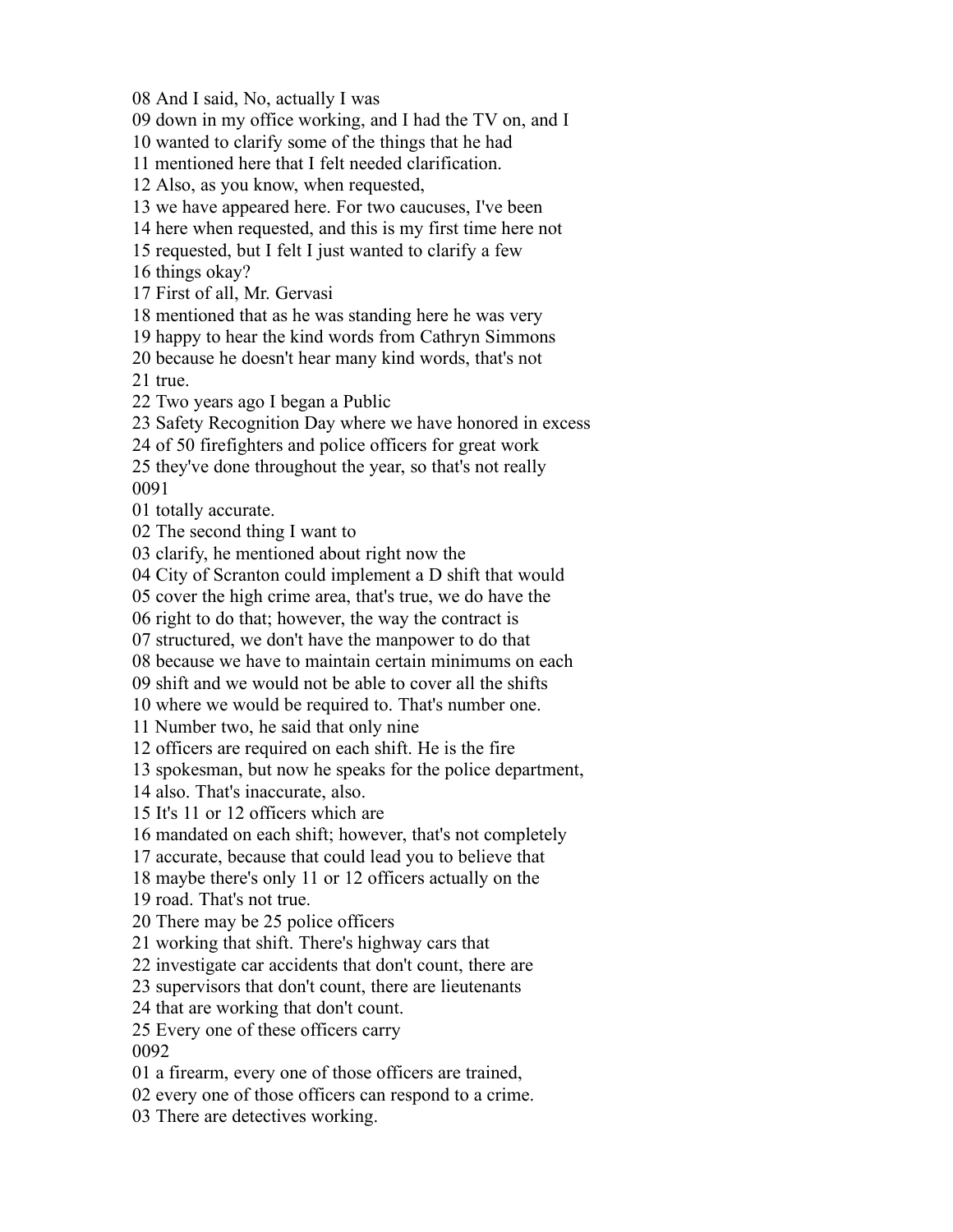So, in reality when we're talking

about only nine officers on the street, the average

person, including some in this room would think, well,

jeez there's only nine police officers out there. That

is not accurate. There are several police officers,

much more than the 11 or 12. The problem is, none of

them go into the count.

So, I just want to clarify that.

I'm not going to try to get into a -- into collective

bargaining or go back into our contracts, but there are

three or four things that he mentioned this evening

 alone regarding the police department, all of which are not accurate.

The last thing I think I may have

heard when I came in the room, and correct me if I'm

wrong, I thought I heard him say that we weren't going

to apply for that fire grant, is that what was said?

MS. EVANS: Yes.

MR. HAYES: May I explain that to

you just a moment, that fire grant? President Gervasi

or Spokesman Gervasi and I had a conversation this week

 about that grant, and he brought a number of issues to 

 me, and I said, No, Dave, that's not the way the grant is written.

What we did was, the responsible

thing to do is when you look at it at first, it looks

like free money, it's like when you go and buy

furniture, nothing down, no interest, no payment until

2007, but eventually the payment comes in, and what the

grant did was it was similar to the cops grant.

And we did research it, I took it

to Len Kresefski, our business administrator, I asked

him to cost it out to see if it's worthwhile, let's

jump on it, because we certainly want the money also,

if we can get it, there's no reason not to want free

money.

Well, if you cost the grant out,

it pays for a maximum the first year of \$36,000 per

firefighter. Well, that doesn't cover the basic costs.

And then each successive year after that, you lose

additional funding because it's a less of a percentage

each year, until the final year, the fifth year, you

have to pay the entire cost.

And the way we figured it out, I

asked Linda to cost it out over that period, which

apparently that wasn't brought to your attention,

because I don't know if Mr. Gervasi cost the whole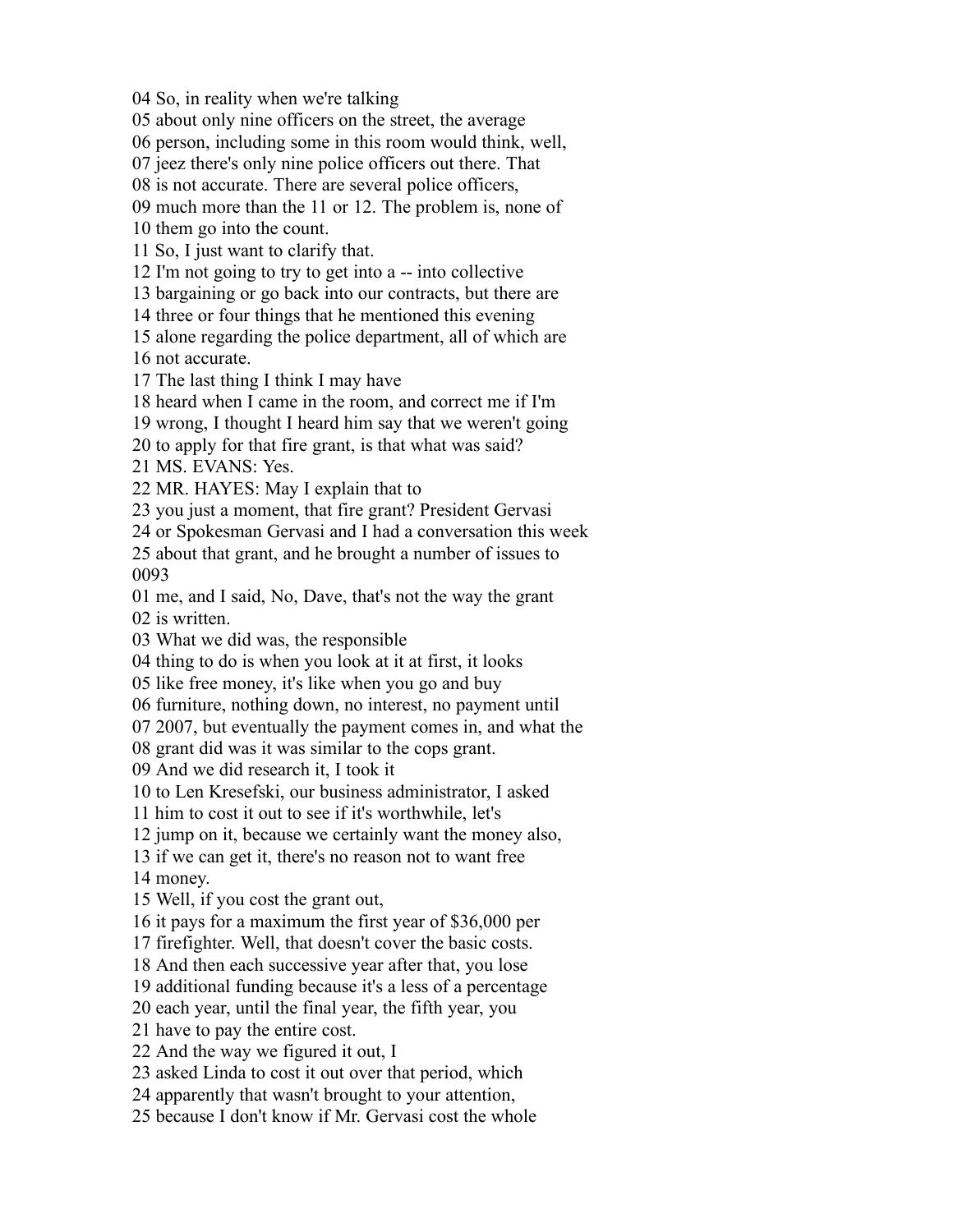## 

grant out, that's the responsible thing to do, to see

what it's truly going to cost you, because in reality

there is no free ride.

And we determined that that grant

for each firefighter, we would get \$100,000

approximately from the federal government for each

firefighter; however, the city's cut of that would be

\$110,000, which would cost the city an additional

\$110,000 for each firefighter that we brought on board.

If you look over the grant, the

first concept in the grant talks -- it explains the

philosophy behind the grant. As I said, it's similar

to the cops program.

The first thing it says is, it's

designed to bring fire departments up to a status where

they have the ability to have a fire department

24 hours a day.

We have a fire department 24 hours

a day right now. It also talked about giving money to

volunteers and giving money to hybrid departments being

full-time and part-time firefighters.

But what the main crux of it is to

bring firefighters' departments up to the point where

they can in fact have firefighters 24 hours a day.

Again, I'm saying that we already have that.

So, looking at that, we didn't

went to put possibly the next administration in the

same position where this current administration is,

where we have 29 police officers which did great work

under the cops program, under Clinton's program, did

excellent work; however, if you can't pay -- it's like

sort of buying on a credit card, if you can't pay

 today, what is going to make you think you can pay down the road?

Sooner or later the bill is

coming. So, we had to pay for 29 officers that we did

not have budgeted when we come on board, so we had to

to pay for those 29 officers, which put a strain on the

budget, all right?

So, we didn't want to do that

going forward, because we didn't -- first of all, we

don't have any contracts and right now we can't even

cost out a firefighter for the future.

So, we didn't feel it was prudent.

Not that we wouldn't like to get free money as anyone

else, but we didn't feel it was prudent at this time to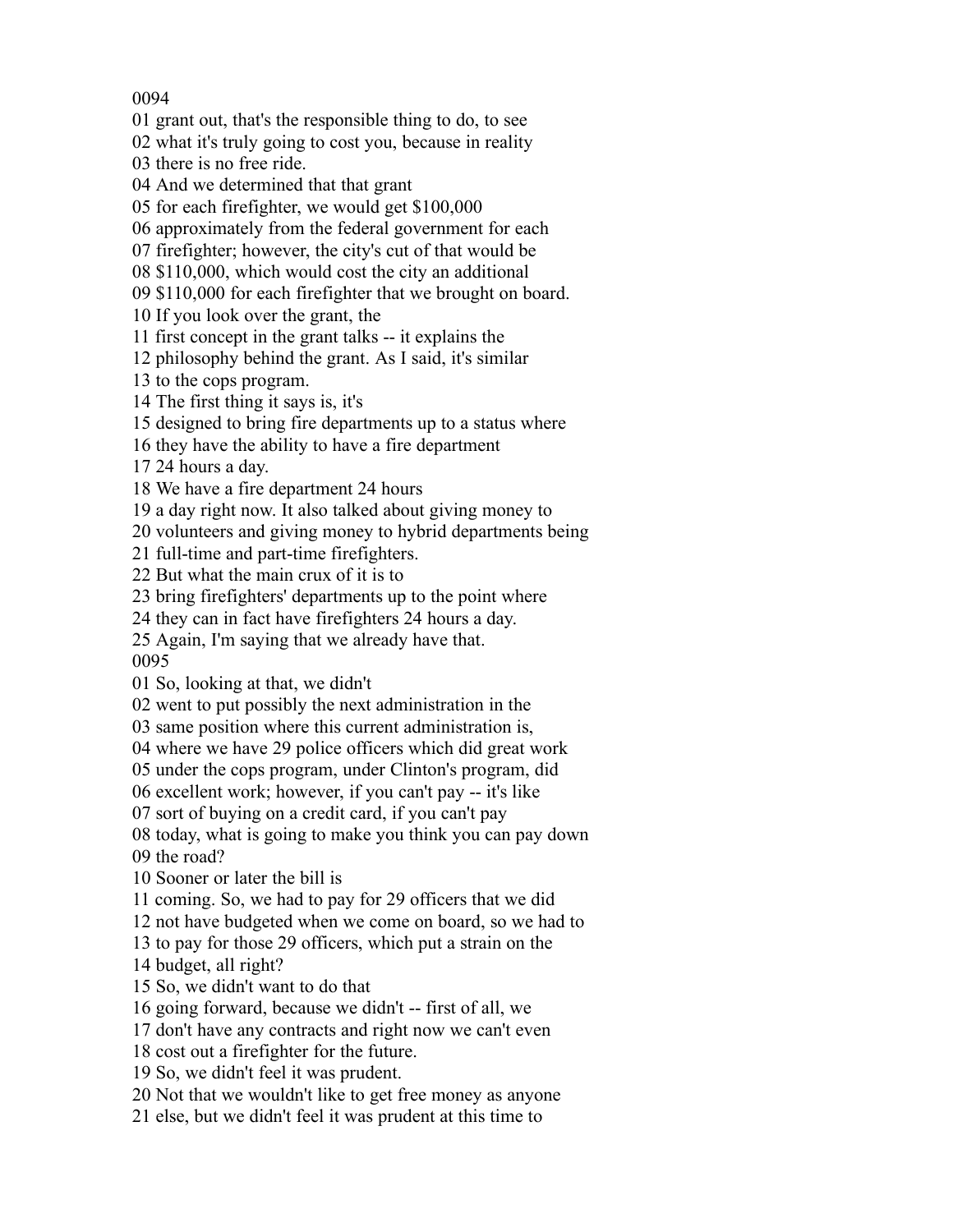do that.

Just one other thing I'd like to

 mention, I know, Mrs. Evans, you brought up, I think it was two weeks ago, and I did speak with Jay regarding 

the use of radar in the city, I believe.

MS. EVANS: Yes.

MR. HAYES: I checked into that,

and that's been a bone of contention for a number of

years where local police have been trying to get the

use of radar, okay, and the legislature has never

really passed it. That was a bill. The house has

passed that legislation, but the senate hasn't acted on

it yet, and then it would have to go to the governor

 and then it would be a pilot program within various cities.

The problem with that is that

they're very conscious that municipalities will use

that primarily as a tool to generate revenue, and

there's a lot of safeguards built into that, but

certainly if that would become available, we would

certainly want to jump on the bandwagon. I just want

to let you know where that bill stands right now.

And I appreciate it. If you have

any other questions regarding the fire grant or

anything else I mentioned, I will be glad to answer

them. Okay. Thank you very much.

MS. EVANS: Thank you. Any other

speakers?

MS. KRAKE: Good evening again.

My name is Nancy Krake, and I am a resident of the

City of Scranton.

I think it's very interesting that

Ray Hayes brought up costs, what people cost in the

city. The basic cost of Ray Hayes in his office is

quite expensive, and apparently he has a TV in his

office, which is news to me, but then again, the

monkeys at Nay Aug have TVs, too.

\$4 million deficit is clearly the

result of salaries, administrative salaries.

Approximately \$3.3 million, from 2002 through 2005.

Some of these examples -- some of these I can give you

examples of.

Human resources department,

\$50,608; the IT department, \$425,000. These are not

firefighters and police, they are not clerical workers

that are doing the day-to-day jobs, these are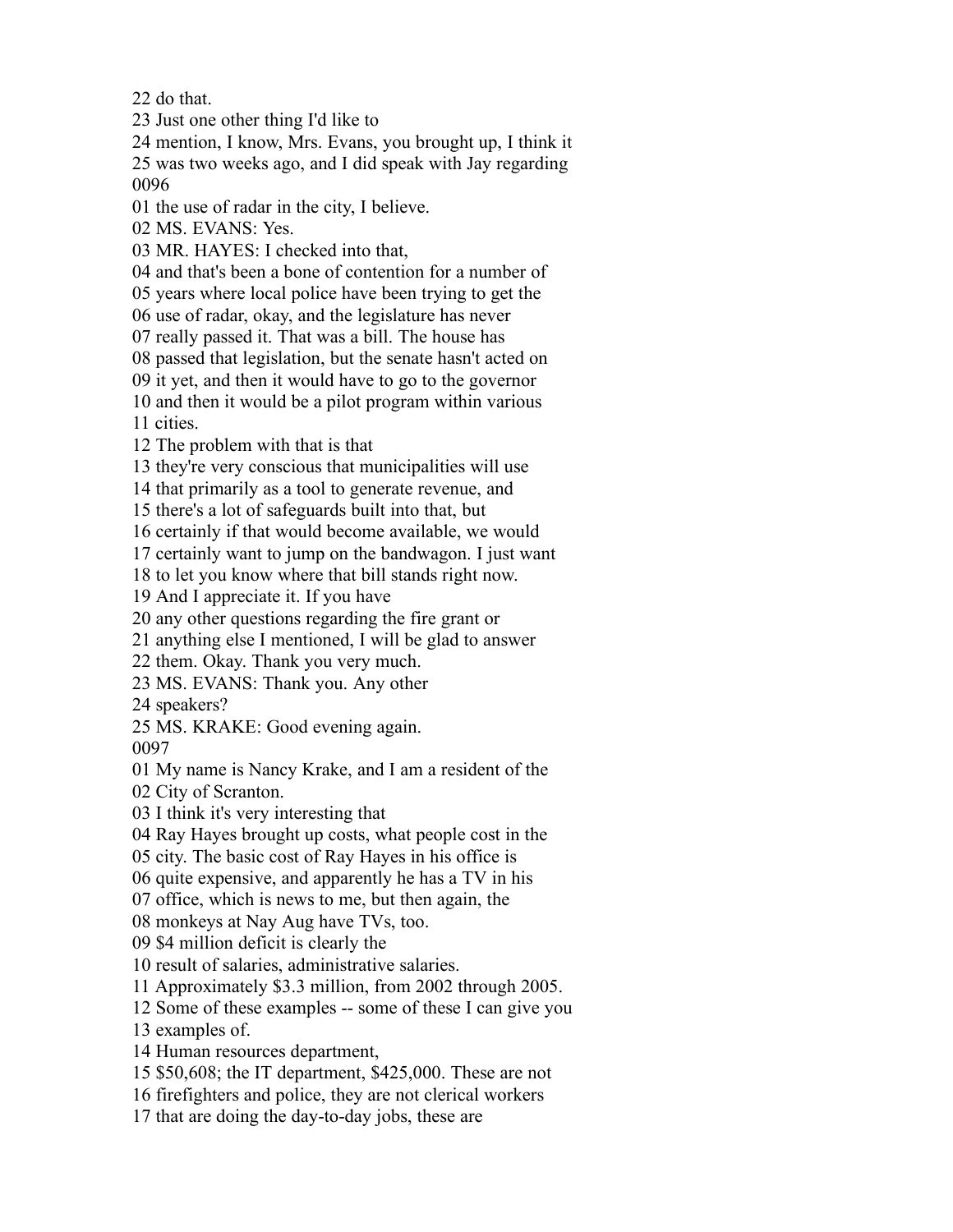Business administration office, \$798,000. Fabulous. Let's see where Ray Hayes is here. Ah, public safety, \$378,000. No wonder he doesn't want more police and fire, he needs the money for him. There are many other examples, but it came out to \$3.3 million. And as I bring up every week, we've also paid \$476,000 for an unfunded pension for just this year alone. That bill will come every year until all these people are no longer collecting a pension, so you're looking at at least another 20 years. On the small side, that's \$3.8 million approximately. To make up the difference, plug in any number, you can use no-bid contracts, professional services, and you'll see why we need a \$4 million loan and that we've used up the surplus this mayor inherited from the previous administration. Scranton Times reports as this administration dictates, not as these facts dictate. They have good reason to do this, too. If anyone was driving in the downtown today, I'm sure they noticed two banners for the Scranton Times, and I was wondering how much, if anything, the times paid for the hanging of these two banners. I believe the policy was for city workers to only hang banners for non-profit organizations. In fact, last year a banner was removed because it was for a business. We might as well consider the newspaper non-profit, however, since they have lost approximately 30 percent of their business since they bought the Tribune. How much of the remaining readers actually believe in the credibility of this newspaper? I think it's very apparent that many people are afraid, including the people in the administration, of what gets brought out at this Council meeting every week. They've been showing up here religiously. I have one more thing that I'd like to mention, even though it's not directly related, first of all Joanne Williams indicated that I insulted the mayor, I'm sorry she feels that way, that's her opinion, I was making an analogy. Maybe she didn't care for it. I don't care for a lot of things this

administrative people.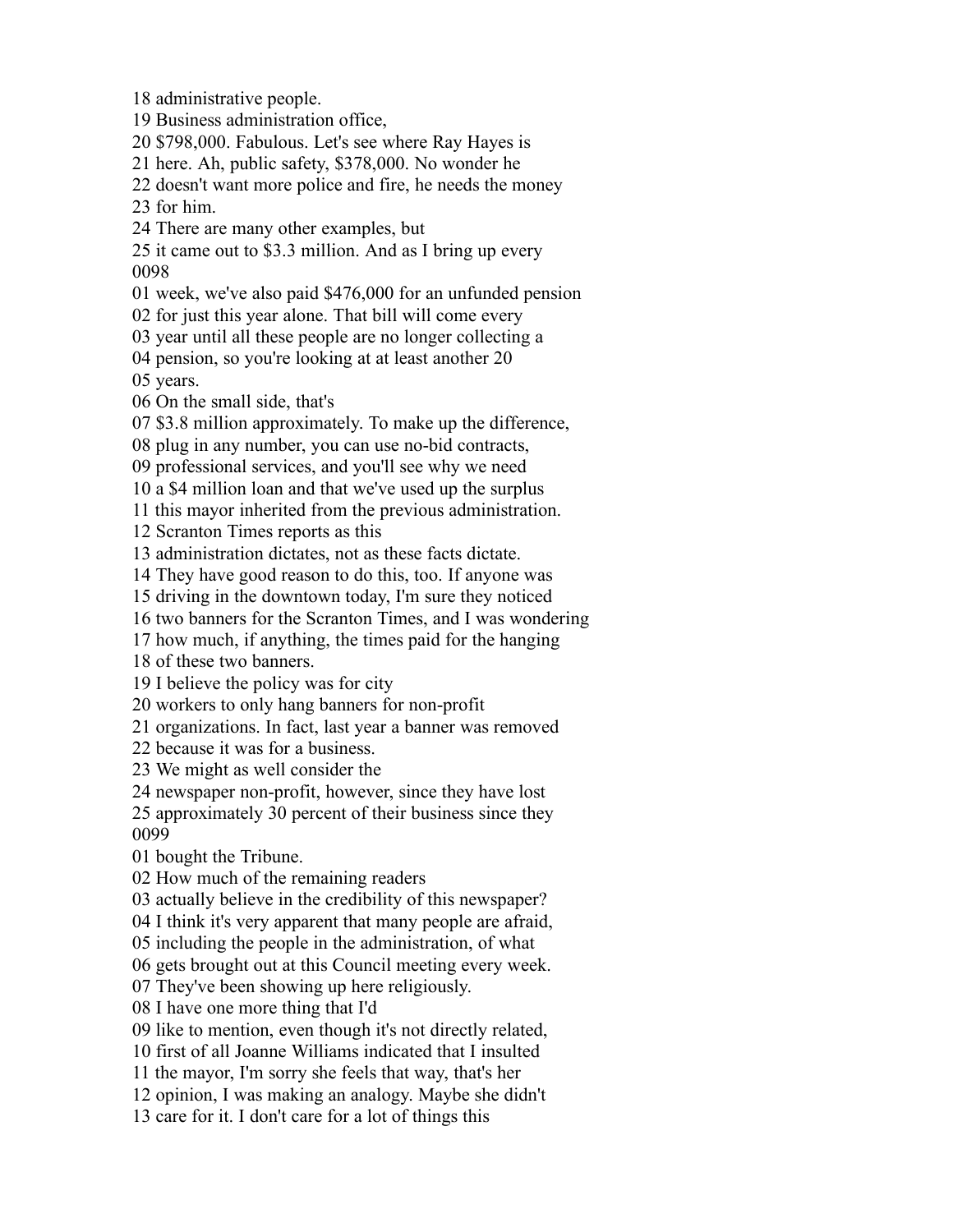administration does.

And last week Mr. Scopelliti, the

Director of Parks and Rec., told us that first and

foremost is he concerned about the lifeguard safety,

not the swimmer's safety, first, the lifeguards.

He also told us that these

lifeguards were city residents; however, the city has

hired lifeguards from Archbald, Dunmore, Dalton and

Moosic. Last year they did the same. So, they are not

all Scrantonians, as Mr. Scopelliti said. Thank you.

MS. EVANS: Thank you,

Mrs. Krake.

MS. STULGIS: I'm Ann Marie

Stulgis, and I live in Scranton.

Earlier during the special meeting

I read off some bills. I did neglect to tell you that

they are not all the bills, they were just a couple

that I grabbed as I was leaving the house, and I think

it's interesting to note that they in and of themselves

total in excess of \$25,000. I just don't know where

the Recreation Authority gets all their funds from.

I'm wondering if you all had the

privilege or the embarrassment of catching Channel 16,

not a member of the sensorship alliance, I might add,

during their news this week, we got to see a Scranton

fire truck being towed away from a fire scene. How

embarrassing.

I'm only grateful that the truck

was towed away after the fire and not when it was

called to respond to a fire, because this

administration has cut back on the number of fire

companies it allows to respond to fires. That would

have very serious consequences.

Also I notice that we're going to

get a grant for a study to see if we can expand the

zoo, the zoo, by the way, that we've learned tonight

probably isn't being funded.

It's interesting to note that it's

okay to apply for a grant for the zoo, but it's not

 okay to apply for a grant for public safety. That's amazing.

And as we heard earlier, yes, some

of these grants for public safety do cost money, but

you're getting something. And if you listen to the

figures, it's half price. I love getting things for

half price, and that's what you get public safety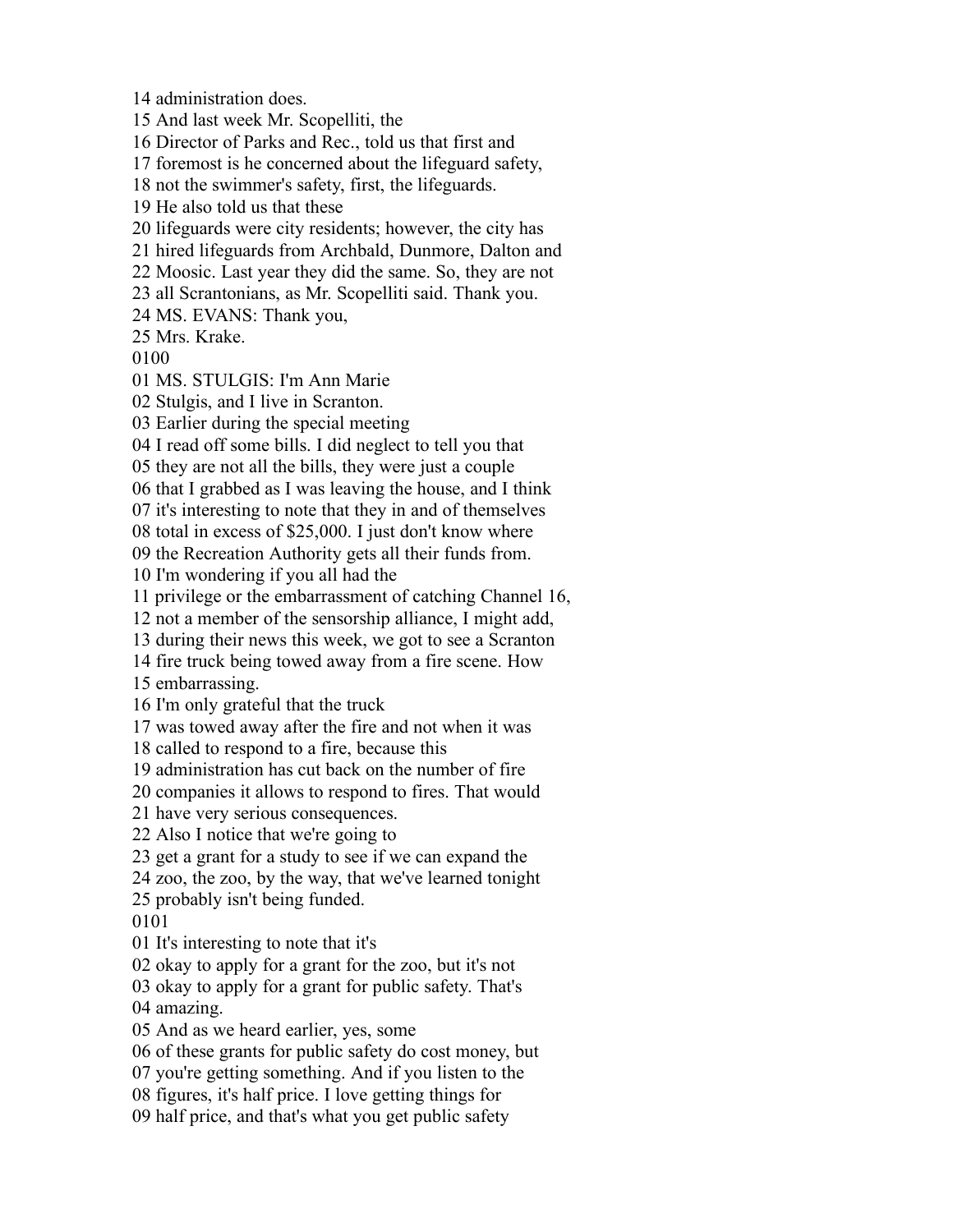employees for if you accepted these grants. I think

it's a good deal.

I also came across something as I

was going through some old bills to note that Scartelli

was paid \$8259 to do sidewalks in front of City Hall. I

find it ironic that the taxpayers paid \$8,259 for

sidewalks in front of City Hall, but the city, OECD,

gave a grant to a private building owner to put new

sidewalks in front of the building where OECD moved

where they now pay \$4200 a month rent to that private

business owner, too. That's interesting.

Also, we paid for one laptop

computer and two notebook computers, and you can all go

on line and check and see how much they cost, they were

Del, we paid \$9,382 for those three.

I have news for you, there is no

way on god's green earth they should have cost that

much money. They really shouldn't have.

Also when we were giving away

recycling buckets, which, by the way, my garbage wasn't

picked up again, when we were giving away recycling

buckets, we had three signs made to show you how to get

to pick up your free recycling bucket, \$975.70 for

three signs, but we're distressed.

Also, let me please once and for

all, and I will be happy to provide a copy of the union

contract to anyone, let me please clarify this manning

business.

Yes, you can have a D shift. Yes,

we mandate nine police officers on the road at all

times, that is patrol officers, they are the people who

wear the blue uniforms and who when a person calls,

they are the ones who respond.

Detectives do not respond to

calls, training division does not respond to calls, our

desk officer does not respond to calls, and our wagon

man, with the exception of a dire emergency, does not

respond to calls.

That leaves you nine patrolmen in

those little white cars in those blue uniforms

responding to calls.

Anybody can turn anything any way

they want. Facts are facts. Patrolmen are the ones

who respond to the calls. Patrolmen are the people who

answer the radio and take care of the crime in the

city. That's what our minimum is.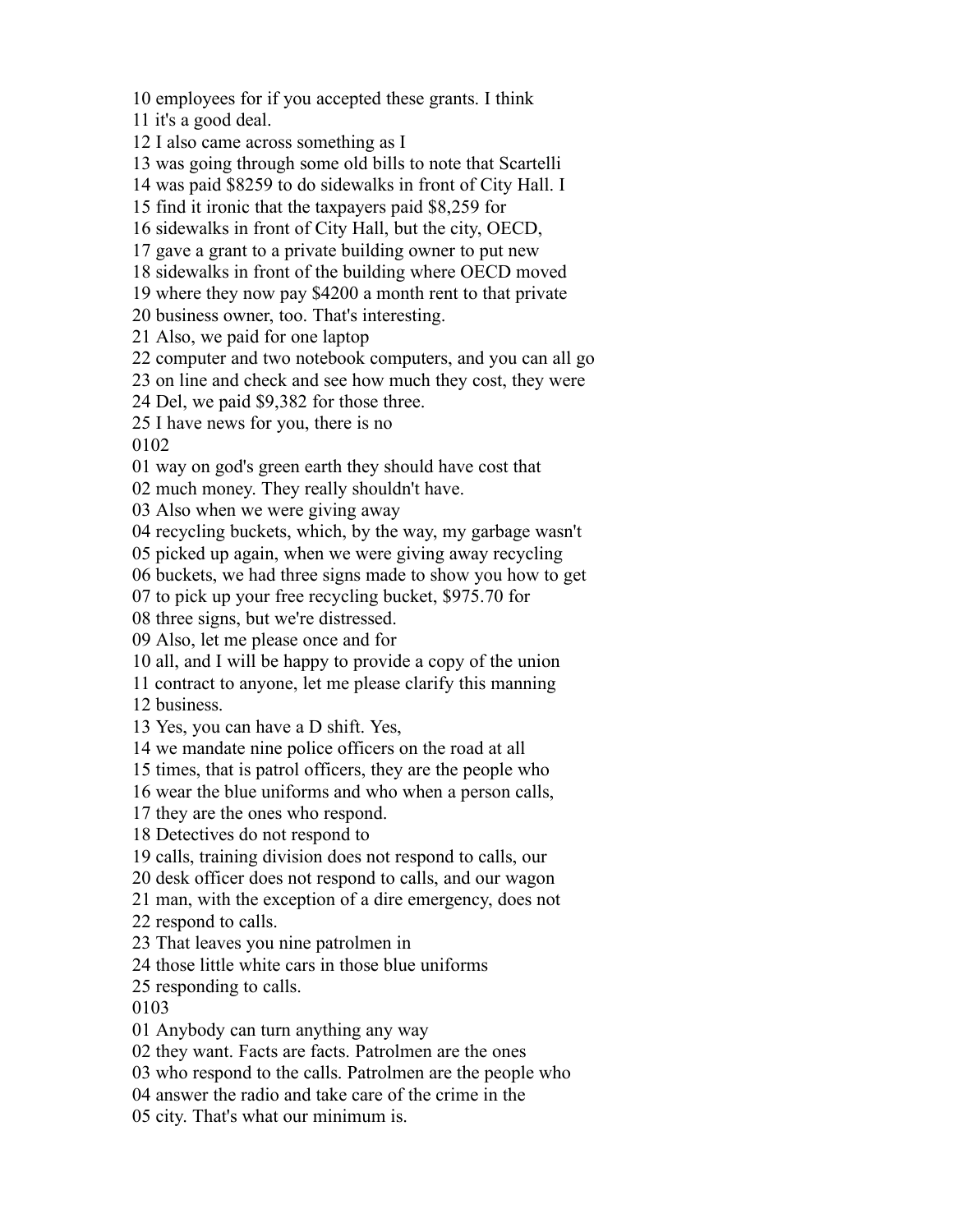We don't dictate other things. We

dictate how many patrolmen have to be on the road to

protect the people in this city and the 27 square miles

of this city.

Now, I'd like to share with you a

proposal I came across the other day. It's a proposal

from the Gibbons Company, and I'll only give you

excerpts because of time, it's the proposal they

presented to the City of Scranton.

And it starts off by saying that

the proposal outlines a broad array of services that

the Gibbons Company will provide to help the

City of Scranton.

The Gibbons Company will provide

Council to the mayor, members of the cabinet and others

in city government on the marketing implications of

 issues, news media relations and response to breaking stories.

Communications policy, the Gibbons

 Company will formulate a communications policy. It 

will spell out broad communications goals, specify who

may speak for city government, it will establish

guidelines for interaction with the news media, and

defy news media access, create a gatekeeper, a function

to govern media relations.

On issue management, it's an

important element of any communications program,

maintaining control of the public agenda. Driving the

story, Rather than reacting to events as they happen.

We will create story opportunities

for the news media. Lord knows, they've done a good

job, just read that fish wrap, that support and promote

the Doherty administration's vision of the City of

Scranton.

Now, real quickly, I just have to

tell you how much we're paying for this Drive The

Story. We paid the consultant \$100 an hour; planning

\$100 an hour; media relations, \$75 an hour;

copyrighting, \$65 an hour; creative supervision, \$75 an

hour; product supervision, \$50 an hour, and my personal

favorite, since we laid off 22 clerical workers,

clerical workers, \$25 an hour.

In addition, you are billed for

mileage, lodging, airfare, shipping, postage, telephone

 and any other expenses incurred at net plus 10 percent. 

We have lots of money for the Gibbons Company, not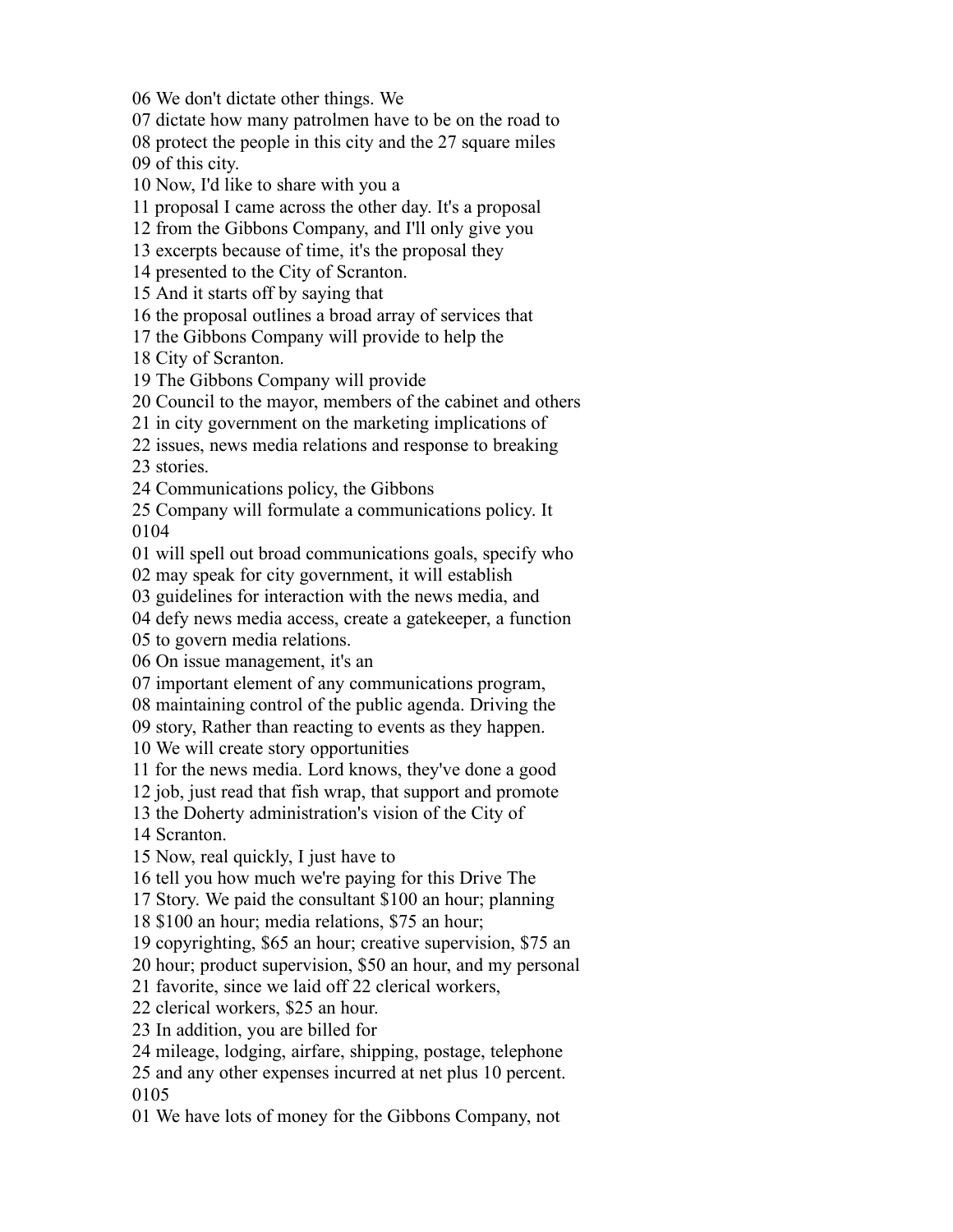enough for public safety.

MS. EVANS: Thank you.

MS. FIDATI-ADSIT: Hi. My name is

Annabelle Fidati-Adsit. I live in Penwood in

South Scranton.

And I didn't expect to speak

tonight, but Charlie Newcomb, Jr. did make a statement,

and I would like to clarify that everything he told you

was true.

I was present, and I believe this

woman, Mrs. Miller, is a very respectful and beautiful

person. I looked right in her eyes, and she just spoke

very freely to us.

There were two other people

present, one of which is a very good friend of mine,

Regina Yetkowskas, and the other gentleman is also a

good friend, Mr. Stan Narsavitch.

We were all there. We heard

everything she had to say. She loves those animals

with all her heart. And she does live in the Poconos,

and she does this to see the pleasure on the faces of

the children that come there to Nay Aug, and she's

being treated brutally.

And I can understand how a woman

would feel when she's being treated brutally by a

brute. I think it's despicable. No man should ever

come down on a woman like that, especially a woman who

is a respectable and loving person.

So, everything that Charlie said

tonight is true. This woman is amazing to travel from

the Poconos. She is not even a Scranton resident, and

 she enjoys the children that come to see her beautiful animals.

And the place is so beautiful and

so clean and so spotless, they should be putting awards

on her chest, not the despicable manner in which

 Bob Scopelliti treats this woman who doesn't deserve it at all.

And in fact, many other women have

been brutally abused, and they haven't been

reprimanded, the abusers. I think it's terrible.

Something has to change in the

City of Scranton starting with the mayor. We need to

put someone new in that position, because he certainly

is in charge, and this is going on while he is the

mayor.

He can't say he doesn't know about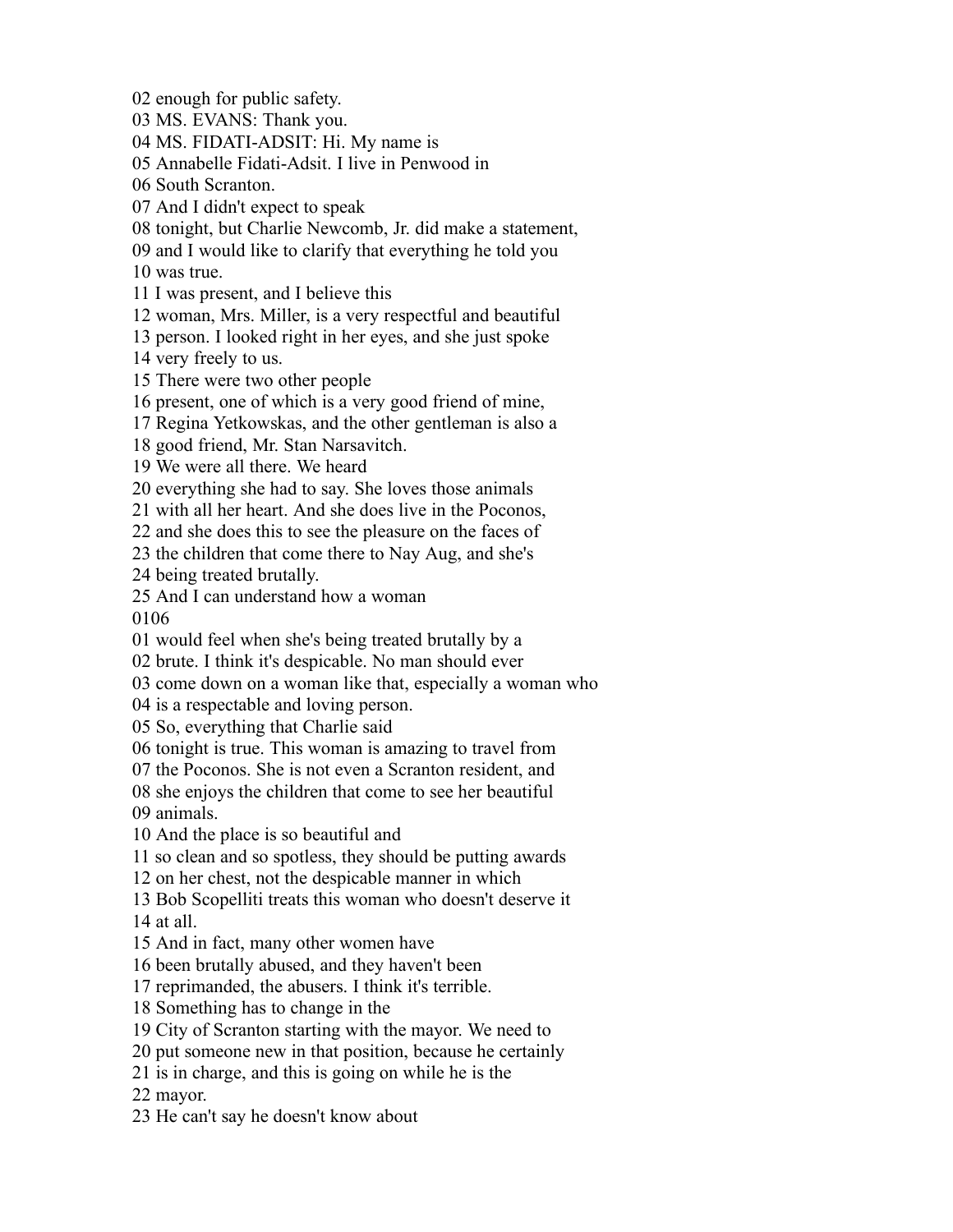it, because I'm sure he does. She doesn't deserve what

 is happening up there, and I don't think anyone who 

goes there with their children should ever, ever have

to feel that it's all being done by the mayor, because

it isn't, it's being done by Marge Miller, and it's all

being done for your children, so the parents out there

who are bringing your children, there were many there

that day that we were all there, you can thank

Marge Miller, not the mayor.

She's doing a wonderful

magnificent job, and she's being slapped around for

it, and she doesn't deserve that. And I think we all

have to get behind her, stand with her and tell her how

we appreciate her and let's stop the abuse.

And I didn't expect to do this

tonight, but it's awful strange following

Director Ray Hayes at a Council meeting. Of course he

didn't bring the subject up, but I'm sure he's aware of

it, too.

So, I just want to ask all the

parents who bring their children up to Nay Aug, when

you do go up, just thank Mrs. Miller for everything

she's doing.

And I can't see you, Mr. Pocius,

but maybe you can thank her, also. I think it's a

beautiful thing this woman has done. I believe every

 single thing she has told us. You can't not believe 

this woman. So, I just want to say thank you.

MS. EVANS: Thank you. And I'm

sure we're all most appreciative of her hard work, as

well, but I think it's Council's responsibility to

check out the situation and make sure that the

donations that have been given toward that zoo, are in

fact received by the zoo.

Are there any speakers this

evening? All right.

MR. SAUNDERS: Fifth order. 5-A,

Motions.

MS. EVANS: Mr. McTiernan, do you

have any motions?

MR. McTIERNAN: Nothing at this

time, Madame President.

MS. EVANS: Thank you.

Mr. Pocius, any motions?

MR. POCIUS: Yes. I make a motion

right now in Mr. DiBileo's absence that we appoint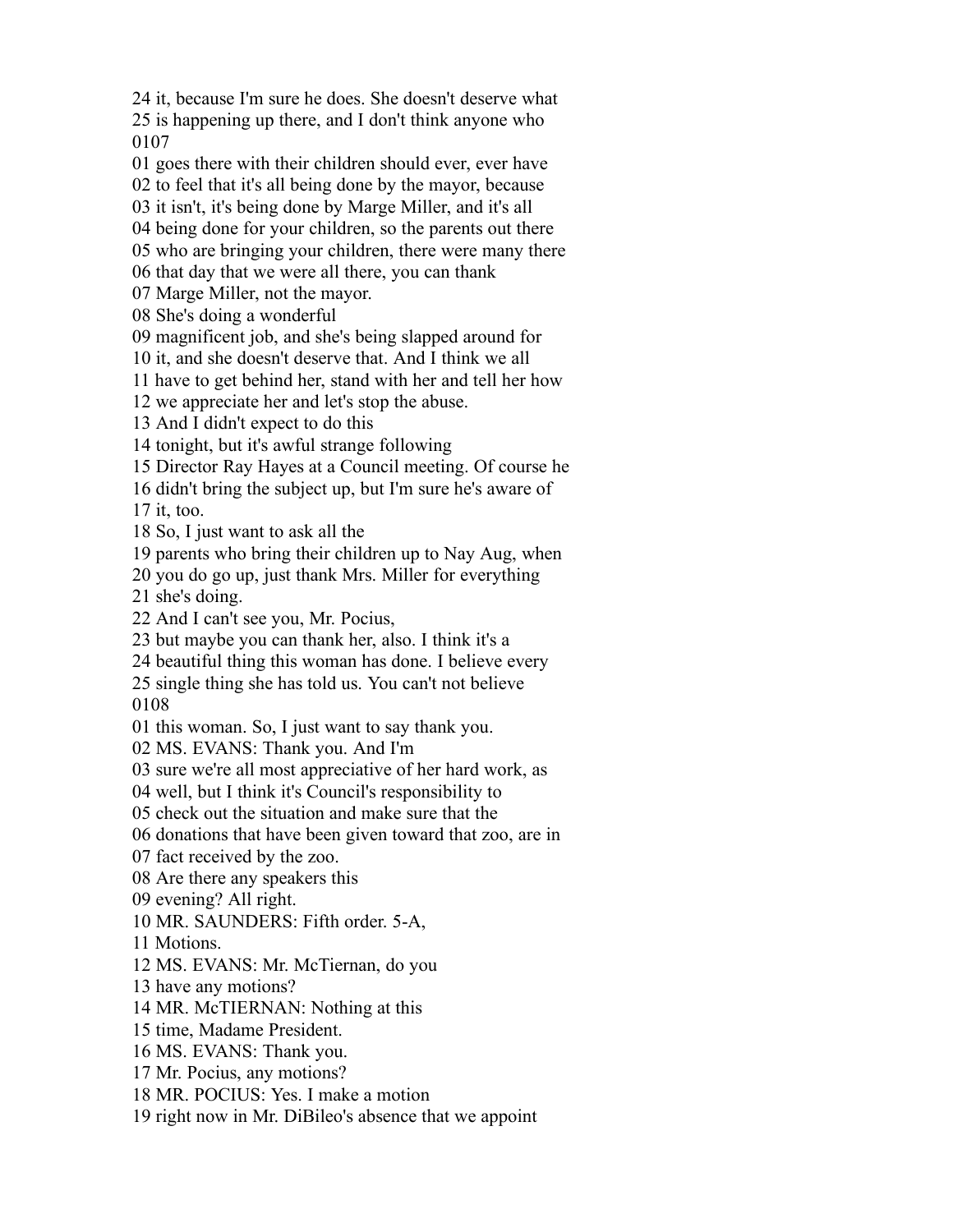Mrs. Evans as the acting rules chairperson for

tonight's meeting.

MR. COURTRIGHT: Second.

MS. EVANS: Okay. We have a

motion on the floor and a second. On the question?

All those in favor, signify by saying aye.

MR. McTIERNAN: Aye.

MR. POCIUS: Aye.

MR. COURTRIGHT: Aye.

MS. EVANS: Aye. Those opposed?

The ayes have it.

MR. POCIUS: Just one thing, there

was a statement made about all lifeguards not living in

the city, it is very, very hard to get lifeguards

today, it's just not -- some kids go in for it, some

don't, you have to be a very good swimmer, train,

qualify with the Red Cross.

I know that they go through the

applications and hire in the beginning all the city

kids that are on the list that qualify, and I think

they have to go outside the city to keep the pools open

and, you know, to get the rest of the kids in there, so

I don't think they're just going outside the city just

 randomly, I think they've got to use what they have to do.

I saw where Mr. Saunders wrote a

letter to Sara Hailstone concerning the question I

brought up last week about the 400 block of Linden

Street. Jay, nothing back on that yet?

MR. SAUNDERS: No, not yet.

MR. POCIUS: I'd like to

strengthen that a little bit and make that a motion

that we ask the department of OECD to actually put this

project into motion, if it's not already into motion,

because I think, like we said, it's the last little

piece of that block and there have been other project

through the downtown at the Scranton Life Building,

another project down in the, what would that be,

the --

MS. EVANS: Mr. Pocius, just one

second. Please, I'd like quiet. Mr. Pocius is

speaking, and he deserves your respect and for you to

listen to him.

MR. POCIUS: Other blocks, there

was pilot programs, the same kind of grant we used for

the senior citizen center. So, I'd like to see this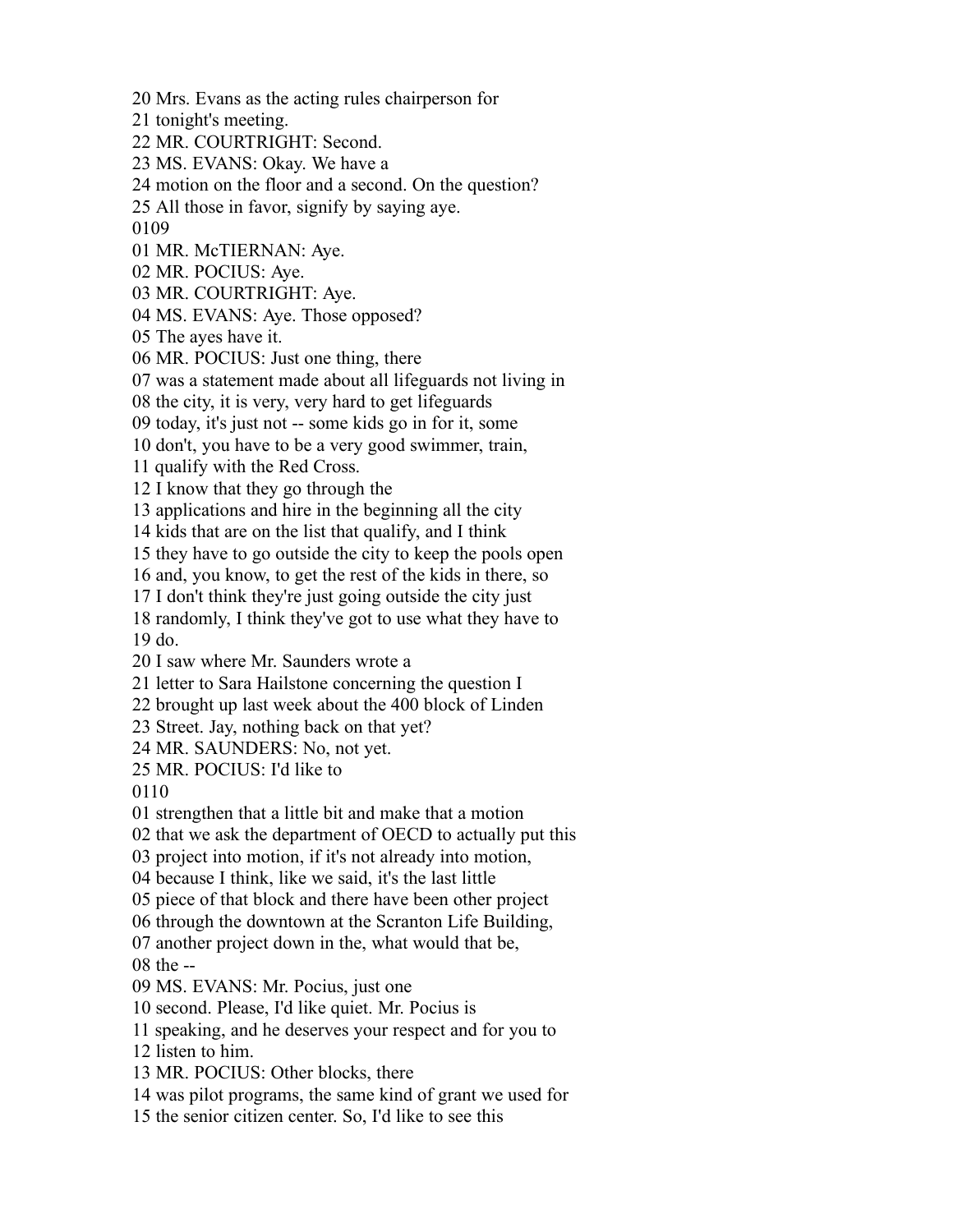the form of a motion. MR. COURTRIGHT: I'll second that. MS. EVANS: We have a motion on the floor and a second. Are there any questions on this motion? All those in favor, signify by saying aye. MR. McTIERNAN: Aye. MR. POCIUS: Aye. MR. COURTRIGHT: Aye. MS. EVANS: Aye. The ayes have it. MR. POCIUS: Just one more thing, I thought the meeting went very well tonight. There was a lot of different opinions given both back and forth, and I thought it was very, very good. I still think we border -- there's some crossing over the line on some of the comments, it's going to be very hard to pull that back, it's been going on so long. I want to commend you, Mrs. Evans, I think you ran a very good meeting tonight, you kept things in order, you kept things moving along very expeditiously as possible, you gave everyone a chance to finish, you kept everyone basically, you know, let them say what they wanted to say, but, again, you kept them on a timely manner. MS. EVANS: Thank you. MR. POCIUS: What we have to really realize here is this is a public forum, and it may be the only public forum that's available to anyone, Channel 61, which started basically I think it was 1999, it started the first meetings broadcast, so we have been six years into it now, roughly six years. It started in the spring of 1999. We have to keep open still this idea that everyone is not always going to agree with what another person says, everyone is not going to always have the same opinion on a matter, that's why we're all human beings and that's why we do things the way we do. But I really think those people that, we hear it from the podium, that really use it as a whipping post should really take a good look at themselves and maybe pull -- just -- it's -- you may think it sounds cute, but it sends a bad message out to anyone, because this show is not only watched in

block finished, you know, there, and so I put that in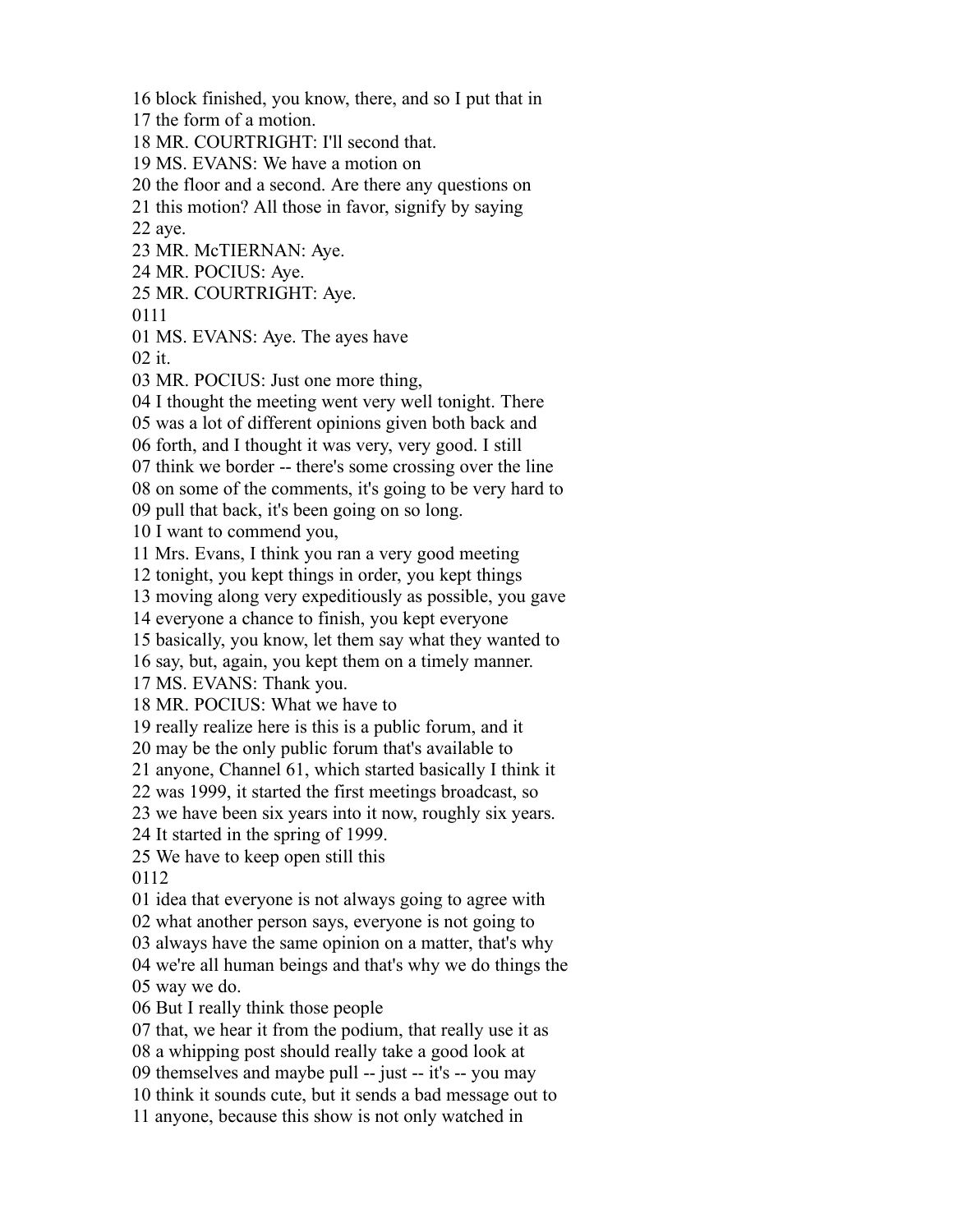Scranton, it is watched up and down this valley, I

mean, from Archbald to Jessup to Moosic.

Whoever gets Adelphia cable has

this show. People don't you, except for this show,

really, they don't know another thing in your life

except that you're on Channel 61. They don't know what

you do for a living, that you're a teacher, that I'm an

engineer, Bill is a martial arts instructor or Bob's a

principal, but they know you're on TV.

And, I mean, emotions run high,

and, you know, politics is something that's, I think,

how would you say it, in this valley it's kind of

something that's inbred in your system, it's kind of,

 like, another hobby, it's something that people take up 

as -- young people, the same way they take up baseball

or riding a bike, politics seems to be.

But I think we still have to watch

what we say from this podium. I mean, some things are

out and out vicious, and if it's based on facts, it's

fine.

I've said this in the past, to

kind of go back and clear up -- if you had to clear up

everything that was said up here, it would take us --

we would have to have another meeting just to go back

and research it and come back and say, Yes, that was

right, that was right, that was wrong.

So, there's a lot of things that

are said that, I don't know if they're true, I'm not

saying they're lies, but it could be an interpretation

of something as far as spending or politics or policy,

just a little -- I don't get philosophical very often,

but I just think this was -- I just think it was -- we

have to be careful as to what's said, because it has

effect on a lot of people.

I know the effects some people are

trying to cause, and I think you just have to -- you

could be hurting yourself more than helping yourself by

saying some certain things here.

So, I'm not saying not to say what

you want on your mind, but when it gets outright

vicious and there's name calling or innuendos, almost

criminal activity, I think we have to be very, very

careful there that this is not taken as truth, because

this is still the United States of America and everyone

is innocent until proven guilty.

But, again, people run away from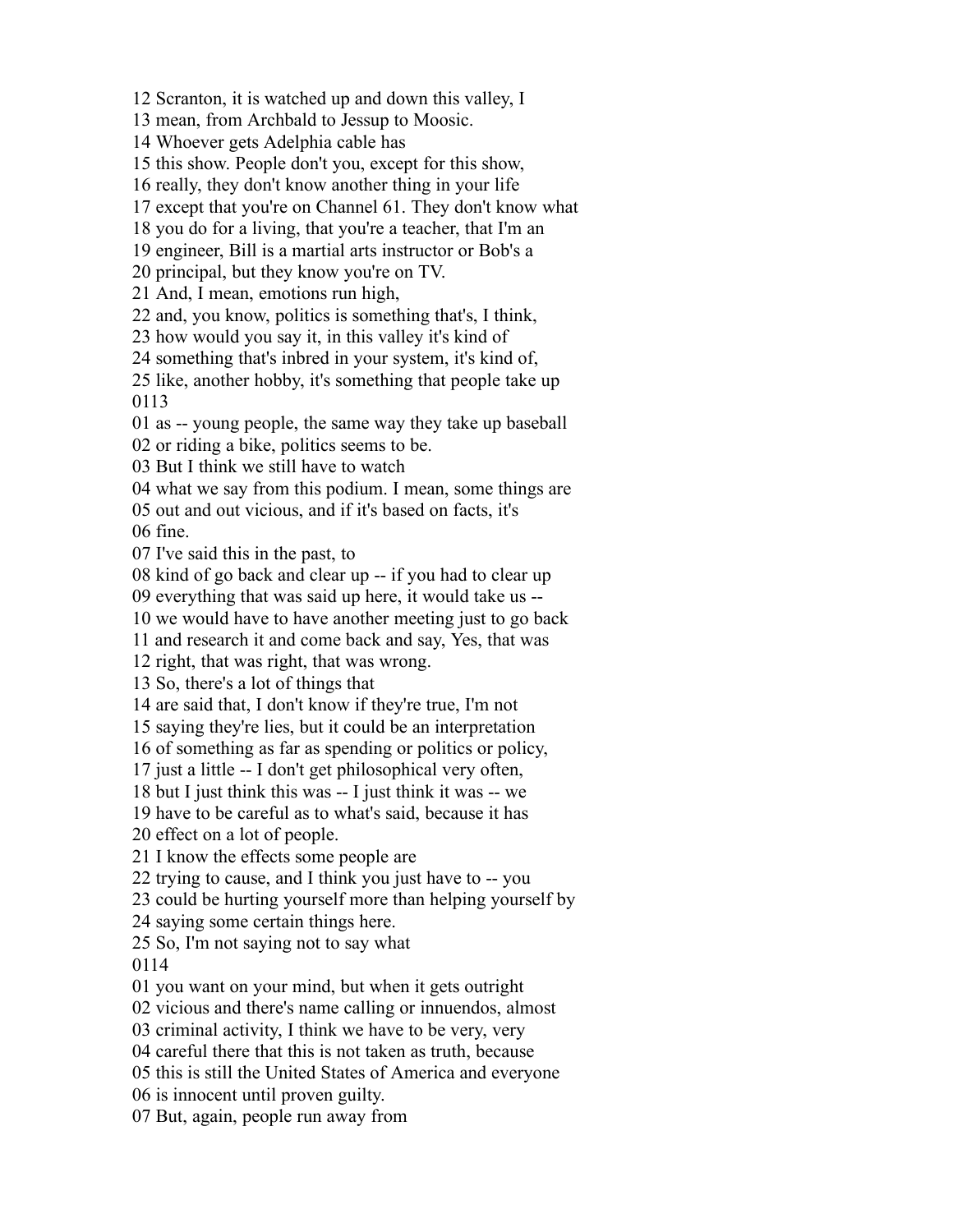this show, the next morning you'll hear all kinds of

things on the street, it's got to be fact, because I

heard it on Channel 61. So, I think we all have to be

careful. So, thank you. Thank you for granting me a

little philosophical -- being an engineer, I'm kind of

cut and dry, columns and numbers, but tonight I just

want to philosophize a little bit. Thank you.

MS. EVANS: Thank you,

Mr. Pocius. Mr. Courtright.

MR. COURTRIGHT: Yes. Some of you

might have seen on TV where there was a local off-duty

sheriff that rescued a man from a burning house, and

he's a modest man, and I don't think he's looking for

any recognition, but I'd like to make a motion that we

ask Mr. Glenn Capman to come in and we give him a

proclamation for his efforts in saving that man from

that building. So, I'd like to do that in the form of

a motion.

MR. POCIUS: I'll second it.

MS. EVANS: We have a motion on

the floor with a second. Anything on the question?

MR. COURTRIGHT: And one other

thing on the question, he is an off-duty sheriff, and,

again, Mr. Shyzmanski isn't one, I don't think to try

to come into the limelight, but I would say, Jay, if we

could offer an invitation to Mr. Shemanski, if

Mr. Capman comes in, and if he would like to come in

and enjoy the ceremony with us. That's all I have.

Thank you.

MS. EVANS: Thank you. All those

in favor, signify by saying aye.

MR. McTIERNAN: Aye.

MR. POCIUS: Aye.

MR. COURTRIGHT: Aye.

MS. EVANS: Aye. The ayes have

it.

MR. COURTRIGHT: And we have a

department, and I hope I have the right name for the

police department, it's called the motor carrier

enforcement team, and I happened to be with them down

on Dickson Avenue this week, and they were down there

checking on some of the vehicles from a well-known

 street that's having some problems, and some of the 

neighbors I spoke with there, and what they had asked

is that evidently between five, six, 6:30, there's some

very heavy truck traffic at that time, but these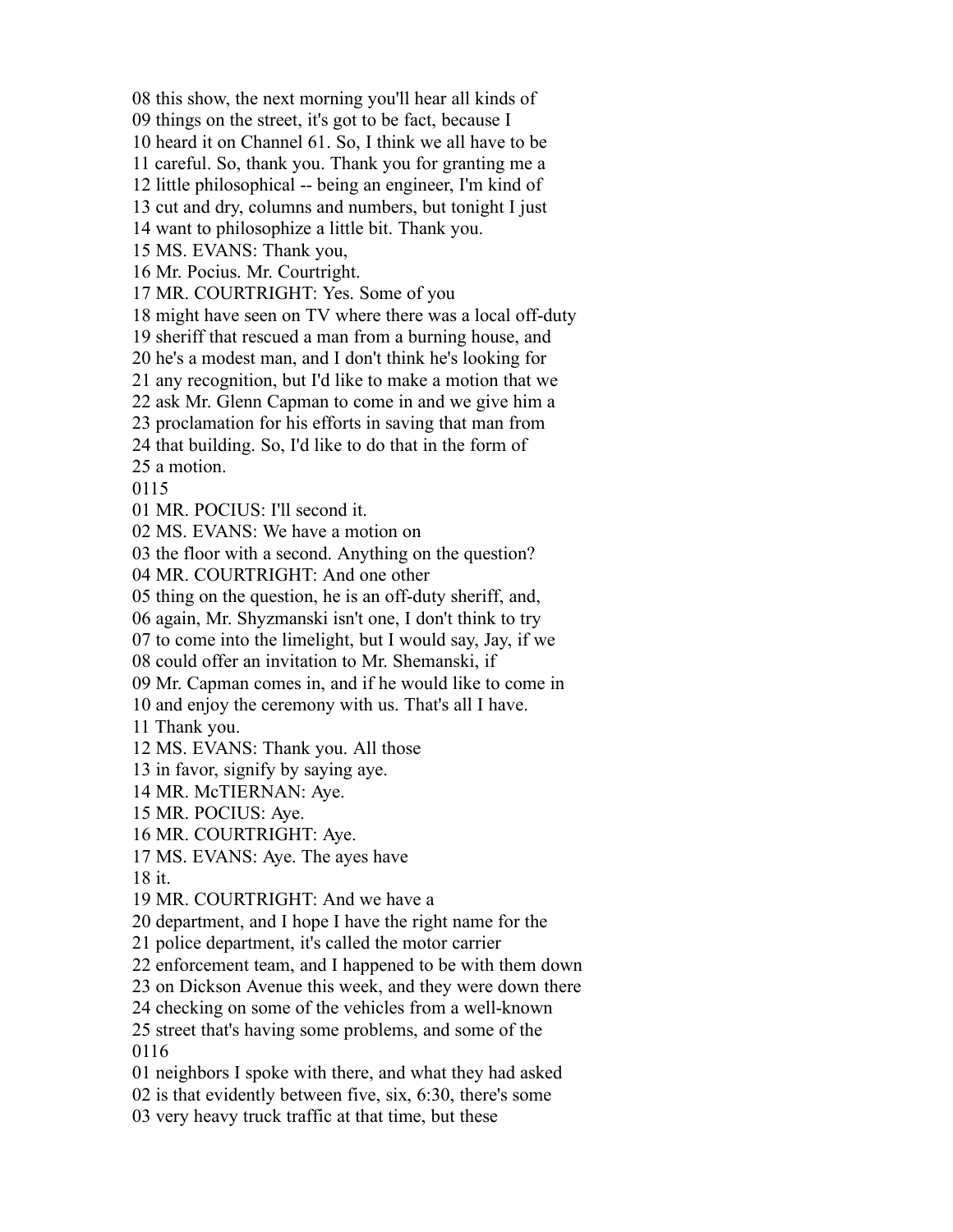individual officers are off shift by then, so they're

not there to monitor this problem.

So, Jay, I would ask if maybe we

can ask the police chief, and I'm not asking for it on

a daily basis, but every now and then would it be

possible, again, I've got to make sure it's okay, like,

by the union or whatever, I don't think they'd have a

problem with it, would these officers maybe could do

their truck detail at that hour, you know, when the

neighbors feel the truck traffic is heavy, so maybe you

can ask that for me.

MR. SAUNDERS: That's between five

and six o'clock?

MR. COURTRIGHT: Anywhere from

five on, five, six, 6:30, if it's all right -- I would

imagine that even if it wasn't all right, the union

might bend a little bit on that issue. So, if you

could do that, I'd appreciate it.

And I apologize, I don't know,

there's two individuals that are lifeguards,

Mike and Mark Loretti, and I'm sorry if I got the wrong

 one, but I believe Mark Loretti, you know, he basically 

saved someone at Nay Aug this past week, I believe it

was, so I'd like to congratulate him.

His brother had saved someone last

year. So, you're coming from a good family and doing a

good job. And as we all know, lifeguarding is not an

easy job, and so congratulations to Mr. Loretti and his

mom and dad.

And on a good note, I've been

asking for several weeks about money for Weston Park

Teener League, Mr. Saunders got information today that

that money is available, and hopefully next week we

will see that legislation, the money, going to the

Weston Park Teener League. I think we got lucky on

that one, and I'm happy to see that.

Mr. Saunders stepped out, but I'll

ask him afterwards, I think we all know that there's a

lot of rumor in this city, a lot of rumors, you know,

we're not hurting for rumors, and this past week I

can't tell you how many people have been asking me

about Southern Union coming here, and somebody, I

think, brought it up at the podium, so maybe we can

just ask Southern Union. I'm getting now, they're

telling me, only ten employees coming to the

City of Scranton.

MS. EVANS: Mr. Courtright, if I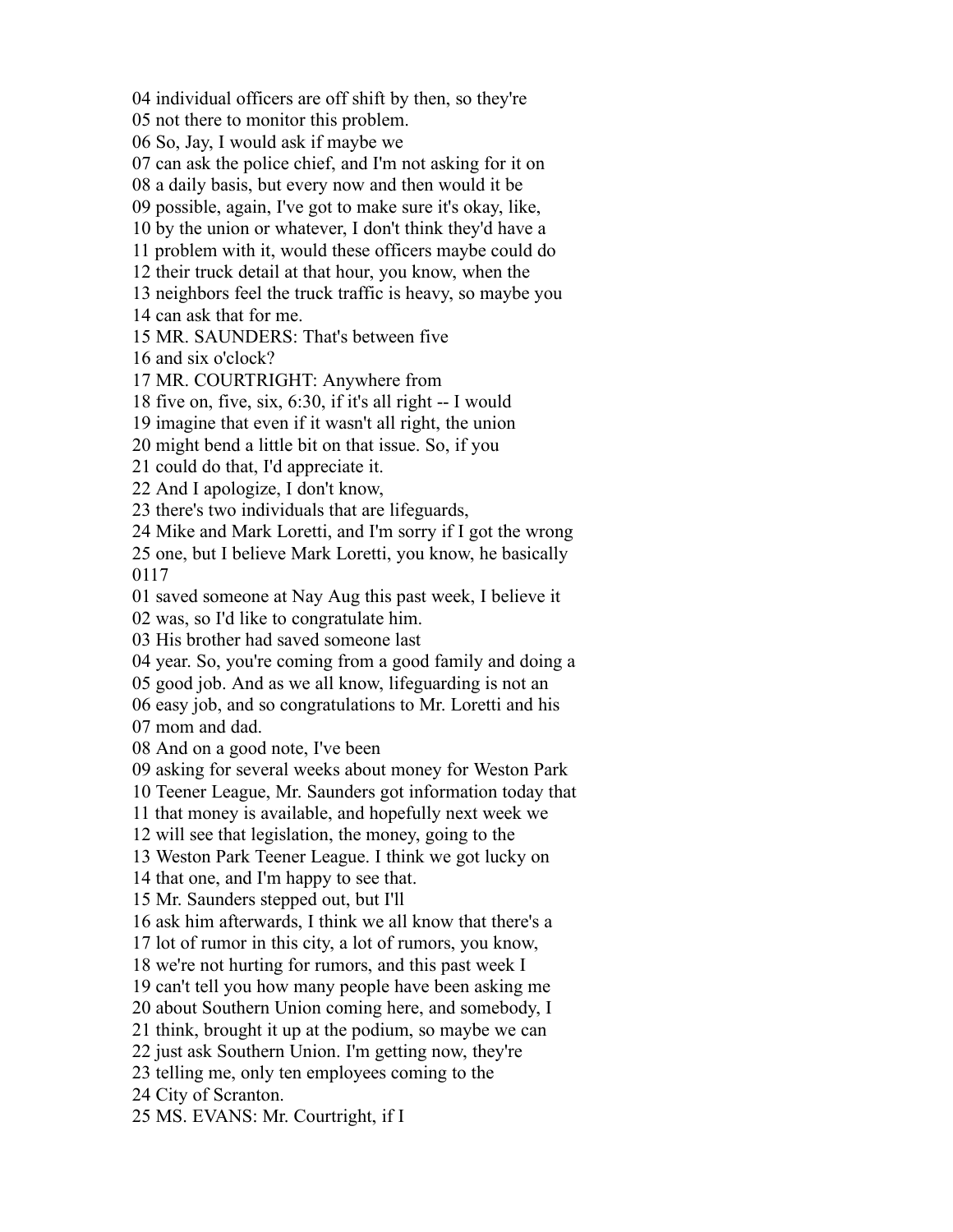might, I had asked for a public caucus with Mr. Karam

and some other individuals so that we might discuss

that situation publicly, and we had been offered a tour

of the building, for example, and of course I would

very much enjoy that, as I'm sure everyone else would,

but I still insisted that the caucus occur, so we can

tell Mr. Saunders when he returns that we would like

him to, in fact, here he is now, perfect timing, we

need you, Mr. Saunders, to schedule the caucus with

Southern Union, please.

MR. COURTRIGHT: And until that

gets done, Jay, I was mentioning that, you know, I'd

like to dispel whatever rumors there are. If they can

let us know via phone potentially how many employees

they would be bringing here so that people don't need

to bring it up each week at the podium and we don't

 have to have this rumor going around in this city non-stop.

As I mentioned before, now they're

telling me ten employees, which, God, that's not many,

but if you can ask them via telephone, if they can give

us a ballpark figure, I'd appreciate that.

And I'm sorry to give you all

these jobs to do, Jay, but you're only going to give

them to Kay anyway probably, right?

The lines, I don't know what the

hold-up -- what the problem is. We seem to have a

problem with the lines this year. Maybe Mr. Parker can

give us a schedule, you know, when they're going to put

the lines down and what areas of the city, because each

week we have a different individual coming and asking

about lines, so maybe Mr. -- he's been pretty good

giving us answers, so if you can do that. I'm sorry to

be lengthy this evening.

I drove over to Green Ridge, and I

believe it's Sanderson Avenue and Green Ridge Street

where that house was torn down that people kept

questioning, so I just went over there to take another

look at it, and as I was stopped at the light, and I

guess this would be the Sewer Authority, there's a

catch basin or a drainage thing there that is so filled

with dirt that it's coming out of it. There's

absolutely no way any water is getting into this thing,

so maybe they can take a look at that and clean that

out. I've seen some bad ones. This is about the worse

I've seen, worse than the one that had a strut in it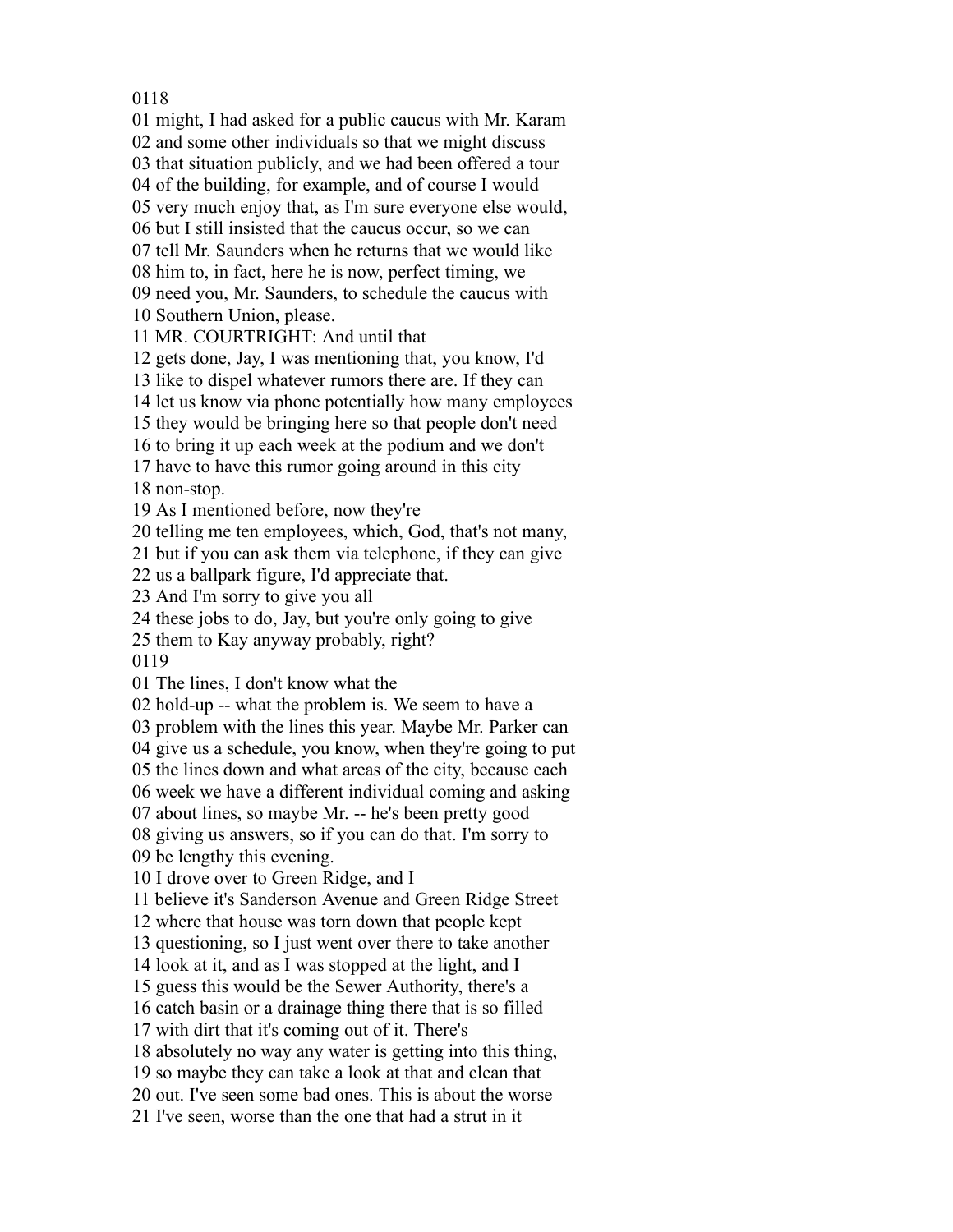from a vehicle.

And one last thing, I would hope

that we can get this issue with the zoo settled as soon

as possible, because there was some very strong

statements made here, and I don't want rumors to spawn

from that.

So, if they can get together this

week, as Mrs. Evans suggested, that'd be great, because

there's a lot of strong statements being made here, so

I'd like to have them either be proved or disproved as

soon as possible. And that's all I have,

Mrs. President. Thank you.

MS. EVANS: Thank you.

MR. POCIUS: Mrs. Evans, I would

just caution with such accusations being made, this may

be a personnel issue, something like that, so we better

get some legal advice from Mr. Walsh as far as where we

can or can't go with something like this in the public;

do you understand what I'm saying?

MS. EVANS: Yes, I do.

MR. POCIUS: Do you know what I

mean? Just so we're on solid ground that we don't end

up getting on the wrong side of a lawsuit.

MS. EVANS: I believe Mr. Walsh

should return to town tomorrow, so we can contact him.

MR. POCIUS: Yeah, he had

contacted me that he had a person commitment tonight,

and so on and so forth, and that he would be back, but

I think it's something we should get a little advice.

Though I'm not against getting to

the bottom of it, but I think we should caution

ourselves as to how we go about it, because there's

personnel involved and accusations, and it's not

something that maybe -- we may be getting ourselves or

someone in -- putting them in a jeopardy situation,

okay?

MS. EVANS: Yes.

MR. POCIUS: Just some advice.

Thank you.

MS. EVANS: Thank you very much.

Good idea. First I'd like to report to the people, as

you have heard discussed earlier this evening, the city

did not apply for the safer grant program for

additional firefighters, but, to me, it's quite obvious

what the mayor's priorities are, and they are, Nay Aug,

Nay Aug, and Nay Aug, in that order.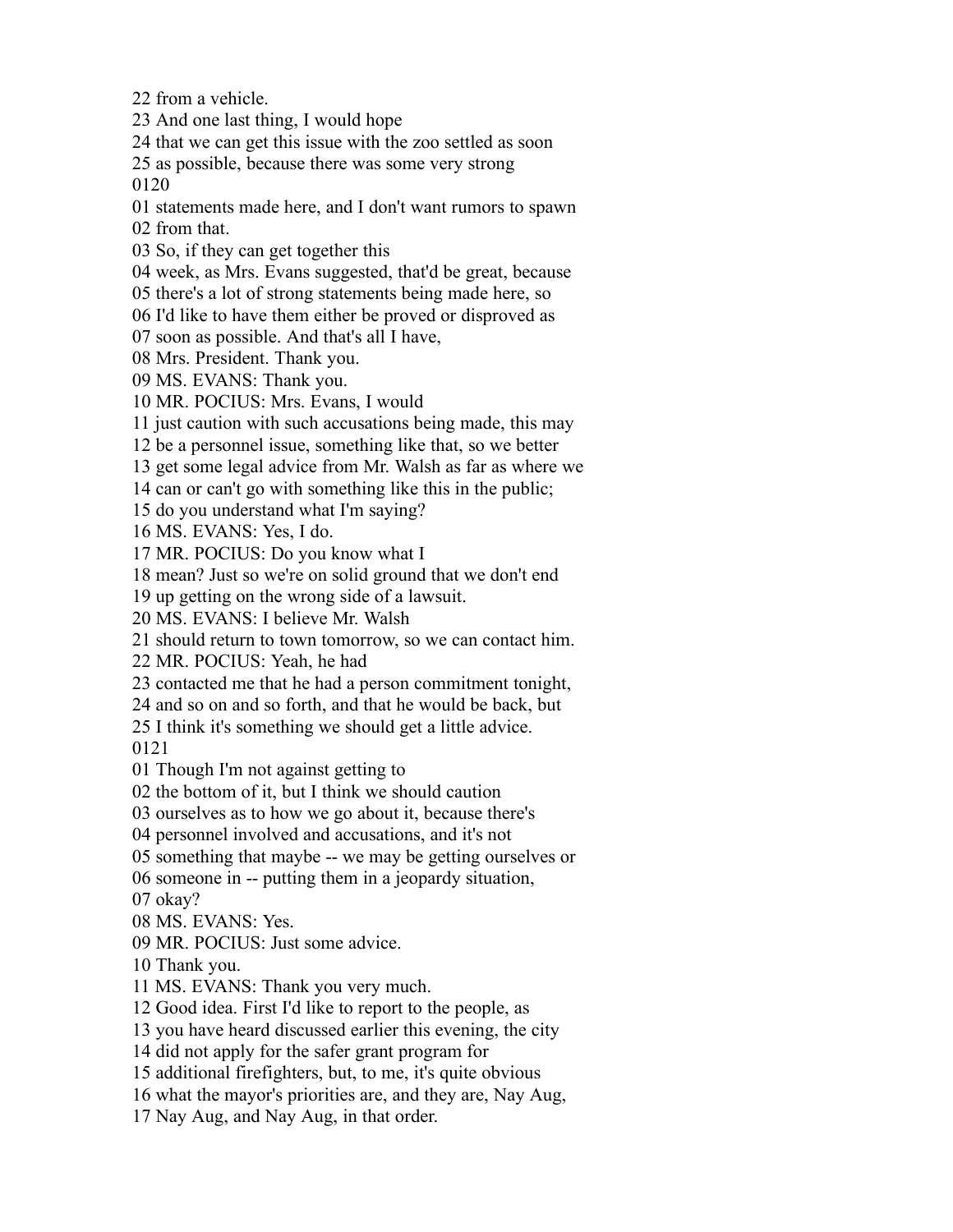The city, on the other hand, did

apply for a grant to conduct a feasibility study of an

expansion of the Nay Aug Zoo, which is a very worthy

idea, but I submit project is very well already signed,

sealed and delivered, complete with architectural

drawings and small scale models, and I think maybe the

mayor just wanted to wait until the election to unveil

the newest steel.

At the very same time, however,

you know, the city is refusing, as was mentioned just a

few seconds ago, to apply for grants for the fire

department, and we're waiting on the police

department.

And, you know, I thought about

some of the statements made by Mr. Scopelliti last

week, I believe, if I'm not incorrect here, he stated

that there were 120 or 130 lifeguards and parks and

rec. workers under his supervision, and I thought to

myself, that's almost or it's very close to the number

of fire and police that we have.

And then I thought further,

according to the article that I read, that the mayor

intends to hire 20 new employees to man the new zoo.

And I thought, well, you know, we've cut 22 police

officers, we won't apply for additional firefighters,

but we're ready to hire 20 zoo employees. What is

wrong with this picture?

The zoo is more important than

public safety and more important than the people of

this city and their safety?

And what makes the headlines?

Lately, pool fees or the zoo. Crimes are located

 somewhere inside the newspaper, and I think that's done 

perhaps in order to divert our attention from the real

issue here, which is crime.

And instead, we're focusing on

pool fees and a new zoo, because these are the

priorities of our law and order mayor.

So, I would hope -- I'm glad

Mr. Hayes came this evening, and I would hope that when

this piece of legislation is approved, he will indeed

keep his word and apply for Scranton to become an

active member of that pilot program, and I also hope

that new revenue isn't going to be a problem for the

mayor, because, you know, we have a documented record

here that very often the mayor either neglects or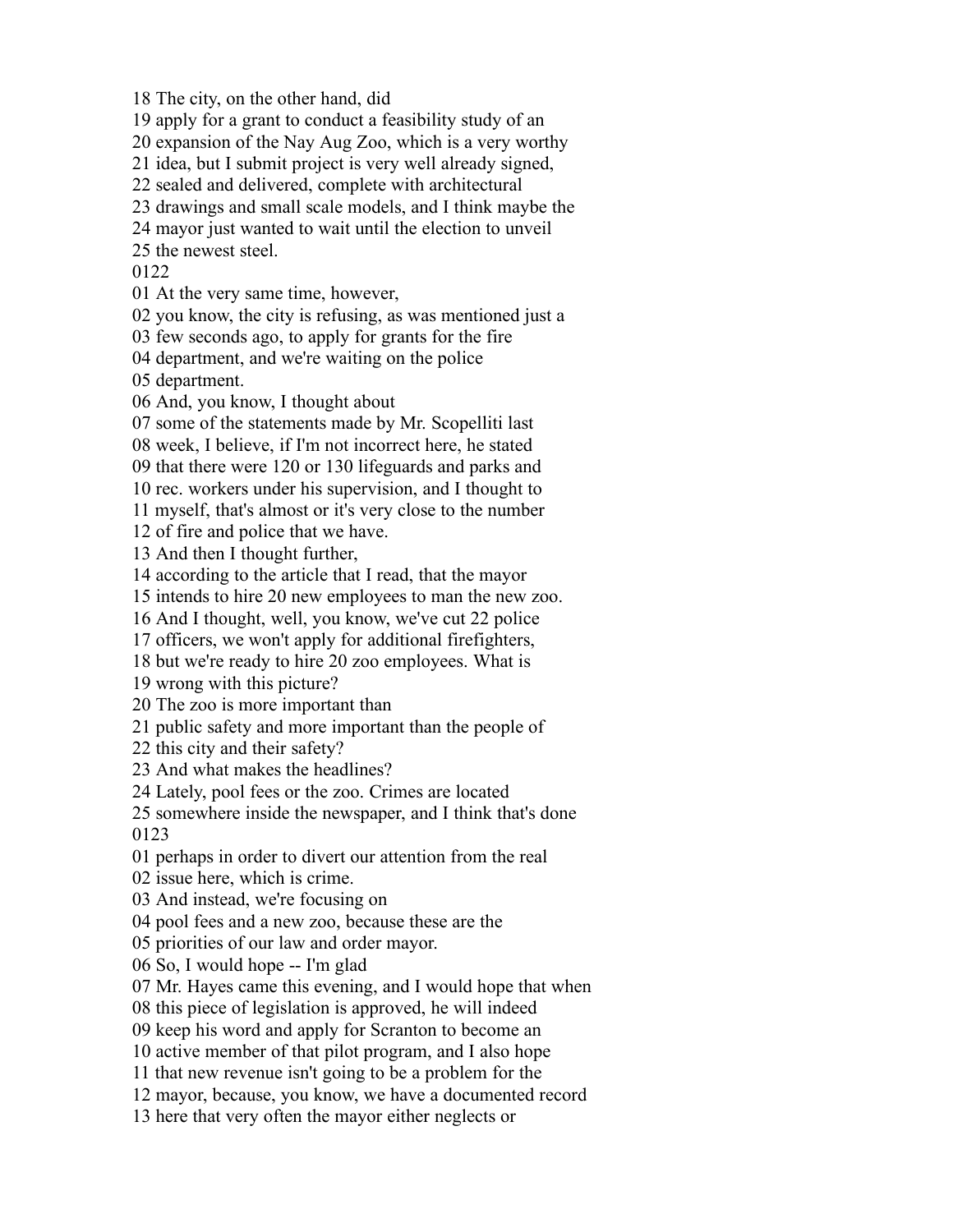declines new revenue sources. Incidentally, two DPW workers had to jump out of the way of a speeding vehicle on Tuesday, June 21, in the 500 block of Market Street, and I had mentioned that last week. Well, there it is again. Second, Jay, I would like to know if the residents of Bulls Head have received a rate reduction in their flood insurance as a result of the flood project. Ask Mr. Pappas if this, you know, has occurred, and if not, what can he provide in the form of documentation to assist the residents with this issue? Third, I've received complaints from residents of Hampton Street. The 500 to 800 blocks were just paved last fall, and already Linde Construction is working on a new gas line, I think, and this road, if I'm not mistaken, should not have been cut for a period of five years, and the neighbors of Hampton Street are very upset that their new street has been cut, because they've waited somewhere, according to whom you speak with, but they've waited ten to twelve years for this to happen, and now we're cutting right down the middle of the road and there goes the paving project. So, Jay, I'd like you to ask Mr. Parker the following questions, please, No. 1, Why is he allowing a utility to cut a new road; No. 2, who is the inspector watching the project, maybe specifically settlement and compaction, and is this in a spot-check capacity or is it an all-day capacity? Also, I'd like a copy of the permit issued to the gas company as soon as possible, because I'd like to check for restoration of the road, among other things. Fourth, Jay, I still have not received PEL summaries for March, April, May and June, and there are no more excuses. Councilman Doherty received copies of these summaries on a regular basis when he sat in my seat as finance chair of Scranton City Council, and it appears that these summaries are being purposely withheld from me, or else, they're being sensored before they reach my hands, and I have every right to the same information, as finance chair of this Council, that Councilman Doherty received when he sat in this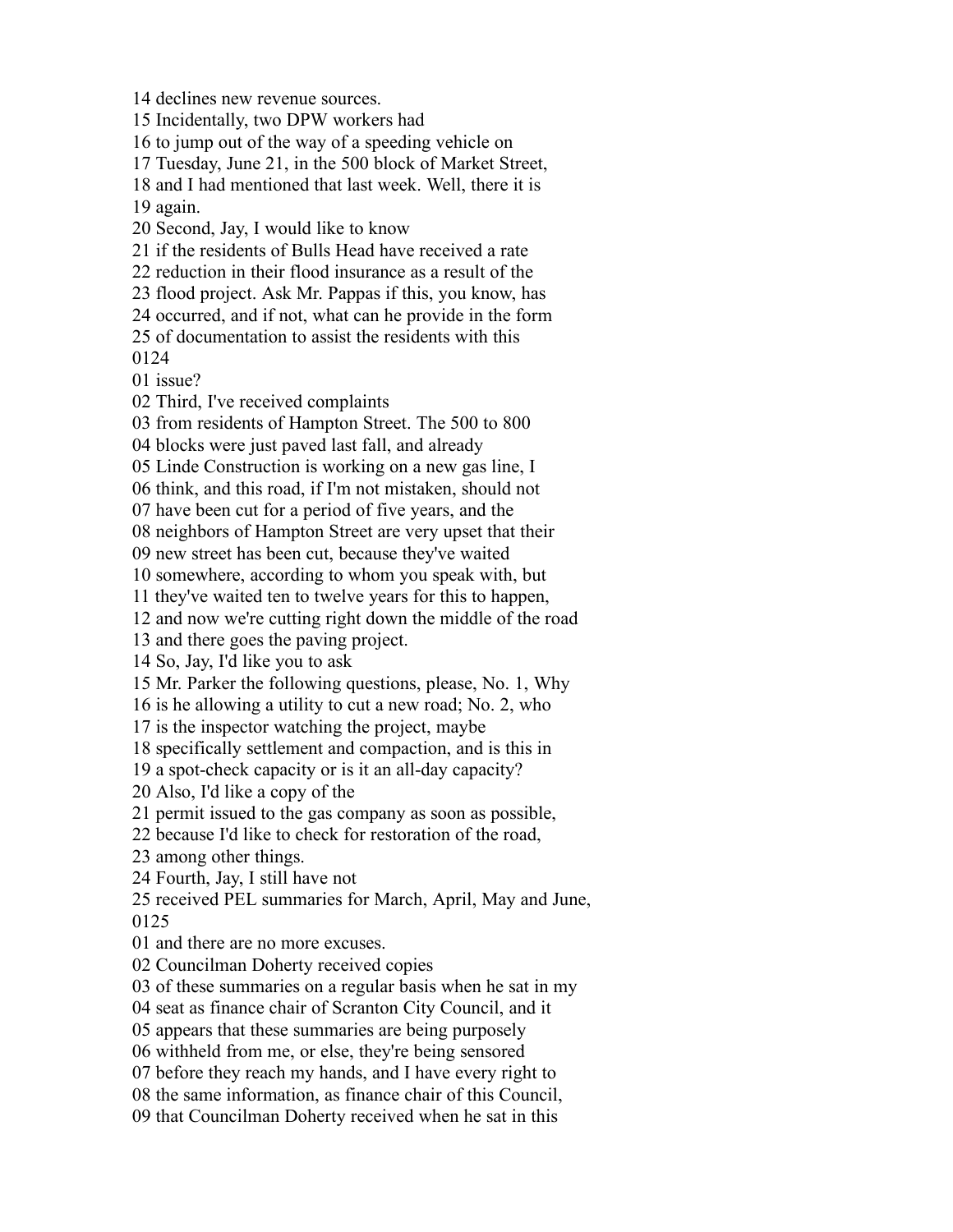chair.

Also, Mrs. Moran never sent us the

information I requested at the Workers' Comp. public

caucus. She stated she had it in her possession that

evening and would provide it to Council immediately

following the caucus, but to date I have not received

those Workers' Comp. records.

Next, 1020-1022 Diamond Avenue

have been inspected several times over the last three

months actually, and inspectors report that progress

is being made.

And with regard to a property on

Leggett Street behind Kelly Avenue, has the situation

involving nearly 100 vehicles, according to

Mr. Fiorini, a letter was sent June 1, and if the

 requirements expressed in this letter are not complied 

with, then the case will be taken to magistrate's

court, and in addition to that, very likely the cars

are going to be towed.

Next with regard to the problems

on Watson Street, first, neighbors report this is more

of a warehouse, not an apartment which was constructed

with recent permits granting apartment construction.

They, the neighbors, get no help.

They submitted a petition to ban truck traffic in that

area, and that has been denied.

And it just appears that there's

no controlling the business expansion in that area, and

that unfortunately the residents are left just to

suffer in silence.

And then something else I found

useful, very, very useful, maybe a little questionable,

but, you know, I'm going to accept it the way it is,

because I think we can apply its use elsewhere,

Mr. Wallace says the business has been at this site for

over a generation and is now an acceptable

non-conforming use, well, that being said, I expect

that the same designation and rights will be given to

an elderly resident of West Locust Street, who has a

road behind her garage in the back of her house, which

 she and her neighbors have used to access their garages 

for many, many years; in fact, this particular

individual, she has been using that road for over the

50 years that she's resided in that house, but when a

new resident purchased a property from a developer,

when they came in, they put up a fence that's not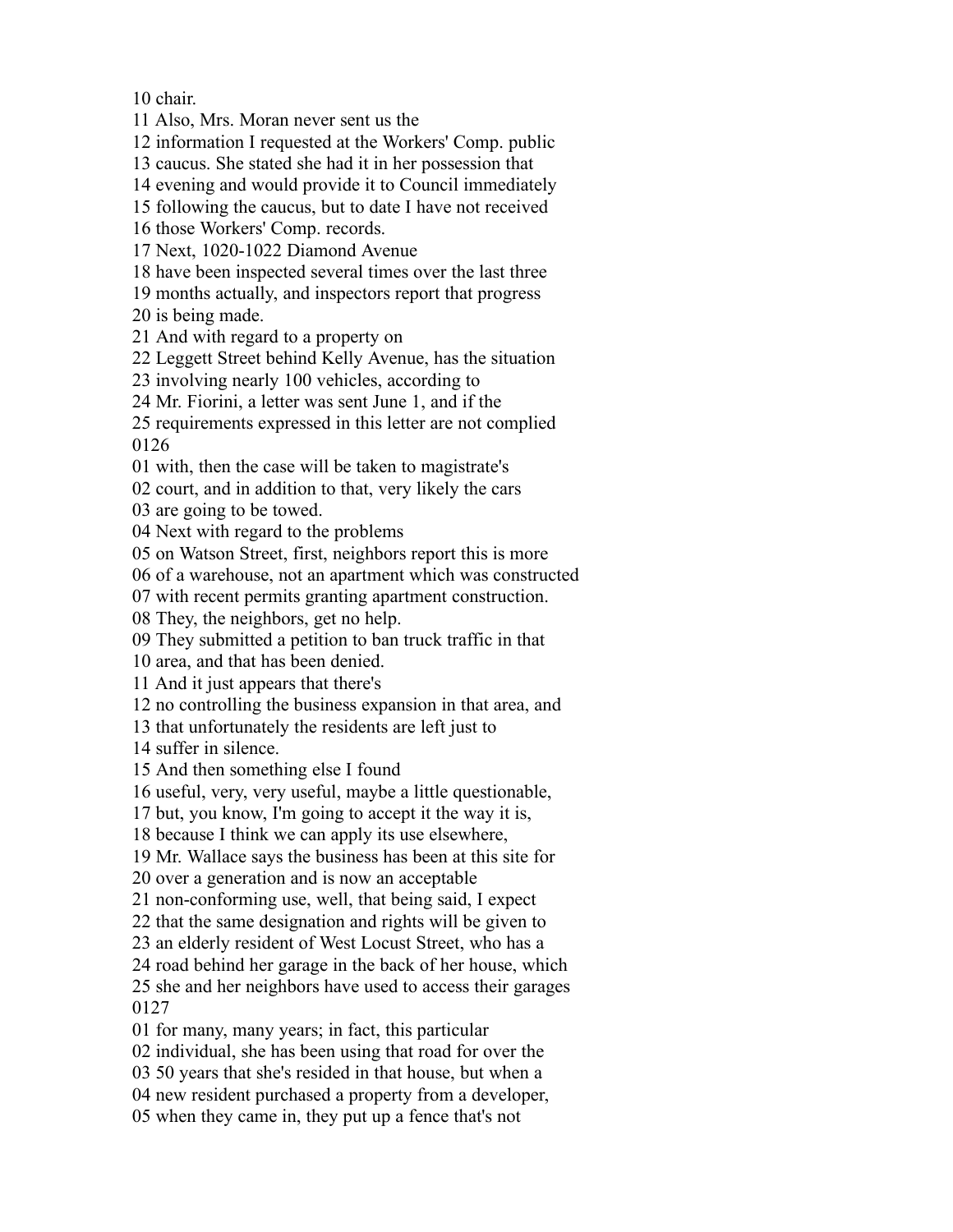dividing this road in half, but has taken a sizeable

chunk of this road, and the city claims they have every

right to do so, but I'm going to submit if this

acceptable non-conforming use due to a generation of

business is okay for this business, then it's okay for

this resident, as well.

So, I expect Mr. Wallace to take a

look at West Locust Street immediately and to correct

that problem, because what is good for one individual

is good for another individual, even if they're not

making campaign contributions.

Now, I have a new request list.

First of all, 6 Silex Street, I need two trees removed

there that were promised last fall to have been

removed, and another tree across the street from the

corner of South Cameron and Washburn.

I believe Mr. Santolli has seen

both. They've been already marked in orange, and we're

just waiting for this to happen, because in the

 meantime, the tree has actually in one case broken 

windows in the house.

Also, back to the 200 block of

South Decker Court, I think it was Mr. Bingham who came

before us not too long ago with the problem asking for

the speed bump, etc., and I have spoken with him again.

He indicated that Mr. Scopelliti will place a change

across the through-way there in order to prevent

two-way traffic, you know, in a one-way court; however,

there's still concern with the speeding, it continues,

and they are requesting that a large brightly colored

slow children at play sign be installed, and

Mr. Bingham said, you know, if that is a disturbance to

anyone, he'll even take it on his property so that the

children residing there are protected.

Also, I had a number of complaints

about Weston Park, the overall condition of the

ballfield and the area around the field where

spectators watch games. There's a lot of very high

grass and the trash cans are overloaded spilling over,

and of course there's more liter lying on the hill

there and the fence along the field needs repair.

Now, this is important, maybe the

most important tonight, I also had some calls from

neighbors of the Connell Park pool area, and they said

 kids are actually climbing over the fence around the 

pool and they're running around inside that area, and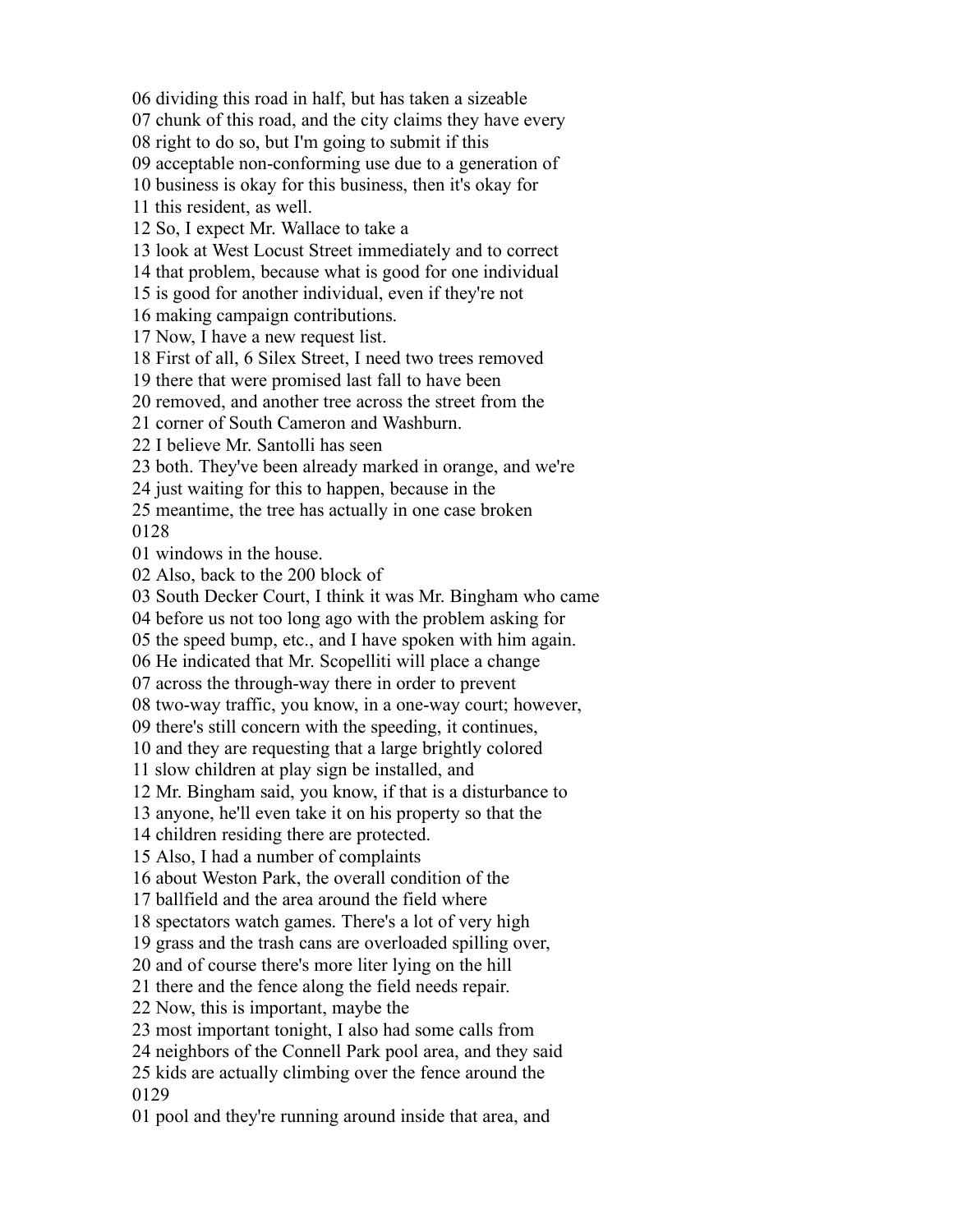the people are very concerned that these children

could -- the pool has water in it, I've heard, and

they're afraid that the kids could fall into the pool,

you know, even if it's a matter of horseplay, and

drown, so they're asking that that situation be

addressed immediately.

And when you're reporting that

sewer drain Mr. Courtright mentioned a few moments ago,

I have three sewer drains to add to that, and in fact,

two of those three really require barricading

immediately, because the holes are large enough for a

child to fall into. And that concludes my motions this

evening.

MR. POCIUS: Mrs. Evans, could I

just have one second? I think I can help you with two

of the points that you brought up.

As far as that flood insurance

reduction, we've been involved in some flood projects

throughout the valley, what happens is once the project

is completed, it's a lengthy process, a report has to

go from the Army Corps. to FEMA, FEMA has to do their

own investigation to change the flood plane lines and

everything.

There's no immediate relief.

There's not -- there will be relief some day, but it's

a time-consuming process.

And just from my experiences, not

only as an engineer, but a professional land surveyor,

that appears, I'm not offering advice, but that issue

of that driveway or roadway appears to be an adverse

possession type of claim. Adverse possession is

something that's very, very -- it's a difficult thing

to prove, you know what I'm trying to say? I don't

think it's a zoning issue, it's more on the lines of

kind of a property line type of thing, so just to

submit that. That's all.

MS. EVANS: Thank you.

MR. SAUNDERS: We've actually met

with those people on --

MS. EVANS: Oh, yes, I know. A

number of people have been out there, Mike Wallace,

Bill Fiorini, and, you know, actually the city had

paved that roadway in the back there several years ago,

so the city was taking care of it, but, you know,

again, now as Mr. Pocius said, there's an issue over

possession and such, but what I'm saying is, if a

person -- if indeed rights are granted to a business,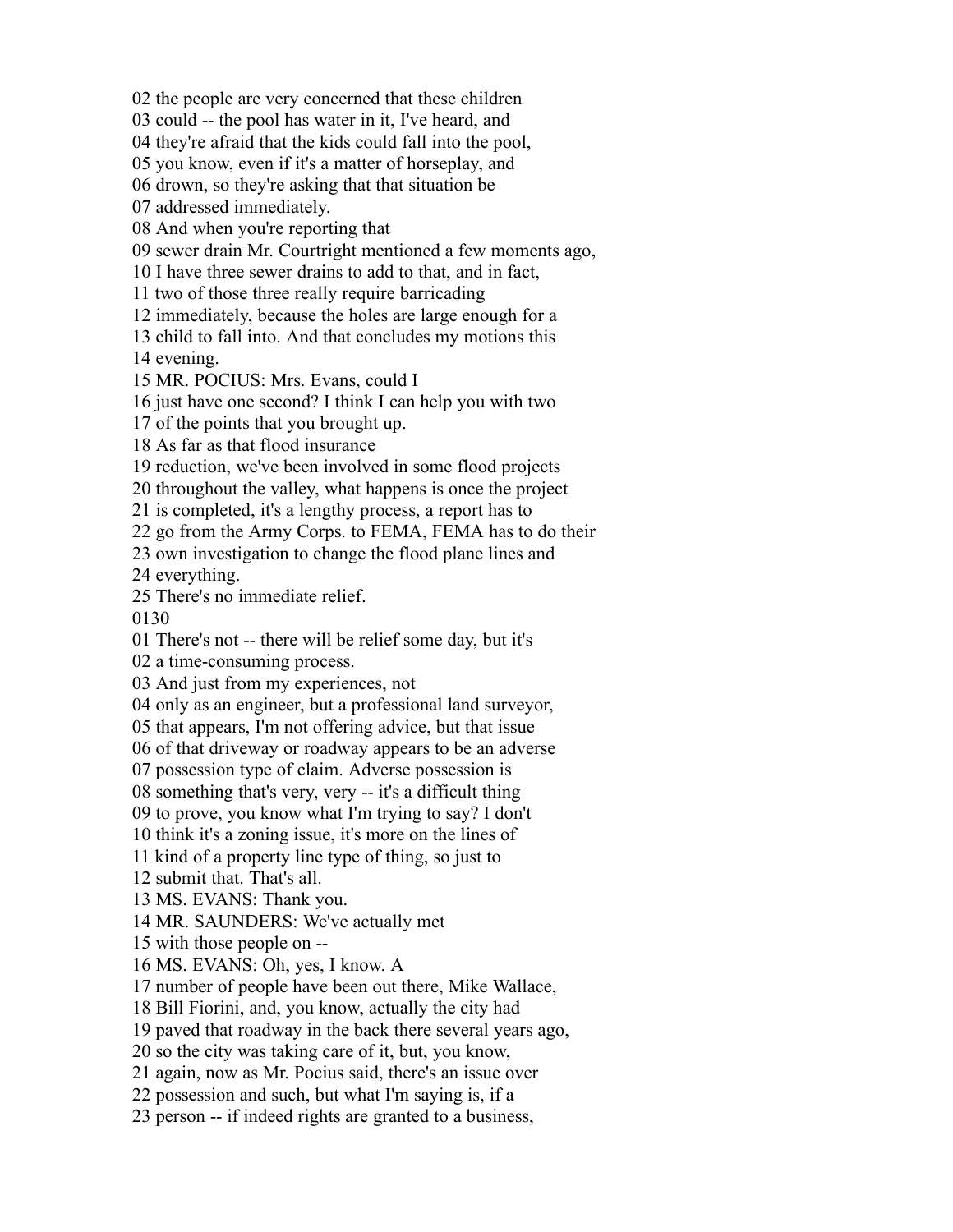that, you know, are exceeding what's required and what

 is appropriate under law because they're kind of being 

grandfathered in, let's put it that way, then I don't

see why we're not going to grandfather in, you know, a

much smaller situation for a resident.

MR. POCIUS: See, what I'm trying

to get at is, though, the first issue you bring up, the

Watson Street and Main Avenue is a zoning issue, that's

something we have jurisdiction over, the other thing is

a title to land or a use of land issue, which is really

something that's determined by a court of law, some

type of a seizure, so it's just from my experience that

I just throw these thoughts out. It's not to say one

is right and one is wrong.

MS. EVANS: Right. And I think

they each have a deed that shows the property lines.

MR. POCIUS: See, sometimes, I

mean, not to dwell on this, because it is getting late,

but sometimes there's language in the deeds that allows

access through rears or properties for all the people

to get in. I found that in our research on different

projects we've been involved in. That's not always the

case.

There's -- it's difficult, because

there has to be, like, you have to notify the people in

question that you're using their property on a timely

 basis to keep the use chain up, you know what I'm 

trying to say? It's not an easy thing, so it may not

be resolvable on a quick-fix type of basis.

MS. EVANS: I can agree with that

definitely. Thank you. Let's see now. Just one

minute. All right. Fifth order. 5-B.

MR. SAUNDERS: 5-B, FOR

INTRODUCTION - A RESOLUTION - APPOINTMENT OF

DANIEL GERALDO, 606 SUMMIT POINTE, SCRANTON,

PENNSYLVANIA, 18508, TO SERVE ON THE HUMAN RELATIONS

COMMISSION. MR. GERALDO WILL BE FULFILLING THE TERM OF

MONSIGNOR CONSTANTINE SICONOLFI, WHO SUBMITTED HIS

RESIGNATION ON MARCH 3, 2005. MR. GERALDO'S TERM WILL

EXPIRE ON DECEMBER 31, 2008.

MS. EVANS: At this time I'll

entertain a motion that Item 5-B be introduced into its

proper committee.

MR. POCIUS: So moved.

MR. COURTRIGHT: Second.

MS. EVANS: On the question?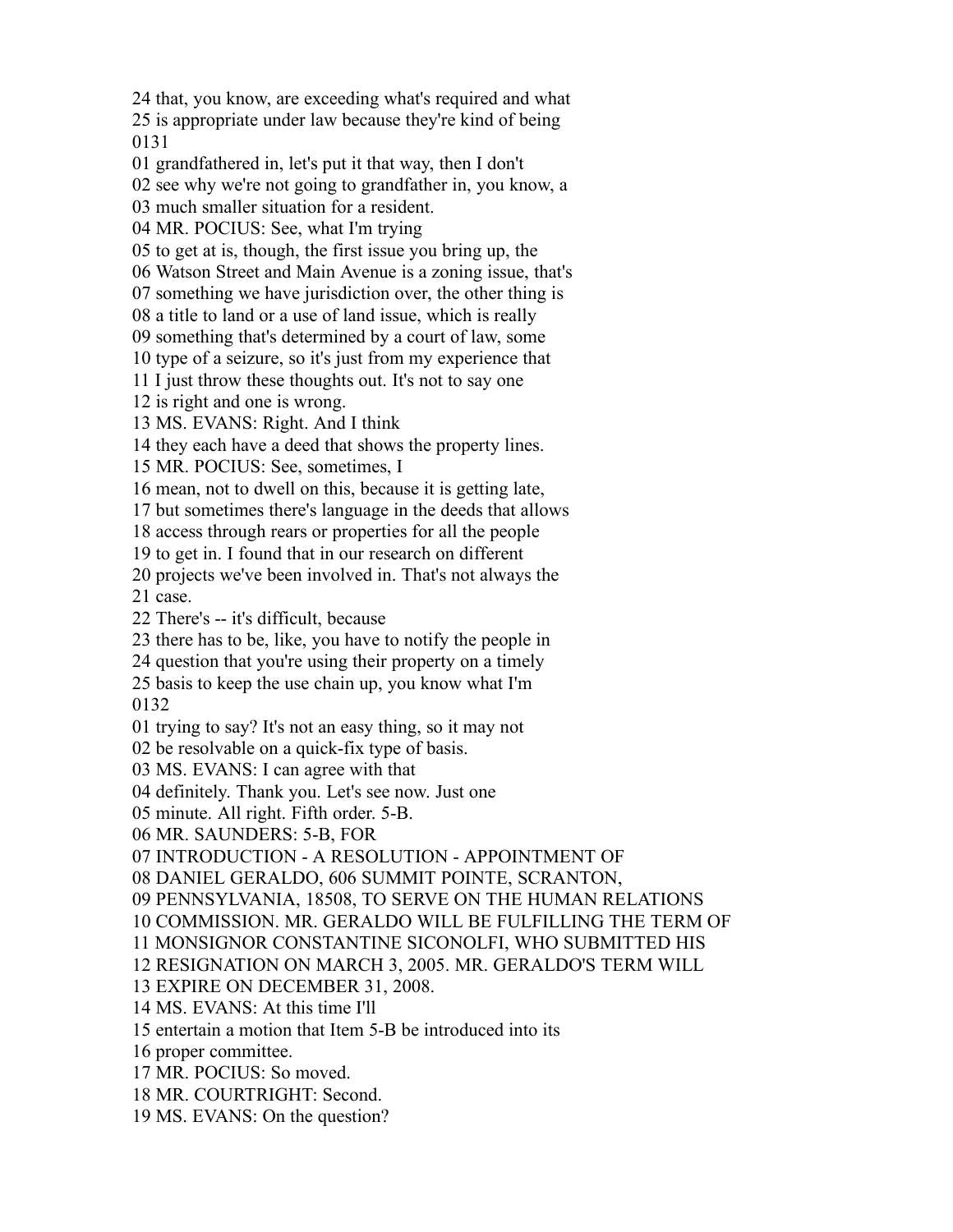MR. POCIUS: Just on the question,

if anyone knows Monsignor Siconolfi, just his time and

effort that we gave, and we know he said he basically

resigned because of his duties at the kitchen and

everything else was just overwhelming him, and, you

know, he did a fine job at this time.

MS. EVANS: Yes. All those in

favor of introduction, signify by saying aye.

MR. McTIERNAN: Aye.

MR. POCIUS: Aye.

MR. COURTRIGHT: Aye.

MS. EVANS: Aye. The ayes have

it and so moved. Sixth order.

MR. SAUNDERS: Sixth order. 6-A,

READING BY TITLE - FILE OF COUNCIL NO. 136, 2005 - AN

ORDINANCE - APPROVING THE TRANSFER OF A RESTAURANT

LIQUOR LICENSE OWNED BY THE ESTATE OF MARY ROSE DODGE

USED AT THE DODGE HOUSE, 813 BOULEVARD AVENUE,

DICKSON CITY, PENNSYLVANIA, LACKAWANNA COUNTY, LICENSE

NO. R-3761 TO LEGENDS BAR AND GRILL, INC. FOR USE AT

110-112 NORTH MAIN AVENUE, SCRANTON, PENNSYLVANIA,

18504 AS REQUIRED BY THE PENNSYLVANIA LIQUOR CONTROL

BOARD.

MS. EVANS: You've heard reading

by title of Item 6-A. What is your pleasure?

MR. POCIUS: Mrs. President, at

this time I make a motion that we pass 6-A reading by

title.

MR. COURTRIGHT: Second.

MS. EVANS: On the question?

MR. POCIUS: Just on the question,

this has been a bar forever. When I was a child, it

was Tobin's Bar, it changed ownership many times. It's

been a bar. I wish these young men well. I heard they

run a nice business over there, and we wish them well

for staying in the city.

MS. EVANS: Definitely.

Anyone else? All those in favor, signify by saying

aye.

MR. McTIERNAN: Aye.

MR. POCIUS: Aye.

MR. COURTRIGHT: Aye.

MS. EVANS: Aye. The ayes have it

and so moved.

MR. SAUNDERS: Seventh order.

7-A, FOR CONSIDERATION BY THE COMMITTEE ON RULES - FOR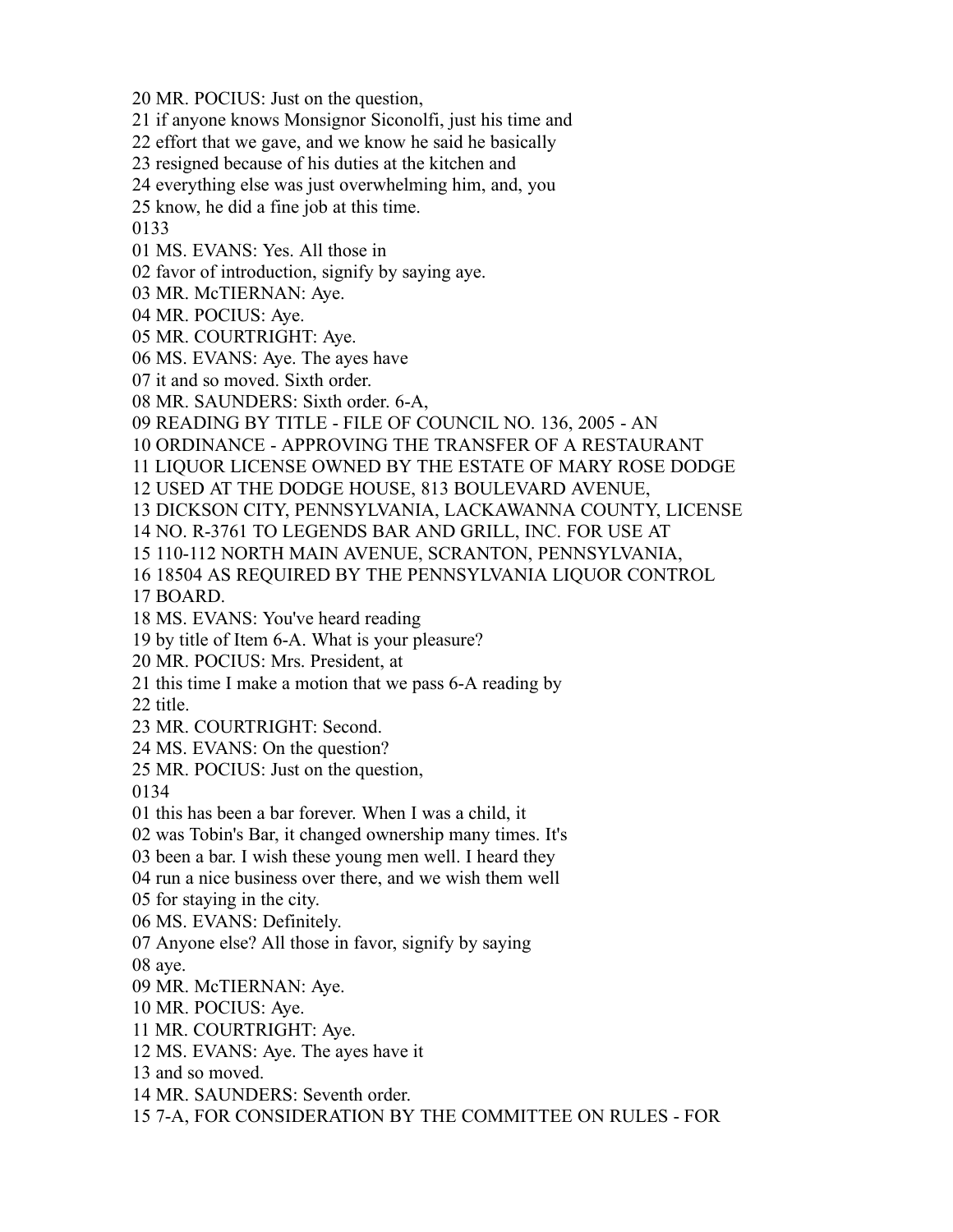ADOPTION - RESOLUTION NO. 149, 2005 - AUTHORIZING THE

MAYOR AND OTHER APPROPRIATE OFFICIALS OF THE CITY OF

SCRANTON TO EXECUTE AND ENTER INTO A CONTRACT WITH

BERKHEIMER OUTSOURCING FOR THE USE OF THE BERKHEIMER

SYSTEM AND TECHNICAL SUPPORT TO ORGANIZE, SEARCH AND

UPDATE CITY TAX RECORDS.

MS. EVANS: As chairperson for the

committee on rules, I recommend final passage of

Item 7-A.

MR. POCIUS: Seconded.

MS. EVANS: On the question?

Jay, were you able to get any answers on

Mr. Courtright's concerns and the questions I posed?

MR. SAUNDERS: Yeah, he's got it

right there.

MR. POCIUS: A full lengthy, Bill.

Are you satisfied with it?

MR. COURTRIGHT: Absolutely.

MS. EVANS: Yes?

MR. COURTRIGHT: Yeah, I didn't

mean to hold it up, I just wanted those questions

answered.

MR. POCIUS: Mrs. Ruane responded

back.

MR. COURTRIGHT: Mrs. Ruane did a

very good job, and I appreciate that.

MR. POCIUS: That's why I kept

this out just in case that came up, we have it.

MS. EVANS: Thank you. Roll call.

MS. GARVEY: Mr. McTiernan.

MR. McTIERNAN: Yes.

MS. GARVEY: Ms. Evans.

MS. EVANS: Yes.

MS. GARVEY: Mr. Pocius.

MR. POCIUS: Yes.

MS. GARVEY: Mr. Courtright.

MR. COURTRIGHT: Yes.

MS. GARVEY: Mr. DiBileo.

MS. EVANS: I hereby declare Item

7-A legally and lawfully adopted.

MR. SAUNDERS: 7-B, FOR

 CONSIDERATION BY THE COMMITTEE ON RULES - FOR ADOPTION RESOLUTION NO. 150, 2005 - AUTHORIZING THE MAYOR AND OTHER APPROPRIATE OFFICIALS OF THE CITY OF SCRANTON TO EXECUTE AND ENTER INTO A CONTRACT WITH BERKHEIMER OUTSOURCING FOR THE TASK OF SCANNING, INPUTTING AND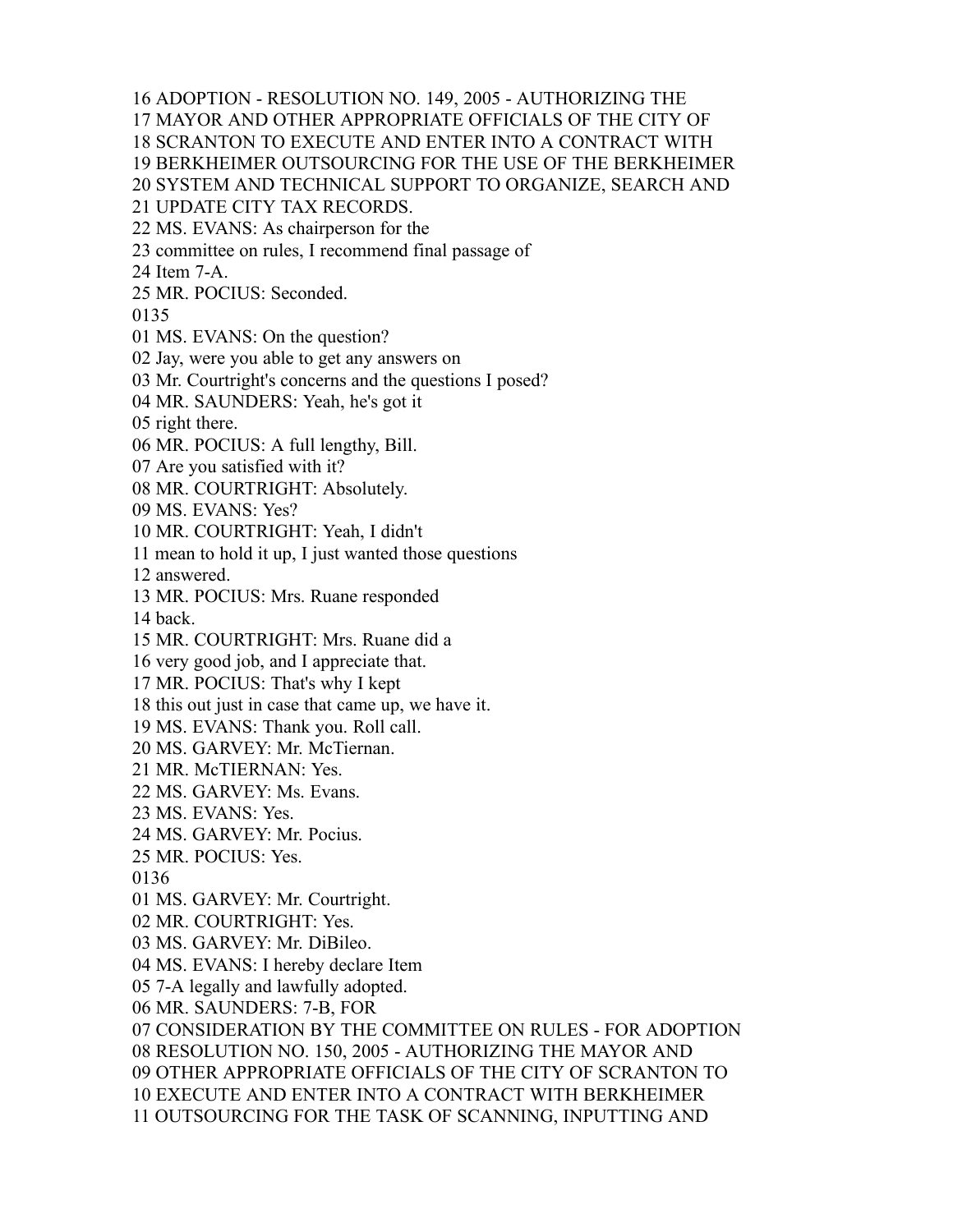OTHERWISE COMPUTERIZING CITY TAX RECORD BOOKS.

MS. EVANS: As chair for the

committee on rules, I recommend final passage of

Item 7-B.

MR. POCIUS: Seconded.

MS. EVANS: On the question? Roll

call, please, Kay.

MS. GARVEY: Mr. McTiernan.

MR. McTIERNAN: Yes.

MS. GARVEY: Ms. Evans.

MS. EVANS: Yes.

MS. GARVEY: Mr. Pocius.

MR. POCIUS: Yes.

MS. GARVEY: Mr. Courtright.

MR. COURTRIGHT: Yes.

MS. GARVEY: Mr. DiBileo.

MS. EVANS: I hereby declare

Item 7-B legally and lawfully adopted.

MR. SAUNDERS: 7-C, FOR

CONSIDERATION BY THE COMMITTEE ON PUBLIC WORKS - FOR

ADOPTION - RESOLUTION NO. 151 - 2005 - AUTHORIZING THE

MAYOR AND OTHER APPROPRIATE CITY OFFICIALS TO EXECUTE

AND ENTER INTO SUPPLEMENTAL ENGINEERING AGREEMENT

NUMBER 041761-B WITH BUCHART-HORN, INC. TO AMEND

PARTS I, II AND III OF THE AGREEMENT RESULTING FROM A

CHANGE IN PROJECT SCOPE FROM BRIDGE

REDECKING/REHABILITATION TO MAJOR RECONSTRUCTION AND AN

OVERALL EXTENSION OF THE LACKAWANNA AVENUE BRIDGE

PROJECT FOR AN ADDITIONAL COST OF \$331,100.10.

MS. EVANS: What is the

recommendation of the chair for the committee on public

works?

MR. POCIUS: As chair for the

committee on public works, I recommend final passage of

Item 7-C.

MR. COURTRIGHT: Seconded.

MS. EVANS: On the question?

MR. POCIUS: I think we mentioned

 this last week, this is still -- our share is funded by 

OECD. It's five cents on the dollar, and hopefully

this will get this project jumpstarted again and get it

completed in a timely manner.

MS. EVANS: Thank you. Roll call,

please.

MS. GARVEY: Mr. McTiernan.

MR. McTIERNAN: Yes.